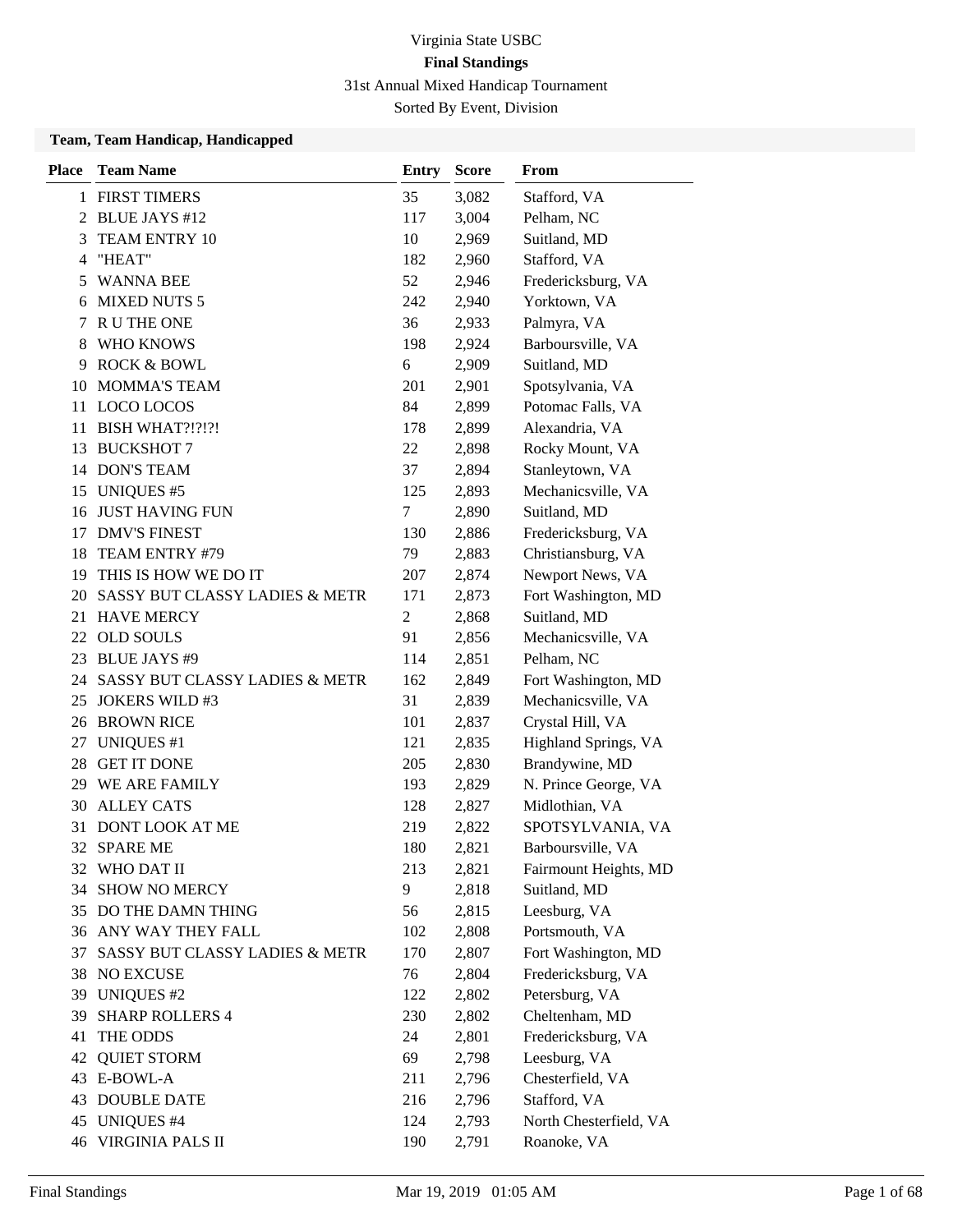Sorted By Event, Division

| <b>Place</b> | <b>Team Name</b>                          | <b>Entry</b> | <b>Score</b> | From                |
|--------------|-------------------------------------------|--------------|--------------|---------------------|
| 47           | <b>ALLSTARS MIKE</b>                      | 206          | 2,788        | Upper Marlboro, MD  |
| 48           | <b>UNTOUCHABLES</b>                       | 3            | 2,780        | Suitland, MD        |
| 49           | TEN IN PIT                                | 126          | 2,776        | Charlottesville, VA |
| 50           | WOOD JA FOCUS                             | 92           | 2,775        | Gloucester, VA      |
| 51           | <b>GET UR ROLL ON!!</b>                   | 61           | 2,774        | Leesburg, VA        |
| 52           | <b>RVA MIXED#2</b>                        | 83           | 2,767        | Richmond, VA        |
| 53           | TEAM ENTRY #93                            | 93           | 2,765        | Gloucester, VA      |
|              | 54 INDIANS & COWBOYS                      | 62           | 2,764        | Leesburg, VA        |
|              | 54 SASSY BUT CLASSY LADIES & METR         | 168          | 2,764        | Fort Washington, MD |
| 56           | <b>SASSY BUT CLASSY LADIES &amp; METR</b> | 165          | 2,763        | Fort Washington, MD |
| 57           | <b>ALFA ROLLERS</b>                       | 90           | 2,762        | Chester, VA         |
| 57           | TEAM ENTRY #215                           | 215          | 2,762        | Fredericksburg, VA  |
| 59           | PERCISION 4                               | 23           | 2,761        | Stafford, VA        |
| 60           | <b>BUCKSHOT 1</b>                         | 16           | 2,759        | Rocky Mount, VA     |
| 61           | <b>BIG DOGZ PRO SHOP</b>                  | 87           | 2,757        | Forest, VA          |
| 62           | <b>STRIKES-R-US</b>                       | 185          | 2,755        | Stafford, VA        |
| 63           | <b>BOTTOM LINERS #EM</b>                  | 44           | 2,754        | Washington, DC      |
| 64           | <b>BUCKSHOT 3</b>                         | 18           | 2,750        | Rocky Mount, VA     |
| 64           | SASSY BUT CLASSY LADIES & METR            | 172          | 2,750        | Fort Washington, MD |
| 66           | <b>NO TEN PINS</b>                        | 11           | 2,748        | Suitland, MD        |
| 67           | <b>VIRGINIA ROLLERS #23</b>               | 158          | 2,745        | Woodbridge, VA      |
| 68           | "STEALTH BOWLERS"                         | 183          | 2,742        | Fredericksbur, VA   |
| 69           | SPARE>STRIKE>DOUBLE>REPEAT!               | 40           | 2,741        | Chester, VA         |
| 70           | SASSY BUT CLASSY LADIES & METR            | 174          | 2,738        | Fort Washington, MD |
| 70           | <b>BOWLING FOR FUN</b>                    | 210          | 2,738        | South Boston, VA    |
| 72           | <b>HOT MESS</b>                           | 15           | 2,737        | Fredericksburg, VA  |
| 72           | <b>BUCKSHOT 5</b>                         | 20           | 2,737        | Rocky Mount, VA     |
| 74           | <b>E-TOWN EXPRESS</b>                     | 77           | 2,736        | Rustburg, VA        |
|              | 74 FOUR HEEL'S                            | 188          | 2,736        | Greensboro, NC      |
|              | 76 E-Z ROLLERS                            | 13           | 2,733        | Stafford, VA        |
| 76           | <b>ALBK</b>                               | 46           | 2,733        | Fredericksburg, VA  |
| 76           | <b>ALLEY CATS #2</b>                      | 127          | 2,733        | Midlothian, VA      |
|              | 79 DAZED AND CONFUSED                     | 47           | 2,732        | Palmyra, VA         |
| 80           | <b>ART'S MINIONS</b>                      | 223          | 2,731        | Woodbridge, VA      |
| 81           | <b>BUCKSHOT 2</b>                         | 17           | 2,727        | Rocky Mount, VA     |
| 81           | #STRIKE FORCE                             | 88           | 2,727        | Barboursville, VA   |
| 83           | THE SLER CREW                             | 70           | 2,726        | Fredericksburg, VA  |
| 83           | VIRGINIA ROLLERS #19                      | 154          | 2,726        | Woodbridge, VA      |
| 85           | <b>BOWL FOR FOOD</b>                      | 27           | 2,725        | Ivor, VA            |
| 85           | <b>BLUE JAYS #5</b>                       | 110          | 2,725        | Pelham, NC          |
| 85           | SASSY BUT CLASSY LADIES & METR            | 163          | 2,725        | Fort Washington, MD |
| 88           | <b>BUCKSHOT 4</b>                         | 19           | 2,724        | Rocky Mount, VA     |
| 89           | ALL ABOUT FUN                             | 8            | 2,723        | Suitland, MD        |
| 90           | <b>HIGH HOPES</b>                         | 14           | 2,721        | Stafford, VA        |
| 90           | ALL NAVY PLUS 1                           | 235          | 2,721        | Chesapeake, VA      |
|              | 92 G & C                                  | 104          | 2,720        | Portsmouth, VA      |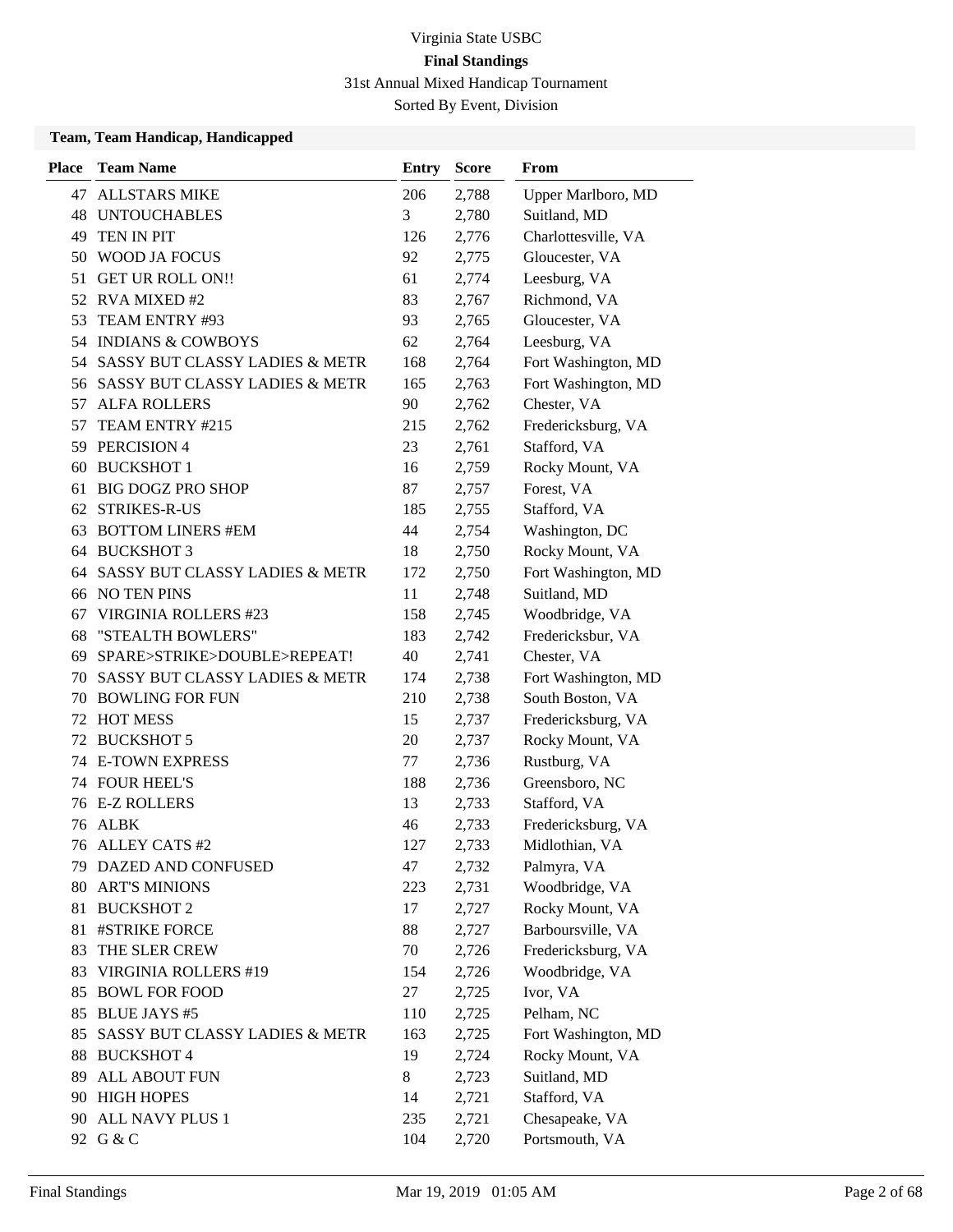Sorted By Event, Division

| <b>Place</b> | <b>Team Name</b>                   | Entry | <b>Score</b> | From                |
|--------------|------------------------------------|-------|--------------|---------------------|
| 93           | <b>AMAZING GRACE</b>               | 51    | 2,719        | Richmond, VA        |
| 93           | APHUKENBRAKE                       | 119   | 2,719        | Chesapeake, VA      |
| 93           | SASSY BUT CLASSY LADIES & METR     | 167   | 2,719        | Fort Washington, MD |
|              | 96 TEAM ENTRY #220                 | 220   | 2,718        | Woodbridge, VA      |
|              | 97 BOTTOM LINERS #LR               | 45    | 2,717        | Washington, DC      |
| 97           | AT IT AGAIN                        | 184   | 2,717        | Fredericksburg, VA  |
| 97           | TEAM ENTRY #224                    | 224   | 2,717        | Woodbridge, VA      |
|              | 97 TEAM ENTRY #226                 | 226   | 2,717        | Richmond, VA        |
| 101          | <b>BLUE JAYS #11</b>               | 116   | 2,714        | Pelham, NC          |
| 101          | SASSY BUT CLASSY LADIES & METR     | 173   | 2,714        | Fort Washington, MD |
|              | 103 NO TALENT                      | 74    | 2,713        | Lusby, MD           |
|              | 104 DISABLED LIST                  | 78    | 2,708        | Rustburg, VA        |
|              | 104 BEAUTIES AND THE BEASTS        | 86    | 2,708        | Stafford, VA        |
|              | 106 FUN BUNCH                      | 64    | 2,707        | Leesburg, VA        |
|              | 106 SASSY BUT CLASSY LADIES & METR | 176   | 2,707        | Fort Washington, MD |
|              | 108 CAPPERS WITH A SCRATCHER       | 135   | 2,706        | Stafford, VA        |
|              | 109 DONT SLEEP ON US               | 57    | 2,705        | Leesburg, VA        |
|              | 110 XXXs NO 000s                   | 63    | 2,704        | Leesburg, VA        |
|              | 110 WORK-N-PROGRESS                | 233   | 2,704        | Monroe, VA          |
|              | 112 VIRGINIA ROLLERS #3            | 138   | 2,702        | Woodbridge, VA      |
| 113          | <b>VIRGINIA ROLLERS #7</b>         | 142   | 2,701        | Woodbridge, VA      |
| 114          | SASSY BUT CLASSY LADIES & METR     | 164   | 2,700        | Fort Washington, MD |
|              | 115 BEAUTY AND THE BEAST           | 217   | 2,699        | Midlothian, VA      |
|              | 116 MIXED NUTS 4                   | 241   | 2,698        | Yorktown, VA        |
|              | 117 "GET 10"                       | 181   | 2,697        | Stafford, VA        |
|              | 118 LETHAL ASSAULT                 | 237   | 2,696        | Gwynn Oak, MD       |
|              | 119 4 AMIGOS                       | 58    | 2,695        | Leesburg, VA        |
|              | 119 VIRGINIA ROLLERS #2            | 137   | 2,695        | Woodbridge, VA      |
| 121          | WE B TRYING                        | 66    | 2,692        | Leesburg, VA        |
|              | 121 E-TOWN EXPRESS                 | 177   | 2,692        | Evington, VA        |
| 123          | SASSY BUT CLASSY LADIES & METR     | 160   | 2,690        | Fort Washington, MD |
|              | 124 HAVING FUN YET #2              | 73    | 2,689        | Woodstock, VA       |
|              | 125 JUST US 4                      | 105   | 2,687        | Bremo Bluff, VA     |
|              | 125 WANNABE STRIKERS               | 120   | 2,687        | Mineral, VA         |
|              | 127 DON'T COUNT US OUT             | 221   | 2,686        | Woodbridge, VA      |
|              | 128 DOUBLE TROUBLE                 | 67    | 2,683        | Leesburg, VA        |
|              | 129 CLUB 705                       | 54    | 2,681        | Leesburg, VA        |
| 129          | TEAM ENTRY #97                     | 97    | 2,681        | Newport News, VA    |
| 129          | THE TWEEDLES                       | 243   | 2,681        | Yorktown, VA        |
|              | 132 MOVIN' ON                      | 200   | 2,680        | Lynchburg, VA       |
|              | 133 FIRED UP                       | 12    | 2,679        | Suitland, MD        |
|              | 133 ROAD TRIP GANG                 | 39    | 2,679        | Chesterfield, VA    |
| 133          | <b>4 SEASONS SERVICES</b>          | 187   | 2,679        | Charles Town, WV    |
|              | 136 ALLSTARS KEVIN                 | 204   | 2,678        | Laurel, MD          |
|              | 137 BUCKSHOT 6                     | 21    | 2,675        | Rocky Mount, VA     |
|              | 137 BLUE JAYS #10                  | 115   | 2,675        | Pelham, NC          |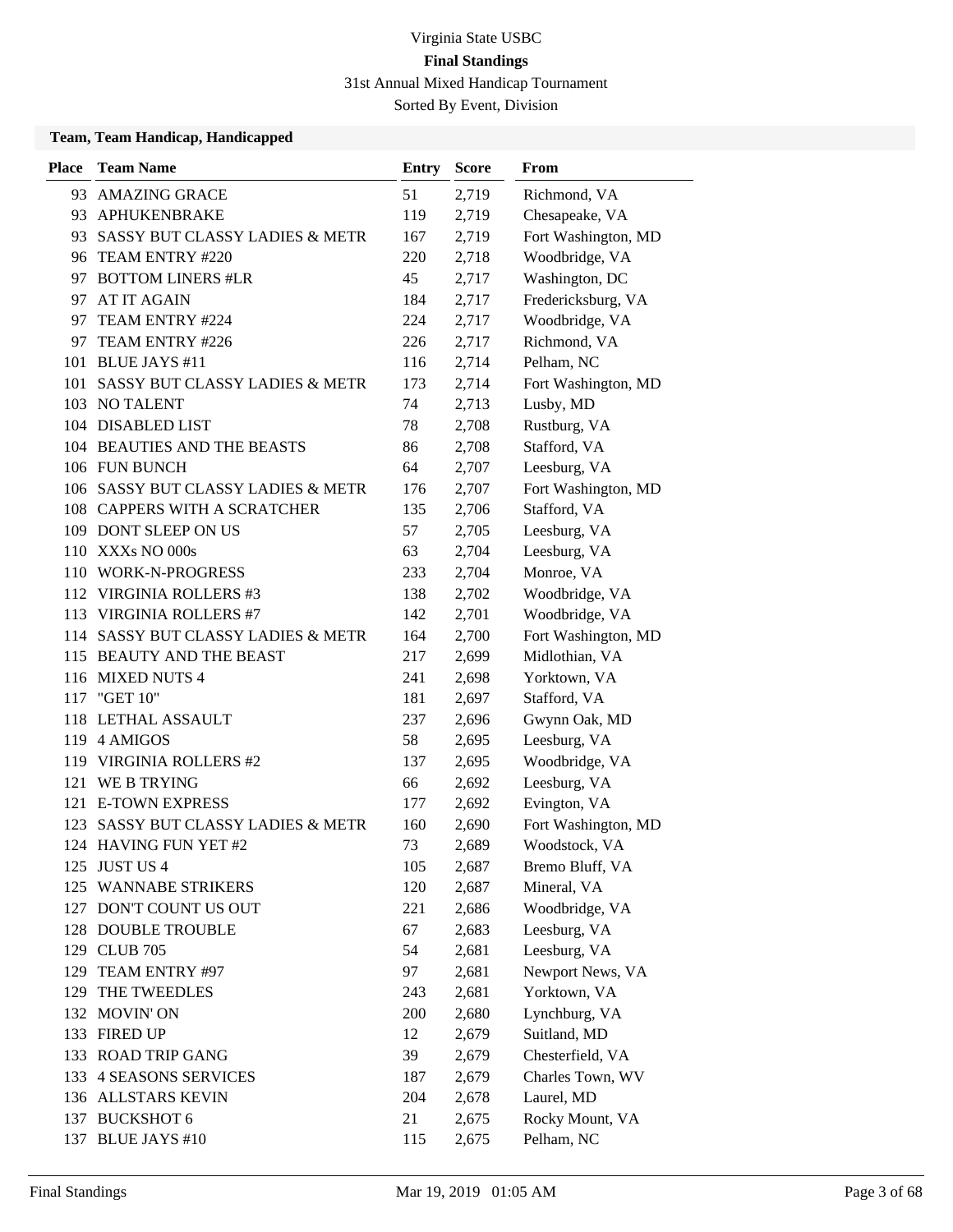Sorted By Event, Division

| <b>Place</b> | <b>Team Name</b>                   | <b>Entry</b>   | <b>Score</b> | <b>From</b>         |
|--------------|------------------------------------|----------------|--------------|---------------------|
| 137          | SASSY BUT CLASSY LADIES & METR     | 166            | 2,675        | Fort Washington, MD |
|              | 140 BANGING PINS                   | 209            | 2,672        | Abingdon, VA        |
| 141          | <b>WHATEVER</b>                    | 5              | 2,668        | Suitland, MD        |
|              | 142 PINKY AND THE STRIKERS         | 192            | 2,667        | Princeton, WV       |
| 143          | "STRIKE FORCE"                     | 234            | 2,665        | Stafford, VA        |
| 144          | TEAM ENTRY #96                     | 96             | 2,661        | Gloucester, VA      |
|              | 145 GROUP THERAPY                  | 50             | 2,659        | Richmond, VA        |
|              | 146 STRIKE FORCE                   | 71             | 2,657        | Fredericksburg, VA  |
|              | 146 SASSY BUT CLASSY LADIES & METR | 169            | 2,657        | Fort Washington, MD |
| 148          | <b>JOKERS WILD #5</b>              | 33             | 2,656        | Mechanicsville, VA  |
| 149          | <b>JOKERS WILD #1</b>              | 29             | 2,654        | Mechanicsville, VA  |
| 149          | THE ROLLING STONES                 | 218            | 2,654        | Sandston, VA        |
|              | 151 HAVING FUN YET                 | 72             | 2,651        | Woodstock, VA       |
| 152          | <b>CLASS ACT</b>                   | $\overline{4}$ | 2,649        | Suitland, MD        |
| 153          | <b>VIRGINIA PALS</b>               | 191            | 2,647        | Roanoke, VA         |
|              | 153 HIGH HOPES                     | 197            | 2,647        | Fredericksburg, VA  |
|              | 155 FLYING EAGLES                  | 89             | 2,642        | Ruther Glen, VA     |
|              | 156 SHARP ROLLERS 2                | 228            | 2,641        | Cheltenham, MD      |
| 157          | <b>BLUE JAYS #4</b>                | 109            | 2,639        | Pelham, NC          |
| 158          | <b>JOKERS WILD #2</b>              | 30             | 2,636        | Mechanicsville, VA  |
| 159          | <b>SHARP ROLLERS 5</b>             | 231            | 2,634        | Cheltenham, MD      |
| 160          | <b>MIXED GENERATIONS</b>           | 132            | 2,633        | Mineral, VA         |
| 160          | <b>VIRGINIA ROLLERS #15</b>        | 150            | 2,633        | Woodbridge, VA      |
| 162          | <b>VIRGINIA ROLLERS #21</b>        | 156            | 2,632        | Woodbridge, VA      |
| 163          | <b>BREW CREW</b>                   | 38             | 2,631        | Fredericksburg, VA  |
| 163          | <b>BOTTOM LINERS #WS</b>           | 49             | 2,631        | Washington, DC      |
| 165          | <b>COFFEE MATES</b>                | 118            | 2,629        | Cedar Bluff, VA     |
|              | 166 RVA MIXED #4                   | 85             | 2,624        | Richmond, VA        |
| 167          | VIRGINIA ROLLERS #17               | 152            | 2,622        | Woodbridge, VA      |
| 168          | <b>BLUE JAYS</b> #1                | 106            | 2,619        | Pelham, NC          |
|              | 168 BLUE JAYS #7                   | 112            | 2,619        | Pelham, NC          |
| 170          | <b>BOWLERS 4 LIFE</b>              | 98             | 2,617        | Stafford, VA        |
|              | 170 JULIE'S CREW                   | 129            | 2,617        | Seaford, VA         |
| 170          | THAT'S HOW WE ROLL                 | 208            | 2,617        | Locust Grove, VA    |
| 173          | THEY DONT RESPECT US               | 65             | 2,616        | Leesburg, VA        |
|              | 174 SPARE TIME                     | 99             | 2,615        | Boydton, VA         |
| 175          | <b>BOTTOM LINERS #MM</b>           | 43             | 2,613        | Washington, DC      |
| 175          | <b>MIXED NUTS 2</b>                | 239            | 2,613        | Yorktown, VA        |
| 177          | 3 P'S & ME                         | 212            | 2,611        | Covington, VA       |
| 178          | TEAM ENTRY #95                     | 95             | 2,608        | Kilmarnock, VA      |
|              | 179 WHAT IFS                       | 28             | 2,606        | Crimora, VA         |
| 179          | <b>JOKERS WILD #4</b>              | 32             | 2,606        | Mechanicsville, VA  |
|              | 179 FRACTIONS OFF                  | 48             | 2,606        | Stafford, VA        |
|              | 182 OCEANA PALS                    | 75             | 2,604        | Virginia Beach, VA  |
|              | 182 JUST US                        | 199            | 2,604        | Lynchburg, VA       |
|              | 184 VIRGINIA ROLLERS #6            | 141            | 2,603        | Woodbridge, VA      |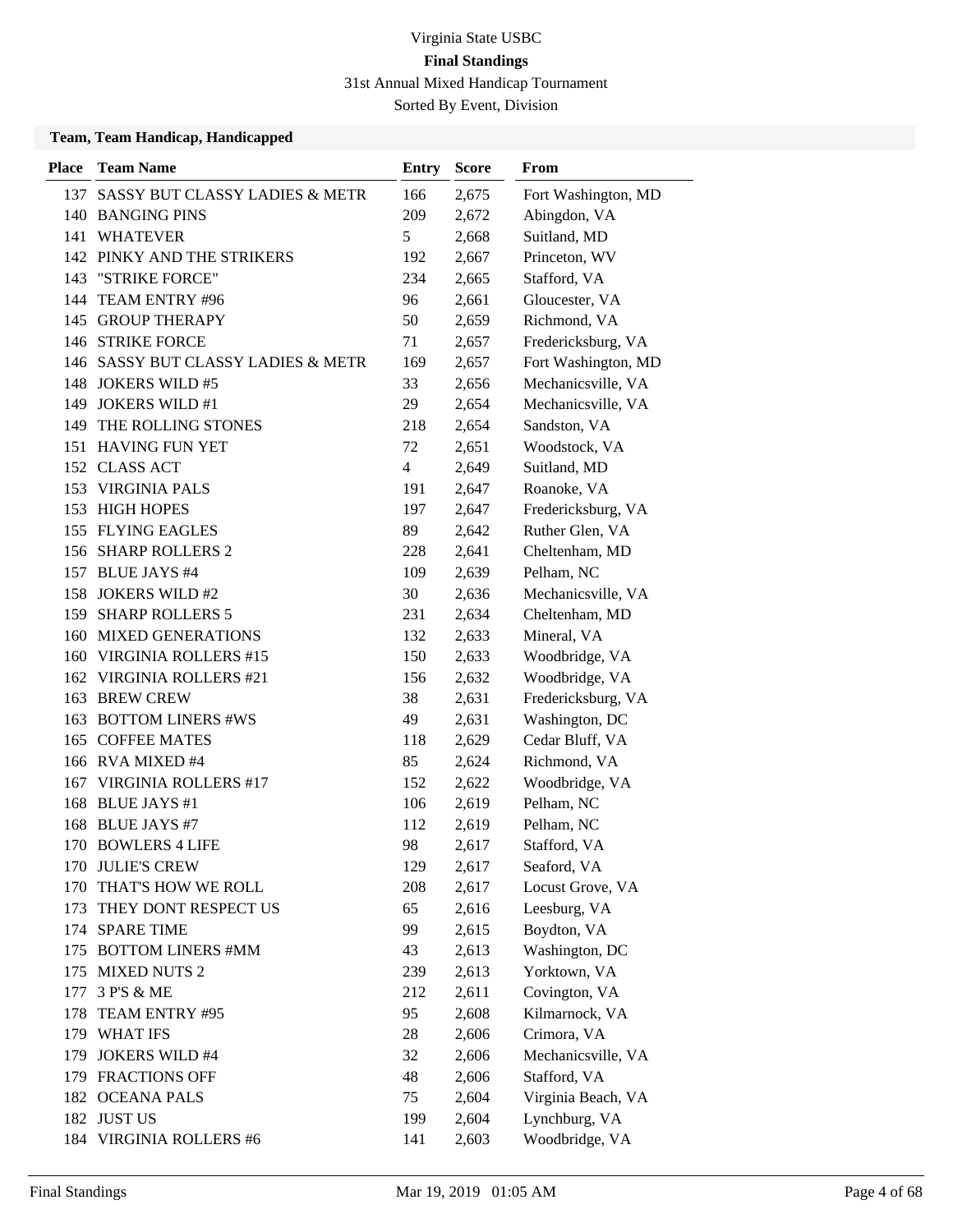Sorted By Event, Division

| <b>Place</b> | <b>Team Name</b>                   | <b>Entry</b> | <b>Score</b> | From                |
|--------------|------------------------------------|--------------|--------------|---------------------|
|              | 185 TONY'S GANG                    | 25           | 2,601        | Virginia Beach, VA  |
|              | 185 BLUE JAYS #2                   | 107          | 2,601        | Pelham, NC          |
|              | 187 BOTTOM LINERS #BK              | 41           | 2,600        | Washington, DC      |
| 188          | <b>VIRGINIA ROLLERS #14</b>        | 149          | 2,597        | Woodbridge, VA      |
| 189          | THROWN TOGETHER                    | 59           | 2,592        | Leesburg, VA        |
|              | 190 VIRGINIA ROLLERS #8            | 143          | 2,591        | Woodbridge, VA      |
|              | 191 ALLSTARS WILLIE                | 203          | 2,590        | Mitchellville, MD   |
|              | 192 JOKERS WILD #6                 | 34           | 2,588        | Mechanicsville, VA  |
|              | 193 MIXED NUTS 3                   | 240          | 2,585        | Yorktown, VA        |
| 194          | <b>COME GET SOME</b>               | 131          | 2,583        | Mineral, VA         |
|              | 195 JEAN'S GANG                    | 26           | 2,580        | Norfolk, VA         |
|              | 195 SONNY N SONS                   | 68           | 2,580        | Leesburg, VA        |
|              | 197 TEAM ENTRY #94                 | 94           | 2,578        | Gloucester, VA      |
|              | 198 VIRGINIA ROLLERS #22           | 157          | 2,575        | Woodbridge, VA      |
|              | 199 NO FEAR                        | 202          | 2,573        | Hampton, VA         |
|              | 200 BLUE JAYS #3                   | 108          | 2,571        | Pelham, NC          |
|              | 201 SASSY BUT CLASSY LADIES & METR | 161          | 2,567        | Fort Washington, MD |
|              | 202 SAY IT AINT SO                 | 55           | 2,560        | Leesburg, VA        |
|              | 203 ROWDY ROLLERS                  | 103          | 2,557        | Portsmouth, VA      |
|              | 204 VIRGINIA PALS III              | 189          | 2,556        | Roanoke, VA         |
|              | 205 VIRGINIA ROLLERS #11           | 146          | 2,555        | Woodbridge, VA      |
|              | 206 SASSY BUT CLASSY LADIES & METR | 175          | 2,553        | Fort Washington, MD |
|              | 207 BOTTOM LINERS #DF              | 42           | 2,550        | Washington, DC      |
|              | 208 UNIQUES #3                     | 123          | 2,544        | Richmond, VA        |
| 208          | TEAM ENTRY #222                    | 222          | 2,544        | Woodbridge, VA      |
|              | 210 RVA MIXED #1                   | 81           | 2,543        | Richmond, VA        |
| 211          | <b>VIRGINIA ROLLERS #24</b>        | 159          | 2,540        | Woodbridge, VA      |
|              | 212 MIX IT UP                      | 53           | 2,535        | Leesburg, VA        |
|              | 213 ICY HOTS                       | 80           | 2,527        | Virginia Beach, VA  |
| 213          | THAT'S HOW WE ROLL                 | 134          | 2,527        | Aulander, NC        |
|              | 215 VIRGINIA ROLLERS #18           | 153          | 2,526        | Woodbridge, VA      |
|              | 216 SHARP ROLLERS                  | 227          | 2,525        | Cheltenham, MD      |
|              | 217 SHARP ROLLERS 3                | 229          | 2,524        | Cheltenham, MD      |
|              | 218 BLUE JAYS #6                   | 111          | 2,516        | Pelham, NC          |
|              | 219 VIRGINIA ROLLERS #4            | 139          | 2,514        | Woodbridge, VA      |
|              | 220 SPARE TIME #2                  | 100          | 2,510        | Boydton, VA         |
|              | 221 VIRGINIA ROLLERS #12           | 147          | 2,505        | Woodbridge, VA      |
|              | 222 DONT COUNT US OUT              | 60           | 2,497        | Leesburg, VA        |
|              | 222 SHARP ROLLERS 6                | 232          | 2,497        | Cheltenham, MD      |
|              | 224 VIRGINIA ROLLERS #10           | 145          | 2,490        | Woodbridge, VA      |
| 225          | TEN IN THE PIT                     | 1            | 2,484        | Cross Junction, VA  |
|              | 226 RVA MIXED #3                   | 82           | 2,482        | Richmond, VA        |
|              | 227 MIXED NUTS 1                   | 238          | 2,475        | Yorktown, VA        |
|              | 228 TRUMP THIS                     | 179          | 2,472        | Winchester, VA      |
|              | 229 D'ENFORCER CREW                | 133          | 2,454        | Mineral, VA         |
|              | 230 BUGS BUNCH                     | 195          | 2,450        | Spotsylvania, VA    |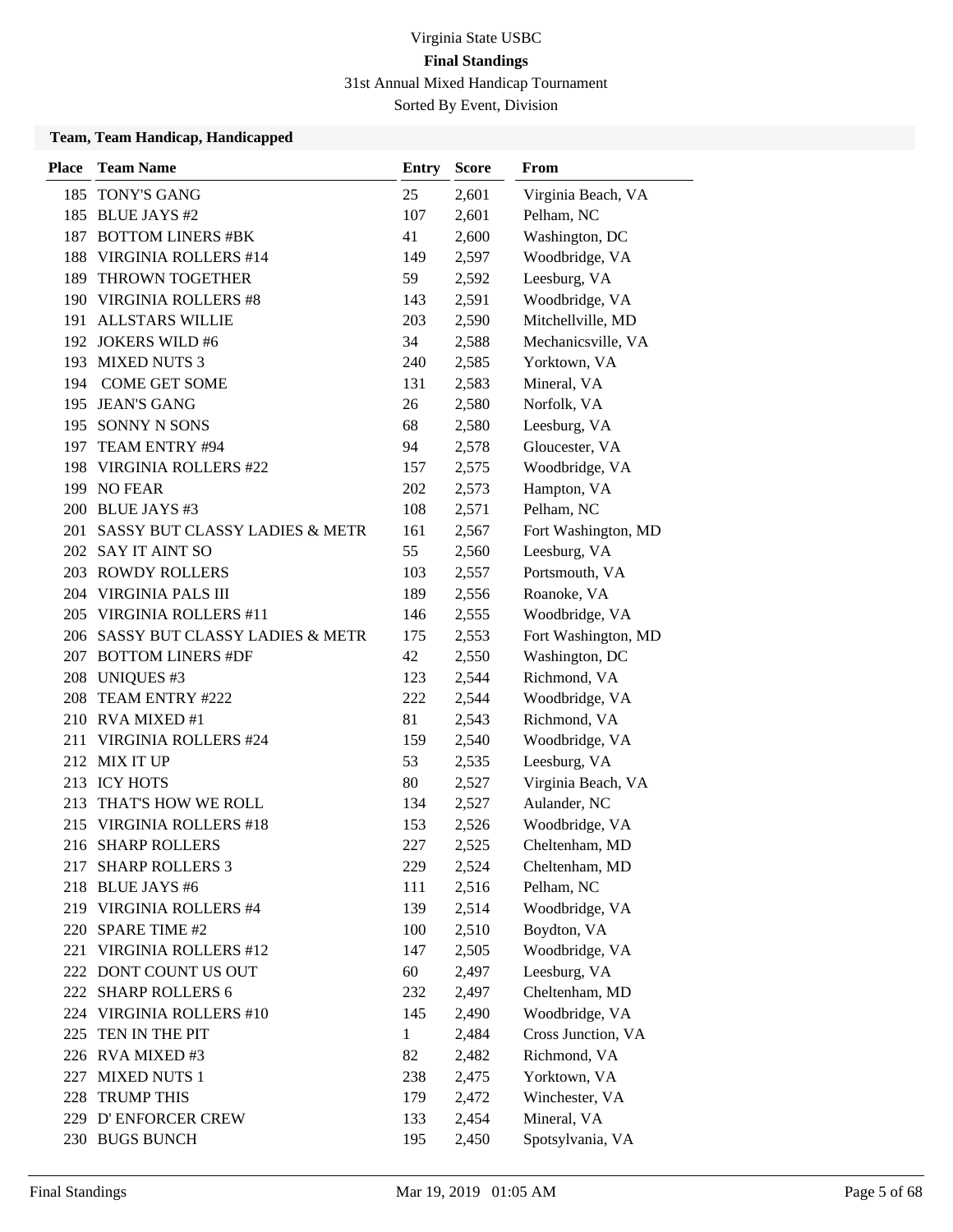Sorted By Event, Division

|     | Team, Team Handicap, Handicapped |              |              |                    |
|-----|----------------------------------|--------------|--------------|--------------------|
|     | <b>Place</b> Team Name           | Entry        | <b>Score</b> | From               |
|     | 231 VIRGINIA ROLLERS #1          | 136          | 2,443        | Woodbridge, VA     |
|     | 232 VIRGINIA ROLLERS #16         | 151          | 2,429        | Woodbridge, VA     |
|     | 233 VIRGINIA ROLLERS #20         | 155          | 2,421        | Woodbridge, VA     |
|     | 234 BLUE JAYS #8                 | 113          | 2,417        | Pelham, NC         |
|     | 235 VIRGINIA ROLLERS #9          | 144          | 2,404        | Woodbridge, VA     |
|     | 236 VIRGINIA ROLLERS #13         | 148          | 2,389        | Woodbridge, VA     |
|     | 237 VIRGINIA ROLLERS #5          | 140          | 2,375        | Woodbridge, VA     |
|     | Team, Team Scratch, Scratch      |              |              |                    |
|     | <b>Place</b> Team Name           | <b>Entry</b> | <b>Score</b> | From               |
|     | 1 DMV'S FINEST                   | 130          | 2,742        | Fredericksburg, VA |
| 2   | <b>BISH WHAT?!?!?!</b>           | 178          | 2,617        | Alexandria, VA     |
| 3   | <b>BOTTOM LINERS #EM</b>         | 44           | 2,580        | Washington, DC     |
| 4   | LETHAL ASSAULT                   | 237          | 2,561        | Gwynn Oak, MD      |
| 5   | DAZED AND CONFUSED               | 47           | 2,522        | Palmyra, VA        |
| 6   | "STEALTH BOWLERS"                | 183          | 2,511        | Fredericksbur, VA  |
| 7   | TEAM ENTRY #79                   | 79           | 2,496        | Christiansburg, VA |
| 8   | <b>DONT LOOK AT ME</b>           | 219          | 2,492        | SPOTSYLVANIA, VA   |
| 9   | <b>CAPPERS WITH A SCRATCHER</b>  | 135          | 2,478        | Stafford, VA       |
| 10  | TEAM ENTRY #94                   | 94           | 2,440        | Gloucester, VA     |
| 11  | THE ROLLING STONES               | 218          | 2,423        | Sandston, VA       |
|     | 12 NO TALENT                     | 74           | 2,413        | Lusby, MD          |
|     | 13 BEAUTY AND THE BEAST          | 217          | 2,402        | Midlothian, VA     |
| 14  | TEAM ENTRY #97                   | 97           | 2,399        | Newport News, VA   |
|     | 15 MIXED NUTS 1                  | 238          | 2,385        | Yorktown, VA       |
|     | 16 BOTTOM LINERS #LR             | 45           | 2,372        | Washington, DC     |
| 17  | TEAM ENTRY #226                  | 226          | 2,354        | Richmond, VA       |
| 18  | TEAM ENTRY #224                  | 224          | 2,345        | Woodbridge, VA     |
|     | 19 ALL NAVY PLUS 1               | 235          | 2,313        | Chesapeake, VA     |
|     | 20 BOTTOM LINERS #MM             | 43           | 2,301        | Washington, DC     |
|     | 21 THAT'S HOW WE ROLL            | 134          | 2,248        | Aulander, NC       |
|     | 22 VIRGINIA ROLLERS #10          | 145          | 2,235        | Woodbridge, VA     |
| 23  | 3 P'S & ME                       | 212          | 2,170        | Covington, VA      |
|     | 24 BOTTOM LINERS #WS             | 49           | 2,151        | Washington, DC     |
|     | 25 VIRGINIA ROLLERS #17          | 152          | 2,139        | Woodbridge, VA     |
|     | 26 SHOW NO MERCY                 | 9            | 2,122        | Suitland, MD       |
| 27  | <b>BUGS BUNCH</b>                | 195          | 2,117        | Spotsylvania, VA   |
| 28  | <b>BOTTOM LINERS #DF</b>         | 42           | 2,079        | Washington, DC     |
| 29  | <b>ALL ABOUT FUN</b>             | 8            | 2,027        | Suitland, MD       |
| 29. | <b>BOTTOM LINERS #BK</b>         | 41           | 2,027        | Washington, DC     |
|     | 31 VIRGINIA ROLLERS #18          | 153          | 2,022        | Woodbridge, VA     |

| <b>Place</b> | <b>Team Name</b>                          |       | Entry Score | From            |
|--------------|-------------------------------------------|-------|-------------|-----------------|
|              | 1 Wilkerson Kimberly \ Robertson Ryron M. | - 117 | 1.566       | Pelham, NC      |
|              | 2 Brubaker Renee L. \ Stewart Alex R.     | 129   | 1.547       | Seaford, VA     |
|              | 3 Preston Sheree D. \ Robertson James P.  | 20    | 1.543       | Rocky Mount, VA |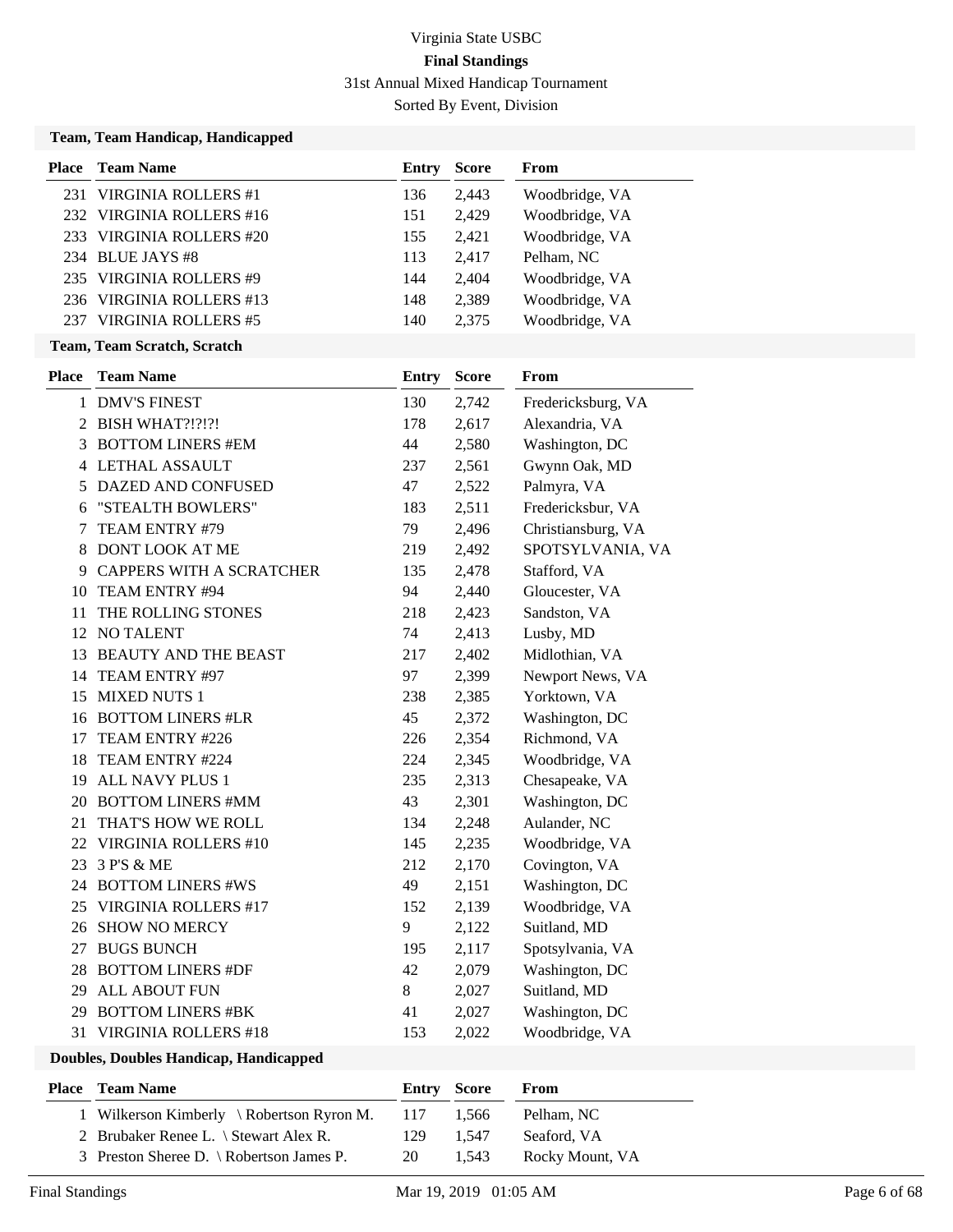Sorted By Event, Division

| 4 White Kathryn L. \ Foster Ronald<br>182<br>1,541<br>Stafford, VA<br>5 Ellis Michelle L. \Calderon Jose' Jr<br>149<br>1,530<br>Woodbridge, VA<br>6 Richardson Megan M. \ Dye Cleve III<br>207<br>1,522<br>Newport News, VA<br>Gerling Denise R. \ Gerling Steve D.<br>68<br>1,521<br>Leesburg, VA<br>7<br>Henningsen Deberia K. $\setminus$ Cox Douglas R.<br>35<br>1,505<br>Stafford, VA<br>8 | Fredericksburg, VA     |
|-------------------------------------------------------------------------------------------------------------------------------------------------------------------------------------------------------------------------------------------------------------------------------------------------------------------------------------------------------------------------------------------------|------------------------|
|                                                                                                                                                                                                                                                                                                                                                                                                 |                        |
|                                                                                                                                                                                                                                                                                                                                                                                                 |                        |
|                                                                                                                                                                                                                                                                                                                                                                                                 |                        |
|                                                                                                                                                                                                                                                                                                                                                                                                 |                        |
|                                                                                                                                                                                                                                                                                                                                                                                                 |                        |
| Bayless Claudia R. \ Washington Wesley L.<br>184<br>1,503<br>9                                                                                                                                                                                                                                                                                                                                  |                        |
| 10 Via Jennifer N. \ Antoszewski Michael<br>180<br>Barboursville, VA<br>1,500                                                                                                                                                                                                                                                                                                                   |                        |
| 3<br>Suitland, MD<br>Agee Lisa C. \Taylor Kevin B.<br>1,496<br>11                                                                                                                                                                                                                                                                                                                               |                        |
| 12 Watkins Kevin L. \ Brown Reverne<br>70<br>Fredericksburg, VA<br>1,493                                                                                                                                                                                                                                                                                                                        |                        |
| Lightfoot Mia L. $\langle$ Lightfoot Jaimie S.<br>125<br>Mechanicsville, VA<br>1,491<br>13                                                                                                                                                                                                                                                                                                      |                        |
| Mineral, VA<br>14 McCaskill Deidra R. \ Jordan Philander Y.<br>131<br>1,490                                                                                                                                                                                                                                                                                                                     |                        |
| 15 Garnett Vickie N. \ Garnett John F. Sr<br>89<br>Ruther Glen, VA<br>1,489                                                                                                                                                                                                                                                                                                                     |                        |
| 16 Robinson Gwen J. \ Hill Sentell D.<br>124<br>1,487                                                                                                                                                                                                                                                                                                                                           | North Chesterfield, VA |
| Staton Lee A. \ Dailey Sarah H.<br>180<br>Barboursville, VA<br>1,483<br>17                                                                                                                                                                                                                                                                                                                      |                        |
| 90<br>18 Knode Angie \ Knode Paul A.<br>Chester, VA<br>1,482                                                                                                                                                                                                                                                                                                                                    |                        |
| 19 Richerson Sheila S. \ Green Frank L. Sr<br>Richmond, VA<br>123<br>1,481                                                                                                                                                                                                                                                                                                                      |                        |
| 20 Hubbard Bonnie M. \ Gould King J.<br>16<br>Rocky Mount, VA<br>1,478                                                                                                                                                                                                                                                                                                                          |                        |
| 20 Poindexter-Greene Daneyta L. \ Marcus Skyler 226<br>Richmond, VA<br>1,478<br>M. S                                                                                                                                                                                                                                                                                                            |                        |
| 22 Hazel Cristita C. \Thompson Frank A.<br>131<br>Mineral, VA<br>1,476                                                                                                                                                                                                                                                                                                                          |                        |
| 23 Williams Maythis A. \ Williams Jerome H. Sr<br>Suitland, MD<br>1,475<br>7                                                                                                                                                                                                                                                                                                                    |                        |
| Blanton Jon D. \ Sharp Andrea<br>135<br>Stafford, VA<br>23<br>1,475                                                                                                                                                                                                                                                                                                                             |                        |
| Grenell Kay R. \ Dempster Michael A.<br>127<br>Midlothian, VA<br>25<br>1,474                                                                                                                                                                                                                                                                                                                    |                        |
| Sheetz Laurie A. \ Atkinson James A. Jr<br>241<br>Yorktown, VA<br>25<br>1,474                                                                                                                                                                                                                                                                                                                   |                        |
| Rogers Connie B. \ Potter Lowell A.<br>Rocky Mount, VA<br>17<br>1,473<br>27                                                                                                                                                                                                                                                                                                                     |                        |
| 28 Huff Mikki D. \ Grove Kevin L.<br>79<br>Christiansburg, VA<br>1,471                                                                                                                                                                                                                                                                                                                          |                        |
| Dorsey Sylvia E. \ Pittman Steven C.<br>185<br>Stafford, VA<br>29<br>1,470                                                                                                                                                                                                                                                                                                                      |                        |
| Debus Susan N. \ Debus Howard J.<br>216<br>Stafford, VA<br>30<br>1,469                                                                                                                                                                                                                                                                                                                          |                        |
| Keyes Gail A. \ Dugas Christopher J.<br>58<br>Leesburg, VA<br>31<br>1,465                                                                                                                                                                                                                                                                                                                       |                        |
| 32 Brice Tina Y. \ Brice Leslie L.<br>Palmyra, VA<br>36<br>1,463                                                                                                                                                                                                                                                                                                                                |                        |
| Rocky Mount, VA<br>Barry Ronald R. \ Smith Bonnie D.<br>22<br>1,462<br>33                                                                                                                                                                                                                                                                                                                       |                        |
| Edwards Thelma E. \ Whitted Michael C.<br>33<br>206<br>1,462                                                                                                                                                                                                                                                                                                                                    | Upper Marlboro, MD     |
| 35 Mitchem Billie S. \ Daniels Ronald A.<br>1,461<br>120<br>Mineral, VA                                                                                                                                                                                                                                                                                                                         |                        |
| Howard Lori N. \ Butler Robert W.<br>160<br>1,461<br>35                                                                                                                                                                                                                                                                                                                                         | Fort Washington, MD    |
| Rocky Mount, VA<br>Young Karen P. \ Blankenship Mike T.<br>21<br>1,460<br>37                                                                                                                                                                                                                                                                                                                    |                        |
| Mechanicsville, VA<br>Cunningham Valerie L. \ Jordan Willie H.<br>32<br>37<br>1,460                                                                                                                                                                                                                                                                                                             |                        |
| Zirkle Marvin R. \ Zirkle Laurie T.<br>Roanoke, VA<br>190<br>1,459<br>39                                                                                                                                                                                                                                                                                                                        |                        |
| Hollins Michelle R. \ Hollins James A.<br>7<br>1,454<br>Suitland, MD<br>40                                                                                                                                                                                                                                                                                                                      |                        |
| Glover Carl T. Sr \ Glover Diane M.<br>51<br>1,454<br>Richmond, VA<br>40                                                                                                                                                                                                                                                                                                                        |                        |
| Estep Denise B. \ Estep Roger L.<br>72<br>1,454<br>Woodstock, VA<br>40                                                                                                                                                                                                                                                                                                                          |                        |
| Collick Angela D. \ Hall Sterling W. Jr<br>1,454<br>40<br>170                                                                                                                                                                                                                                                                                                                                   | Fort Washington, MD    |
| Warlitner Tarie A. \ Pifer Mark A.<br>212<br>1,453<br>Covington, VA<br>44                                                                                                                                                                                                                                                                                                                       |                        |
| Foster Petra \ Foster Ronald<br>234<br>1,453<br>Stafford, VA<br>44                                                                                                                                                                                                                                                                                                                              |                        |
| Richmond, VA<br>Levy Marian L. $\langle$ Ampy Kendall R.<br>123<br>1,452<br>46                                                                                                                                                                                                                                                                                                                  |                        |
| Pettaway Joanne M. \ Davis Warren L. Jr<br>Suitland, MD<br>12<br>1,450<br>47                                                                                                                                                                                                                                                                                                                    |                        |
| Craig Rozinia E. \ Moore Troy M.<br>3<br>1,449<br>Suitland, MD<br>48                                                                                                                                                                                                                                                                                                                            |                        |
| Wilson Christy L. \ Brownie Robert A.<br>Chesterfield, VA<br>211<br>48<br>1,449                                                                                                                                                                                                                                                                                                                 |                        |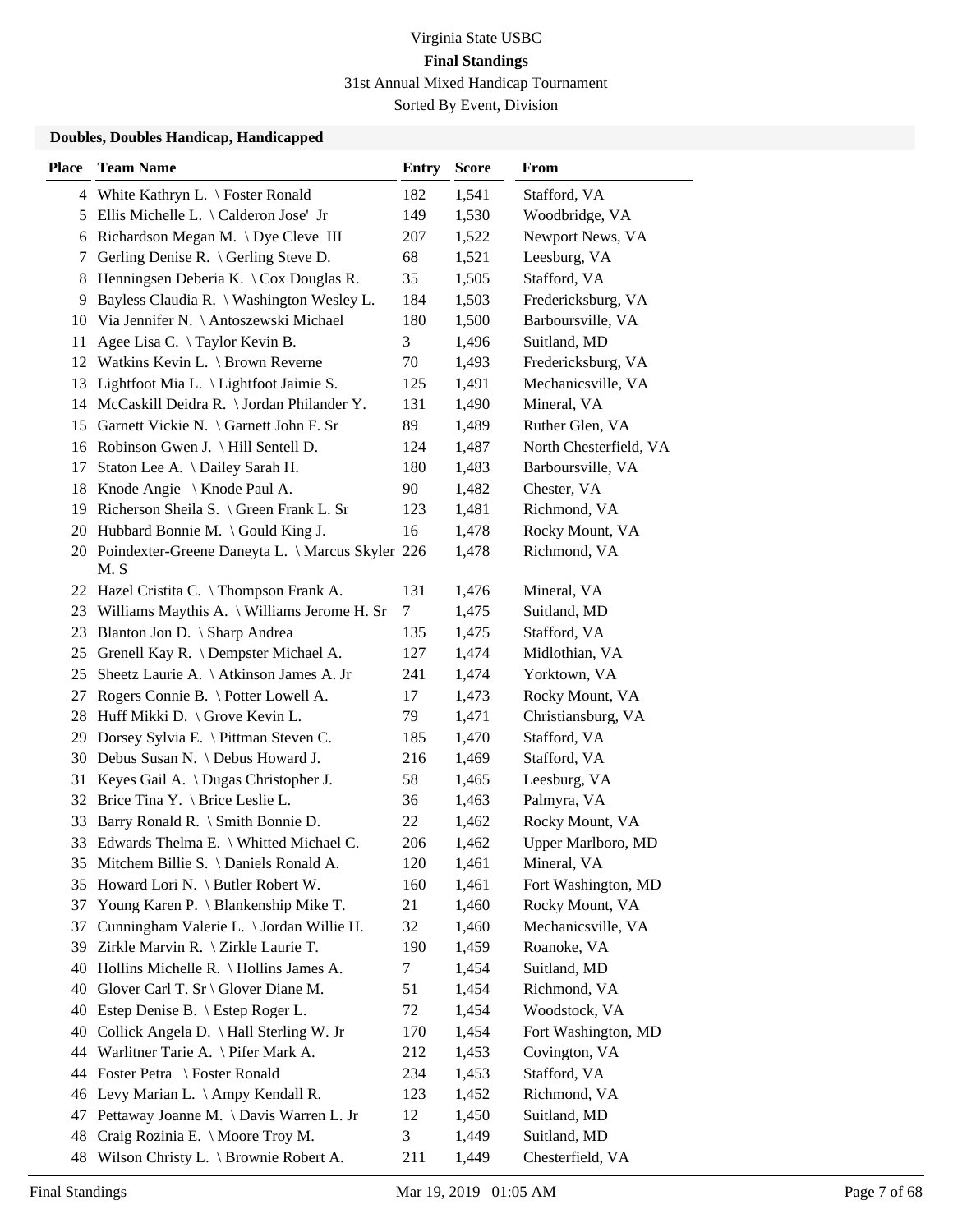Sorted By Event, Division

| <b>Place</b> | <b>Team Name</b>                                        | <b>Entry</b>   | <b>Score</b> | <b>From</b>           |
|--------------|---------------------------------------------------------|----------------|--------------|-----------------------|
|              | 50 Walker Lindsey H. \ Bryant Jeremiah R.               | 37             | 1,447        | Stanleytown, VA       |
| 51           | Bogucki Brenda K. \ Bogucki Richard M.                  | 202            | 1,444        | Hampton, VA           |
|              | 52 Waller Joyce A. \ Carter Ivey L.                     | 110            | 1,443        | Pelham, NC            |
| 52           | Fitzgerald Velma J. \ Stone Larry W.                    | 115            | 1,443        | Pelham, NC            |
|              | 54 Hale Phyllis H. \Hale Gary "Tyke"                    | 87             | 1,442        | Forest, VA            |
| 55           | Murphy Wanda B. \Thomas Chris A.                        | 116            | 1,441        | Pelham, NC            |
|              | 56 Marshall Robert W. \Jackson-Marshall Agatha 31<br>V. |                | 1,439        | Mechanicsville, VA    |
|              | 56 Wingfield Donna K. \ Wingfield Danny W. Sr           | 87             | 1,439        | Forest, VA            |
|              | 56 Dailey Sarah H. \Turner George M.                    | 198            | 1,439        | Barboursville, VA     |
| 59.          | White Tabitha L. $\langle$ Guy Jonathan R.              | 96             | 1,438        | Gloucester, VA        |
|              | 59 Waters Janice M. \ Hawkins Carlos M.                 | 205            | 1,438        | Brandywine, MD        |
| 59.          | Adams Jacqueline D. \ Dalton Jamie D.                   | 219            | 1,438        | SPOTSYLVANIA, VA      |
| 62           | Smith Linwood F. \ Moore Sharon Y.                      | 70             | 1,436        | Fredericksburg, VA    |
| 63           | Brown Stephanie C. \ Brown Jonathan M.                  | 101            | 1,435        | Crystal Hill, VA      |
|              | 64 Campion Joan J. \ Whitley Kenneth W.                 | 13             | 1,434        | Stafford, VA          |
| 65           | Alford Yvonne M. \Alford Joseph S.                      | $\overline{c}$ | 1,433        | Suitland, MD          |
| 65           | Bridgett Tim M. \ Hatfield Tammy L.                     | 219            | 1,433        | SPOTSYLVANIA, VA      |
| 67           | Pryor Isabelle R. \ Jaco Richard E.                     | 71             | 1,432        | Fredericksburg, VA    |
| 68           | Kloft Deborah L. \ Wingfield L Wayne                    | 21             | 1,431        | Rocky Mount, VA       |
| 69           | Reid Jessica D. \ Graves Willie H. Jr                   | 203            | 1,428        | Mitchellville, MD     |
| 70           | Streater Lynette E. \ Melvin Floyd J. Jr                | 90             | 1,427        | Chester, VA           |
| 70           | Pigg Mackenzie G. \ Bayes Vincent L.                    | 233            | 1,427        | Monroe, VA            |
| 72           | Baptiste Alfred W. \ Baptiste Tracy C.                  | 152            | 1,426        | Woodbridge, VA        |
| 73           | Reynolds Chelsea L. \ Harlow Michael "Alan"             | 47             | 1,425        | Palmyra, VA           |
| 73           | Kitts Jeno D. \ Manuel Troy F.                          | 77             | 1,425        | Rustburg, VA          |
| 75           | Daniels Stephanie D. \ Glover Anthony Jr                | 150            | 1,423        | Woodbridge, VA        |
| 76           | Moreland Kent \ Woodie Mahalia                          | 105            | 1,422        | Bremo Bluff, VA       |
| 76           | Anderson Veronica W. \Pilgram Harold                    | 199            | 1,422        | Lynchburg, VA         |
| 78           | Nolte Jane H. \ Moore Lee                               | 34             | 1,421        | Mechanicsville, VA    |
| 78           | Williams Shanell \ Sims Edward L. Jr                    | 62             | 1,421        | Leesburg, VA          |
|              | 80 Gorman Bojo J. \ Green Cynthia L.                    | 91             | 1,420        | Mechanicsville, VA    |
|              | 80 James Barbara A. \ Coleman Ponce D.                  | 165            | 1,420        | Fort Washington, MD   |
| 82           | Key Lutricia B. \ Sweet Marlon                          | 4              | 1,419        | Suitland, MD          |
| 83           | Brown Carolyn A. \ Willis Charles C.                    | 12             | 1,418        | Suitland, MD          |
| 83           | Hogue Rikky S. \ Phillips Jessica L.                    | 18             | 1,418        | Rocky Mount, VA       |
| 85           | Randolph Denise L. \ Holmes Lee A. Jr                   | 178            | 1,417        | Alexandria, VA        |
| 86           | Andrews Wanda C. \ Chaffin Thomas K.                    | 120            | 1,415        | Mineral, VA           |
| 87           | Perry Iris M. \ Brown Terrance M.                       | 63             | 1,414        | Leesburg, VA          |
| 88           | Cobb Pong S. \ Matthews David H. Sr                     | 38             | 1,413        | Fredericksburg, VA    |
| 88           | Clark Angel S. \ Barnette Jerry K.                      | 41             | 1,413        | Washington, DC        |
| 88           | Perrin Edith A. \ Garnett Leon D.                       | 82             | 1,413        | Richmond, VA          |
| 91           | Morton Ollie K. $\setminus$ Silver Bernard Sr           | 31             | 1,410        | Mechanicsville, VA    |
| 91           | Ray Anne S. \ Meyers Justin C.                          | 242            | 1,410        | Yorktown, VA          |
| 93           | Roath Peggy W. \Roath Larry D.                          | 24             | 1,409        | Fredericksburg, VA    |
| 93           | Lomax Cynthia A. \ Lomax Robert J. Jr                   | 213            | 1,409        | Fairmount Heights, MD |
| 93           | Martin Duchess E. \ Martin Warren A.                    | 235            | 1,409        | Chesapeake, VA        |
|              |                                                         |                |              |                       |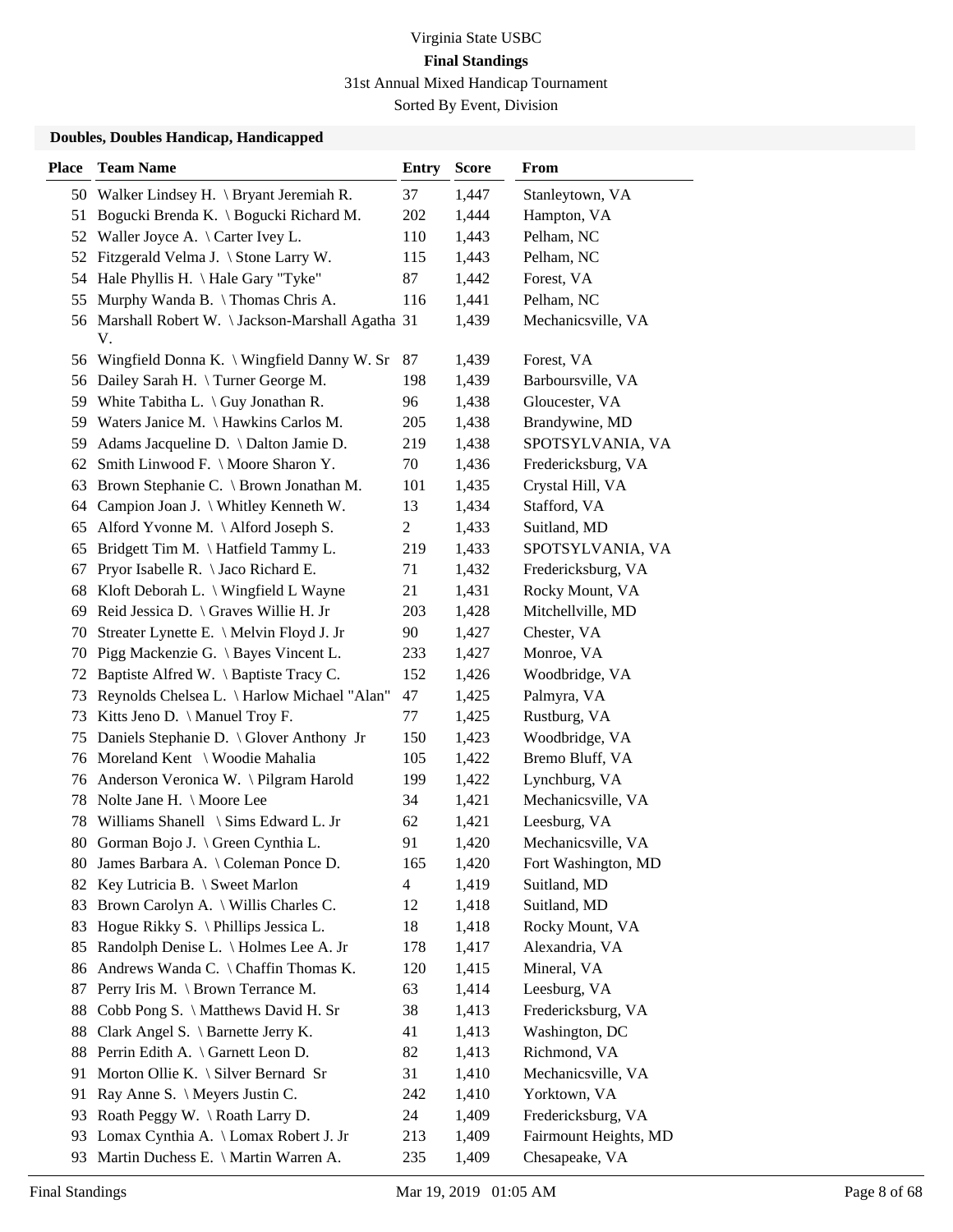Sorted By Event, Division

| <b>Place</b> | <b>Team Name</b>                                         | <b>Entry</b>   | <b>Score</b> | From                |
|--------------|----------------------------------------------------------|----------------|--------------|---------------------|
|              | 93 Parsolano Stephanie M. \ Martin Warren A.             | 236            | 1,409        | Chesapeake, VA      |
|              | 97 Dunston Carol A. \ Jones Larry J.                     | 23             | 1,408        | Stafford, VA        |
|              | 97 Maclin Doris G. \ Trice Carlton L.                    | 122            | 1,408        | Petersburg, VA      |
| 97           | Poole Carolyn S. \ Wilkerson Antwan L.                   | 122            | 1,408        | Petersburg, VA      |
|              | 100 Chichester-Lanier Adrienne \ Lanier Jeffery          | 45             | 1,406        | Washington, DC      |
|              | А.                                                       |                |              |                     |
|              | 100 Cochran Judy A. \ Bennett James E.                   | 99             | 1,406        | Boydton, VA         |
|              | 100 Schlosser Christine Corrin N. \ Papaleo<br>Anthony V | 211            | 1,406        | Chesterfield, VA    |
|              | 103 Corbin Michelle \ Veney Andre                        | 61             | 1,405        | Leesburg, VA        |
|              | 103 Coulson Whitney B. \ Sheffler Tim P.                 | 241            | 1,405        | Yorktown, VA        |
|              | 105 Carrington Adrienne F. \ Carrington William<br>C.    | 194            | 1,404        | Fredericksburg, VA  |
|              | 106 Nelson Shirley A. \Taylor Damien                     | $\overline{c}$ | 1,403        | Suitland, MD        |
|              | 106 Porter Frank Jr \ Rowlett Kristin L.                 | 83             | 1,403        | Richmond, VA        |
|              | 108 Brede Thomas R. \ Masten Patricia B.                 | 51             | 1,402        | Richmond, VA        |
| 108          | Sanders Sherry \ Boyd Eric M.                            | 209            | 1,402        | Abingdon, VA        |
|              | 110 Cooper Tracie T. \ Blankenship Brian E.              | 18             | 1,400        | Rocky Mount, VA     |
|              | 110 Stewart Teresa S. \ Cash Casey N.                    | 28             | 1,400        | Crimora, VA         |
|              | 110 Carter Brenda \ James Clarence E.                    | 32             | 1,400        | Mechanicsville, VA  |
|              | 110 Bentley Emily D. \ Knox David M.                     | 54             | 1,400        | Leesburg, VA        |
| 110          | Baez Rebecca L. \ Johnson Grover L. III                  | 103            | 1,400        | Portsmouth, VA      |
|              | 110 Wallace Natalie D. \ Hall Will J. Sr                 | 231            | 1,400        | Cheltenham, MD      |
|              | 116 Stone Wandra E. \ Stone Michael                      | 6              | 1,399        | Suitland, MD        |
|              | 116 Battle Captoria \ Walker Shawn M.                    | 8              | 1,399        | Suitland, MD        |
|              | 116 Wattier Flora R. \ Wattier Curtis A.                 | 14             | 1,399        | Stafford, VA        |
|              | 116 Jordan Sara A. \Nebe David A.                        | 50             | 1,399        | Richmond, VA        |
|              | 116 Bernard Nance M. \ Price Damon O.                    | 146            | 1,399        | Woodbridge, VA      |
| 121          | Wynn Jane B. \ Wynn David L.                             | 29             | 1,398        | Mechanicsville, VA  |
| 121          | Anderson Stephanie M. \ Anderson Douglas J.              | 117            | 1,398        | Pelham, NC          |
|              | 121 Evans Anitra M. \Hawkins John C.                     | 205            | 1,398        | Brandywine, MD      |
|              | 124 Bossie Cathie M. \ Southward Steve L.                | 84             | 1,397        | Potomac Falls, VA   |
| 124          | Tinsley Martessa D. \ Fowler Clarence J.                 | 159            | 1,397        | Woodbridge, VA      |
|              | 126 Pezzella Anna M. \ Pezzella Tony J.                  | 25             | 1,396        | Virginia Beach, VA  |
| 126          | Vaughters Alice F. \ Curtis Stafford J. Sr               | 113            | 1,396        | Pelham, NC          |
|              | 126 Wolfe Dawn M. \ Wolfe David E. Jr                    | 158            | 1,396        | Woodbridge, VA      |
| 129          | Bolden Karl T. \Toney Charlotte A.                       | 36             | 1,395        | Palmyra, VA         |
| 129          | Harge Angela M. \Dye Brian H.                            | 215            | 1,395        | Fredericksburg, VA  |
| 131          | Wade Cindy P. $\Lambda$ Linkous Glenn S.                 | 104            | 1,394        | Portsmouth, VA      |
| 131          | Poole Gladys A. \ Waller Harry J.                        | 114            | 1,394        | Pelham, NC          |
| 131          | Spivey Tammy L. \Ahlgrim Keith A.                        | 217            | 1,394        | Midlothian, VA      |
|              | 134 Davis Judith E. \ Davis Warren L. Jr                 | 172            | 1,393        | Fort Washington, MD |
|              | 134 Belew Jayson \ Cavicchi Kathy                        | 207            | 1,393        | Newport News, VA    |
|              | 134 Dowell Ramona \ Dowell Clyde D. II                   | 214            | 1,393        | Richmond, VA        |
| 137          | Harrison Lorraine B. \ Shuler Paul E. Sr                 | 11             | 1,392        | Suitland, MD        |
| 137          | Foster Arthur L. \ Montgomery Veronica D.                | 136            | 1,392        | Woodbridge, VA      |
|              | 139 Wallace Kimberly A. \ Rizzo Michael A.               | 98             | 1,391        | Stafford, VA        |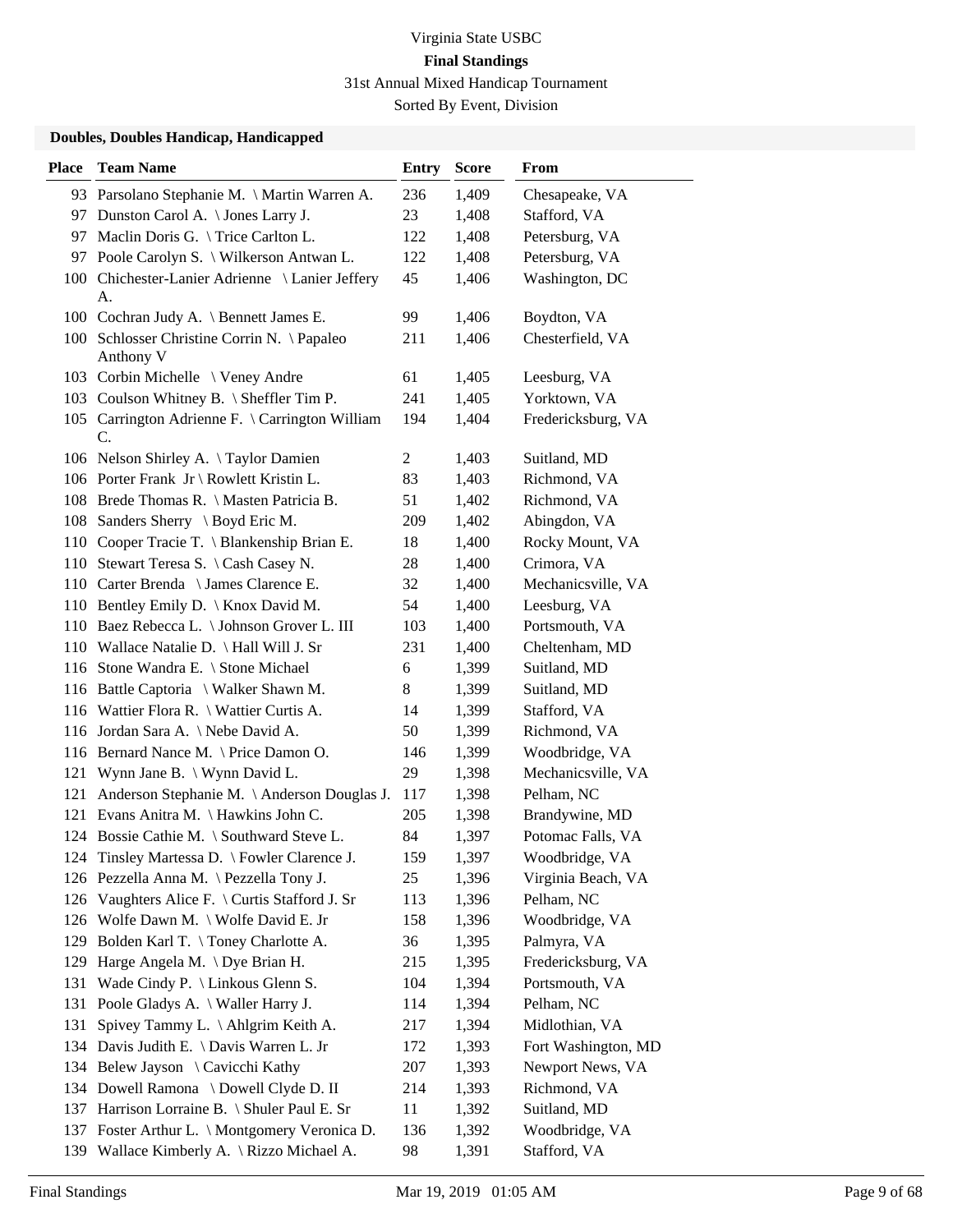| <b>Place</b> | <b>Team Name</b>                                 | <b>Entry</b> | <b>Score</b> | From                |
|--------------|--------------------------------------------------|--------------|--------------|---------------------|
| 139          | Myers Elainea R. \ Neal Thomas H.                | 231          | 1,391        | Cheltenham, MD      |
|              | 141 Wolfe James M. \ Sullivan Lydia K.           | 183          | 1,390        | Fredericksbur, VA   |
|              | 142 Allen Linda M. \Downey Roy J. III            | 66           | 1,389        | Leesburg, VA        |
| 142          | Allen Suprena E. \ Allen Henry H. Jr             | 165          | 1,389        | Fort Washington, MD |
|              | 142 Livingston La'Tonia M. \Thompson Frank A.    | 234          | 1,389        | Stafford, VA        |
| 145          | Skaggs L. Jean \ Skaggs Harry A.                 | 26           | 1,388        | Norfolk, VA         |
|              | 145 Crews Anne E. \ Alexander James C. Jr        | 176          | 1,388        | Fort Washington, MD |
|              | 147 Ballard Rosa M. \ Buskey Kevin J.            | 40           | 1,387        | Chester, VA         |
|              | 148 Holland Linda M. \ Holland O. Thomas         | 35           | 1,386        | Stafford, VA        |
|              | 148 Ashton Carolyn E. \ Knox Thomas J.           | 54           | 1,386        | Leesburg, VA        |
|              | 148 Davis Melody W. \Shuttleworth Clyde (Ed) E.  | 99           | 1,386        | Boydton, VA         |
|              | 148 Hackney Sandra M. \Hackney Frank W. Jr       | 177          | 1,386        | Evington, VA        |
|              | 148 Eustace Jessica L. \ Eustace Robert C.       | 196          | 1,386        | Reva, VA            |
| 153          | Jones Barbara L. \ Brewer Maurice E.             | 38           | 1,385        | Fredericksburg, VA  |
| 153          | Bindas Kali R. \ Gant Robert L. III              | 59           | 1,385        | Leesburg, VA        |
|              | 153 Lee Lana M. \ Lee John B. Jr                 | 85           | 1,385        | Richmond, VA        |
|              | 156 Dodson Toeke'Shea A. \ Sherman Charles E.    | 9            | 1,384        | Suitland, MD        |
| 157          | Shumaker Stephanie L. \ Shumaker David P.        | 50           | 1,383        | Richmond, VA        |
| 158          | Anderson Noni N. \ Patterson Nathaniel           | 221          | 1,382        | Woodbridge, VA      |
| 159          | Sirbaugh Rosie L. \ Sirbaugh Saunie D.           | 1            | 1,381        | Cross Junction, VA  |
| 159          | Thomas Deborah H. $\setminus$ Cash Rickey D.     | 6            | 1,381        | Suitland, MD        |
| 159          | Shaw-Wesby Crystal J. \ Marshall Howard H.       | 237          | 1,381        | Gwynn Oak, MD       |
|              | 162 Henderson Helen M. \Jackson Roland M.        | 184          | 1,380        | Fredericksburg, VA  |
| 163          | Spencer Gail H. \ Kendrick Donald W.             | 37           | 1,378        | Stanleytown, VA     |
|              | 163 Callen Angela T. \ Durant Samuel L. Jr       | 42           | 1,378        | Washington, DC      |
| 163          | Tomlinson Nancy L. \ Hazlewood Frank V. III      | 83           | 1,378        | Richmond, VA        |
|              | 166 Adams Terry \ Long Lillie Ann C.             | 200          | 1,377        | Lynchburg, VA       |
|              | 166 Leffler E. Marie \ Garrison Wade E. Jr       | 201          | 1,377        | Spotsylvania, VA    |
| 168          | Surfer Shelley \ Fetner Patrick L.               | 76           | 1,376        | Fredericksburg, VA  |
| 168          | Stevens Collet G. \ Stevens Everton(Fab) E.      | 224          | 1,376        | Woodbridge, VA      |
| 168          | Murphy James C. \ Parsolano Stephanie M.         | 235          | 1,376        | Chesapeake, VA      |
| 171          | Richardson Kaye \ Richardson Russell J.          | 20           | 1,375        | Rocky Mount, VA     |
|              | 171 Riley Kerry K. \ Cogswell William T.         | 68           | 1,375        | Leesburg, VA        |
| 171          | Tabor Lora E. \Tabor Michael D.                  | 134          | 1,375        | Aulander, NC        |
| 174          | Vance Leti $\setminus$ Campbell Bryan K.         | 78           | 1,374        | Rustburg, VA        |
|              | 174 Bell Tiffany A. \ Bright Daniel E.           | 130          | 1,374        | Fredericksburg, VA  |
| 174          | Small Sheila L. \ Lewis Robert J.                | 162          | 1,374        | Fort Washington, MD |
| 174          | Murphy Laurianne H. \ Murphy Richard W.          | 216          | 1,374        | Stafford, VA        |
| 174          | Hall Stephanie K. \ Smith Melvin Jr              | 230          | 1,374        | Cheltenham, MD      |
| 179          | Thompson Donald W. \ Buck-Thompson<br>Cynthia M. | 157          | 1,373        | Woodbridge, VA      |
|              | 179 Hale Angela \Talley Milton R.                | 160          | 1,373        | Fort Washington, MD |
| 179          | Simmons Lenida J. \ Simmons Donavan D.           | 188          | 1,373        | Greensboro, NC      |
| 179          | Nuss Laura A. \ Walker Arthur W.                 | 223          | 1,373        | Woodbridge, VA      |
| 179          | Tate Ira T. Sr \ Tate Anne C.                    | 239          | 1,373        | Yorktown, VA        |
|              | 184 Grenell Rachel \Terry James                  | 114          | 1,372        | Pelham, NC          |
|              | 185 Rush Jacklyn P. \ Stubbs Warren              | 221          | 1,371        | Woodbridge, VA      |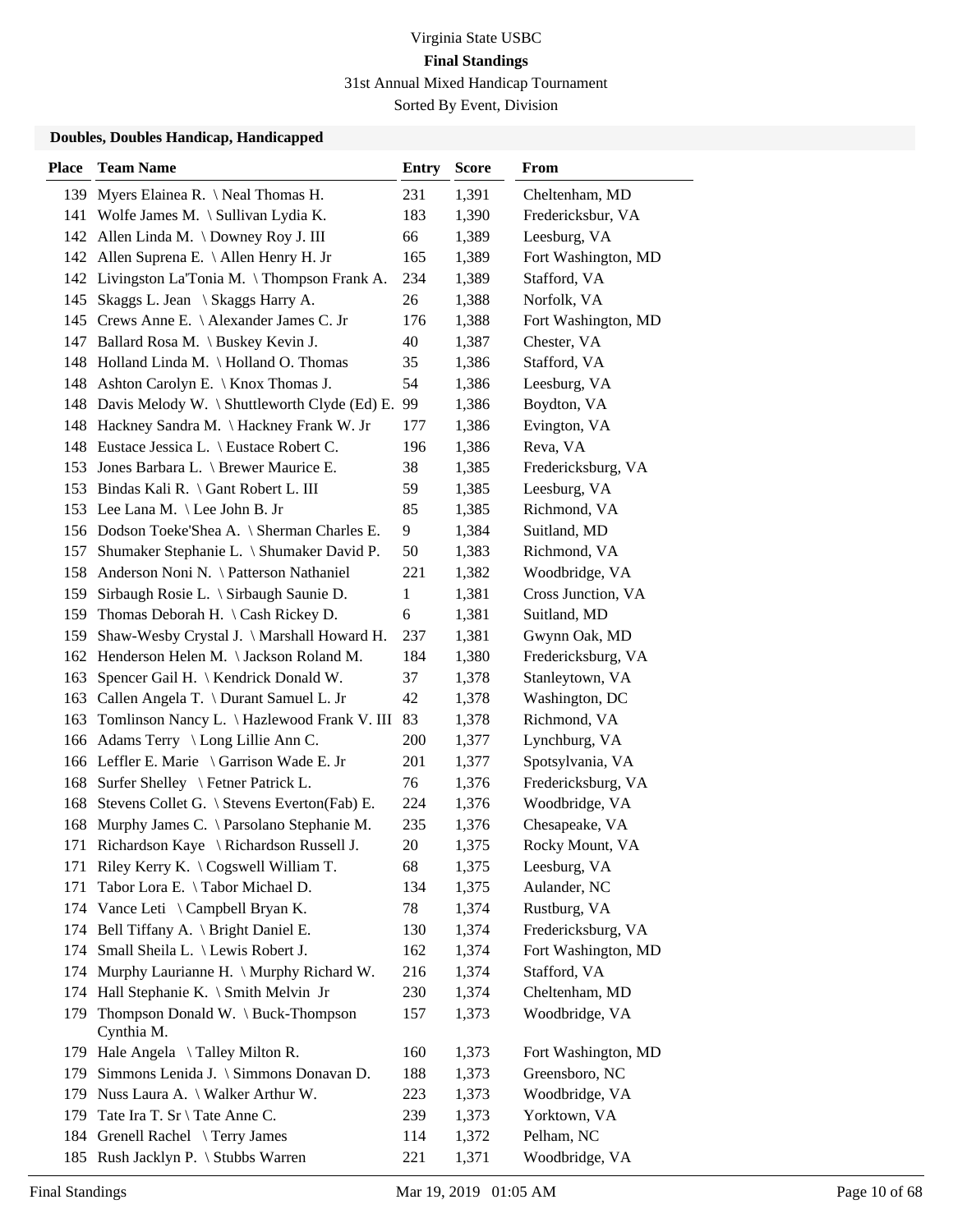| <b>Place</b> | <b>Team Name</b>                                       | <b>Entry</b> | <b>Score</b> | From                 |
|--------------|--------------------------------------------------------|--------------|--------------|----------------------|
|              | 186 Toliver Lucinda A. \ Robinson David D. Jr          | 11           | 1,370        | Suitland, MD         |
|              | 186 Corum Chunsim (Tina) C. \ Corum Douglas E.         | 86           | 1,370        | Stafford, VA         |
|              | 186 Waldeck Wendy P. \ Waldeck John E.                 | 91           | 1,370        | Mechanicsville, VA   |
|              | 186 Blanken Vonnie J. \ Cole Brian A. Sr               | 142          | 1,370        | Woodbridge, VA       |
|              | 186 Morris Clarice \ Ellerbee Carvon R.                | 143          | 1,370        | Woodbridge, VA       |
| 186          | Townes Joe Jr \ Goode Denita D.                        | 154          | 1,370        | Woodbridge, VA       |
|              | 186 Landrum Lameenya \ Landrum Ray R. Jr               | 186          | 1,370        | Fredericksburg, VA   |
|              | 186 Rast Teresa A. \ Lee James D. Jr                   | 217          | 1,370        | Midlothian, VA       |
|              | 194 Parham Wanda P. \ Glasgow Alan E.                  | 27           | 1,369        | Ivor, VA             |
|              | 195 Fitzgerald Mary L. \ Glover Alfed L.               | 109          | 1,368        | Pelham, NC           |
|              | 195 Glenn Latoya C. \ Glenn Richard R.                 | 145          | 1,368        | Woodbridge, VA       |
|              | 197 Harbison Crystal R. \ Grimes Chris R.              | 149          | 1,367        | Woodbridge, VA       |
|              | 198 Parker-Cunningham Wilhemenia \Hill Ray E. 33<br>Jr |              | 1,366        | Mechanicsville, VA   |
| 199          | Taylor-Jones Sandra E. \ Pitt Milton R.                | 10           | 1,365        | Suitland, MD         |
|              | 199 Wade Barbara M. \Tunstall William H.               | 30           | 1,365        | Mechanicsville, VA   |
|              | 201 Bryant-Dowdy Deborah \ Campbell Robert L.          | 77           | 1,364        | Rustburg, VA         |
|              | 201 Brown Glenda B. \ Lawrence Robert Jr               | 138          | 1,364        | Woodbridge, VA       |
|              | 203 Bell Monica K. \ Johnson Mandrell G. I             | 65           | 1,363        | Leesburg, VA         |
| 203          | Burns Maxine W. \ Burns Lawrence R.                    | 106          | 1,363        | Pelham, NC           |
|              | 205 Douglas Juliet H. \Douglas Walt A.                 | 9            | 1,362        | Suitland, MD         |
|              | 205 Kadar Linda \ Bowling Jay F.                       | 24           | 1,362        | Fredericksburg, VA   |
| 207          | Swayze Mandi T. \ Swayze Richard B.                    | 102          | 1,361        | Portsmouth, VA       |
| 207          | Brock Lois D. \ Jones Paul M.                          | 107          | 1,361        | Pelham, NC           |
| 207          | Christmas Clorodet L. \ Christmas Garland L.<br>Sr     | 164          | 1,361        | Fort Washington, MD  |
|              | 210 Watson Josie F. \ Watson Edgar L. Jr               | 15           | 1,360        | Fredericksburg, VA   |
| 210          | Mitchell Shirley E. \ Simms Marvin V. Sr               | 67           | 1,360        | Leesburg, VA         |
| 210          | Chappell Joylene L. \ Fox Curt D.                      | 129          | 1,360        | Seaford, VA          |
|              | 213 Robinson Brenda M. \ Jones Robert A.               | 30           | 1,359        | Mechanicsville, VA   |
| 213          | Moreland Keith \ Williams Andrea C.                    | 105          | 1,359        | Bremo Bluff, VA      |
|              | 215 Smith Judy L. \ Skiba Joseph T. IV                 | 66           | 1,358        | Leesburg, VA         |
|              | 215 Brown-Jenkins Audry B. \ Jenkins Elbert J.         | 169          | 1,358        | Fort Washington, MD  |
|              | 215 Mitchell Tina \ Mitchell Bobby A. Jr               | 192          | 1,358        | Princeton, WV        |
|              | 218 Weaver Ashley N. \ Hylton Benjamin T.              | 19           | 1,357        | Rocky Mount, VA      |
|              | 218 Shiflett Christine R. \Turner Kervin B.            | 39           | 1,357        | Chesterfield, VA     |
|              | 218 Drake Brigitte E. \ Anderson Abraham               | 95           | 1,357        | Kilmarnock, VA       |
|              | 218 Morris Mary V. \ Kalnins Mark                      | 126          | 1,357        | Charlottesville, VA  |
|              | 222 Franklin Terri A. \ Franklin Thomas A.             | 178          | 1,356        | Alexandria, VA       |
| 222          | Thomas Norman "Pic" L. \Thomas Robbie K.               | 193          | 1,356        | N. Prince George, VA |
| 222          | Blankenship Christy M. \ Blankenship Hershel           | 193          | 1,356        | N. Prince George, VA |
|              | 225 Fells Phyllis L. \ Allen Anthony B.                | 57           | 1,355        | Leesburg, VA         |
| 225          | Faulknier Donna M. \ Key Harry M.                      | 88           | 1,355        | Barboursville, VA    |
| 227          | McLane Laurie M. \ McLane Thomas A.                    | 74           | 1,354        | Lusby, MD            |
| 227          | Murphy Penny K. \ Hall Kevin L.                        | 133          | 1,354        | Mineral, VA          |
| 229          | Johnson Corlitta R. \ Johnson Robert T.                | 8            | 1,353        | Suitland, MD         |
| 229          | Berry Brenda K. \ Lawrence Brandon J.                  | 138          | 1,353        | Woodbridge, VA       |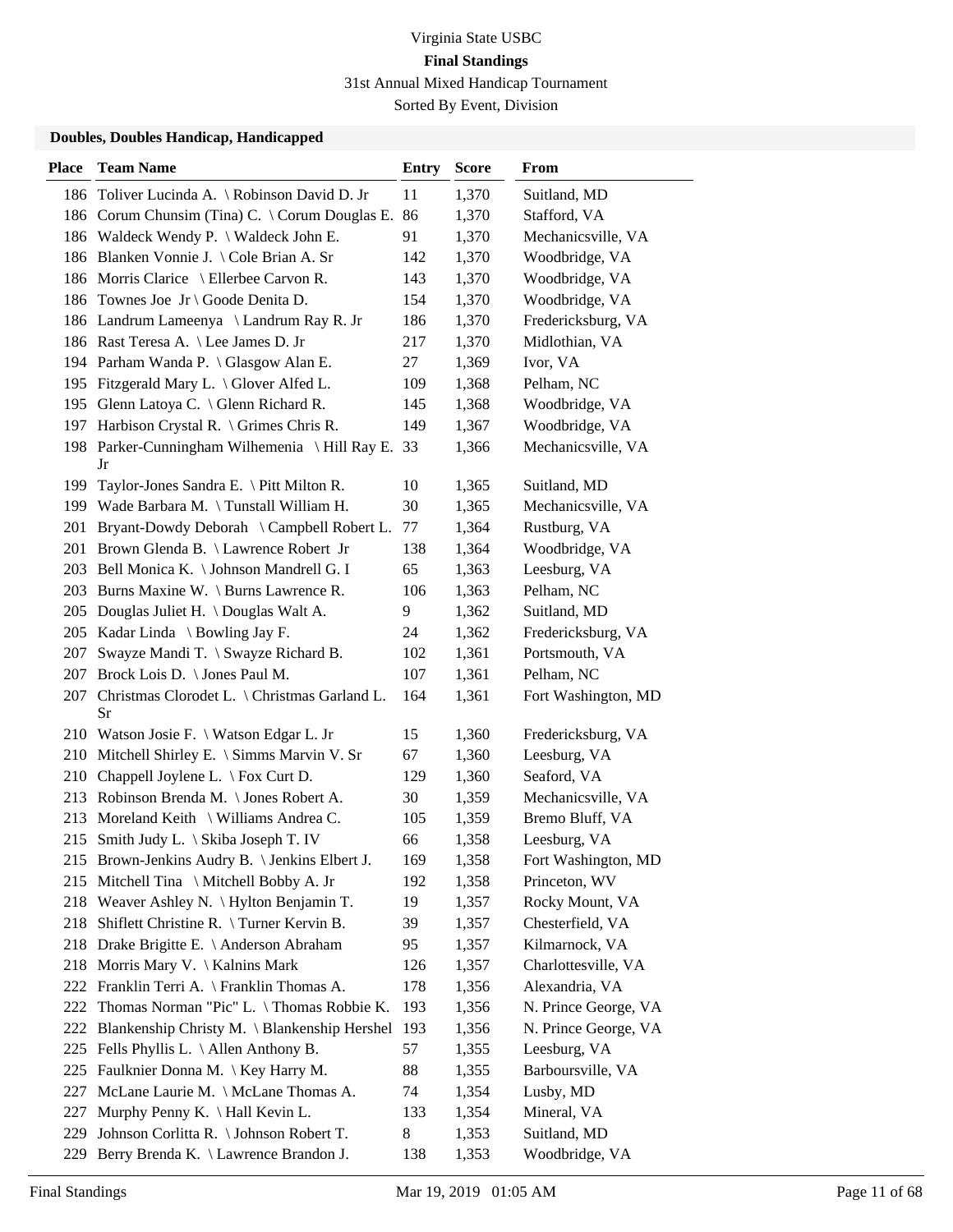Sorted By Event, Division

| <b>Place</b> | <b>Team Name</b>                                  | <b>Entry</b> | <b>Score</b> | From                |
|--------------|---------------------------------------------------|--------------|--------------|---------------------|
|              | 229 Peterson Mary L. \ Gibson Richard E.          | 161          | 1,353        | Fort Washington, MD |
|              | 232 Blue Lois V. \ Strickland Wilson D. Jr        | 100          | 1,352        | Boydton, VA         |
|              | 232 Poe Angela F. \ Poe David C. Jr               | 170          | 1,352        | Fort Washington, MD |
| 234          | Shoemaker Deborah A. \ Shoemaker Larry W.         | 89           | 1,351        | Ruther Glen, VA     |
|              | 234 Boyters A. Nikki \ Boyters Ricky L.           | 97           | 1,351        | Newport News, VA    |
|              | 234 Paxton Victoria L. \ Paxton Matthew R.        | 212          | 1,351        | Covington, VA       |
|              | 234 Tate Amanda C. \ Broadney Robert L. III       | 242          | 1,351        | Yorktown, VA        |
| 238          | Jones Adele S. \ Jones Jason A.                   | 23           | 1,350        | Stafford, VA        |
|              | 238 Richardson Anna-Lisa \ Baker Darren C.        | 135          | 1,350        | Stafford, VA        |
|              | 238 Heath James R. \ Corporal Karen A.            | 137          | 1,350        | Woodbridge, VA      |
| 238          | Simpson Kimberly $\setminus$ Rogers Winters C.    | 167          | 1,350        | Fort Washington, MD |
|              | 238 Somerville Joseph S. III \ Clover Patricia O. | 168          | 1,350        | Fort Washington, MD |
| 238          | Husted Pauline E. \ Pixley Gerald V.              | 197          | 1,350        | Fredericksburg, VA  |
| 238          | Trimarchi Kathryn M. \Trimarchi Donald P.         | 202          | 1,350        | Hampton, VA         |
|              | 238 Haberkorn Joe P. \ Howell Katina L.           | 209          | 1,350        | Abingdon, VA        |
|              | 238 Barnes Sandy F. \ Owens James H.              | 239          | 1,350        | Yorktown, VA        |
|              | 247 Landon Marilyn C. \ Clark Danny T.            | 5            | 1,349        | Suitland, MD        |
| 247          | Coles Helen D. \ Stephens Russell                 | 112          | 1,349        | Pelham, NC          |
| 247          | Shifflett Peggy R. \ Shifflett Edgar L.           | 126          | 1,349        | Charlottesville, VA |
| 247          | Seawright Latonya J. \ Heard John D.              | 181          | 1,349        | Stafford, VA        |
| 251          | Journiette Cassandra L. \ Mack Naymon             | 191          | 1,348        | Roanoke, VA         |
|              | 252 Scott Helene B. \Thomas Kenneth L.            | 55           | 1,347        | Leesburg, VA        |
|              | 252 Cutshaw Christa M. \Cutshaw William R.        | 240          | 1,347        | Yorktown, VA        |
|              | 254 Edwards Denise Y. \ Emerson Robert W.         | 44           | 1,345        | Washington, DC      |
|              | 254 Houchens Ginger L. \ Franks Jim M.            | 47           | 1,345        | Palmyra, VA         |
|              | 254 Robinson Kiesha R. \ Jackson Stevie S.        | 56           | 1,345        | Leesburg, VA        |
|              | 254 Watt Mary B. \ Blackwell Rex A.               | 107          | 1,345        | Pelham, NC          |
| 254          | Prince Sherry J. \ McLean Johnie L. Sr            | 156          | 1,345        | Woodbridge, VA      |
|              | 254 Kyle Nettie M. \ Kyle Marvin S.               | 166          | 1,345        | Fort Washington, MD |
|              | 254 Curtis Kellie D. \ Curtis Timothy             | 187          | 1,345        | Charles Town, WV    |
|              | 261 Reid Arkeatha O. \ Keys Kevin J.              | 10           | 1,343        | Suitland, MD        |
| 261          | Thomas Dale K. \ Adkins David A.                  | 22           | 1,343        | Rocky Mount, VA     |
|              | 261 Osborne Cindy A. \ Waddell Gary L.            | 104          | 1,343        | Portsmouth, VA      |
| 261          | Rogers Rita R. \ Stewart Deloid M.                | 163          | 1,343        | Fort Washington, MD |
| 261          | Patterson Paula D. \ Patterson Erick R.           | 230          | 1,343        | Cheltenham, MD      |
|              | 266 Hodges Judy C. \ Magill Joe R.                | 16           | 1,342        | Rocky Mount, VA     |
|              | 266 Glass Zennie \ Dodd Robert M. Jr              | 111          | 1,342        | Pelham, NC          |
| 266          | Gilbert Patricia E. \ Huie Christopher L.         | 127          | 1,342        | Midlothian, VA      |
|              | 269 Long Monique M. \Daniels James F.             | 151          | 1,341        | Woodbridge, VA      |
| 270          | Thompson Frankie S. \ Huggins Sammuel L.          | 53           | 1,340        | Leesburg, VA        |
| 270          | Jaco Patricia A. \ Fillis John R. Sr              | 71           | 1,340        | Fredericksburg, VA  |
| 270          | Glazier Rebecca L. \ Anderson Russell A.          | 94           | 1,340        | Gloucester, VA      |
|              | 270 Wynn Ruth R. \ Robertson Jose O.              | 98           | 1,340        | Stafford, VA        |
| 270          | Moss Debbie V. $\setminus$ Rivers Andris          | 125          | 1,340        | Mechanicsville, VA  |
| 270          | Woodfolk Julia K. $\setminus$ Bernardo Angelo L.  | 132          | 1,340        | Mineral, VA         |
| 270          | Treynor Victoria P. \ Riley Harvey R.             | 190          | 1,340        | Roanoke, VA         |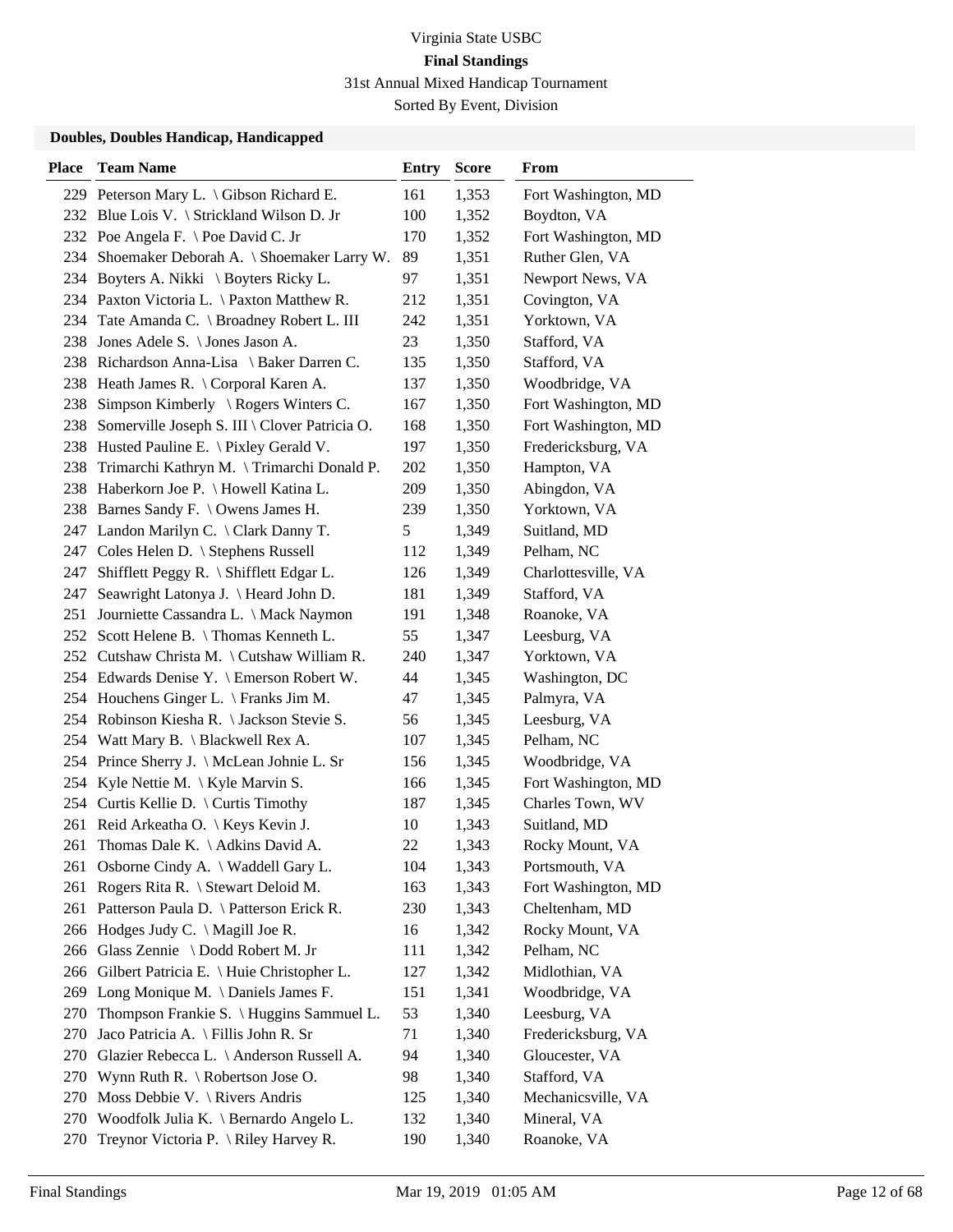Sorted By Event, Division

| <b>Place</b> | <b>Team Name</b>                                             | Entry                    | <b>Score</b> | From                  |
|--------------|--------------------------------------------------------------|--------------------------|--------------|-----------------------|
|              | 270 Kulp Beth G. \ Kulp Ricky L.                             | 208                      | 1,340        | Locust Grove, VA      |
|              | 278 Bracy Gayle A. \ Kelly Joseph G.                         | 46                       | 1,339        | Fredericksburg, VA    |
|              | 278 Watkins Monica D. \ Wright Devin D.                      | 60                       | 1,339        | Leesburg, VA          |
|              | 278 Lewellen Hannah H. \ Lewellen Joshua M.                  | 96                       | 1,339        | Gloucester, VA        |
|              | 278 Walters Natalie L. \ Chandler Bellfield                  | 112                      | 1,339        | Pelham, NC            |
|              | 278 Cooper Windy \ Webb Mark A.                              | 240                      | 1,339        | Yorktown, VA          |
|              | 283 Gragg Karla K. \ Bradley Scott J.                        | 79                       | 1,338        | Christiansburg, VA    |
| 284          | Austin Ralph O. \ Lanum Debora A.                            | 46                       | 1,337        | Fredericksburg, VA    |
|              | 284 Webb Denise B. \ Isley Artie N.                          | 81                       | 1,337        | Richmond, VA          |
| 284          | McCamey Metchel H. \ Wright Tommy A.                         | 228                      | 1,337        | Cheltenham, MD        |
| 287          | Stephens Alexander \Thomas Gina M.                           | 148                      | 1,336        | Woodbridge, VA        |
| 287          | Tucker Michelle D. \ Head Alan T.                            | 227                      | 1,336        | Cheltenham, MD        |
| 289          | Bonta Ruth M. \ Mosser Robert L.                             | 148                      | 1,335        | Woodbridge, VA        |
|              | 289 Curtis Janice E. \ Curtis William R.                     | 187                      | 1,335        | Charles Town, WV      |
|              | 291 Lassiter Johnette L. \ Wilson Donald W.                  | 34                       | 1,334        | Mechanicsville, VA    |
|              | 291 Taylor Doris S. \ Howerton Trevor D.                     | 121                      | 1,334        | Highland Springs, VA  |
|              | 291 Rudder Michaela A. \ Reynolds Steve                      | 155                      | 1,334        | Woodbridge, VA        |
| 291          | Beck Margo L. \ Dalton Steven W.                             | 218                      | 1,334        | Sandston, VA          |
|              | 295 Jenkins Sharon \ Massie Brian D.                         | 213                      | 1,333        | Fairmount Heights, MD |
|              | 296 Russell Shellene D. \ Russell Jeffrey M.                 | 45                       | 1,332        | Washington, DC        |
|              | 296 Garneski Eric L. \ Garneski Catherine A.                 | 48                       | 1,332        | Stafford, VA          |
|              | 296 Williams Lavangelene A. \Young Steven M. \ 52<br>Hick    |                          | 1,332        | Fredericksburg, VA    |
|              | 296 Lemon Jenny L. \ Lemon Mark                              | 61                       | 1,332        | Leesburg, VA          |
|              | 296 Blakey Sondra A. \Taylor Bernard                         | 203                      | 1,332        | Mitchellville, MD     |
| 301          | James Beth H. \Thompson Ronald D.                            | 27                       | 1,330        | Ivor, VA              |
| 301          | Kidd Patricia B.   Kidd Scottie R.                           | 78                       | 1,330        | Rustburg, VA          |
|              | 301 Foushee Charles Steve \ Jackson Nancy W.                 | 208                      | 1,330        | Locust Grove, VA      |
|              | 304 Coleman Makeba A. \ Smith Alex C.                        | 49                       | 1,329        | Washington, DC        |
|              | 304 Stubbs Warren \ Parker Ginnie                            | 144                      | 1,329        | Woodbridge, VA        |
| 306          | Campbell Dorothy S. \ Webster John A. Jr                     | 173                      | 1,328        | Fort Washington, MD   |
|              | 307 Hodges Connie T. \ Hodges Frank G.                       | 17                       | 1,327        | Rocky Mount, VA       |
|              | 307 Brown Dawn E. \ Brown Nicholas R.                        | 225                      | 1,327        | Montross, VA          |
|              | 309 Pierce Betsy E. \ Street Ronald D.                       | 39                       | 1,326        | Chesterfield, VA      |
| 309          | Jenkins Sherika N. \ Connor Auvelio M.                       | 215                      | 1,326        | Fredericksburg, VA    |
| 311          | Little Tracey C. \ Woodson Benjamin L. Sr                    | 69                       | 1,325        | Leesburg, VA          |
| 311          | White Larry R. $\setminus$ Foster Petra                      | 182                      | 1,325        | Stafford, VA          |
| 311          | Carter Deborah W. \ Anderson David R.                        | 210                      | 1,325        | South Boston, VA      |
|              | 314 Hockaday Danielle D. \ Smith Glenton S.                  | 60                       | 1,324        | Leesburg, VA          |
|              | 314 Bynum William L. \ Schettler Rosemarie                   | 80                       | 1,324        | Virginia Beach, VA    |
|              | 314 Livingston La'Tonia M. \ Livingston Bernard              | 181                      | 1,324        | Stafford, VA          |
| 317          | Harden Ursula A.   Key Cedric I.                             | $\overline{\mathcal{A}}$ | 1,323        | Suitland, MD          |
| 317          | Green Rebecca A. \ Chavis Tommy L.                           | 33                       | 1,323        | Mechanicsville, VA    |
|              | 317 Glass Arlea K. \ Glass Bernard R.                        | 64                       | 1,323        | Leesburg, VA          |
|              | 317 McNear Erica L. \ Smith Stanley                          | 109                      | 1,323        | Pelham, NC            |
|              | 317 Morse-Slaughter Keah R. \ Wilkerson Michael 226<br>A. Jr |                          | 1,323        | Richmond, VA          |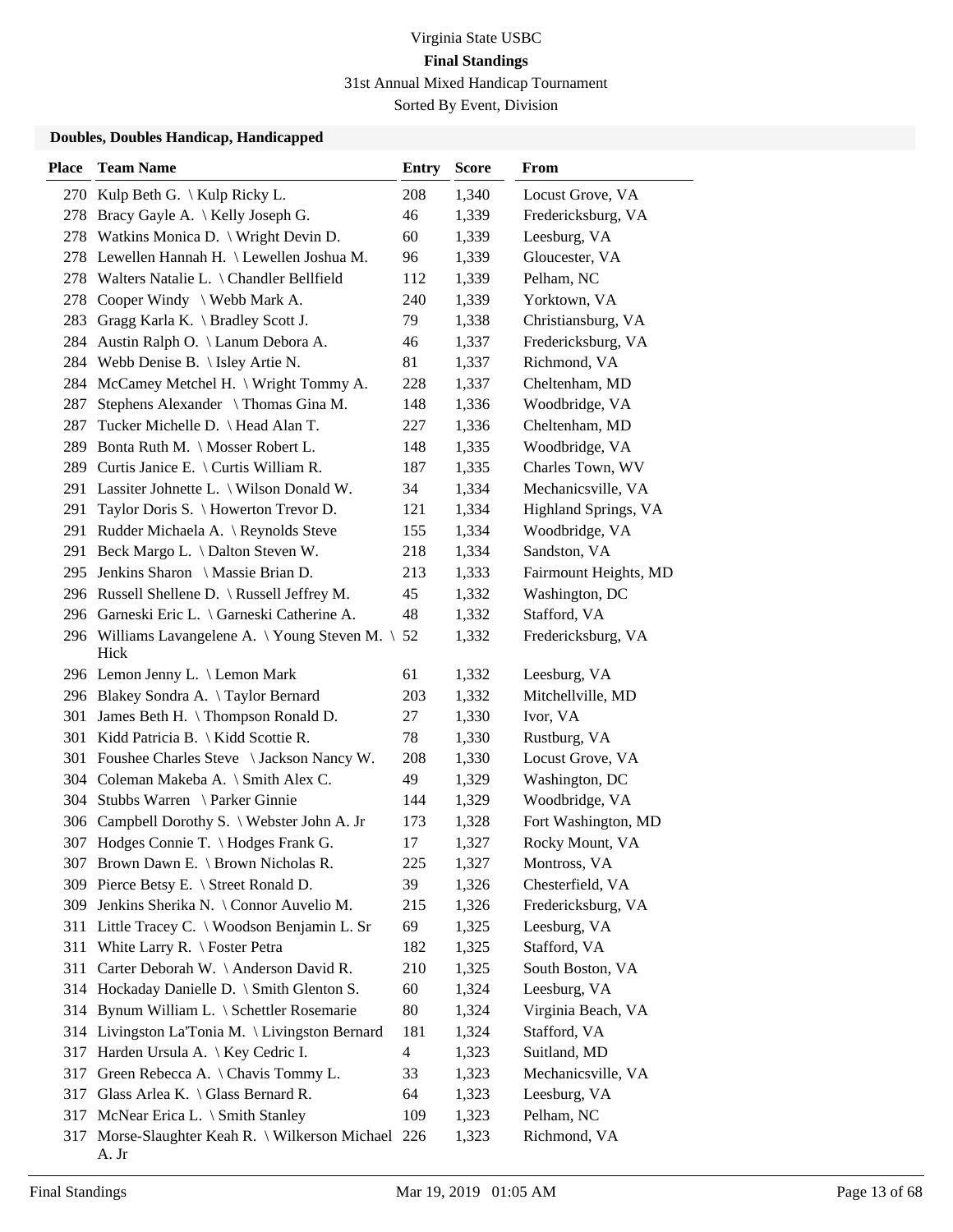| <b>Place</b> | <b>Team Name</b>                               | <b>Entry</b> | <b>Score</b> | From                |
|--------------|------------------------------------------------|--------------|--------------|---------------------|
|              | 322 Yeatts Nancy S. \ Randich Robert J.        | 52           | 1,322        | Fredericksburg, VA  |
|              | 322 Colbert-Box Sandra M. \ Box Martinez D.    | 172          | 1,322        | Fort Washington, MD |
|              | 322 Harris Aquinittia D. \ Butler Aaron M.     | 188          | 1,322        | Greensboro, NC      |
|              | 325 Baldwin Melody G. \ Baldwin Thomas A.      | 128          | 1,321        | Midlothian, VA      |
|              | 325 Wilson Sonya M. \ Wilson Johnny M.         | 147          | 1,321        | Woodbridge, VA      |
| 325          | Baptiste Tracy C. \ McKinnie LeVail R. II      | 220          | 1,321        | Woodbridge, VA      |
|              | 328 Kerzic Lorna E. \ Kerzic Joseph M.         | 74           | 1,320        | Lusby, MD           |
|              | 328 Jones Veronica M. \Noel James T.           | 145          | 1,320        | Woodbridge, VA      |
|              | 330 Mayer Diane S. \ White Timothy L.          | 93           | 1,319        | Gloucester, VA      |
|              | 330 Compton Kimberly J. \ Compton Terry D.     | 118          | 1,319        | Cedar Bluff, VA     |
| 330          | Stewart Mary M. \ Welcher William A.           | 189          | 1,319        | Roanoke, VA         |
|              | 330 Sharp Mabel G. \ Sharp Robert T.           | 227          | 1,319        | Cheltenham, MD      |
|              | 334 Hill Portia M. \ Preston Joe L.            | 191          | 1,318        | Roanoke, VA         |
|              | 335 Hairston Rosa L. \ Williams Robert E.      | 110          | 1,317        | Pelham, NC          |
| 335          | Williams Loraine D. \Haley Randolph            | 111          | 1,317        | Pelham, NC          |
|              | 335 Wilson Jacqueline A. \ Robinson Bernard A. | 143          | 1,317        | Woodbridge, VA      |
| 338          | Malbrough Priscilla Y. \ Malbrough Ignatius    | 26           | 1,316        | Norfolk, VA         |
|              | 338 Greene Nannie N. \ Welcher Roy A.          | 189          | 1,316        | Roanoke, VA         |
|              | 340 Fisher Jennifer M. \ Ellinger James S.     | 28           | 1,315        | Crimora, VA         |
|              | 340 Brown Jimmy \ Rice Dana W.                 | 101          | 1,315        | Crystal Hill, VA    |
|              | 340 Habron Jacqueline L. \ McDonald Jason      | 132          | 1,315        | Mineral, VA         |
|              | 340 Whitmire Juanita \ Rudy Tyrus R.           | 171          | 1,315        | Fort Washington, MD |
|              | 344 Russell Soledad U. \ Williams Glenn        | 13           | 1,314        | Stafford, VA        |
|              | 344 Sackey-Rush William \ Rush Jacklyn P.      | 152          | 1,314        | Woodbridge, VA      |
|              | 344 Gift Peggy A. \ Pritchard Kenneth E.       | 195          | 1,314        | Spotsylvania, VA    |
| 347          | Malloy Selma J. \ Parker Terrence A.           | 137          | 1,313        | Woodbridge, VA      |
| 347          | Dey Terry J. \ Duff Nelson K. Jr               | 141          | 1,313        | Woodbridge, VA      |
|              | 349 Thomas Vanessa N. \ Perron Matt W.         | 73           | 1,312        | Woodstock, VA       |
|              | 350 Ryan Terry M. \ Garrison Wade E.           | 201          | 1,311        | Spotsylvania, VA    |
| 351          | Adams Elenora T. \Thorpe Junior A.             | 174          | 1,310        | Fort Washington, MD |
| 351          | Brown Lori A. \ Strowbridge Nathan H.          | 179          | 1,310        | Winchester, VA      |
|              | 351 Wingers Wendy S. \Thomas Warren A.         | 220          | 1,310        | Woodbridge, VA      |
|              | 354 Woodson Bridget L. \ Mallory Harry L.      | 64           | 1,309        | Leesburg, VA        |
|              | 354 Ritter Lynette A. \ Ritter Terry L.        | 72           | 1,309        | Woodstock, VA       |
|              | 354 Grenell Krista A. \Adams Harry W. Jr       | 115          | 1,309        | Pelham, NC          |
| 357          | Jackson Angela N. \ Williams Willie J.         | 40           | 1,308        | Chester, VA         |
| 357          | Quinn Kimberly G. \ Owens Brian K.             | 56           | 1,308        | Leesburg, VA        |
| 359          | Garrett Diane P. \ Pringle Victor W.           | 168          | 1,307        | Fort Washington, MD |
| 359          | O'Shea Jeannie \ O'Shea John D. III            | 223          | 1,307        | Woodbridge, VA      |
| 361          | Weaver Donna C. \ Weaver Robert D.             | 19           | 1,306        | Rocky Mount, VA     |
| 361          | Tate Algeria K. \ Latney Samuel L.             | 173          | 1,306        | Fort Washington, MD |
| 363          | Perron Amanda M. \ Rittenour Julian A.         | 73           | 1,305        | Woodstock, VA       |
| 363          | Wingers Wendy S. \Turner Leonard E.            | 150          | 1,305        | Woodbridge, VA      |
| 363          | Silas Denise I. \ James Mark N.                | 163          | 1,305        | Fort Washington, MD |
| 366          | Crawford Donna M. \ Crawford C. Brantley       | 25           | 1,303        | Virginia Beach, VA  |
| 367          | Bowling Angela F. \ Brown Michael H.           | 57           | 1,302        | Leesburg, VA        |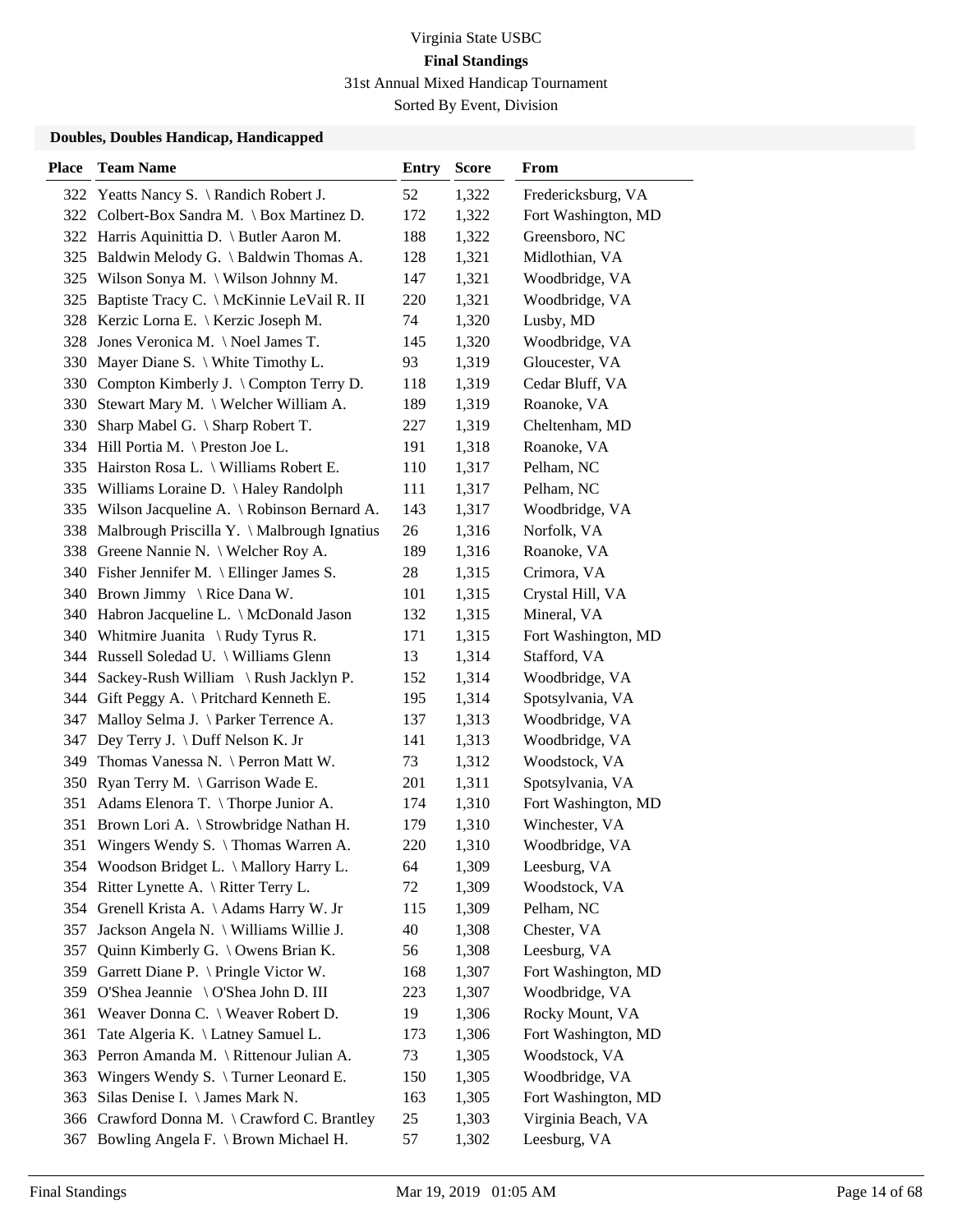Sorted By Event, Division

| <b>Place</b> | <b>Team Name</b>                                   | <b>Entry</b> | <b>Score</b> | From                   |
|--------------|----------------------------------------------------|--------------|--------------|------------------------|
|              | 368 Fierro Carmen M. \Hendrick John C. Jr          | 48           | 1,301        | Stafford, VA           |
|              | 368 Hester Tonya M. \Orcutt Philip M.              | 82           | 1,301        | Richmond, VA           |
| 368          | Goode Kathleen B. \ Sneed Waver L.                 | 144          | 1,301        | Woodbridge, VA         |
| 368          | Jackson Jacquline P. \ Jackson Andrew E.           | 224          | 1,301        | Woodbridge, VA         |
|              | 372 Huggins Suzanne P. \ Woodson Benjamin A. Jr 69 |              | 1,299        | Leesburg, VA           |
|              | 372 Merrill Amy E. \ Fletcher John                 | 158          | 1,299        | Woodbridge, VA         |
|              | 372 Ducre Martha E. \ Smith Mitchell P. Sr         | 161          | 1,299        | Fort Washington, MD    |
|              | 372 Smith Pearl V. \ McGregor Ronald A.            | 206          | 1,299        | Upper Marlboro, MD     |
|              | 376 Bethel Paulette J. \ Bethel Dale W.            | 174          | 1,297        | Fort Washington, MD    |
| 377          | Blackwell Chenise C. \ Blackwell Darryl F.         | 106          | 1,295        | Pelham, NC             |
|              | 378 Ketch Lana J. \ Pollard William A.             | 92           | 1,294        | Gloucester, VA         |
|              | 378 Lightfoot Paulette J. \ Kamara Abass           | 124          | 1,294        | North Chesterfield, VA |
| 378          | McNeil Sharon G. \ Gillespie Darell J.             | 142          | 1,294        | Woodbridge, VA         |
| 378          | Swann Ann \ Marshall Eugene L. II                  | 164          | 1,294        | Fort Washington, MD    |
|              | 382 Gorham Lottie C. \Phillips Bobby K. Jr         | 15           | 1,293        | Fredericksburg, VA     |
|              | 382 Drakes Luis A. \ Greene Evelyn C.              | 204          | 1,293        | Laurel, MD             |
| 384          | Ryhanych Gloria A. \ Garnett Robert J.             | 80           | 1,292        | Virginia Beach, VA     |
|              | 385 Reid Manna T. \ Jones Edward T. Sr             | 162          | 1,291        | Fort Washington, MD    |
| 385          | Sandidge Dorothy G. \ Sandidge Robert L.           | 199          | 1,291        | Lynchburg, VA          |
| 387          | Barrey Rose Ann \ Flanagan Michael R.              | 84           | 1,290        | Potomac Falls, VA      |
| 387          | Smith Debra L. \ Smith Carey O. Sr                 | 232          | 1,290        | Cheltenham, MD         |
| 389          | McDonald Eugenia A. \ Williams Ricky T. Jr         | 49           | 1,288        | Washington, DC         |
| 389          | Vogt Elaine C. $\setminus$ Valentin Leon           | 119          | 1,288        | Chesapeake, VA         |
| 391          | Tolson Adrienne N. \ Bell Marcus E.                | 130          | 1,287        | Fredericksburg, VA     |
| 391          | Ahner Ashby F. \ Bass-Campbell Dawn N.             | 243          | 1,287        | Yorktown, VA           |
| 393          | Thornburg Dawn C. \ Eiland Michael A.              | 1            | 1,286        | Cross Junction, VA     |
| 393          | Daniel Melody A. \ Williams Charles M.             | 92           | 1,286        | Gloucester, VA         |
| 395          | Williams Linda K. \ Slade Clyde L. Jr              | 133          | 1,285        | Mineral, VA            |
| 395          | Johnston Mike \ Johnston Tina A.                   | 200          | 1,285        | Lynchburg, VA          |
| 397          | James Patricia C. \ Johnson Roy H. Jr              | 167          | 1,284        | Fort Washington, MD    |
|              | 398 Hock Sara A. \Hock William R.                  | 128          | 1,283        | Midlothian, VA         |
|              | 399 Hughes Sue F. \ Hughes Jimmie C.               | 210          | 1,282        | South Boston, VA       |
|              | 400 Blackshear Anjanette D. \ Furr Gregory J. Jr   | 42           | 1,281        | Washington, DC         |
| 401          | Gaddis Colette G. \ Minnick John A. Jr             | 243          | 1,280        | Yorktown, VA           |
|              | 402 Ambrose Patsy D. \ Maynard Andre A.            | 102          | 1,279        | Portsmouth, VA         |
|              | 402 Schoefield Patricia \ James Henry T.           | 116          | 1,279        | Pelham, NC             |
|              | 402 Ferguson Kimberly A. \ Einhorn James D. Jr     | 183          | 1,279        | Fredericksbur, VA      |
| 405          | Smith-Perry Tanje M. \Perry Carl L.                | 100          | 1,277        | Boydton, VA            |
| 405          | Gutridge Melissa E. \ Gutridge Johnny C. Jr        | 139          | 1,277        | Woodbridge, VA         |
| 405          | Brown Deborah W. \ Brown Gregory A.                | 157          | 1,277        | Woodbridge, VA         |
| 408          | Farnor Christine J. \ Mcgee Kirk S.                | 85           | 1,274        | Richmond, VA           |
| 408          | Nicholas Denise L. \ Williams Daniel               | 103          | 1,274        | Portsmouth, VA         |
| 408          | Roy Kevin A. \ Stewart LaWanda R.                  | 204          | 1,274        | Laurel, MD             |
| 411          | Watson Regina L. \ Charite Gilbert                 | 59           | 1,273        | Leesburg, VA           |
|              | 412 Hester Paris M. \Holland Bill W.               | 81           | 1,272        | Richmond, VA           |
|              | 412 Bayes Vanessa A. \ Craig Robbie M.             | 233          | 1,272        | Monroe, VA             |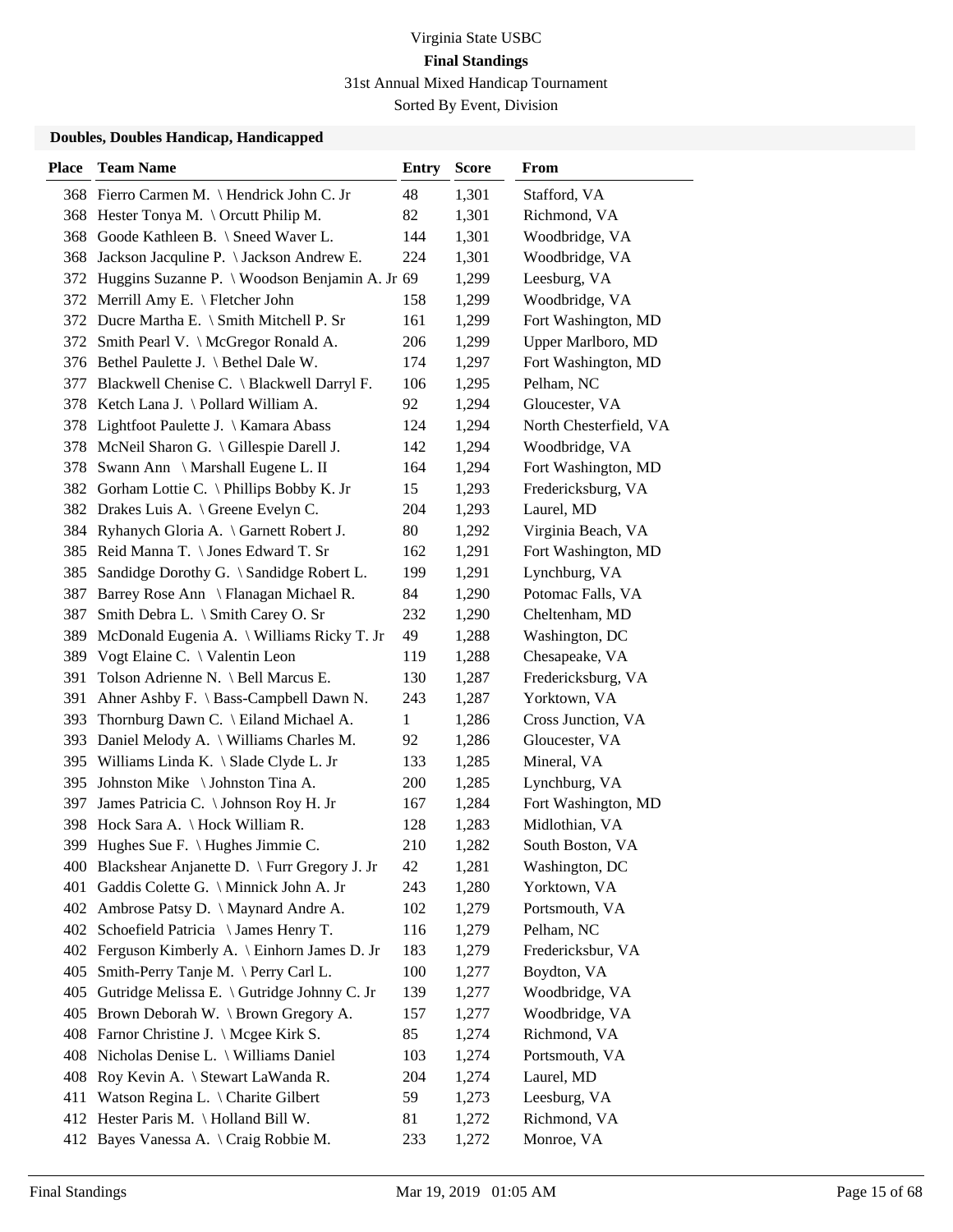| <b>Place</b> | <b>Team Name</b>                                    | <b>Entry</b> | <b>Score</b> | From                 |
|--------------|-----------------------------------------------------|--------------|--------------|----------------------|
|              | 414 Davis-Durrer Miranda A. \ Durrer Richard W.     | 198          | 1,271        | Barboursville, VA    |
|              | 415 Bell Trina-Renee M. \ Robinson Kiven J. Sr      | 229          | 1,269        | Cheltenham, MD       |
|              | 416 Gunn Rosemary R. \ Vaden Michael W.             | 113          | 1,268        | Pelham, NC           |
| 417          | Wiggins Susan E. \ Martin Harry A.                  | 55           | 1,267        | Leesburg, VA         |
| 418          | Ferrer Jessica L. \ Vogt Chuck W. II                | 119          | 1,266        | Chesapeake, VA       |
| 419          | Holton Pamela G. \ Holton Rodney                    | 5            | 1,265        | Suitland, MD         |
| 419          | Johnson-Clark Carletha O. \ Clark Artavius C.<br>Sr | 175          | 1,265        | Fort Washington, MD  |
| 421          | Gray Crystal M. \ Coles Darren A.                   | 63           | 1,264        | Leesburg, VA         |
| 421          | Thomas Doris J. \Thomas Lawrence W.                 | 169          | 1,264        | Fort Washington, MD  |
| 423          | Jackson Cornell M. \ Starzec Robert J.              | 95           | 1,263        | Kilmarnock, VA       |
| 424          | Jones Marvis L. \ Jones Edward T. Sr                | 222          | 1,262        | Woodbridge, VA       |
|              | 425 Flemming Lorna A. \ Ragland Joseph B.           | 139          | 1,260        | Woodbridge, VA       |
| 425          | Mc Connell Nichele M. \ Cannady Kwame               | 237          | 1,260        | Gwynn Oak, MD        |
| 427          | Williams Paula J. \ Reynolds Wesley J. II           | 147          | 1,259        | Woodbridge, VA       |
| 428          | Tatum Lee \Tatum Ken                                | 118          | 1,258        | Cedar Bluff, VA      |
|              | 428 Hilliard Brenda G. \ Maclin Larry D.            | 121          | 1,258        | Highland Springs, VA |
|              | 428 Hogue Sylvia A. \Hogue Cecil C.                 | 156          | 1,258        | Woodbridge, VA       |
|              | 428 Lomax Marie B. \ Freeman Willie F.              | 175          | 1,258        | Fort Washington, MD  |
|              | 428 Howard Nancy \Nash Mark D.                      | 177          | 1,258        | Evington, VA         |
|              | 428 Bellinger Vivian J. \ Bellinger Thomas J.       | 185          | 1,258        | Stafford, VA         |
|              | 434 Roark Holly R. \ Roark Dennis R. Jr             | 192          | 1,257        | Princeton, WV        |
| 435          | Garnett Chet A. \ Dugan Willa A.                    | 75           | 1,255        | Virginia Beach, VA   |
|              | 435 Carter Henry P. III \ Wallace Hazel A.          | 159          | 1,255        | Woodbridge, VA       |
|              | 437 Phillips Jerylyne N. \ Bolosan Chris L.         | 97           | 1,252        | Newport News, VA     |
| 437          | Peterson Essie M. \ Geiger James F.                 | 166          | 1,252        | Fort Washington, MD  |
| 437          | Murphy James C. \ Martin Duchess E.                 | 236          | 1,252        | Chesapeake, VA       |
| 440          | Mason Kimberly D. \ Ward Keith L.                   | 65           | 1,251        | Leesburg, VA         |
| 440          | Robertson Denise M. \ Smith Frederick D.            | 146          | 1,251        | Woodbridge, VA       |
| 442          | Basnight Harry E. \ McGuire Linda L.                | 153          | 1,250        | Woodbridge, VA       |
| 443          | Turner Doreen D. \ Douglas Frederick H. Jr          | 67           | 1,248        | Leesburg, VA         |
|              | 443 Peoples Carolyn V. \ Pollock James E.           | 228          | 1,248        | Cheltenham, MD       |
|              | 445 Seifert Gina H. \ Hart Jason B.                 | 76           | 1,246        | Fredericksburg, VA   |
|              | 446 Dixon Sonya D. \ Vaughn Harry L.                | 141          | 1,245        | Woodbridge, VA       |
|              | 447 Poore Angelique P. \ Poore Carl E. III          | 53           | 1,243        | Leesburg, VA         |
| 448          | Cline Elisa P. $\setminus$ Rogers James Jr          | 75           | 1,241        | Virginia Beach, VA   |
| 448          | Hensley Kimberly J. \ Moore Mark D.                 | 88           | 1,241        | Barboursville, VA    |
| 450          | Hogue Vanessa M. \Anderson Derek L.                 | 154          | 1,240        | Woodbridge, VA       |
| 451          | Colbert Stephanie D. \ Elliott Christopher J.       | 62           | 1,239        | Leesburg, VA         |
| 452          | Perry Jolita D. \ Perry Nelson J.                   | 153          | 1,236        | Woodbridge, VA       |
| 453          | Stocks Lisa \ Stocks Michael R.                     | 58           | 1,234        | Leesburg, VA         |
| 453          | Woolridge Hugh H. Jr \ Woolridge Philomena          | 151          | 1,234        | Woodbridge, VA       |
| 455          | Johnson Vava D. \ Jones Brian M.                    | 155          | 1,232        | Woodbridge, VA       |
| 456          | Danley Nikki \ Kilpatrick Douglas A.                | 41           | 1,231        | Washington, DC       |
| 457          | Pritchard Jason K. \ Pritchard Carrie A.            | 195          | 1,229        | Spotsylvania, VA     |
| 458          | Walker Tanya B. \ Coley Edward L.                   | 29           | 1,224        | Mechanicsville, VA   |
| 459          | Yourse Casandra \ Yourse Corey L.                   | 108          | 1,216        | Pelham, NC           |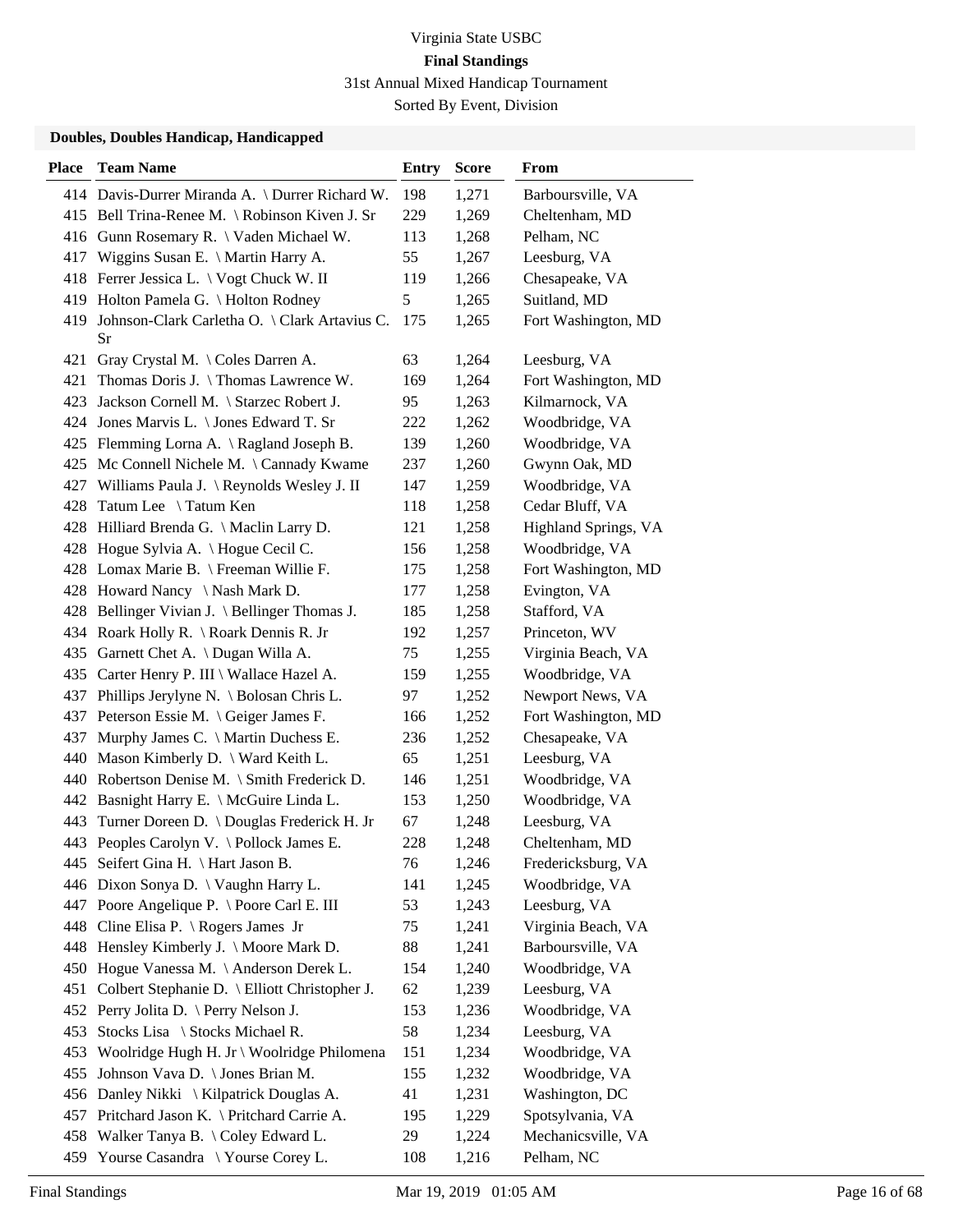#### **Doubles, Doubles Handicap, Handicapped**

| <b>Team Name</b>                                   | Entry | <b>Score</b>                                   | <b>From</b>         |
|----------------------------------------------------|-------|------------------------------------------------|---------------------|
| 460 Moore Dora L. \Thomas Willie                   | 140   | 1,215                                          | Woodbridge, VA      |
| Hairston Ramona G. \ Carter Hermon                 | 136   | 1,212                                          | Woodbridge, VA      |
| 461 Rinker Rose P. \ Rinker Leroy R.               | 197   | 1,212                                          | Fredericksburg, VA  |
| Canada Loretta B. \ McAdams Bobby J.<br>461        | 176   | 1,212                                          | Fort Washington, MD |
| 464 Dean Brittany M. \ Matthews Larryl A.          | 44    | 1,211                                          | Washington, DC      |
| Discioscia Sara R. \Tate Ira T. Jr                 | 238   | 1,209                                          | Yorktown, VA        |
| Banicky Melany A. \ Banicky John D.                | 134   | 1,207                                          | Aulander, NC        |
| 467 Granderson Samantha D. \ Matthews Lowell<br>A. | 43    | 1,204                                          | Washington, DC      |
| 468 Hickok Nicole I. \ Snoddy Mark E.              | 140   | 1,203                                          | Woodbridge, VA      |
| Jones Jillian M. $\M$ yers James H.                | 108   | 1,197                                          | Pelham, NC          |
| Whitehead Karen J. \ Marshall Keith L.             | 43    | 1,184                                          | Washington, DC      |
| Clingman Corina J. \ Clingman Frederick I.         | 229   | 1,179                                          | Cheltenham, MD      |
| Strowbridge April E. \ Walter Brian K.             | 179   | 1,166                                          | Winchester, VA      |
|                                                    | 238   | 1,164                                          | Yorktown, VA        |
| White Teresa L. $\setminus$ Cash Benjamin L.       | 93    | 1,159                                          | Gloucester, VA      |
| Clay Kristan S. \ Britton Mark D.                  | 14    | 1,144                                          | Stafford, VA        |
| Harkless Dorcia N. \ Harkless C Bruce              | 171   | 1,144                                          | Fort Washington, MD |
| Burress Jackie L. \ Burress Plaxico W.             | 222   | 1,130                                          | Woodbridge, VA      |
| Rengers Vickie B. \ Woodruff Paul T.               | 218   | 1,128                                          | Sandston, VA        |
| Cash Grace D. $\setminus$ Cash Brandon S.          | 94    | 1,125                                          | Gloucester, VA      |
| 480 Walden Tammy A. \ Walden Richard D. II         | 232   | 1,097                                          | Cheltenham, MD      |
|                                                    |       | Culbreth-Franklin Candi P. \ Franklin Brian P. |                     |

#### **Doubles, Doubles Scratch, Scratch**

| Place        | <b>Team Name</b>                                           | Entry | <b>Score</b> | From               |
|--------------|------------------------------------------------------------|-------|--------------|--------------------|
| $\mathbf{1}$ | Shaw-Wesby Crystal J. \ Marshall Howard H.                 | 237   | 1,357        | Gwynn Oak, MD      |
| 2            | Glenn Latoya C. \ Glenn Richard R.                         | 145   | 1,350        | Woodbridge, VA     |
| 3            | Reynolds Chelsea L. \ Harlow Michael "Alan"                | 47    | 1,344        | Palmyra, VA        |
| 4            | Huff Mikki D. \ Grove Kevin L.                             | 79    | 1,336        | Christiansburg, VA |
| 5            | Bell Tiffany A. \ Bright Daniel E.                         | 130   | 1,314        | Fredericksburg, VA |
| 6            | Blanton Jon D. \ Sharp Andrea                              | 135   | 1,313        | Stafford, VA       |
| 7            | Glazier Rebecca L. \ Anderson Russell A.                   | 94    | 1,307        | Gloucester, VA     |
| 8            | Spivey Tammy L. \Ahlgrim Keith A.                          | 217   | 1,292        | Midlothian, VA     |
| 9            | Edwards Denise Y. \ Emerson Robert W.                      | 44    | 1,291        | Washington, DC     |
| 10           | Baptiste Alfred W. \ Baptiste Tracy C.                     | 152   | 1,288        | Woodbridge, VA     |
| 11           | Adams Jacqueline D. \ Dalton Jamie D.                      | 219   | 1,285        | SPOTSYLVANIA, VA   |
| 12           | Richardson Anna-Lisa \ Baker Darren C.                     | 135   | 1,284        | Stafford, VA       |
| 13           | Randolph Denise L. \ Holmes Lee A. Jr                      | 178   | 1,276        | Alexandria, VA     |
| 14           | Bonta Ruth M. \ Mosser Robert L.                           | 148   | 1,275        | Woodbridge, VA     |
| 15           | Parsolano Stephanie M. \ Martin Warren A.                  | 236   | 1,271        | Chesapeake, VA     |
| 16           | McLane Laurie M. \ McLane Thomas A.                        | 74    | 1,261        | Lusby, MD          |
| 17           | Bridgett Tim M. \Hatfield Tammy L.                         | 219   | 1,256        | SPOTSYLVANIA, VA   |
| 18           | Wolfe James M. \ Sullivan Lydia K.                         | 183   | 1,255        | Fredericksbur, VA  |
| 19           | Chichester-Lanier Adrienne \ Lanier Jeffery<br>A.          | 45    | 1,253        | Washington, DC     |
|              | 20 Poindexter-Greene Daneyta L. \ Marcus Skyler 226<br>M.S |       | 1,247        | Richmond, VA       |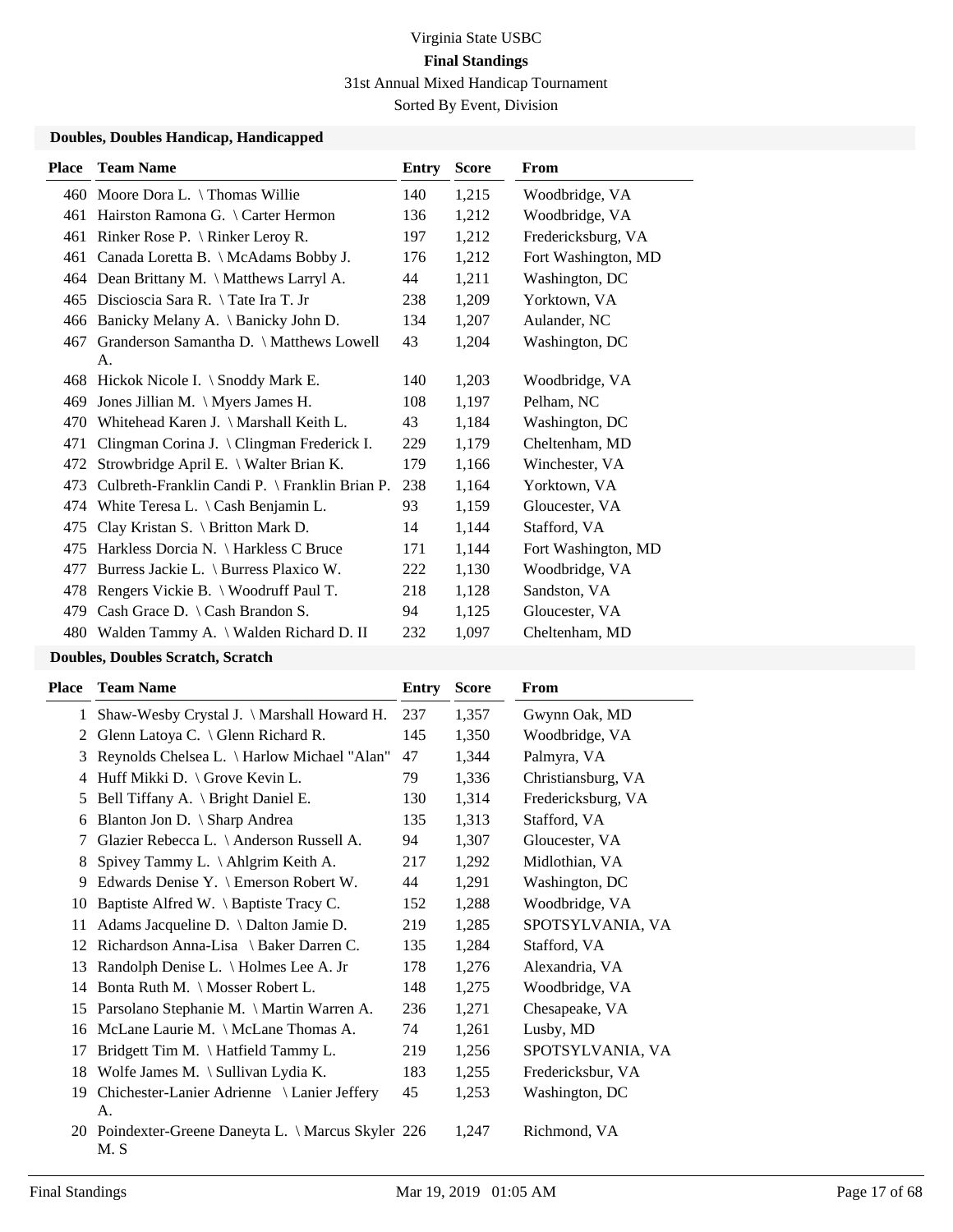Sorted By Event, Division

### **Doubles, Doubles Scratch, Scratch**

| <b>Place</b> | <b>Team Name</b>                                         | <b>Entry</b> | <b>Score</b> | From               |
|--------------|----------------------------------------------------------|--------------|--------------|--------------------|
|              | 21 Zirkle Marvin R. \ Zirkle Laurie T.                   | 190          | 1,243        | Roanoke, VA        |
|              | 22 Key Lutricia B. \ Sweet Marlon                        | 4            | 1,242        | Suitland, MD       |
| 23           | Baez Rebecca L. \ Johnson Grover L. III                  | 103          | 1,229        | Portsmouth, VA     |
|              | 24 Murphy James C. \ Parsolano Stephanie M.              | 235          | 1,226        | Chesapeake, VA     |
|              | 25 Houchens Ginger L. \ Franks Jim M.                    | 47           | 1,216        | Palmyra, VA        |
|              | 26 Franklin Terri A. \ Franklin Thomas A.                | 178          | 1,215        | Alexandria, VA     |
| 27           | Paxton Victoria L. \ Paxton Matthew R.                   | 212          | 1,204        | Covington, VA      |
|              | 28 Tolson Adrienne N. \ Bell Marcus E.                   | 130          | 1,203        | Fredericksburg, VA |
|              | 29 Ellis Michelle L. \ Calderon Jose' Jr                 | 149          | 1,200        | Woodbridge, VA     |
| 30           | Boyters A. Nikki \ Boyters Ricky L.                      | 97           | 1,198        | Newport News, VA   |
| 31           | Pritchard Jason K. \ Pritchard Carrie A.                 | 195          | 1,193        | Spotsylvania, VA   |
| 31           | Stevens Collet G. \ Stevens Everton(Fab) E.              | 224          | 1,193        | Woodbridge, VA     |
| 33           | Morse-Slaughter Keah R. \ Wilkerson Michael 226<br>A. Jr |              | 1,191        | Richmond, VA       |
| 34           | Tabor Lora E. \Tabor Michael D.                          | 134          | 1,189        | Aulander, NC       |
| 35           | Goode Kathleen B. \ Sneed Waver L.                       | 144          | 1,184        | Woodbridge, VA     |
|              | 36 Ferguson Kimberly A. \ Einhorn James D. Jr            | 183          | 1,183        | Fredericksbur, VA  |
| 37           | Rast Teresa A. \ Lee James D. Jr                         | 217          | 1,175        | Midlothian, VA     |
| 38           | Beck Margo L. \ Dalton Steven W.                         | 218          | 1,160        | Sandston, VA       |
| 39           | Glass Arlea K. $\setminus$ Glass Bernard R.              | 64           | 1,155        | Leesburg, VA       |
|              | 40 Culbreth-Franklin Candi P. \ Franklin Brian P.        | 238          | 1,152        | Yorktown, VA       |
| 41           | Martin Duchess E. \ Martin Warren A.                     | 235          | 1,151        | Chesapeake, VA     |
| 42           | Clark Angel S. \ Barnette Jerry K.                       | 41           | 1,149        | Washington, DC     |
|              | 42 Mc Connell Nichele M. \Cannady Kwame                  | 237          | 1,149        | Gwynn Oak, MD      |
|              | 44 Corum Chunsim (Tina) C. \ Corum Douglas E.            | 86           | 1,148        | Stafford, VA       |
|              | 45 Russell Shellene D. \ Russell Jeffrey M.              | 45           | 1,140        | Washington, DC     |
|              | 46 Discioscia Sara R. \Tate Ira T. Jr                    | 238          | 1,131        | Yorktown, VA       |
| 47           | Phillips Jerylyne N. \ Bolosan Chris L.                  | 97           | 1,123        | Newport News, VA   |
| 48           | Banicky Melany A. \ Banicky John D.                      | 134          | 1,114        | Aulander, NC       |
| 49           | Kerzic Lorna E. \ Kerzic Joseph M.                       | 74           | 1,113        | Lusby, MD          |
| 50           | Jackson Jacquline P. \ Jackson Andrew E.                 | 224          | 1,112        | Woodbridge, VA     |
| 51           | Callen Angela T. \ Durant Samuel L. Jr                   | 42           | 1,105        | Washington, DC     |
| 51           | Stocks Lisa \ Stocks Michael R.                          | 58           | 1,105        | Leesburg, VA       |
| 53           | Dean Brittany M. \ Matthews Larryl A.                    | 44           | 1,091        | Washington, DC     |
| 54           | Coleman Makeba A. \ Smith Alex C.                        | 49           | 1,086        | Washington, DC     |
| 55           | Blackshear Anjanette D. \ Furr Gregory J. Jr             | 42           | 1,083        | Washington, DC     |
| 55           | Jones Veronica M. \Noel James T.                         | 145          | 1,083        | Woodbridge, VA     |
| 57           | Dailey Sarah H. \ Turner George M.                       | 198          | 1,073        | Barboursville, VA  |
| 57           | Davis-Durrer Miranda A. \ Durrer Richard W.              | 198          | 1,073        | Barboursville, VA  |
| 59           | Rengers Vickie B. \ Woodruff Paul T.                     | 218          | 1,071        | Sandston, VA       |
| 60           | Douglas Juliet H. \ Douglas Walt A.                      | 9            | 1,053        | Suitland, MD       |
| 61           | Brown Lori A. \ Strowbridge Nathan H.                    | 179          | 1,052        | Winchester, VA     |
| 62           | McDonald Eugenia A. \ Williams Ricky T. Jr               | 49           | 1,051        | Washington, DC     |
| 63           | Battle Captoria \ Walker Shawn M.                        | 8            | 1,042        | Suitland, MD       |
| 64           | Whitehead Karen J. \ Marshall Keith L.                   | 43           | 1,040        | Washington, DC     |
| 65           | Strowbridge April E. \ Walter Brian K.                   | 179          | 1,037        | Winchester, VA     |
| 66           | Granderson Samantha D. \ Matthews Lowell                 | 43           | 1,036        | Washington, DC     |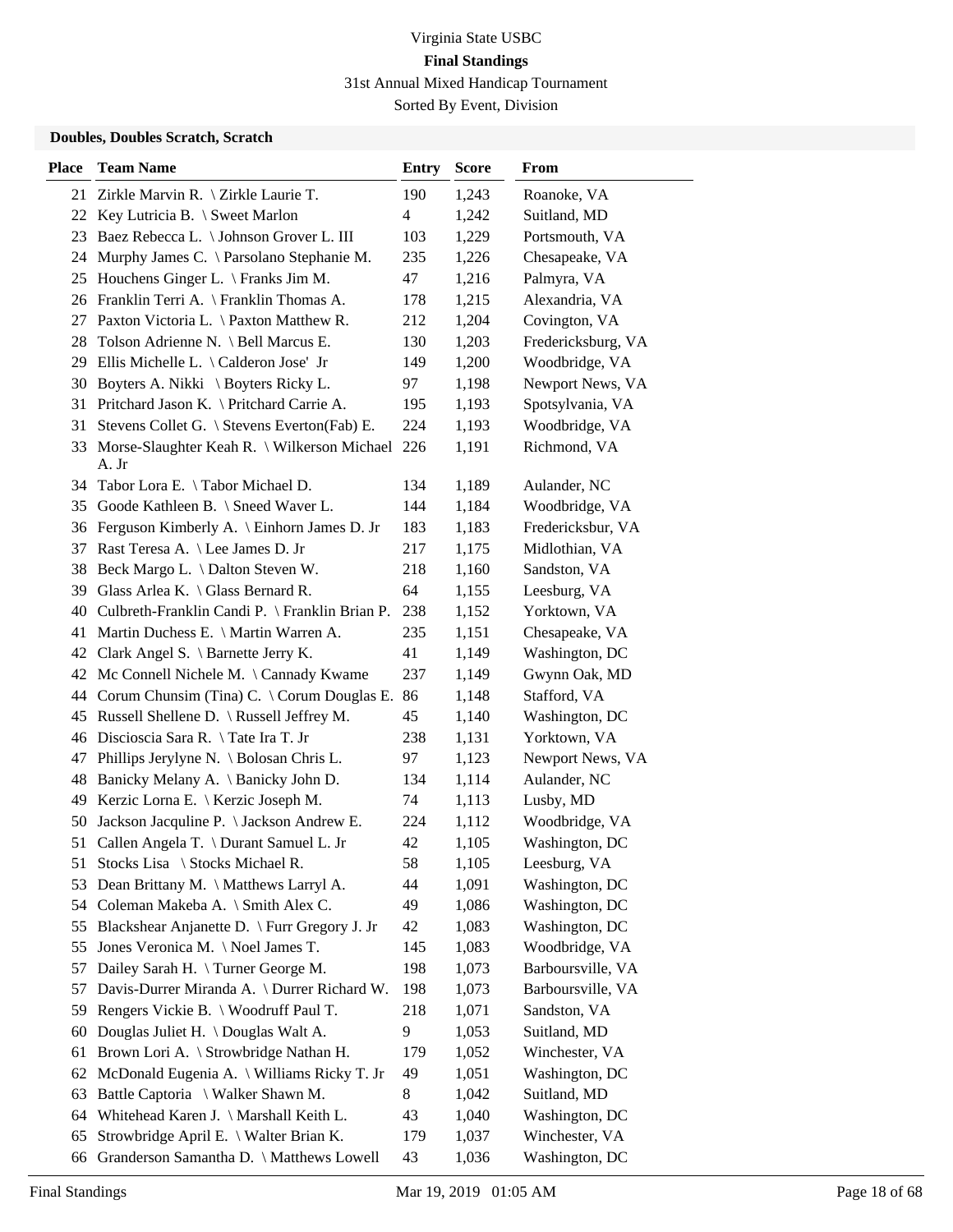Sorted By Event, Division

### **Doubles, Doubles Scratch, Scratch**

|    | <b>Place</b> Team Name                       | Entry | <b>Score</b> | From           |
|----|----------------------------------------------|-------|--------------|----------------|
|    | А.                                           |       |              |                |
| 67 | Cash Grace D. $\setminus$ Cash Brandon S.    | 94    | 1,020        | Gloucester, VA |
| 67 | Hickok Nicole I. $\setminus$ Snoddy Mark E.  | 140   | 1,020        | Woodbridge, VA |
| 69 | Johnson Corlitta R. \ Johnson Robert T.      | 8     | 1,014        | Suitland, MD   |
|    | 70 Prince Sherry J. \ McLean Johnie L. Sr    | 156   | 1,003        | Woodbridge, VA |
|    | 71 Perry Jolita D. \ Perry Nelson J.         | 153   | 999          | Woodbridge, VA |
|    | 72 Dodson Toeke'Shea A. \ Sherman Charles E. | 9     | 997          | Suitland, MD   |
| 73 | Smith-Perry Tanje M. $\Pery$ Carl L.         | 100   | 989          | Boydton, VA    |
|    | 74 Sackey-Rush William \ Rush Jacklyn P.     | 152   | 987          | Woodbridge, VA |
|    | 75 Basnight Harry E. \ McGuire Linda L.      | 153   | 983          | Woodbridge, VA |
|    | 76 Murphy James C. \ Martin Duchess E.       | 236   | 982          | Chesapeake, VA |
| 77 | Holton Pamela G. \ Holton Rodney             | 5     | 965          | Suitland, MD   |
|    | 78 Danley Nikki \ Kilpatrick Douglas A.      | 41    | 922          | Washington, DC |
|    |                                              |       |              |                |

| Place | <b>Team Name</b>      | <b>Entry</b> | <b>Score</b> | From               |
|-------|-----------------------|--------------|--------------|--------------------|
|       | 1 Boyd Eric M.        | 209          | 938          | Abingdon, VA       |
| 2     | Holland O. Thomas     | 35           | 891          | Stafford, VA       |
| 3     | Lightfoot Jaimie S.   | 125          | 889          | Mechanicsville, VA |
| 4     | Wilson Donald W.      | 34           | 857          | Mechanicsville, VA |
| 5     | Lee James D. Jr       | 217          | 842          | Midlothian, VA     |
| 6     | Lawrence Brandon J.   | 138          | 841          | Woodbridge, VA     |
| 7     | Turner George M.      | 198          | 818          | Barboursville, VA  |
| 8     | Hale Gary "Tyke"      | 87           | 814          | Forest, VA         |
| 9     | Pitt Milton R.        | 10           | 813          | Suitland, MD       |
| 10    | <b>Belew Jayson</b>   | 207          | 809          | Newport News, VA   |
| 11    | Strowbridge Nathan H. | 179          | 801          | Winchester, VA     |
| 12    | Dempster Michael A.   | 127          | 796          | Midlothian, VA     |
| 13    | Garnett John F. Sr    | 89           | 795          | Ruther Glen, VA    |
| 14    | Murphy Richard W.     | 216          | 789          | Stafford, VA       |
| 15    | Guy Jonathan R.       | 96           | 787          | Gloucester, VA     |
| 16    | Dye Cleve III         | 207          | 785          | Newport News, VA   |
| 17    | Thomas Chris A.       | 116          | 778          | Pelham, NC         |
| 17    | Cannady Kwame         | 237          | 778          | Gwynn Oak, MD      |
| 19    | Lee John B. Jr        | 85           | 776          | Richmond, VA       |
| 20    | Bolden Karl T.        | 36           | 775          | Palmyra, VA        |
| 21    | Dye Brian H.          | 215          | 774          | Fredericksburg, VA |
| 22    | Magill Joe R.         | 16           | 773          | Rocky Mount, VA    |
| 22    | Pritchard Jason K.    | 195          | 773          | Spotsylvania, VA   |
| 22    | Atkinson James A. Jr  | 241          | 773          | Yorktown, VA       |
| 25    | Bright Daniel E.      | 130          | 772          | Fredericksburg, VA |
| 26    | Marshall Howard H.    | 237          | 769          | Gwynn Oak, MD      |
| 27    | Weaver Robert D.      | 19           | 766          | Rocky Mount, VA    |
| 27    | Whitted Michael C.    | 206          | 766          | Upper Marlboro, MD |
| 29    | Silver Bernard Sr     | 31           | 765          | Mechanicsville, VA |
| 30    | McGregor Ronald A.    | 206          | 764          | Upper Marlboro, MD |
| 31    | Marshall Keith L.     | 43           | 763          | Washington, DC     |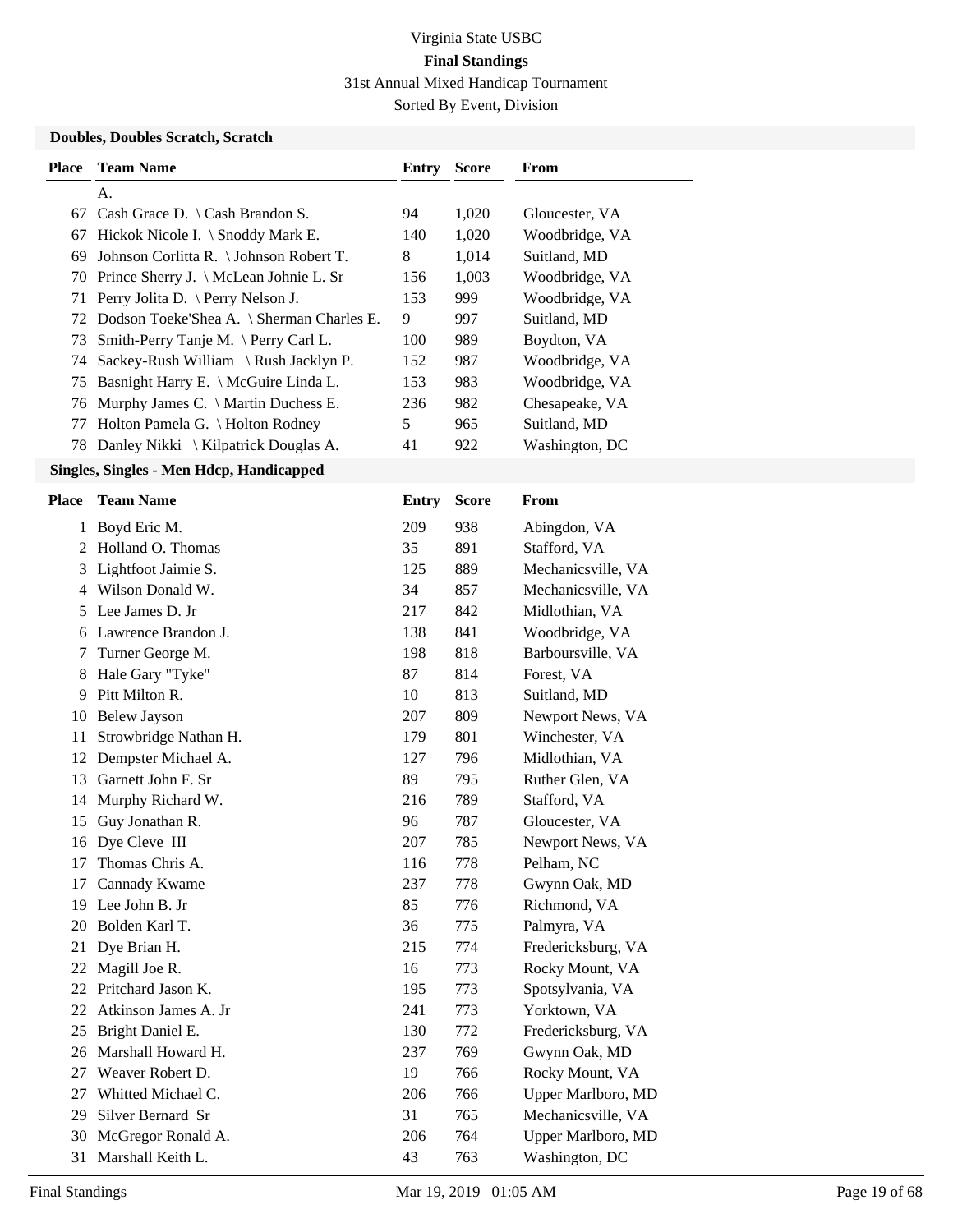| <b>Place</b> | <b>Team Name</b>           | <b>Entry</b>   | <b>Score</b> | From                 |
|--------------|----------------------------|----------------|--------------|----------------------|
|              | 32 Foster Ronald           | 182            | 762          | Stafford, VA         |
| 33           | Street Ronald D.           | 39             | 761          | Chesterfield, VA     |
| 33           | Veney Andre                | 61             | 761          | Leesburg, VA         |
| 33           | Sharp Robert T.            | 227            | 761          | Cheltenham, MD       |
| 36           | Blankenship Brian E.       | 18             | 760          | Rocky Mount, VA      |
| 36           | Vogt Chuck W. II           | 119            | 760          | Chesapeake, VA       |
| 36           | Garrison Wade E.           | 201            | 760          | Spotsylvania, VA     |
| 39           | Sirbaugh Saunie D.         | 1              | 757          | Cross Junction, VA   |
| 39           | Britton Mark D.            | 14             | 757          | Stafford, VA         |
| 39           | Phillips Bobby K. Jr       | 15             | 757          | Fredericksburg, VA   |
| 39           | Trice Carlton L.           | 122            | 757          | Petersburg, VA       |
| 39           | Washington Wesley L.       | 184            | 757          | Fredericksburg, VA   |
| 39           | Tate Ira T. Jr             | 238            | 757          | Yorktown, VA         |
| 45           | Malbrough Ignatius         | 26             | 756          | Norfolk, VA          |
| 45           | Brede Thomas R.            | 51             | 756          | Richmond, VA         |
| 45           | Grove Kevin L.             | 79             | 756          | Christiansburg, VA   |
| 45           | Wolfe David E. Jr          | 158            | 756          | Woodbridge, VA       |
| 49           | Turner Kervin B.           | 39             | 755          | Chesterfield, VA     |
| 50           | Dodd Robert M. Jr          | 111            | 754          | Pelham, NC           |
| 51           | Holmes Lee A. Jr           | 178            | 753          | Alexandria, VA       |
| 51           | Patterson Erick R.         | 230            | 753          | Cheltenham, MD       |
| 53           | Kelly Joseph G.            | 46             | 752          | Fredericksburg, VA   |
| 53           | White Timothy L.           | 93             | 752          | Gloucester, VA       |
| 53           | Wilkerson Antwan L.        | 122            | 752          | Petersburg, VA       |
| 56           | Estep Roger L.             | 72             | 751          | Woodstock, VA        |
|              | 56 Preston Joe L.          | 191            | 751          | Roanoke, VA          |
| 58           | Roark Dennis R. Jr         | 192            | 750          | Princeton, WV        |
| 59           | Bell Marcus E.             | 130            | 748          | Fredericksburg, VA   |
| 59           | Grimes Chris R.            | 149            | 748          | Woodbridge, VA       |
| 61           | Hogue Rikky S.             | 18             | 746          | Rocky Mount, VA      |
| 62           | Austin Ralph O.            | 46             | 744          | Fredericksburg, VA   |
|              | 62 Manuel Troy F.          | 77             | 744          | Rustburg, VA         |
|              | 62 Daniels Ronald A.       | 120            | 744          | Mineral, VA          |
| 65           | Stewart Deloid M.          | 163            | 741          | Fort Washington, MD  |
| 66           | Watson Edgar L. Jr         | 15             | 740          | Fredericksburg, VA   |
| 67           | Bayes Vincent L.           | 233            | 739          | Monroe, VA           |
| 68           | Burns Lawrence R.          | 106            | 737          | Pelham, NC           |
| 69           | Hall Sterling W. Jr        | 170            | 736          | Fort Washington, MD  |
| 70           | <b>Blankenship Hershel</b> | 193            | 735          | N. Prince George, VA |
| 71           | Knox David M.              | 54             | 734          | Leesburg, VA         |
| 71           | Hawkins John C.            | 205            | 734          | Brandywine, MD       |
| 73           | Smith Glenton S.           | 60             | 733          | Leesburg, VA         |
| 73           | Marshall Eugene L. II      | 164            | 733          | Fort Washington, MD  |
| 75           | Staton Lee A.              | 180            | 732          | Barboursville, VA    |
| 76           | Talley Milton R.           | 160            | 731          | Fort Washington, MD  |
| 77           | <b>Sweet Marlon</b>        | $\overline{4}$ | 730          | Suitland, MD         |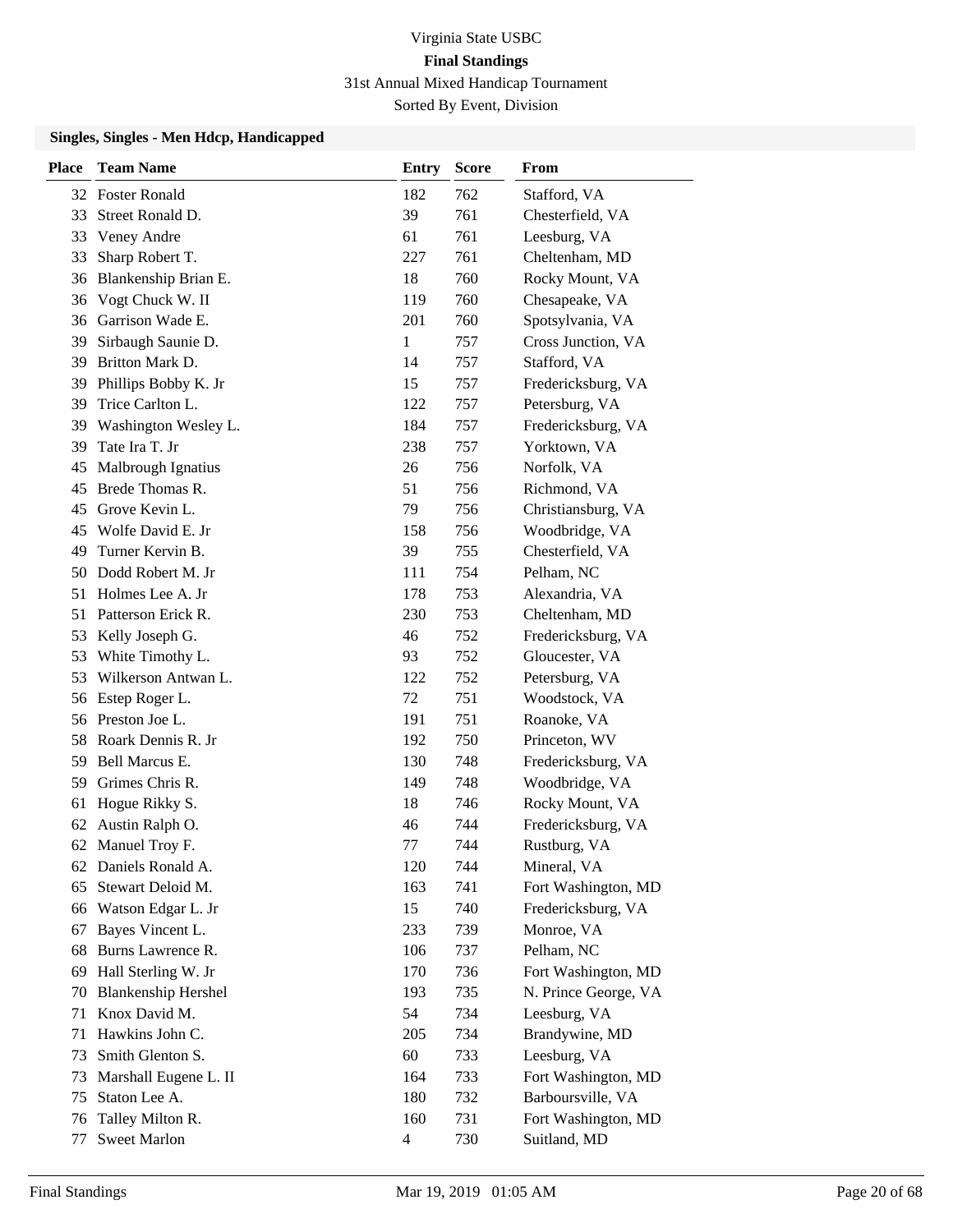| <b>Place</b> | <b>Team Name</b>         | <b>Entry</b> | Score | From                  |
|--------------|--------------------------|--------------|-------|-----------------------|
| 78           | Whitley Kenneth W.       | 13           | 727   | Stafford, VA          |
| 79           | Wynn David L.            | 29           | 726   | Mechanicsville, VA    |
| 79           | Bennett James E.         | 99           | 726   | Boydton, VA           |
| 79           | Hawkins Carlos M.        | 205          | 726   | Brandywine, MD        |
| 82           | Gillespie Darell J.      | 142          | 725   | Woodbridge, VA        |
| 83           | Eustace Robert C.        | 196          | 724   | Reva, VA              |
| 83           | Debus Howard J.          | 216          | 724   | Stafford, VA          |
| 85           | Rogers James Jr          | 75           | 723   | Virginia Beach, VA    |
| 86           | Cox Douglas R.           | 35           | 722   | Stafford, VA          |
| 86           | Allen Anthony B.         | 57           | 722   | Leesburg, VA          |
| 86           | Stocks Michael R.        | 58           | 722   | Leesburg, VA          |
|              | 86 Waldeck John E.       | 91           | 722   | Mechanicsville, VA    |
| 86           | Pilgram Harold           | 199          | 722   | Lynchburg, VA         |
| 86           | Massie Brian D.          | 213          | 722   | Fairmount Heights, MD |
|              | 92 Kulp Ricky L.         | 208          | 721   | Locust Grove, VA      |
| 93           | Jones Jason A.           | 23           | 720   | Stafford, VA          |
| 93           | Rizzo Michael A.         | 98           | 720   | Stafford, VA          |
| 93           | Graves Willie H. Jr      | 203          | 720   | Mitchellville, MD     |
| 93           | Meyers Justin C.         | 242          | 720   | Yorktown, VA          |
| 97           | Bryant Jeremiah R.       | 37           | 719   | Stanleytown, VA       |
| 98           | Gould King J.            | 16           | 718   | Rocky Mount, VA       |
| 98           | Swayze Richard B.        | 102          | 718   | Portsmouth, VA        |
| 98           | Cole Brian A. Sr         | 142          | 718   | Woodbridge, VA        |
|              | 98 Head Alan T.          | 227          | 718   | Cheltenham, MD        |
| 102          | Campbell Bryan K.        | 78           | 717   | Rustburg, VA          |
| 102          | <b>Stephens Russell</b>  | 112          | 717   | Pelham, NC            |
| 102          | Marcus Skyler M. Sr      | 226          | 717   | Richmond, VA          |
| 105          | <b>Stone Michael</b>     | 6            | 716   | Suitland, MD          |
| 105          | Keys Kevin J.            | 10           | 716   | Suitland, MD          |
|              | 105 Fox Curt D.          | 129          | 716   | Seaford, VA           |
| 108          | Blanton Jon D.           | 135          | 715   | Stafford, VA          |
|              | 109 Hollins James A.     | 7            | 714   | Suitland, MD          |
|              | 109 Pezzella Tony J.     | 25           | 714   | Virginia Beach, VA    |
|              | 109 Hock William R.      | 128          | 714   | Midlothian, VA        |
|              | 112 Clark Artavius C. Sr | 175          | 713   | Fort Washington, MD   |
|              | 112 Hall Will J. Sr      | 231          | 713   | Cheltenham, MD        |
|              | 114 Melvin Floyd J. Jr   | 90           | 712   | Chester, VA           |
|              | 114 Howerton Trevor D.   | 121          | 712   | Highland Springs, VA  |
| 114          | Walker Arthur W.         | 223          | 712   | Woodbridge, VA        |
| 117          | Charite Gilbert          | 59           | 710   | Leesburg, VA          |
| 117          | Carter Ivey L.           | 110          | 710   | Pelham, NC            |
|              | 117 Rivers Andris        | 125          | 710   | Mechanicsville, VA    |
|              | 120 Davis Warren L. Jr   | 12           | 709   | Suitland, MD          |
|              | 120 Wingfield L Wayne    | 21           | 709   | Rocky Mount, VA       |
| 120          | Smith Linwood F.         | 70           | 709   | Fredericksburg, VA    |
|              | 120 Wolfe James M.       | 183          | 709   | Fredericksbur, VA     |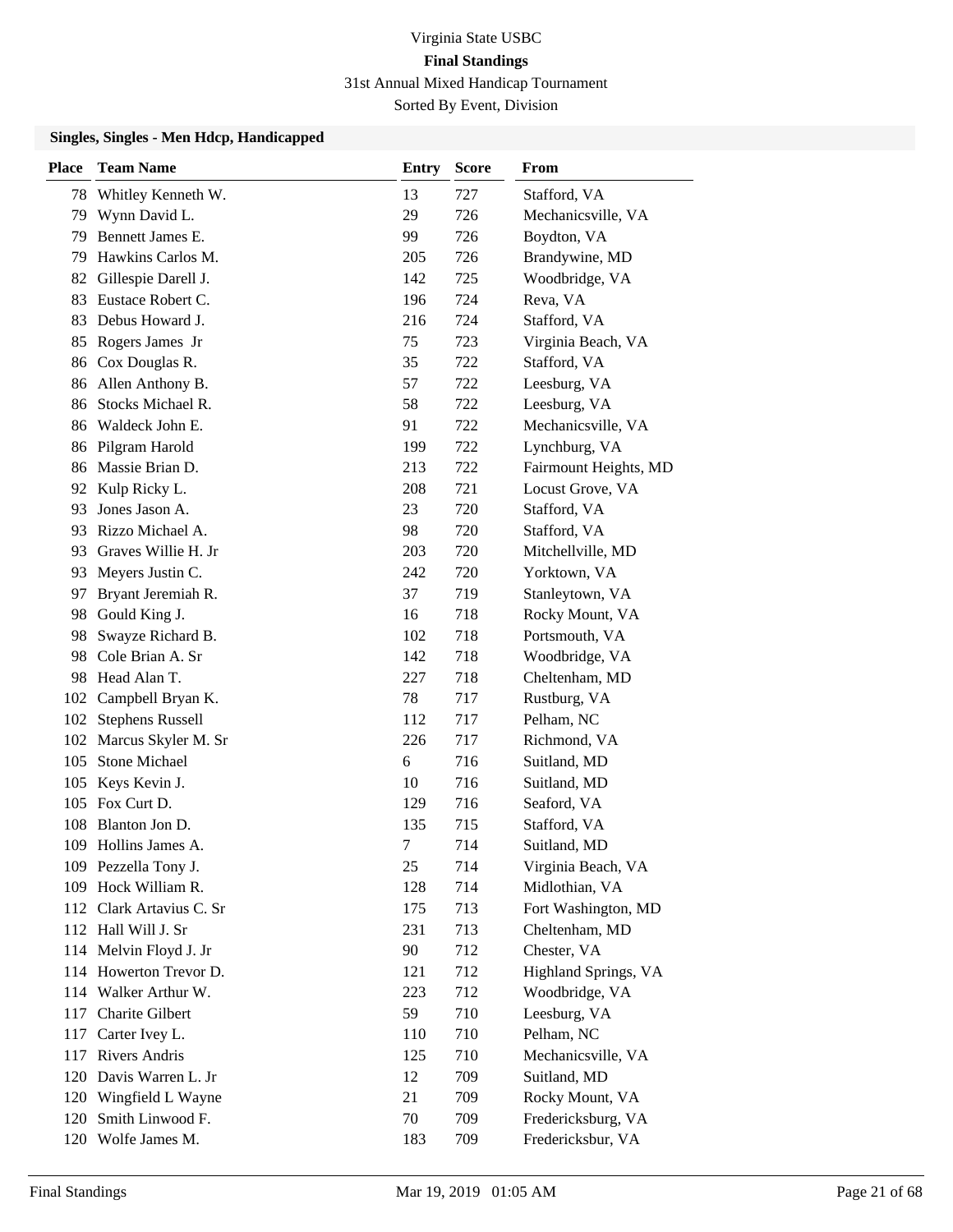| <b>Place</b> | <b>Team Name</b>          | <b>Entry</b>   | <b>Score</b> | From                  |
|--------------|---------------------------|----------------|--------------|-----------------------|
|              | 124 Landrum Ray R. Jr     | 186            | 707          | Fredericksburg, VA    |
|              | 124 Carrington William C. | 194            | 707          | Fredericksburg, VA    |
|              | 126 Patterson Nathaniel   | 221            | 706          | Woodbridge, VA        |
| 127          | Adams Harry W. Jr         | 115            | 705          | Pelham, NC            |
| 127          | Slade Clyde L. Jr         | 133            | 705          | Mineral, VA           |
| 127          | Franklin Thomas A.        | 178            | 705          | Alexandria, VA        |
|              | 130 Kerzic Joseph M.      | 74             | 704          | Lusby, MD             |
|              | 130 Reynolds Wesley J. II | 147            | 704          | Woodbridge, VA        |
| 130          | Wilkerson Michael A. Jr   | 226            | 704          | Richmond, VA          |
| 133          | Turner Leonard E.         | 150            | 703          | Woodbridge, VA        |
| 133          | Rudy Tyrus R.             | 171            | 703          | Fort Washington, MD   |
| 135          | Hodges Frank G.           | 17             | 702          | Rocky Mount, VA       |
| 135          | Box Martinez D.           | 172            | 702          | Fort Washington, MD   |
| 137          | Hart Jason B.             | 76             | 701          | Fredericksburg, VA    |
| 137          | Thompson Donald W.        | 157            | 701          | Woodbridge, VA        |
| 137          | Papaleo Anthony V.        | 211            | 701          | Chesterfield, VA      |
| 140          | Anderson Derek L.         | 154            | 700          | Woodbridge, VA        |
| 140          | Harkless C Bruce          | 171            | 700          | Fort Washington, MD   |
| 142          | Wingfield Danny W. Sr     | 87             | 699          | Forest, VA            |
| 142          | <b>Terry James</b>        | 114            | 699          | Pelham, NC            |
| 142          | Thompson Frank A.         | 131            | 699          | Mineral, VA           |
| 142          | <b>Mack Naymon</b>        | 191            | 699          | Roanoke, VA           |
| 142          | Tate Ira T. Sr            | 239            | 699          | Yorktown, VA          |
| 147          | Marshall Robert W.        | 31             | 698          | Mechanicsville, VA    |
| 147          | Glass Bernard R.          | 64             | 698          | Leesburg, VA          |
| 147          | Watkins Kevin L.          | 70             | 698          | Fredericksburg, VA    |
| 147          | McLane Thomas A.          | 74             | 698          | Lusby, MD             |
| 147          | Jordan Philander Y.       | 131            | 698          | Mineral, VA           |
| 147          | Glenn Richard R.          | 145            | 698          | Woodbridge, VA        |
| 147          | Glover Anthony Jr         | 150            | 698          | Woodbridge, VA        |
| 147          | Brownie Robert A.         | 211            | 698          | Chesterfield, VA      |
|              | 155 Dugas Christopher J.  | 58             | 697          | Leesburg, VA          |
| 155          | Jaco Richard E.           | 71             | 697          | Fredericksburg, VA    |
| 155          | Waddell Gary L.           | 104            | 697          | Portsmouth, VA        |
|              | 155 Ellerbee Carvon R.    | 143            | 697          | Woodbridge, VA        |
| 155          | Somerville Joseph S. III  | 168            | 697          | Fort Washington, MD   |
| 160          | Alford Joseph S.          | $\overline{c}$ | 696          | Suitland, MD          |
| 160          | Cash Rickey D.            | 6              | 696          | Suitland, MD          |
| 160          | Randich Robert J.         | 52             | 696          | Fredericksburg, VA    |
| 160          | <b>Stubbs Warren</b>      | 221            | 696          | Woodbridge, VA        |
| 164          | Sherman Charles E.        | 9              | 695          | Suitland, MD          |
|              | 164 Robertson Jose O.     | 98             | 695          | Stafford, VA          |
|              | 164 Butler Robert W.      | 160            | 695          | Fort Washington, MD   |
| 167          | Johnson Mandrell G. I     | 65             | 694          | Leesburg, VA          |
| 167          | Jones Paul M.             | 107            | 694          | Pelham, NC            |
|              | 167 Lomax Robert J. Jr    | 213            | 694          | Fairmount Heights, MD |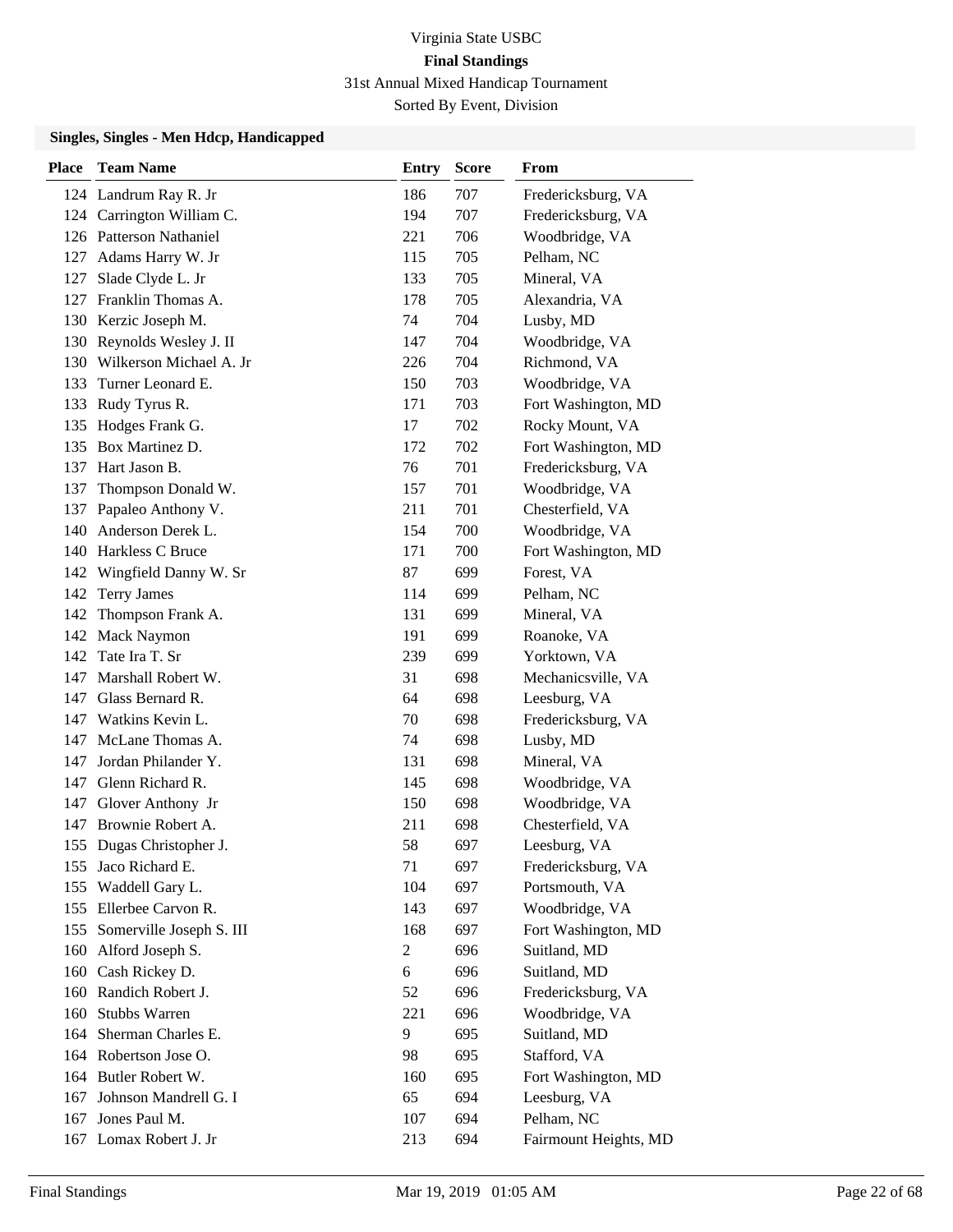| <b>Place</b> | <b>Team Name</b>         | <b>Entry</b> | <b>Score</b> | From                |
|--------------|--------------------------|--------------|--------------|---------------------|
|              | 170 Robinson David D. Jr | 11           | 693          | Suitland, MD        |
|              | 170 Crawford C. Brantley | 25           | 693          | Virginia Beach, VA  |
|              | 170 Baldwin Thomas A.    | 128          | 693          | Midlothian, VA      |
|              | 170 Roy Kevin A.         | 204          | 693          | Laurel, MD          |
| 170          | Haberkorn Joe P.         | 209          | 693          | Abingdon, VA        |
| 170          | Bridgett Tim M.          | 219          | 693          | SPOTSYLVANIA, VA    |
| 176          | Simmons Donavan D.       | 188          | 692          | Greensboro, NC      |
|              | 176 Ahner Ashby F.       | 243          | 692          | Yorktown, VA        |
| 178          | Boyters Ricky L.         | 97           | 691          | Newport News, VA    |
| 178          | Tabor Michael D.         | 134          | 691          | Aulander, NC        |
| 178          | Antoszewski Michael      | 180          | 691          | Barboursville, VA   |
| 178          | Ahlgrim Keith A.         | 217          | 691          | Midlothian, VA      |
| 178          | Sheffler Tim P.          | 241          | 691          | Yorktown, VA        |
| 183          | Taylor Kevin B.          | 3            | 690          | Suitland, MD        |
| 183          | Young Steven M.          | 52           | 690          | Fredericksburg, VA  |
| 183          | Huggins Sammuel L.       | 53           | 690          | Leesburg, VA        |
| 183          | Johnson Grover L. III    | 103          | 690          | Portsmouth, VA      |
| 183          | Tatum Ken                | 118          | 690          | Cedar Bluff, VA     |
| 183          | Brown Nicholas R.        | 225          | 690          | Montross, VA        |
| 189          | Shuler Paul E. Sr        | 11           | 689          | Suitland, MD        |
| 190          | Skaggs Harry A.          | 26           | 688          | Norfolk, VA         |
|              | 190 Waller Harry J.      | 114          | 688          | Pelham, NC          |
|              | 190 Robinson Bernard A.  | 143          | 688          | Woodbridge, VA      |
|              | 190 Trimarchi Donald P.  | 202          | 688          | Hampton, VA         |
| 194          | Shumaker David P.        | 50           | 687          | Richmond, VA        |
|              | 194 Brown Jonathan M.    | 101          | 687          | Crystal Hill, VA    |
|              | 194 McLean Johnie L. Sr  | 156          | 687          | Woodbridge, VA      |
|              | 194 Bethel Dale W.       | 174          | 687          | Fort Washington, MD |
| 194          | <b>Taylor Bernard</b>    | 203          | 687          | Mitchellville, MD   |
| 199          | Knode Paul A.            | 90           | 686          | Chester, VA         |
| <b>200</b>   | Banicky John D.          | 134          | 685          | Aulander, NC        |
|              | 200 Lewis Robert J.      | 162          | 685          | Fort Washington, MD |
|              | 202 Corum Douglas E.     | 86           | 684          | Stafford, VA        |
| 202          | Gorman Bojo J.           | 91           | 684          | Mechanicsville, VA  |
|              | 202 Welcher William A.   | 189          | 684          | Roanoke, VA         |
|              | 202 Riley Harvey R.      | 190          | 684          | Roanoke, VA         |
|              | 206 Jordan Willie H.     | 32           | 683          | Mechanicsville, VA  |
| 206          | Garneski Eric L.         | 48           | 683          | Stafford, VA        |
|              | 206 Perry Carl L.        | 100          | 683          | Boydton, VA         |
|              | 206 Johnson Roy H. Jr    | 167          | 683          | Fort Washington, MD |
|              | 210 Clark Danny T.       | 5            | 682          | Suitland, MD        |
|              | 210 Pritchard Kenneth E. | 195          | 682          | Spotsylvania, VA    |
|              | 210 Paxton Matthew R.    | 212          | 682          | Covington, VA       |
|              | 213 Hylton Benjamin T.   | 19           | 681          | Rocky Mount, VA     |
|              | 213 Livingston Bernard   | 181          | 681          | Stafford, VA        |
|              | 215 Lawrence Robert Jr   | 138          | 680          | Woodbridge, VA      |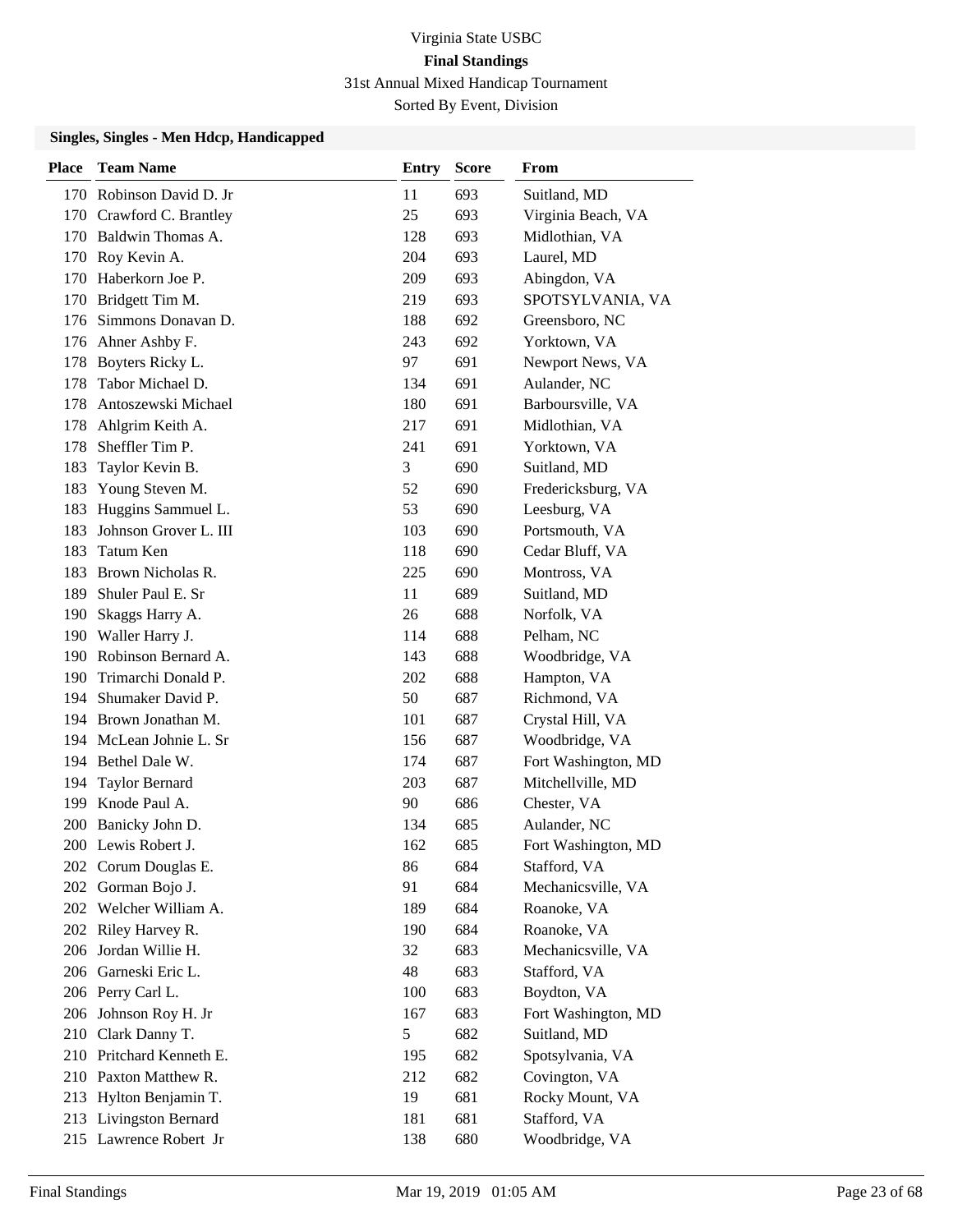| <b>Place</b> | <b>Team Name</b>            | <b>Entry</b>   | Score | From                |
|--------------|-----------------------------|----------------|-------|---------------------|
|              | 216 Williams Jerome H. Sr   | 7              | 679   | Suitland, MD        |
|              | 216 Bowling Jay F.          | 24             | 679   | Fredericksburg, VA  |
|              | 216 Chandler Bellfield      | 112            | 679   | Pelham, NC          |
|              | 216 Bogucki Richard M.      | 202            | 679   | Hampton, VA         |
|              | 216 Stevens Everton(Fab) E. | 224            | 679   | Woodbridge, VA      |
| 221          | Myers James H.              | 108            | 678   | Pelham, NC          |
| 221          | Price Damon O.              | 146            | 678   | Woodbridge, VA      |
|              | 221 Pixley Gerald V.        | 197            | 678   | Fredericksburg, VA  |
| 224          | Jones Larry J.              | 23             | 676   | Stafford, VA        |
| 224          | Tunstall William H.         | 30             | 676   | Mechanicsville, VA  |
| 224          | Woodson Benjamin A. Jr      | 69             | 676   | Leesburg, VA        |
| 224          | Walden Richard D. II        | 232            | 676   | Cheltenham, MD      |
| 228          | Williams Ricky T. Jr        | 49             | 675   | Washington, DC      |
| 228          | Daniels James F.            | 151            | 675   | Woodbridge, VA      |
|              | 230 Robertson James P.      | 20             | 674   | Rocky Mount, VA     |
|              | 230 Cash Casey N.           | 28             | 674   | Crimora, VA         |
|              | 230 Robertson Ryron M.      | 117            | 674   | Pelham, NC          |
|              | 230 Minnick John A. Jr      | 243            | 674   | Yorktown, VA        |
|              | 234 Lanier Jeffery A.       | 45             | 673   | Washington, DC      |
|              | 234 Vaden Michael W.        | 113            | 673   | Pelham, NC          |
| 234          | Jackson Andrew E.           | 224            | 673   | Woodbridge, VA      |
| 237          | Green Frank L. Sr           | 123            | 672   | Richmond, VA        |
| 238          | <b>Taylor Damien</b>        | $\overline{2}$ | 671   | Suitland, MD        |
|              | 238 Franks Jim M.           | 47             | 671   | Palmyra, VA         |
| 238          | Calderon Jose' Jr           | 149            | 671   | Woodbridge, VA      |
| 241          | Wattier Curtis A.           | 14             | 670   | Stafford, VA        |
| 241          | Shifflett Edgar L.          | 126            | 670   | Charlottesville, VA |
| 241          | Huie Christopher L.         | 127            | 670   | Midlothian, VA      |
| 241          | Dalton Jamie D.             | 219            | 670   | SPOTSYLVANIA, VA    |
| 245          | Anderson Douglas J.         | 117            | 669   | Pelham, NC          |
| 246          | James Clarence E.           | 32             | 668   | Mechanicsville, VA  |
|              | 246 Matthews Lowell A.      | 43             | 668   | Washington, DC      |
|              | 246 Bolosan Chris L.        | 97             | 668   | Newport News, VA    |
| 249          | Barry Ronald R.             | 22             | 667   | Rocky Mount, VA     |
| 249          | Brice Leslie L.             | 36             | 667   | Palmyra, VA         |
| 249          | Jackson Stevie S.           | 56             | 667   | Leesburg, VA        |
|              | 249 Franklin Brian P.       | 238            | 667   | Yorktown, VA        |
| 253          | Chavis Tommy L.             | 33             | 666   | Mechanicsville, VA  |
|              | 253 Lewellen Joshua M.      | 96             | 666   | Gloucester, VA      |
| 253          | Vaughn Harry L.             | 141            | 666   | Woodbridge, VA      |
| 253          | <b>Adams Terry</b>          | 200            | 666   | Lynchburg, VA       |
| 257          | Walker Shawn M.             | 8              | 665   | Suitland, MD        |
| 257          | Willis Charles C.           | 12             | 665   | Suitland, MD        |
| 257          | Mallory Harry L.            | 64             | 665   | Leesburg, VA        |
| 257          | Gerling Steve D.            | 68             | 665   | Leesburg, VA        |
| 257          | Cash Benjamin L.            | 93             | 665   | Gloucester, VA      |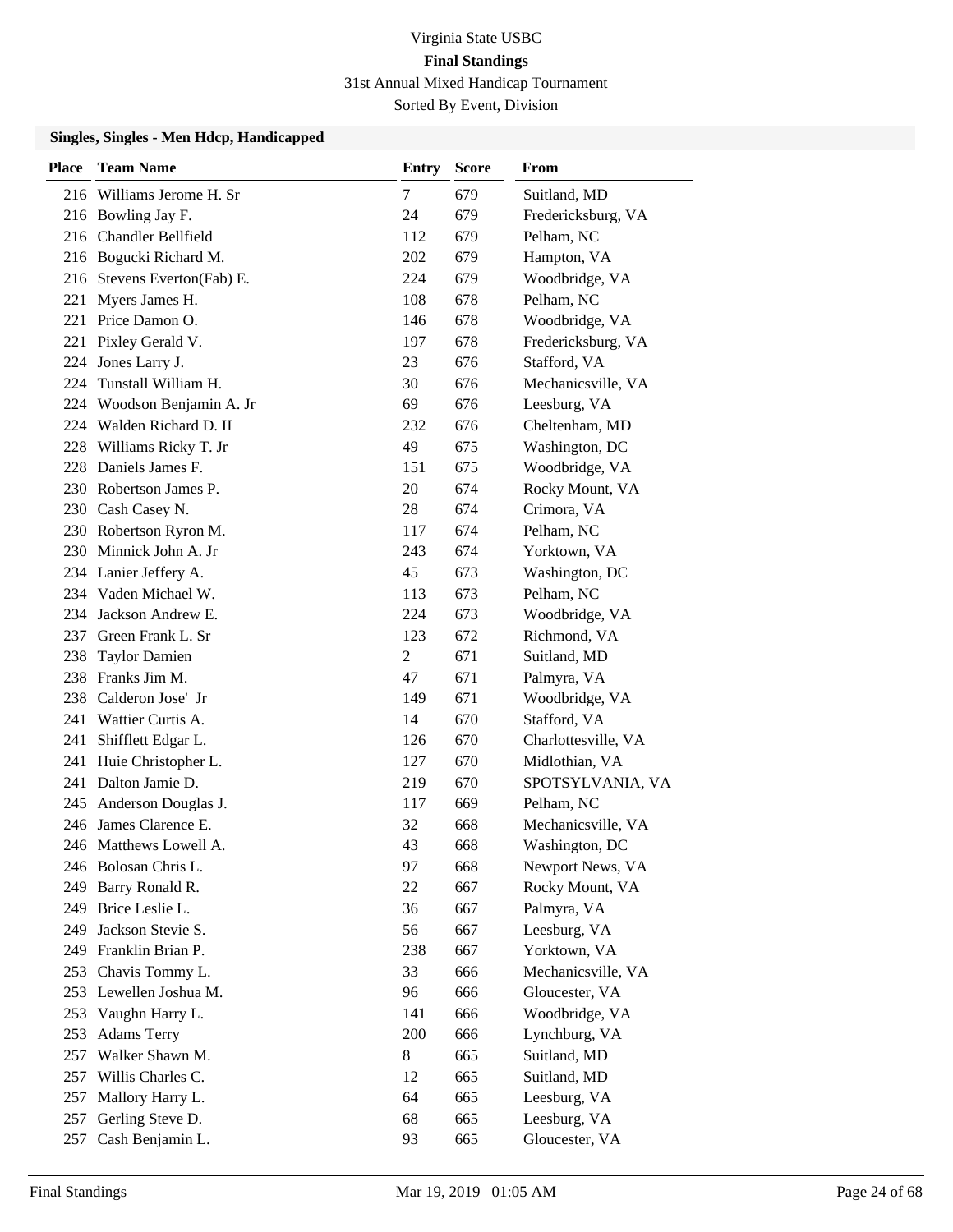| <b>Place</b> | <b>Team Name</b>           | Entry          | <b>Score</b> | From                |
|--------------|----------------------------|----------------|--------------|---------------------|
|              | 257 Drakes Luis A.         | 204            | 665          | Laurel, MD          |
| 263          | Moore Troy M.              | 3              | 664          | Suitland, MD        |
|              | 263 Porter Frank Jr        | 83             | 664          | Richmond, VA        |
|              | 263 Dalton Steven W.       | 218            | 664          | Sandston, VA        |
|              | 266 Russell Jeffrey M.     | 45             | 663          | Washington, DC      |
|              | 266 Harlow Michael "Alan"  | 47             | 663          | Palmyra, VA         |
|              | 266 Downey Roy J. III      | 66             | 663          | Leesburg, VA        |
|              | 266 Einhorn James D. Jr    | 183            | 663          | Fredericksbur, VA   |
|              | 270 Hill Ray E. Jr         | 33             | 662          | Mechanicsville, VA  |
| 270          | Chaffin Thomas K.          | 120            | 662          | Mineral, VA         |
|              | 270 Pringle Victor W.      | 168            | 662          | Fort Washington, MD |
| 273          | Ritter Terry L.            | 72             | 661          | Woodstock, VA       |
| 273          | Stewart Alex R.            | 129            | 661          | Seaford, VA         |
| 275          | Moore Lee                  | 34             | 660          | Mechanicsville, VA  |
|              | 275 Fletcher John          | 158            | 660          | Woodbridge, VA      |
| 277          | Blankenship Mike T.        | 21             | 659          | Rocky Mount, VA     |
| 277          | Matthews David H. Sr       | 38             | 659          | Fredericksburg, VA  |
| 277          | Smith Alex C.              | 49             | 659          | Washington, DC      |
| 277          | Coles Darren A.            | 63             | 659          | Leesburg, VA        |
| 277          | Shuttleworth Clyde (Ed) E. | 99             | 659          | Boydton, VA         |
| 277          | Jones Brian M.             | 155            | 659          | Woodbridge, VA      |
| 277          | White Larry R.             | 182            | 659          | Stafford, VA        |
| 284          | Johnson Robert T.          | 8              | 658          | Suitland, MD        |
|              | 284 Moreland Kent          | 105            | 658          | Bremo Bluff, VA     |
|              | 284 Cutshaw William R.     | 240            | 658          | Yorktown, VA        |
| 287          | Starzec Robert J.          | 95             | 657          | Kilmarnock, VA      |
| 288          | Clingman Frederick I.      | 229            | 656          | Cheltenham, MD      |
| 289          | Key Cedric I.              | $\overline{4}$ | 655          | Suitland, MD        |
| 289          | Furr Gregory J. Jr         | 42             | 655          | Washington, DC      |
| 289          | Durant Samuel L. Jr        | 42             | 655          | Washington, DC      |
|              | 292 Hazlewood Frank V. III | 83             | 654          | Richmond, VA        |
|              | 292 Duff Nelson K. Jr      | 141            | 654          | Woodbridge, VA      |
|              | 294 Knox Thomas J.         | 54             | 653          | Leesburg, VA        |
| 294          | Sims Edward L. Jr          | 62             | 653          | Leesburg, VA        |
|              | 294 Zirkle Marvin R.       | 190            | 653          | Roanoke, VA         |
|              | 297 Nebe David A.          | 50             | 652          | Richmond, VA        |
|              | 297 Lemon Mark             | 61             | 652          | Leesburg, VA        |
| 297          | Smith Stanley              | 109            | 652          | Pelham, NC          |
| 297          | Garrison Wade E. Jr        | 201            | 652          | Spotsylvania, VA    |
| 297          | Jones Edward T. Sr         | 222            | 652          | Woodbridge, VA      |
|              | 302 Blackwell Darryl F.    | 106            | 651          | Pelham, NC          |
|              | 302 Bellinger Thomas J.    | 185            | 651          | Stafford, VA        |
|              | 304 Buskey Kevin J.        | 40             | 650          | Chester, VA         |
|              | 304 Ward Keith L.          | 65             | 650          | Leesburg, VA        |
| 304          | Bradley Scott J.           | 79             | 650          | Christiansburg, VA  |
| 304          | Southward Steve L.         | 84             | 650          | Potomac Falls, VA   |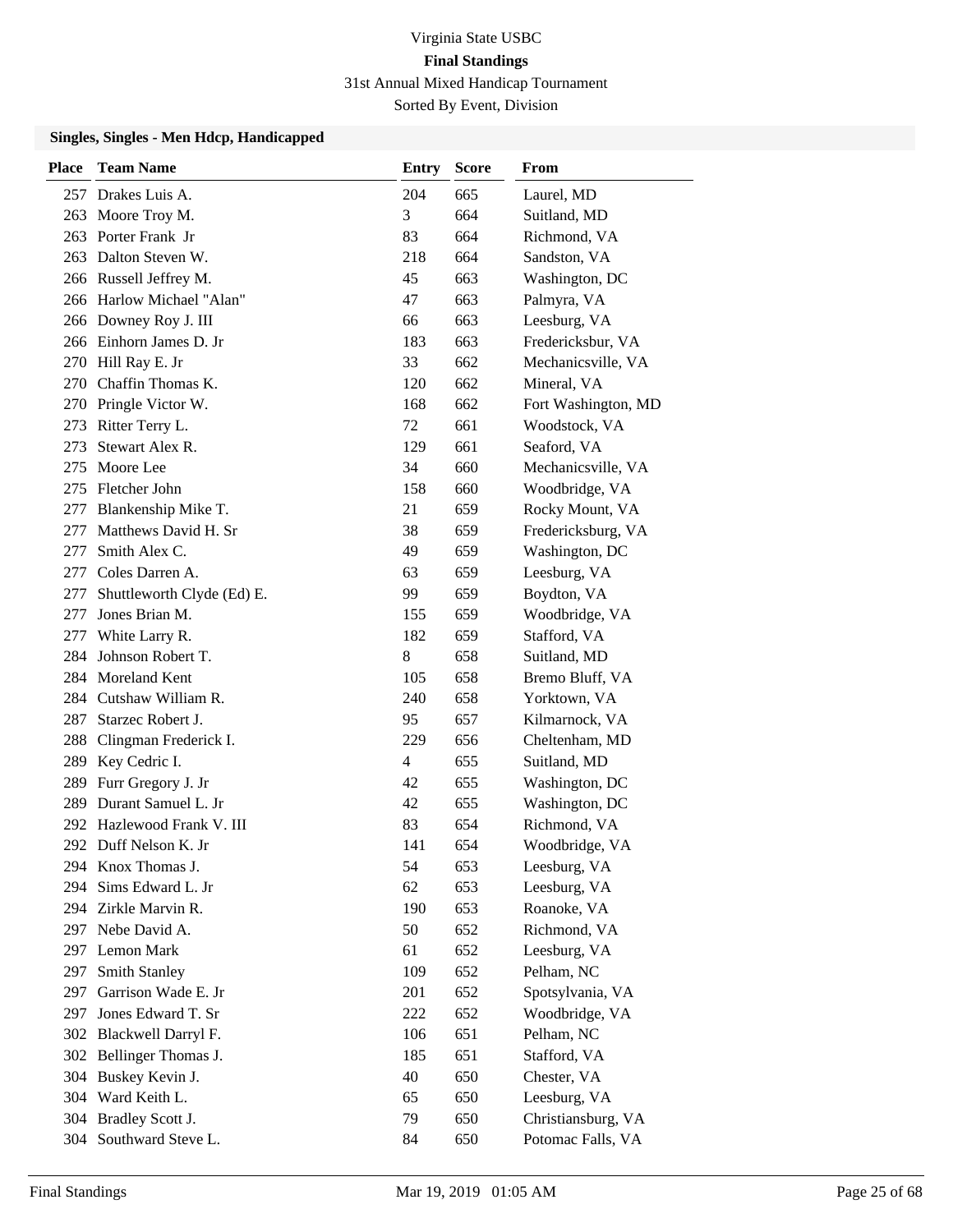| <b>Place</b> | <b>Team Name</b>           | <b>Entry</b> | Score | <b>From</b>            |
|--------------|----------------------------|--------------|-------|------------------------|
| 304          | Compton Terry D.           | 118          | 650   | Cedar Bluff, VA        |
|              | 304 Jenkins Elbert J.      | 169          | 650   | Fort Washington, MD    |
|              | 304 Neal Thomas H.         | 231          | 650   | Cheltenham, MD         |
| 311          | Douglas Frederick H. Jr    | 67           | 649   | Leesburg, VA           |
| 311          | <b>Kalnins Mark</b>        | 126          | 649   | Charlottesville, VA    |
| 311          | Woodruff Paul T.           | 218          | 649   | Sandston, VA           |
|              | 314 Brown Terrance M.      | 63           | 648   | Leesburg, VA           |
|              | 315 Emerson Robert W.      | 44           | 647   | Washington, DC         |
|              | 315 Curtis Timothy         | 187          | 647   | Charles Town, WV       |
| 315          | Johnston Mike              | 200          | 647   | Lynchburg, VA          |
|              | 315 Broadney Robert L. III | 242          | 647   | Yorktown, VA           |
|              | 319 Perron Matt W.         | 73           | 646   | Woodstock, VA          |
|              | 319 Welcher Roy A.         | 189          | 646   | Roanoke, VA            |
| 321          | Woodson Benjamin L. Sr     | 69           | 645   | Leesburg, VA           |
| 321          | Connor Auvelio M.          | 215          | 645   | Fredericksburg, VA     |
|              | 323 Linkous Glenn S.       | 104          | 644   | Portsmouth, VA         |
| 323          | Moreland Keith             | 105          | 644   | Bremo Bluff, VA        |
| 323          | Williams Robert E.         | 110          | 644   | Pelham, NC             |
|              | 326 Kamara Abass           | 124          | 643   | North Chesterfield, VA |
| 326          | Thomas Willie              | 140          | 643   | Woodbridge, VA         |
| 328          | Brown Michael H.           | 57           | 642   | Leesburg, VA           |
| 328          | Stone Larry W.             | 115          | 642   | Pelham, NC             |
| 328          | Heard John D.              | 181          | 642   | Stafford, VA           |
| 331          | Brewer Maurice E.          | 38           | 640   | Fredericksburg, VA     |
| 331          | Campbell Robert L.         | 77           | 640   | Rustburg, VA           |
| 331          | Key Harry M.               | 88           | 640   | Barboursville, VA      |
| 331          | Gutridge Johnny C. Jr      | 139          | 640   | Woodbridge, VA         |
|              | 335 Eiland Michael A.      | $\mathbf{1}$ | 639   | Cross Junction, VA     |
|              | 335 Gant Robert L. III     | 59           | 639   | Leesburg, VA           |
| 337          | Thompson Ronald D.         | 27           | 638   | Ivor, VA               |
| 338          | Martin Harry A.            | 55           | 637   | Leesburg, VA           |
| 338          | Valentin Leon              | 119          | 637   | Chesapeake, VA         |
| 338          | Stephens Alexander         | 148          | 637   | Woodbridge, VA         |
| 341          | Richardson Russell J.      | 20           | 635   | Rocky Mount, VA        |
| 341          | Williams Charles M.        | 92           | 635   | Gloucester, VA         |
| 341          | Strickland Wilson D. Jr    | 100          | 635   | Boydton, VA            |
| 341          | Blackwell Rex A.           | 107          | 635   | Pelham, NC             |
| 341          | Hogue Cecil C.             | 156          | 635   | Woodbridge, VA         |
| 341          | Thorpe Junior A.           | 174          | 635   | Fort Washington, MD    |
| 341          | Anderson David R.          | 210          | 635   | South Boston, VA       |
|              | 348 Potter Lowell A.       | 17           | 634   | Rocky Mount, VA        |
| 348          | Bynum William L.           | 80           | 634   | Virginia Beach, VA     |
|              | 348 Ampy Kendall R.        | 123          | 634   | Richmond, VA           |
| 351          | Roath Larry D.             | 24           | 633   | Fredericksburg, VA     |
| 351          | Orcutt Philip M.           | 82           | 633   | Richmond, VA           |
|              | 351 Heath James R.         | 137          | 633   | Woodbridge, VA         |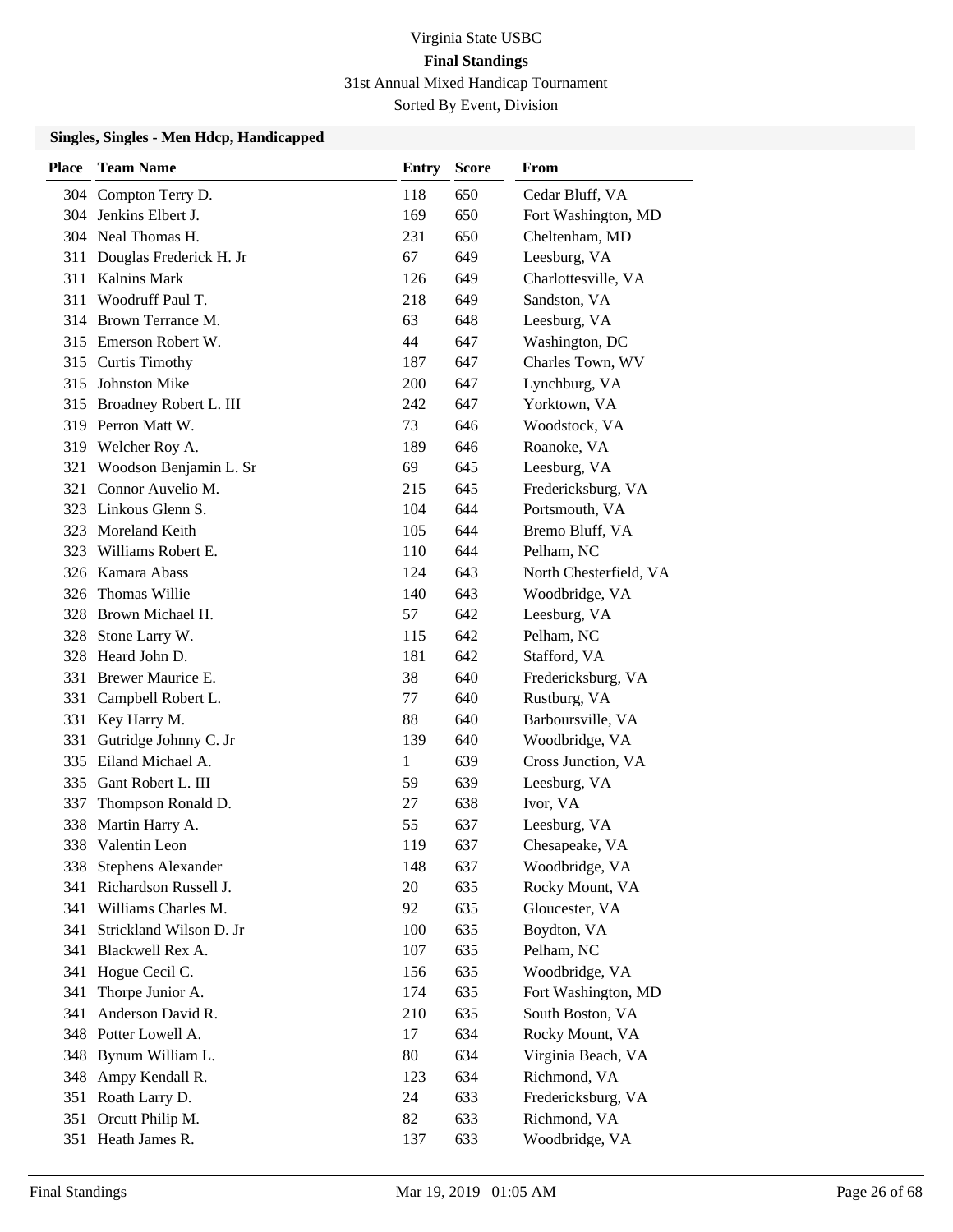| <b>Place</b> | <b>Team Name</b>           | <b>Entry</b> | <b>Score</b> | From                   |
|--------------|----------------------------|--------------|--------------|------------------------|
| 351          | Coleman Ponce D.           | 165          | 633          | Fort Washington, MD    |
| 351          | Martin Warren A.           | 235          | 633          | Chesapeake, VA         |
| 356          | Williams Willie J.         | 40           | 632          | Chester, VA            |
|              | 356 Elliott Christopher J. | 62           | 632          | Leesburg, VA           |
| 356          | Shoemaker Larry W.         | 89           | 632          | Ruther Glen, VA        |
| 356          | Jackson Roland M.          | 184          | 632          | Fredericksburg, VA     |
|              | 356 Durrer Richard W.      | 198          | 632          | Barboursville, VA      |
|              | 361 Fetner Patrick L.      | 76           | 631          | Fredericksburg, VA     |
| 361          | Dowell Clyde D. II         | 214          | 631          | Richmond, VA           |
| 363          | Jones Robert A.            | 30           | 630          | Mechanicsville, VA     |
|              | 364 Glover Carl T. Sr      | 51           | 629          | Richmond, VA           |
| 364          | Thomas Kenneth L.          | 55           | 629          | Leesburg, VA           |
|              | 364 Kidd Scottie R.        | 78           | 629          | Rustburg, VA           |
| 364          | Anderson Abraham           | 95           | 629          | Kilmarnock, VA         |
| 368          | Wright Devin D.            | 60           | 628          | Leesburg, VA           |
| 368          | Butler Aaron M.            | 188          | 628          | Greensboro, NC         |
| 368          | McAdams Bobby J.           | 176          | 628          | Fort Washington, MD    |
| 371          | Townes Joe Jr              | 154          | 627          | Woodbridge, VA         |
| 371          | Craig Robbie M.            | 233          | 627          | Monroe, VA             |
| 373          | Kilpatrick Douglas A.      | 41           | 623          | Washington, DC         |
| 373          | Garnett Chet A.            | 75           | 623          | Virginia Beach, VA     |
| 373          | Anderson Russell A.        | 94           | 623          | Gloucester, VA         |
|              | 376 Cogswell William T.    | 68           | 622          | Leesburg, VA           |
| 376          | <b>Williams Daniel</b>     | 103          | 622          | Portsmouth, VA         |
| 376          | Alexander James C. Jr      | 176          | 622          | Fort Washington, MD    |
| 379          | James Henry T.             | 116          | 621          | Pelham, NC             |
| 379          | Webster John A. Jr         | 173          | 621          | Fort Washington, MD    |
| 381          | Bernardo Angelo L.         | 132          | 620          | Mineral, VA            |
| 381          | Carter Henry P. III        | 159          | 620          | Woodbridge, VA         |
| 381          | Fowler Clarence J.         | 159          | 620          | Woodbridge, VA         |
| 381          | Gibson Richard E.          | 161          | 620          | Fort Washington, MD    |
|              | 381 Rinker Leroy R.        | 197          | 620          | Fredericksburg, VA     |
|              | 386 Fillis John R. Sr      | 71           | 618          | Fredericksburg, VA     |
| 387          | Coley Edward L.            | 29           | 617          | Mechanicsville, VA     |
| 387          | Poore Carl E. III          | 53           | 617          | Leesburg, VA           |
| 387          | Mitchell Bobby A. Jr       | 192          | 617          | Princeton, WV          |
| 390          | Hughes Jimmie C.           | 210          | 616          | South Boston, VA       |
| 391          | Williams Glenn             | 13           | 615          | Stafford, VA           |
| 391          | Hill Sentell D.            | 124          | 615          | North Chesterfield, VA |
| 393          | Barnette Jerry K.          | 41           | 614          | Washington, DC         |
| 393          | Pollard William A.         | 92           | 614          | Gloucester, VA         |
| 395          | Hackney Frank W. Jr        | 177          | 613          | Evington, VA           |
| 395          | Smith Carey O. Sr          | 232          | 613          | Cheltenham, MD         |
| 397          | Kendrick Donald W.         | 37           | 612          | Stanleytown, VA        |
| 397          | McDonald Jason             | 132          | 612          | Mineral, VA            |
| 397          | Perry Nelson J.            | 153          | 612          | Woodbridge, VA         |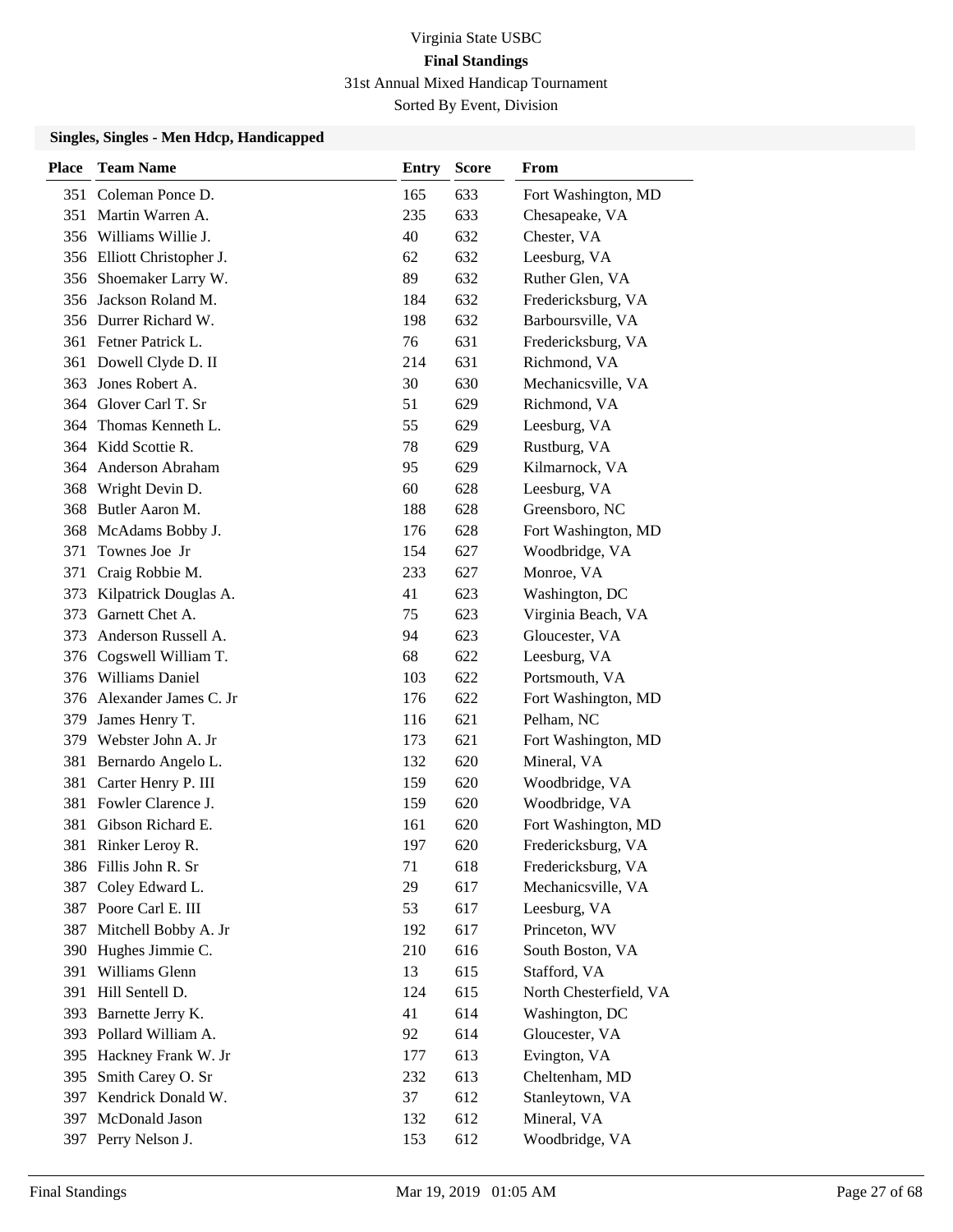| <b>Place</b> | <b>Team Name</b>       | <b>Entry</b> | <b>Score</b> | From                 |
|--------------|------------------------|--------------|--------------|----------------------|
|              | 400 Pifer Mark A.      | 212          | 610          | Covington, VA        |
|              | 400 Murphy James C.    | 235          | 610          | Chesapeake, VA       |
|              | 402 Holland Bill W.    | 81           | 608          | Richmond, VA         |
|              | 402 Pittman Steven C.  | 185          | 608          | Stafford, VA         |
|              | 404 Simms Marvin V. Sr | 67           | 607          | Leesburg, VA         |
|              | 405 Mcgee Kirk S.      | 85           | 606          | Richmond, VA         |
|              | 405 Carter Hermon      | 136          | 606          | Woodbridge, VA       |
|              | 405 Geiger James F.    | 166          | 606          | Fort Washington, MD  |
|              | 408 Haley Randolph     | 111          | 604          | Pelham, NC           |
| 408          | Basnight Harry E.      | 153          | 604          | Woodbridge, VA       |
|              | 410 Hall Kevin L.      | 133          | 603          | Mineral, VA          |
|              | 410 Walter Brian K.    | 179          | 603          | Winchester, VA       |
|              | 410 Burress Plaxico W. | 222          | 603          | Woodbridge, VA       |
|              | 413 Garnett Leon D.    | 82           | 602          | Richmond, VA         |
|              | 413 Curtis William R.  | 187          | 602          | Charles Town, WV     |
| 413          | Sandidge Robert L.     | 199          | 602          | Lynchburg, VA        |
|              | 416 Maynard Andre A.   | 102          | 601          | Portsmouth, VA       |
|              | 417 Isley Artie N.     | 81           | 600          | Richmond, VA         |
|              | 417 Moore Mark D.      | 88           | 600          | Barboursville, VA    |
| 417          | Thomas Norman "Pic" L. | 193          | 600          | N. Prince George, VA |
| 420          | Smith Mitchell P. Sr   | 161          | 599          | Fort Washington, MD  |
| 421          | Glasgow Alan E.        | 27           | 598          | Ivor, VA             |
| 421          | Matthews Larryl A.     | 44           | 598          | Washington, DC       |
| 421          | Baptiste Alfred W.     | 152          | 598          | Woodbridge, VA       |
| 421          | James Mark N.          | 163          | 598          | Fort Washington, MD  |
| 425          | Wilson Johnny M.       | 147          | 597          | Woodbridge, VA       |
|              | 425 Mosser Robert L.   | 148          | 597          | Woodbridge, VA       |
| 427          | Snoddy Mark E.         | 140          | 593          | Woodbridge, VA       |
| 427          | Webb Mark A.           | 240          | 593          | Yorktown, VA         |
|              | 429 Douglas Walt A.    | 9            | 591          | Suitland, MD         |
|              | 429 Brown Jimmy        | 101          | 591          | Crystal Hill, VA     |
|              | 429 Ragland Joseph B.  | 139          | 591          | Woodbridge, VA       |
|              | 432 Ellinger James S.  | 28           | 589          | Crimora, VA          |
| 433          | Smith Melvin Jr        | 230          | 586          | Cheltenham, MD       |
|              | 434 Cash Brandon S.    | 94           | 585          | Gloucester, VA       |
|              | 435 Rogers Winters C.  | 167          | 583          | Fort Washington, MD  |
|              | 436 Adkins David A.    | 22           | 582          | Rocky Mount, VA      |
|              | 436 Glover Alfed L.    | 109          | 582          | Pelham, NC           |
|              | 438 Baker Darren C.    | 135          | 581          | Stafford, VA         |
|              | 439 Holton Rodney      | 5            | 580          | Suitland, MD         |
|              | 439 Kyle Marvin S.     | 166          | 580          | Fort Washington, MD  |
|              | 441 Foster Arthur L.   | 136          | 578          | Woodbridge, VA       |
| 441          | Sackey-Rush William    | 152          | 578          | Woodbridge, VA       |
|              | 441 O'Shea John D. III | 223          | 578          | Woodbridge, VA       |
|              | 444 Nash Mark D.       | 177          | 575          | Evington, VA         |
|              | 445 Pollock James E.   | 228          | 574          | Cheltenham, MD       |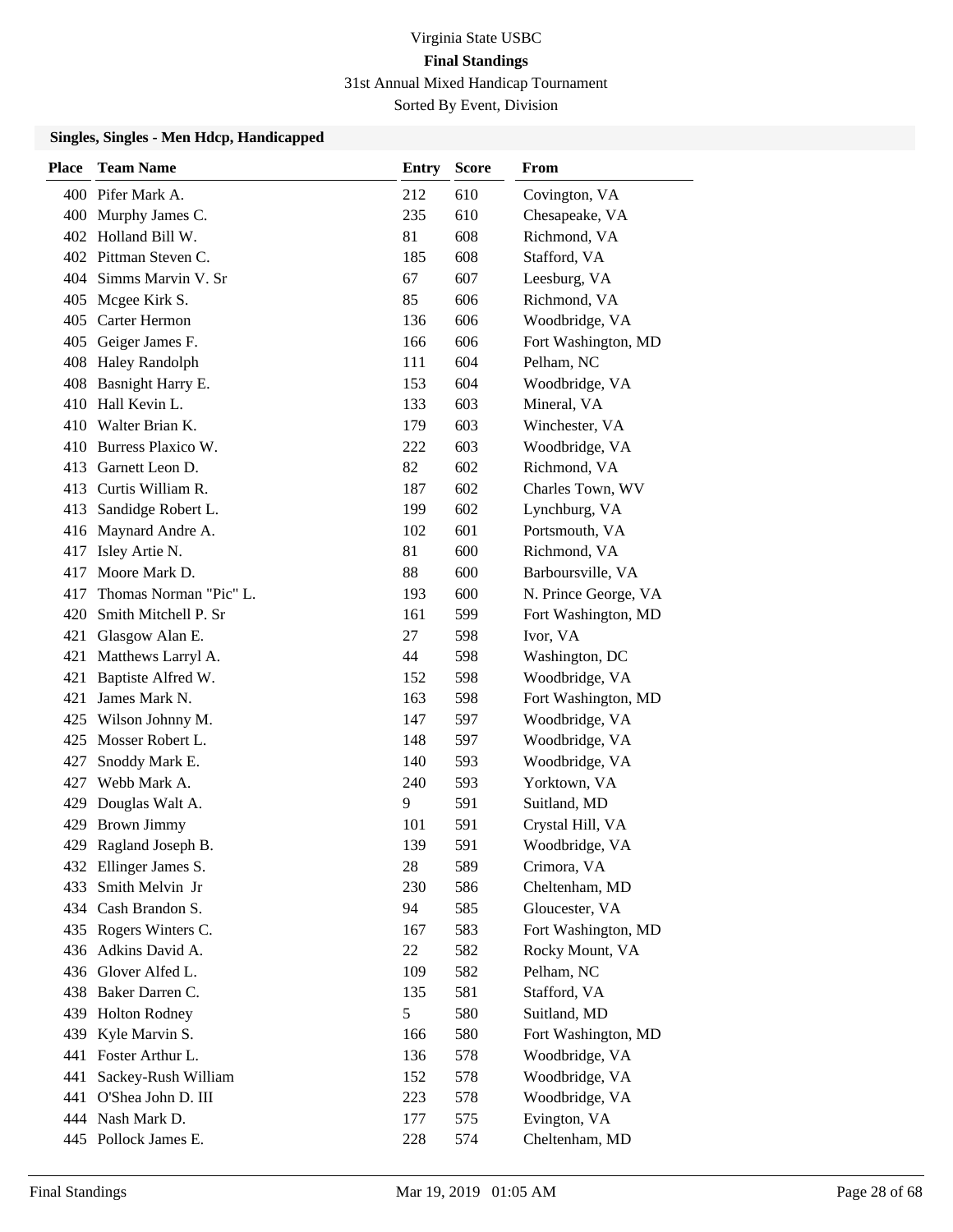#### **Singles, Singles - Men Hdcp, Handicapped**

| <b>Place</b> | <b>Team Name</b>             | <b>Entry</b> | <b>Score</b> | From                 |
|--------------|------------------------------|--------------|--------------|----------------------|
|              | 446 Thomas Lawrence W.       | 169          | 572          | Fort Washington, MD  |
|              | 447 Latney Samuel L.         | 173          | 571          | Fort Washington, MD  |
| 448          | Maclin Larry D.              | 121          | 570          | Highland Springs, VA |
| 448          | Wright Tommy A.              | 228          | 570          | Cheltenham, MD       |
| 450          | Robinson Kiven J. Sr         | 229          | 569          | Cheltenham, MD       |
| 451          | <b>Foushee Charles Steve</b> | 208          | 568          | Locust Grove, VA     |
| 452          | Yourse Corey L.              | 108          | 567          | Pelham, NC           |
| 453          | Freeman Willie F.            | 175          | 564          | Fort Washington, MD  |
| 453          | Poe David C. Jr              | 170          | 564          | Fort Washington, MD  |
| 455          | Curtis Stafford J. Sr        | 113          | 563          | Pelham, NC           |
| 456          | Smith Frederick D.           | 146          | 562          | Woodbridge, VA       |
| 457          | Owens Brian K.               | 56           | 557          | Leesburg, VA         |
| 458          | Allen Henry H. Jr            | 165          | 556          | Fort Washington, MD  |
| 459          | Rittenour Julian A.          | 73           | 552          | Woodstock, VA        |
| 459          | Thomas Warren A.             | 220          | 552          | Woodbridge, VA       |
| 461          | Skiba Joseph T. IV           | 66           | 550          | Leesburg, VA         |
| 462          | Flanagan Michael R.          | 84           | 548          | Potomac Falls, VA    |
| 462          | Sneed Waver L.               | 144          | 548          | Woodbridge, VA       |
|              | 462 Noel James T.            | 145          | 548          | Woodbridge, VA       |
| 465          | Brown Gregory A.             | 157          | 545          | Woodbridge, VA       |
| 466          | Hendrick John C. Jr          | 48           | 538          | Stafford, VA         |
| 467          | <b>Reynolds Steve</b>        | 155          | 535          | Woodbridge, VA       |
| 467          | McKinnie LeVail R. II        | 220          | 535          | Woodbridge, VA       |
| 469          | Owens James H.               | 239          | 534          | Yorktown, VA         |
| 470          | Garnett Robert J.            | 80           | 511          | Virginia Beach, VA   |
| 471          | Woolridge Hugh H. Jr         | 151          | 494          | Woodbridge, VA       |
| 472          | Parker Terrence A.           | 137          | 471          | Woodbridge, VA       |
| 473          | Christmas Garland L. Sr      | 164          | 372          | Fort Washington, MD  |

### **Singles, Singles - Men Scratch, Scratch**

| <b>Place</b> | <b>Team Name</b>      | Entry | <b>Score</b> | From               |
|--------------|-----------------------|-------|--------------|--------------------|
|              | Pritchard Jason K.    | 195   | 773          | Spotsylvania, VA   |
| 2            | Marshall Howard H.    | 237   | 769          | Gwynn Oak, MD      |
| 3            | Turner George M.      | 198   | 764          | Barboursville, VA  |
|              | Bell Marcus E.        | 130   | 748          | Fredericksburg, VA |
| 5.           | Lee James D. Jr       | 217   | 746          | Midlothian, VA     |
| 6            | Cannady Kwame         | 237   | 742          | Gwynn Oak, MD      |
| 7            | Bright Daniel E.      | 130   | 727          | Fredericksburg, VA |
| 8            | Strowbridge Nathan H. | 179   | 723          | Winchester, VA     |
| 9            | Tate Ira T. Jr        | 238   | 721          | Yorktown, VA       |
| 10           | Stocks Michael R.     | 58    | 719          | Leesburg, VA       |
| 11           | Hale Gary "Tyke"      | 87    | 718          | Forest, VA         |
| 12           | Grove Kevin L.        | 79    | 717          | Christiansburg, VA |
| 13           | Vogt Chuck W. II      | 119   | 706          | Chesapeake, VA     |
| 14           | Marshall Keith L.     | 43    | 700          | Washington, DC     |
| 15           | Holmes Lee A. Jr      | 178   | 699          | Alexandria, VA     |
|              | 16 McLane Thomas A.   | 74    | 698          | Lusby, MD          |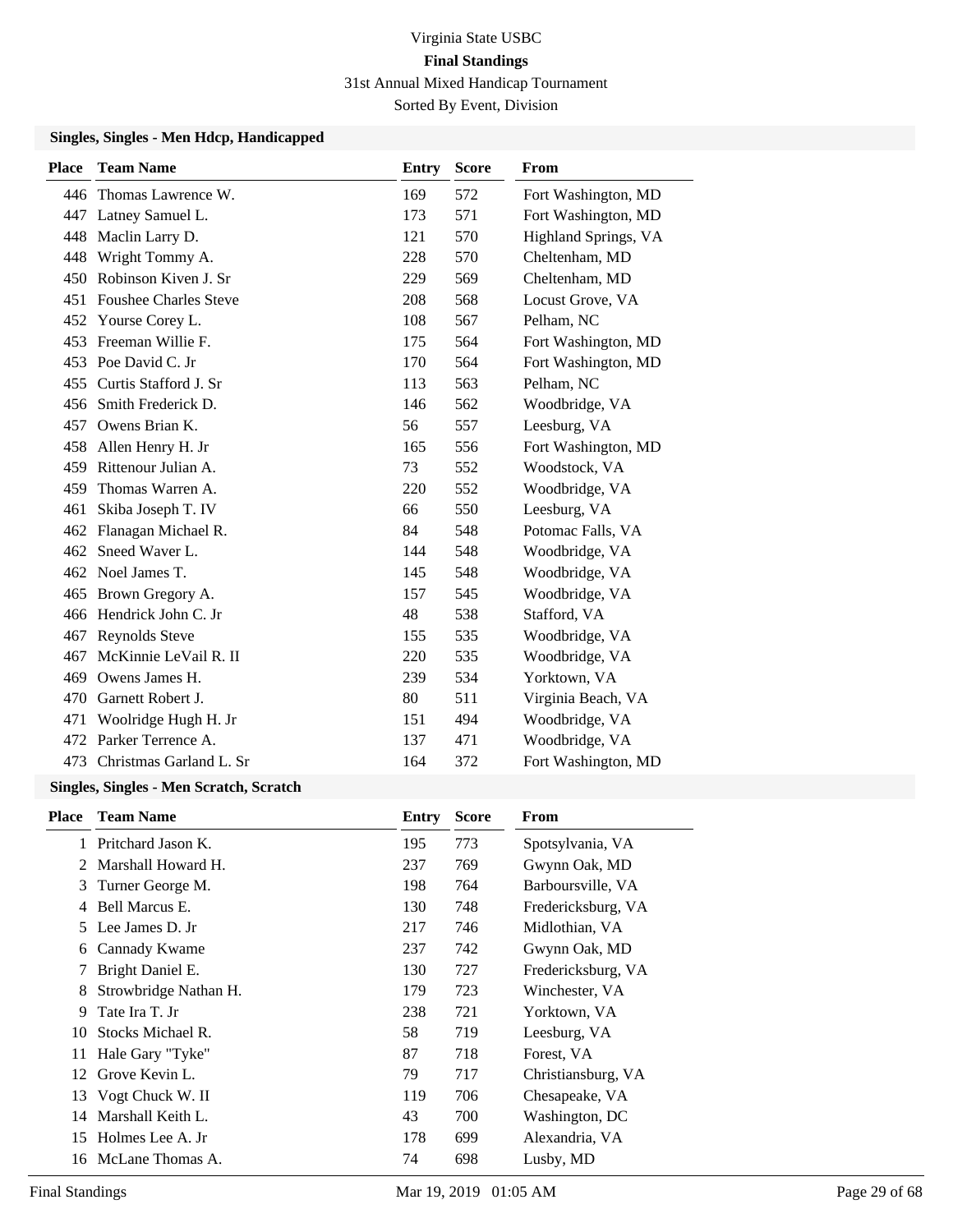#### **Singles, Singles - Men Scratch, Scratch**

| <b>Place</b> | <b>Team Name</b>        | Entry | <b>Score</b> | From               |
|--------------|-------------------------|-------|--------------|--------------------|
|              | 16 Glenn Richard R.     | 145   | 698          | Woodbridge, VA     |
| 18           | Boyters Ricky L.        | 97    | 691          | Newport News, VA   |
| 19           | Wolfe James M.          | 183   | 685          | Fredericksbur, VA  |
| 20           | Wilkerson Michael A. Jr | 226   | 677          | Richmond, VA       |
| 21           | <b>Sweet Marlon</b>     | 4     | 676          | Suitland, MD       |
| 22           | Allen Anthony B.        | 57    | 674          | Leesburg, VA       |
| 23           | Paxton Matthew R.       | 212   | 670          | Covington, VA      |
|              | 24 Bolosan Chris L.     | 97    | 668          | Newport News, VA   |
| 25           | Franklin Brian P.       | 238   | 667          | Yorktown, VA       |
| 26           | Dalton Jamie D.         | 219   | 664          | SPOTSYLVANIA, VA   |
| 26           | Bayes Vincent L.        | 233   | 664          | Monroe, VA         |
| 28           | Einhorn James D. Jr     | 183   | 663          | Fredericksbur, VA  |
| 29           | Calderon Jose' Jr       | 149   | 659          | Woodbridge, VA     |
| 30           | Harlow Michael "Alan"   | 47    | 657          | Palmyra, VA        |
| 30           | Franklin Thomas A.      | 178   | 657          | Alexandria, VA     |
|              | 32 Franks Jim M.        | 47    | 656          | Palmyra, VA        |
| 33           | Anderson Derek L.       | 154   | 655          | Woodbridge, VA     |
| 34           | Duff Nelson K. Jr       | 141   | 654          | Woodbridge, VA     |
| 35           | Ahlgrim Keith A.        | 217   | 649          | Midlothian, VA     |
| 36           | Blanton Jon D.          | 135   | 646          | Stafford, VA       |
| 37           | Pritchard Kenneth E.    | 195   | 643          | Spotsylvania, VA   |
| 38           | Emerson Robert W.       | 44    | 641          | Washington, DC     |
| 39           | Wingfield Danny W. Sr   | 87    | 639          | Forest, VA         |
| 40           | Walker Arthur W.        | 223   | 637          | Woodbridge, VA     |
| 41           | Corum Douglas E.        | 86    | 633          | Stafford, VA       |
| 41           | Fletcher John           | 158   | 633          | Woodbridge, VA     |
| 43           | Matthews Lowell A.      | 43    | 632          | Washington, DC     |
| 43           | Landrum Ray R. Jr       | 186   | 632          | Fredericksburg, VA |
| 43           | Durrer Richard W.       | 198   | 632          | Barboursville, VA  |
| 46           | Woodruff Paul T.        | 218   | 631          | Sandston, VA       |
| 47           | Rizzo Michael A.        | 98    | 630          | Stafford, VA       |
| 48           | Dalton Steven W.        | 218   | 628          | Sandston, VA       |
| 49           | Price Damon O.          | 146   | 624          | Woodbridge, VA     |
| 50           | Anderson Russell A.     | 94    | 623          | Gloucester, VA     |
| 51           | Craig Robbie M.         | 233   | 621          | Monroe, VA         |
| 52           | Cole Brian A. Sr        | 142   | 619          | Woodbridge, VA     |
| 52           | Grimes Chris R.         | 149   | 619          | Woodbridge, VA     |
| 54           | Banicky John D.         | 134   | 616          | Aulander, NC       |
| 54           | Tabor Michael D.        | 134   | 616          | Aulander, NC       |
| 56           | Brown Nicholas R.       | 225   | 615          | Montross, VA       |
| 57           | Kerzic Joseph M.        | 74    | 614          | Lusby, MD          |
| 58           | Valentin Leon           | 119   | 613          | Chesapeake, VA     |
| 59           | Johnson Grover L. III   | 103   | 612          | Portsmouth, VA     |
| 60           | Gillespie Darell J.     | 142   | 608          | Woodbridge, VA     |
| 61           | Sherman Charles E.      | 9     | 605          | Suitland, MD       |
| 62           | Shuler Paul E. Sr       | 11    | 602          | Suitland, MD       |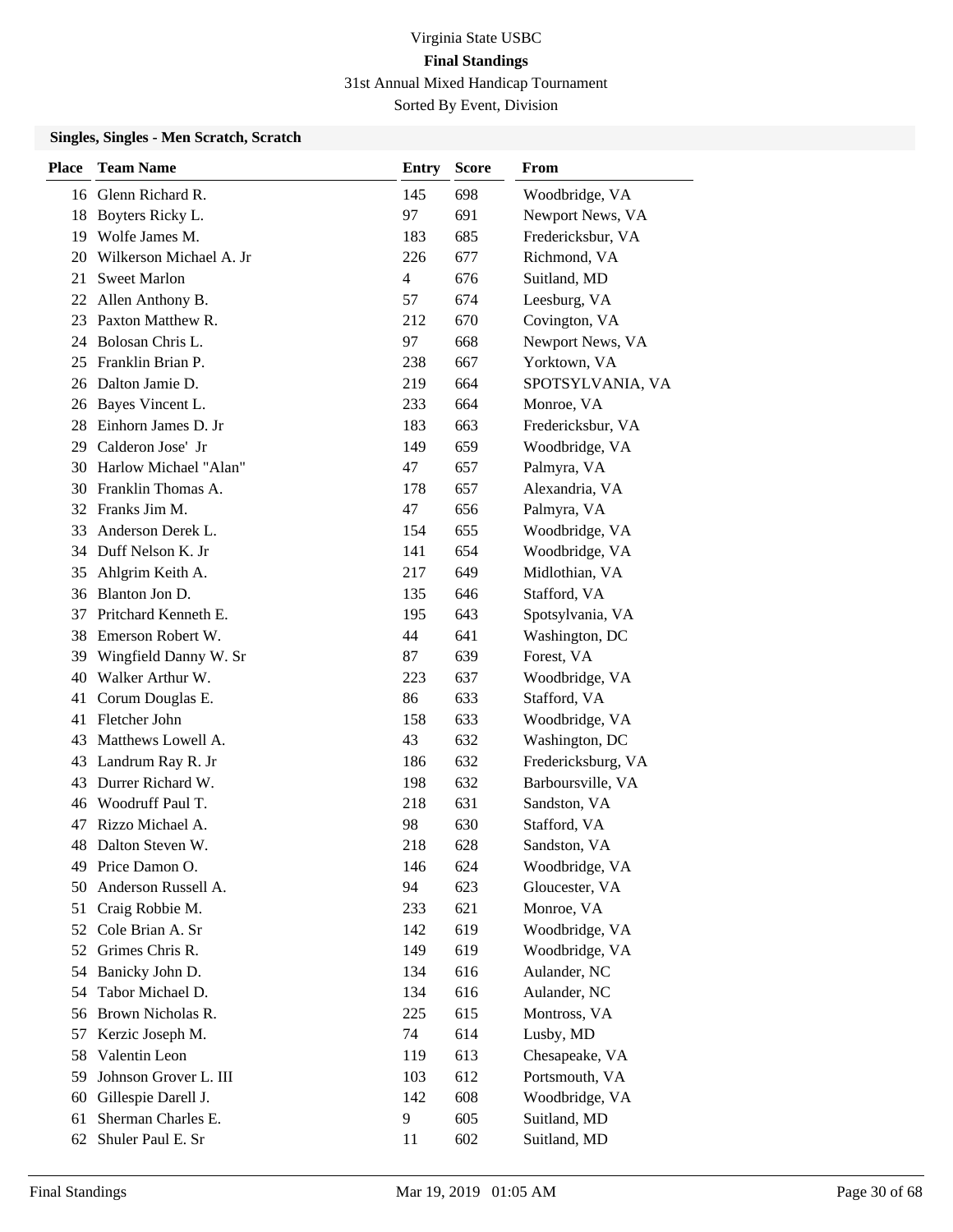#### **Singles, Singles - Men Scratch, Scratch**

| <b>Place</b> | <b>Team Name</b>        | <b>Entry</b> | Score | <b>From</b>        |
|--------------|-------------------------|--------------|-------|--------------------|
| 63           | Ellerbee Carvon R.      | 143          | 598   | Woodbridge, VA     |
| 63           | Stevens Everton(Fab) E. | 224          | 598   | Woodbridge, VA     |
| 65           | Heard John D.           | 181          | 588   | Stafford, VA       |
| 65           | Bridgett Tim M.         | 219          | 588   | SPOTSYLVANIA, VA   |
| 67           | Ellinger James S.       | 28           | 586   | Crimora, VA        |
| 68           | Orcutt Philip M.        | 82           | 585   | Richmond, VA       |
| 68           | Cash Brandon S.         | 94           | 585   | Gloucester, VA     |
| 68           | Mosser Robert L.        | 148          | 585   | Woodbridge, VA     |
| 71           | Baker Darren C.         | 135          | 581   | Stafford, VA       |
| 72           | Jackson Andrew E.       | 224          | 580   | Woodbridge, VA     |
| 73           | Russell Jeffrey M.      | 45           | 579   | Washington, DC     |
| 74           | Cash Rickey D.          | 6            | 576   | Suitland, MD       |
| 75           | Coles Darren A.         | 63           | 575   | Leesburg, VA       |
| 75           | Glass Bernard R.        | 64           | 575   | Leesburg, VA       |
| 75           | Simmons Donavan D.      | 188          | 575   | Greensboro, NC     |
| 78           | Furr Gregory J. Jr      | 42           | 574   | Washington, DC     |
| 79           | Matthews Larryl A.      | 44           | 571   | Washington, DC     |
| 79           | Butler Aaron M.         | 188          | 571   | Greensboro, NC     |
| 81           | Walter Brian K.         | 179          | 567   | Winchester, VA     |
| 81           | Martin Warren A.        | 235          | 567   | Chesapeake, VA     |
| 83           | Williams Ricky T. Jr    | 49           | 564   | Washington, DC     |
| 84           | Lanier Jeffery A.       | 45           | 562   | Washington, DC     |
| 85           | Bradley Scott J.        | 79           | 560   | Christiansburg, VA |
| 86           | Johnson Robert T.       | 8            | 553   | Suitland, MD       |
| 87           | McLean Johnie L. Sr     | 156          | 552   | Woodbridge, VA     |
| 88           | Perry Nelson J.         | 153          | 549   | Woodbridge, VA     |
| 89           | Smith Alex C.           | 49           | 548   | Washington, DC     |
| 90           | Perry Carl L.           | 100          | 545   | Boydton, VA        |
| 91           | Walker Shawn M.         | 8            | 542   | Suitland, MD       |
| 92           | Douglas Walt A.         | 9            | 540   | Suitland, MD       |
| 93           | Buskey Kevin J.         | 40           | 539   | Chester, VA        |
|              | 94 Reynolds Steve       | 155          | 535   | Woodbridge, VA     |
| 95           | Zirkle Marvin R.        | 190          | 533   | Roanoke, VA        |
| 96           | Clark Danny T.          | 5            | 532   | Suitland, MD       |
| 96           | Baptiste Alfred W.      | 152          | 532   | Woodbridge, VA     |
| 96           | Murphy James C.         | 235          | 532   | Chesapeake, VA     |
| 99           | Kilpatrick Douglas A.   | 41           | 530   | Washington, DC     |
| 100          | Durant Samuel L. Jr     | 42           | 529   | Washington, DC     |
| 101          | Basnight Harry E.       | 153          | 523   | Woodbridge, VA     |
|              | 102 Brown Michael H.    | 57           | 522   | Leesburg, VA       |
| 103          | Sneed Waver L.          | 144          | 521   | Woodbridge, VA     |
|              | 104 Brown Jonathan M.   | 101          | 519   | Crystal Hill, VA   |
| 105          | Williams Willie J.      | 40           | 518   | Chester, VA        |
| 106          | Snoddy Mark E.          | 140          | 515   | Woodbridge, VA     |
|              | 106 O'Shea John D. III  | 223          | 515   | Woodbridge, VA     |
|              | 108 Smith Frederick D.  | 146          | 493   | Woodbridge, VA     |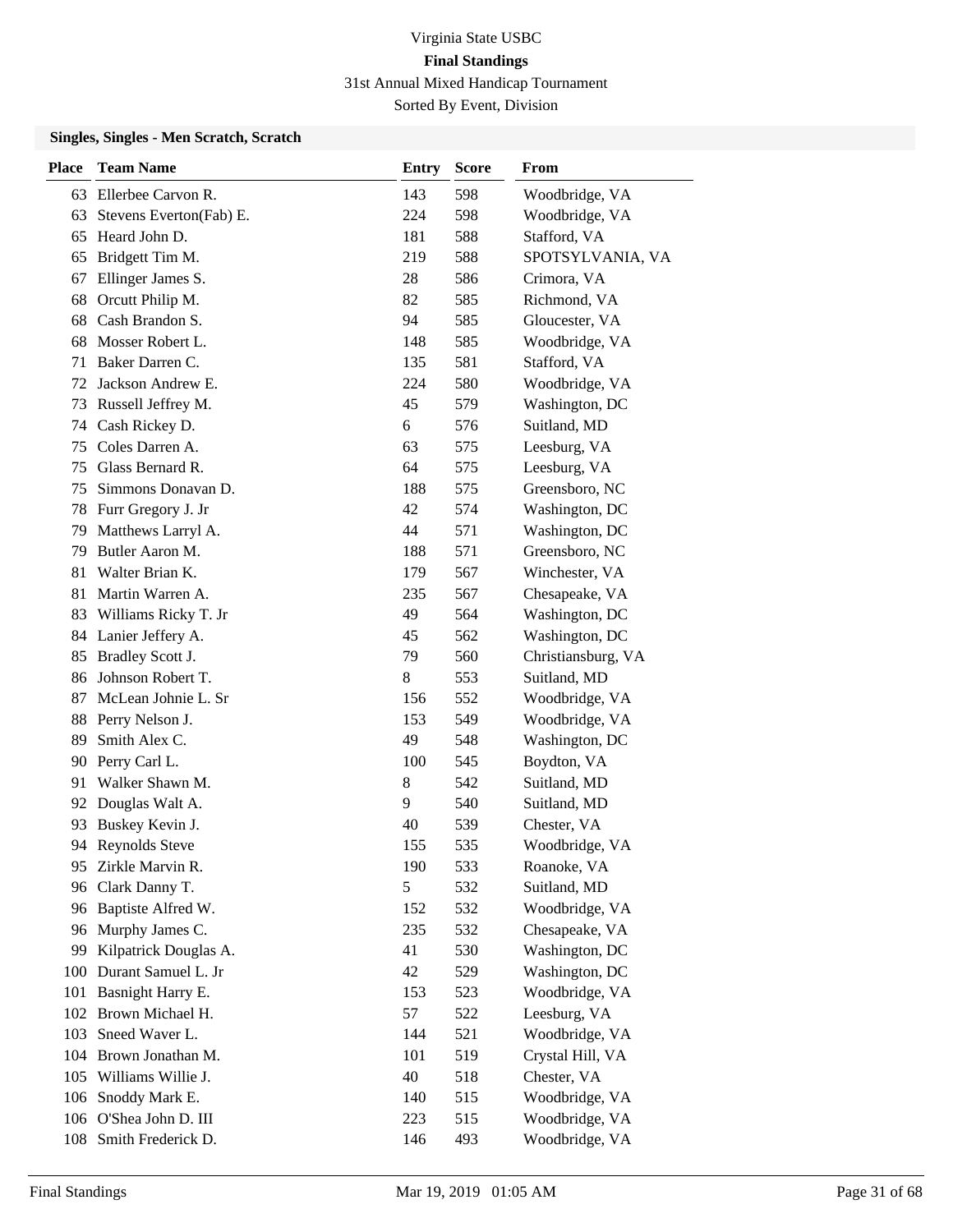### **Singles, Singles - Men Scratch, Scratch**

| Place | <b>Team Name</b>        | Entry | <b>Score</b> | From               |
|-------|-------------------------|-------|--------------|--------------------|
|       | 109 Noel James T.       | 145   | 488          | Woodbridge, VA     |
|       | 110 Barnette Jerry K.   | 41    | 482          | Washington, DC     |
|       | 111 Sackey-Rush William | 152   | 464          | Woodbridge, VA     |
|       | 112 Holton Rodney       | 5     | 460          | Suitland, MD       |
|       | 112 Fetner Patrick L.   | 76    | 460          | Fredericksburg, VA |
|       | 114 Parker Terrence A.  | 137   | 423          | Woodbridge, VA     |

| <b>Place</b> | <b>Team Name</b>                | <b>Entry</b> | <b>Score</b> | From                |
|--------------|---------------------------------|--------------|--------------|---------------------|
|              | 1 Blackwell Chenise C.          | 106          | 809          | Pelham, NC          |
|              | 2 Wingfield Donna K.            | 87           | 800          | Forest, VA          |
| 3            | Knode Angie                     | 90           | 784          | Chester, VA         |
| 4            | Williams Andrea C.              | 105          | 774          | Bremo Bluff, VA     |
| 5            | Shoemaker Deborah A.            | 89           | 773          | Ruther Glen, VA     |
| 6            | Richardson Kaye                 | 20           | 772          | Rocky Mount, VA     |
| 7            | Toney Charlotte A.              | 36           | 771          | Palmyra, VA         |
| 7            | Long Lillie Ann C.              | 200          | 771          | Lynchburg, VA       |
|              | 9 Woodfolk Julia K.             | 132          | 770          | Mineral, VA         |
| 9.           | Brown-Jenkins Audry B.          | 169          | 770          | Fort Washington, MD |
|              | 11 Evans Anitra M.              | 205          | 768          | Brandywine, MD      |
|              | 12 Journiette Cassandra L.      | 191          | 767          | Roanoke, VA         |
| 13           | Greene Nannie N.                | 189          | 766          | Roanoke, VA         |
|              | 14 Brice Tina Y.                | 36           | 764          | Palmyra, VA         |
| 14           | Spencer Gail H.                 | 37           | 764          | Stanleytown, VA     |
| 14           | Ray Anne S.                     | 242          | 764          | Yorktown, VA        |
| 17           | Brock Lois D.                   | 107          | 758          | Pelham, NC          |
| 17           | Lightfoot Mia L.                | 125          | 758          | Mechanicsville, VA  |
|              | 19 Dailey Sarah H.              | 198          | 755          | Barboursville, VA   |
| 20           | Thomas Deborah H.               | 6            | 753          | Suitland, MD        |
| 21           | Roath Peggy W.                  | 24           | 752          | Fredericksburg, VA  |
| 21           | Bass-Campbell Dawn N.           | 243          | 752          | Yorktown, VA        |
|              | 23 Lewellen Hannah H.           | 96           | 751          | Gloucester, VA      |
|              | 24 Peterson Mary L.             | 161          | 750          | Fort Washington, MD |
|              | 24 Davis-Durrer Miranda A.      | 198          | 750          | Barboursville, VA   |
|              | 24 Poindexter-Greene Daneyta L. | 226          | 750          | Richmond, VA        |
| 27           | Tolson Adrienne N.              | 130          | 748          | Fredericksburg, VA  |
| 28           | Kadar Linda                     | 24           | 747          | Fredericksburg, VA  |
|              | 28 Reid Manna T.                | 162          | 747          | Fort Washington, MD |
| 30           | Brown Carolyn A.                | 12           | 746          | Suitland, MD        |
| 30           | Russell Soledad U.              | 13           | 746          | Stafford, VA        |
| 32           | Streater Lynette E.             | 90           | 745          | Chester, VA         |
|              | 33 Keyes Gail A.                | 58           | 743          | Leesburg, VA        |
| 33           | Brown Stephanie C.              | 101          | 743          | Crystal Hill, VA    |
| 33           | Sharp Andrea                    | 135          | 743          | Stafford, VA        |
| 36           | Agee Lisa C.                    | 3            | 742          | Suitland, MD        |
| 37           | Murphy Penny K.                 | 133          | 741          | Mineral, VA         |
| 37           | Wilson Christy L.               | 211          | 741          | Chesterfield, VA    |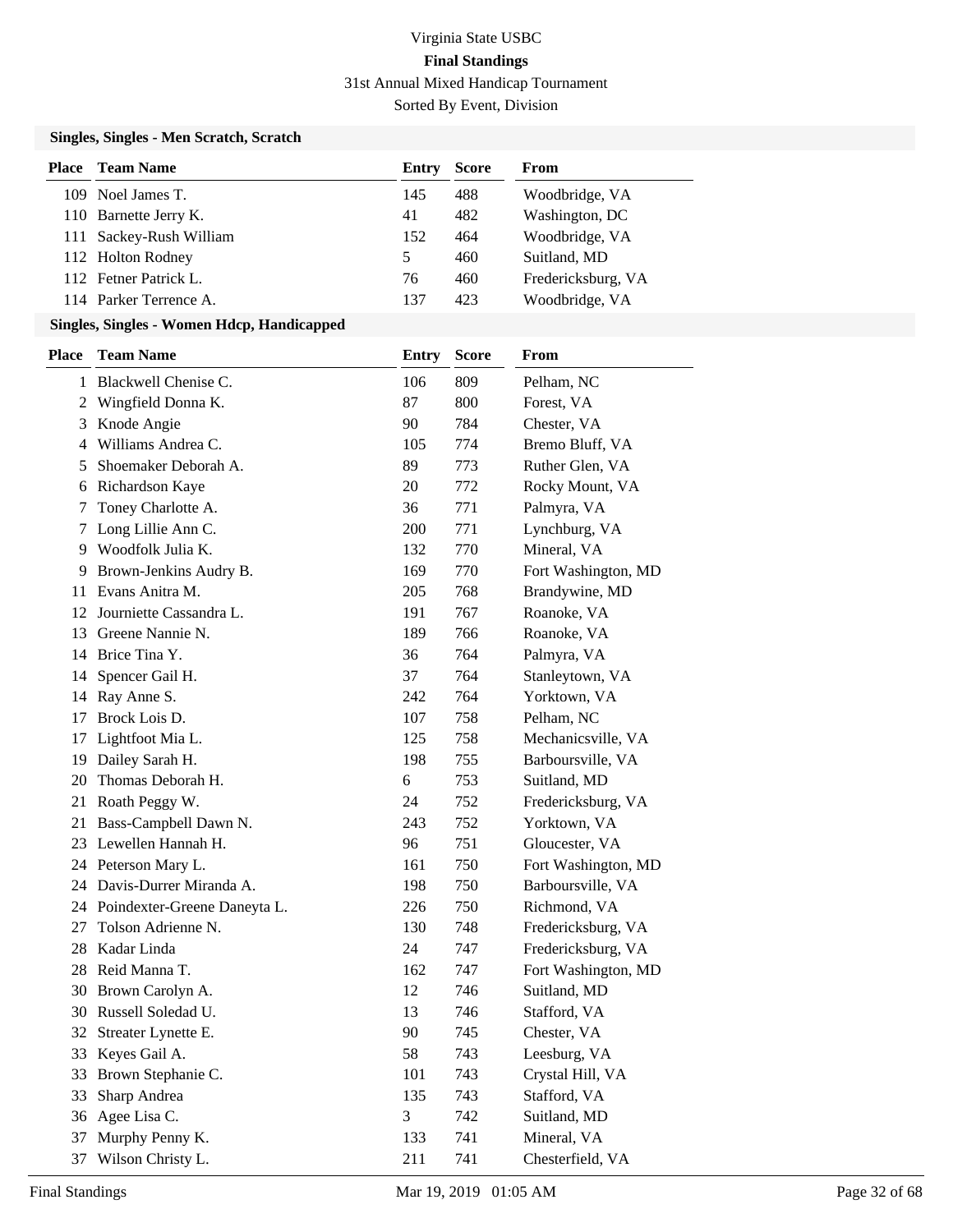| <b>Place</b> | <b>Team Name</b>              | <b>Entry</b> | <b>Score</b> | From                |
|--------------|-------------------------------|--------------|--------------|---------------------|
| 39.          | Hester Paris M.               | 81           | 740          | Richmond, VA        |
| 40           | Franklin Terri A.             | 178          | 739          | Alexandria, VA      |
| 41           | Randolph Denise L.            | 178          | 738          | Alexandria, VA      |
| 41           | Rinker Rose P.                | 197          | 738          | Fredericksburg, VA  |
| 43           | Glass Arlea K.                | 64           | 737          | Leesburg, VA        |
| 44           | Crawford Donna M.             | 25           | 736          | Virginia Beach, VA  |
| 44           | Jackson Angela N.             | 40           | 736          | Chester, VA         |
| 44           | Schlosser Christine Corrin N. | 211          | 736          | Chesterfield, VA    |
| 47           | Dodson Toeke'Shea A.          | 9            | 734          | Suitland, MD        |
| 47           | Kyle Nettie M.                | 166          | 734          | Fort Washington, MD |
| 47           | Simpson Kimberly              | 167          | 734          | Fort Washington, MD |
| 47           | Jackson Nancy W.              | 208          | 734          | Locust Grove, VA    |
| 51           | Garrett Diane P.              | 168          | 733          | Fort Washington, MD |
| 51           | Howell Katina L.              | 209          | 733          | Abingdon, VA        |
| 53           | Perrin Edith A.               | 82           | 732          | Richmond, VA        |
| 53           | Small Sheila L.               | 162          | 732          | Fort Washington, MD |
| 55           | Jones Barbara L.              | 38           | 731          | Fredericksburg, VA  |
| 55           | Bracy Gayle A.                | 46           | 731          | Fredericksburg, VA  |
| 57           | Wilkerson Kimberly            | 117          | 730          | Pelham, NC          |
| 57           | Malloy Selma J.               | 137          | 730          | Woodbridge, VA      |
| 57           | Collick Angela D.             | 170          | 730          | Fort Washington, MD |
| 60           | Perron Amanda M.              | 73           | 729          | Woodstock, VA       |
| 60           | Smith-Perry Tanje M.          | 100          | 729          | Boydton, VA         |
|              | 62 Hill Portia M.             | 191          | 728          | Roanoke, VA         |
| 63           | Williams Maythis A.           | 7            | 727          | Suitland, MD        |
| 63           | Reid Arkeatha O.              | 10           | 727          | Suitland, MD        |
| 63           | Henningsen Deberia K.         | 35           | 727          | Stafford, VA        |
| 63           | Wynn Ruth R.                  | 98           | 727          | Stafford, VA        |
| 63           | Perry Jolita D.               | 153          | 727          | Woodbridge, VA      |
| 68           | Bindas Kali R.                | 59           | 726          | Leesburg, VA        |
| 68           | Husted Pauline E.             | 197          | 726          | Fredericksburg, VA  |
| 70           | Rogers Connie B.              | 17           | 725          | Rocky Mount, VA     |
|              | 70 Swayze Mandi T.            | 102          | 725          | Portsmouth, VA      |
|              | 70 Ferguson Kimberly A.       | 183          | 725          | Fredericksbur, VA   |
| 73           | Whitmire Juanita              | 171          | 724          | Fort Washington, MD |
| 74           | Douglas Juliet H.             | 9            | 723          | Suitland, MD        |
| 74           | Woodson Bridget L.            | 64           | 723          | Leesburg, VA        |
| 74           | Davis Melody W.               | 99           | 723          | Boydton, VA         |
| 74           | Seawright Latonya J.          | 181          | 723          | Stafford, VA        |
| 78           | Tucker Michelle D.            | 227          | 722          | Cheltenham, MD      |
| 79           | Skaggs L. Jean                | 26           | 721          | Norfolk, VA         |
| 79           | Allen Suprena E.              | 165          | 721          | Fort Washington, MD |
| 79           | Livingston La'Tonia M.        | 181          | 721          | Stafford, VA        |
|              | 82 Watson Josie F.            | 15           | 720          | Fredericksburg, VA  |
| 82           | Moore Sharon Y.               | 70           | 720          | Fredericksburg, VA  |
| 82           | Shifflett Peggy R.            | 126          | 720          | Charlottesville, VA |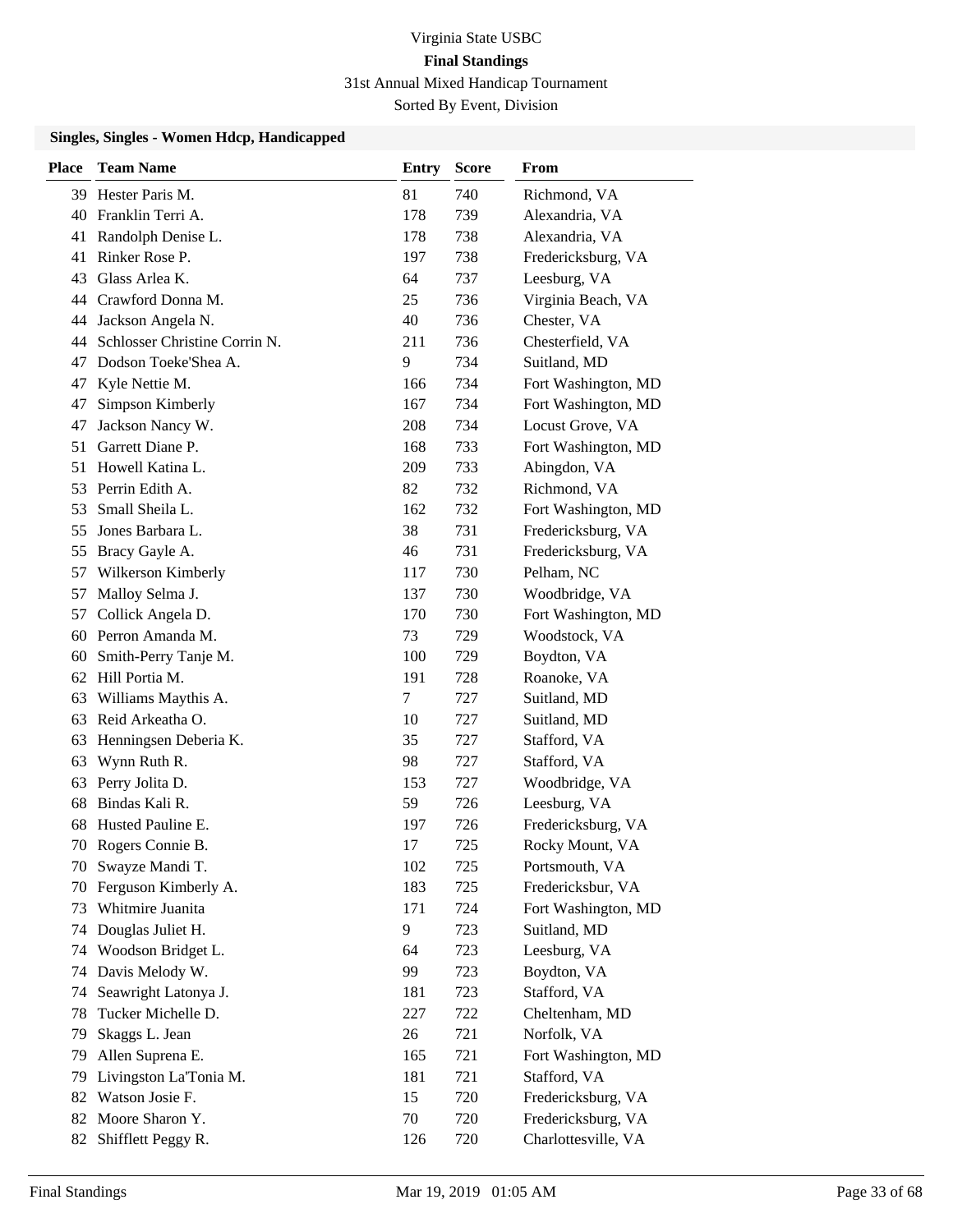| <b>Place</b> | <b>Team Name</b>          | <b>Entry</b> | <b>Score</b> | From                   |
|--------------|---------------------------|--------------|--------------|------------------------|
|              | 85 Preston Sheree D.      | 20           | 719          | Rocky Mount, VA        |
| 85           | Eustace Jessica L.        | 196          | 719          | Reva, VA               |
| 87           | Bentley Emily D.          | 54           | 718          | Leesburg, VA           |
| 87           | Andrews Wanda C.          | 120          | 718          | Mineral, VA            |
| 87           | Lomax Cynthia A.          | 213          | 718          | Fairmount Heights, MD  |
| 87           | Tate Amanda C.            | 242          | 718          | Yorktown, VA           |
| 91           | Myers Elainea R.          | 231          | 717          | Cheltenham, MD         |
| 92           | Ritter Lynette A.         | 72           | 715          | Woodstock, VA          |
| 92           | Tomlinson Nancy L.        | 83           | 715          | Richmond, VA           |
| 92           | Poole Carolyn S.          | 122          | 715          | Petersburg, VA         |
| 95           | Thomas Dale K.            | 22           | 714          | Rocky Mount, VA        |
| 95           | Ballard Rosa M.           | 40           | 714          | Chester, VA            |
| 95           | Reynolds Chelsea L.       | 47           | 714          | Palmyra, VA            |
| 98           | McNear Erica L.           | 109          | 713          | Pelham, NC             |
| 98           | <b>Howard Nancy</b>       | 177          | 713          | Evington, VA           |
| 98           | Murphy Laurianne H.       | 216          | 713          | Stafford, VA           |
| 101          | Danley Nikki              | 41           | 712          | Washington, DC         |
|              | 101 Poe Angela F.         | 170          | 712          | Fort Washington, MD    |
| 101          | Reid Jessica D.           | 203          | 712          | Mitchellville, MD      |
|              | 101 Carter Deborah W.     | 210          | 712          | South Boston, VA       |
| 105          | Stewart LaWanda R.        | 204          | 711          | Laurel, MD             |
|              | 106 Cavicchi Kathy        | 207          | 710          | Newport News, VA       |
|              | 107 Lemon Jenny L.        | 61           | 709          | Leesburg, VA           |
|              | 107 Hale Phyllis H.       | 87           | 709          | Forest, VA             |
| 107          | Treynor Victoria P.       | 190          | 709          | Roanoke, VA            |
| 110          | Stone Wandra E.           | 6            | 708          | Suitland, MD           |
| 110          | Rogers Rita R.            | 163          | 708          | Fort Washington, MD    |
|              | 110 Christmas Clorodet L. | 164          | 708          | Fort Washington, MD    |
| 110          | Sullivan Lydia K.         | 183          | 708          | Fredericksbur, VA      |
|              | 114 Kloft Deborah L.      | 21           | 707          | Rocky Mount, VA        |
| 114          | Debus Susan N.            | 216          | 707          | Stafford, VA           |
|              | 116 Estep Denise B.       | 72           | 706          | Woodstock, VA          |
|              | 116 Anderson Stephanie M. | 117          | 706          | Pelham, NC             |
|              | 118 Lanum Debora A.       | 46           | 705          | Fredericksburg, VA     |
|              | 119 Robinson Brenda M.    | 30           | 704          | Mechanicsville, VA     |
| 119          | Holland Linda M.          | 35           | 704          | Stafford, VA           |
|              | 119 Curtis Kellie D.      | 187          | 704          | Charles Town, WV       |
|              | 122 Farnor Christine J.   | 85           | 703          | Richmond, VA           |
| 122          | Blanken Vonnie J.         | 142          | 703          | Woodbridge, VA         |
| 122          | Via Jennifer N.           | 180          | 703          | Barboursville, VA      |
| 125          | Jones Adele S.            | 23           | 702          | Stafford, VA           |
| 125          | <b>Brown Reverne</b>      | 70           | 702          | Fredericksburg, VA     |
| 125          | Thomas Vanessa N.         | 73           | 702          | Woodstock, VA          |
|              | 125 Davis Judith E.       | 172          | 702          | Fort Washington, MD    |
| 129          | Harrison Lorraine B.      | 11           | 701          | Suitland, MD           |
|              | 129 Robinson Gwen J.      | 124          | 701          | North Chesterfield, VA |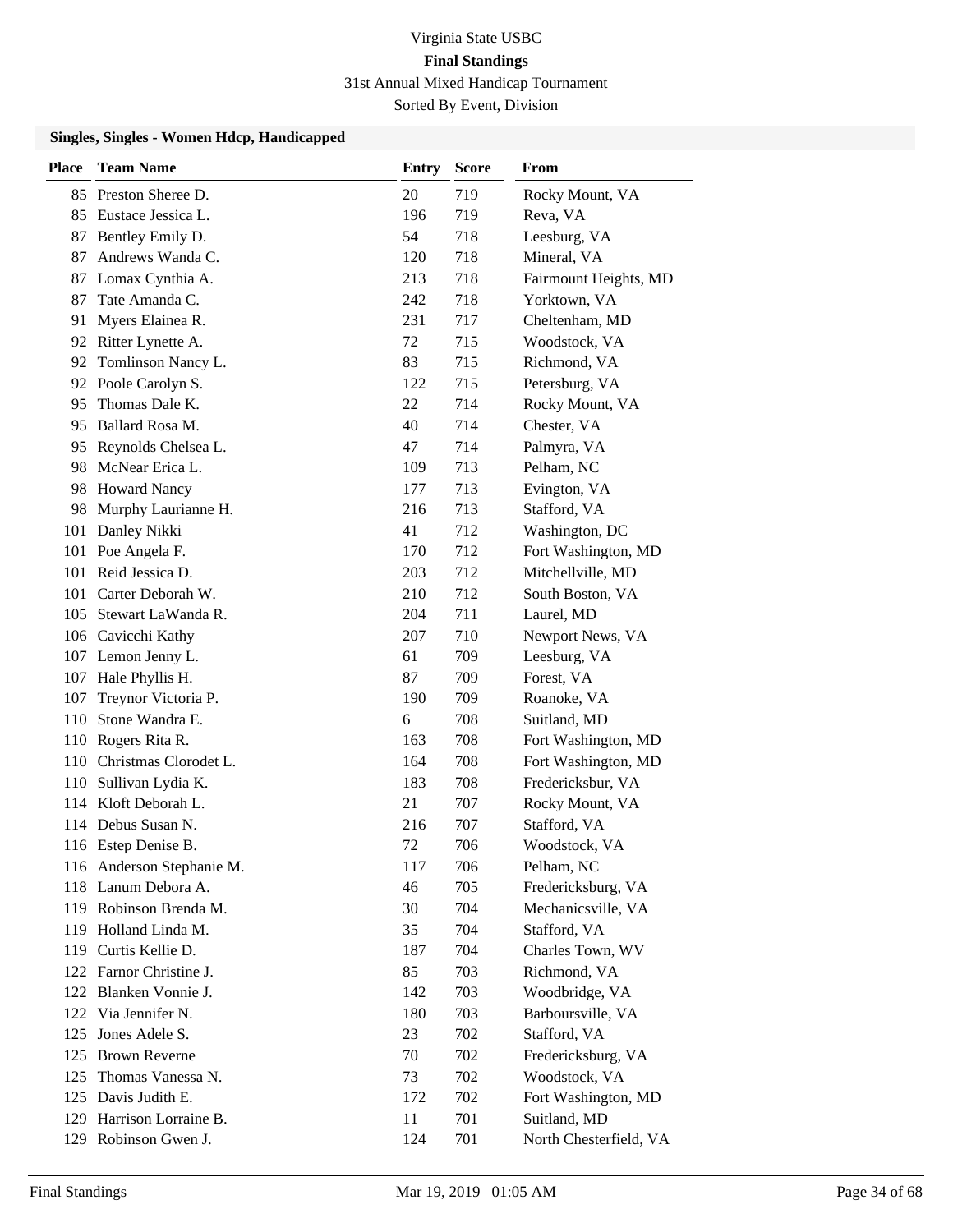| <b>Place</b> | <b>Team Name</b>          | <b>Entry</b>   | <b>Score</b> | <b>From</b>            |
|--------------|---------------------------|----------------|--------------|------------------------|
| 131          | Carter Brenda             | 32             | 700          | Mechanicsville, VA     |
| 131          | Landrum Lameenya          | 186            | 700          | Fredericksburg, VA     |
| 131          | Spivey Tammy L.           | 217            | 700          | Midlothian, VA         |
| 131          | Stevens Collet G.         | 224            | 700          | Woodbridge, VA         |
| 135          | Malbrough Priscilla Y.    | 26             | 699          | Norfolk, VA            |
| 135          | Quinn Kimberly G.         | 56             | 699          | Leesburg, VA           |
|              | 135 McCamey Metchel H.    | 228            | 699          | Cheltenham, MD         |
|              | 138 Richardson Anna-Lisa  | 135            | 698          | Stafford, VA           |
|              | 138 Peoples Carolyn V.    | 228            | 698          | Cheltenham, MD         |
| 138          | Barnes Sandy F.           | 239            | 698          | Yorktown, VA           |
| 141          | Key Lutricia B.           | $\overline{4}$ | 697          | Suitland, MD           |
| 141          | Harge Angela M.           | 215            | 697          | Fredericksburg, VA     |
|              | 143 Pierce Betsy E.       | 39             | 696          | Chesterfield, VA       |
| 143          | Masten Patricia B.        | 51             | 696          | Richmond, VA           |
|              | 143 Canada Loretta B.     | 176            | 696          | Fort Washington, MD    |
|              | 146 Cooper Tracie T.      | 18             | 695          | Rocky Mount, VA        |
|              | 147 Weaver Donna C.       | 19             | 694          | Rocky Mount, VA        |
|              | 147 Phillips Jerylyne N.  | 97             | 694          | Newport News, VA       |
| 147          | Trimarchi Kathryn M.      | 202            | 694          | Hampton, VA            |
| 147          | Patterson Paula D.        | 230            | 694          | Cheltenham, MD         |
| 151          | Moore Dora L.             | 140            | 693          | Woodbridge, VA         |
|              | 152 Robinson Kiesha R.    | 56             | 692          | Leesburg, VA           |
|              | 152 Lightfoot Paulette J. | 124            | 692          | North Chesterfield, VA |
|              | 152 Berry Brenda K.       | 138            | 692          | Woodbridge, VA         |
| 155          | Campion Joan J.           | 13             | 691          | Stafford, VA           |
|              | 155 Houchens Ginger L.    | 47             | 691          | Palmyra, VA            |
| 155          | Johnson-Clark Carletha O. | 175            | 691          | Fort Washington, MD    |
|              | 158 Hubbard Bonnie M.     | 16             | 690          | Rocky Mount, VA        |
| 158          | Glover Diane M.           | 51             | 690          | Richmond, VA           |
|              | 158 Cash Grace D.         | 94             | 690          | Gloucester, VA         |
|              | 158 Wallace Natalie D.    | 231            | 690          | Cheltenham, MD         |
|              | 162 Weaver Ashley N.      | 19             | 689          | Rocky Mount, VA        |
|              | 162 Foster Petra          | 182            | 689          | Stafford, VA           |
|              | 162 Henderson Helen M.    | 184            | 689          | Fredericksburg, VA     |
|              | 162 Bogucki Brenda K.     | 202            | 689          | Hampton, VA            |
|              | 162 Paxton Victoria L.    | 212            | 689          | Covington, VA          |
|              | 162 Hall Stephanie K.     | 230            | 689          | Cheltenham, MD         |
| 162          | Coulson Whitney B.        | 241            | 689          | Yorktown, VA           |
|              | 169 Wattier Flora R.      | 14             | 688          | Stafford, VA           |
| 169          | Fitzgerald Mary L.        | 109            | 688          | Pelham, NC             |
| 169          | Glass Zennie              | 111            | 688          | Pelham, NC             |
| 169          | Morris Mary V.            | 126            | 688          | Charlottesville, VA    |
|              | 169 Brown Deborah W.      | 157            | 688          | Woodbridge, VA         |
|              | 169 Pritchard Carrie A.   | 195            | 688          | Spotsylvania, VA       |
| 175          | Smith Bonnie D.           | 22             | 687          | Rocky Mount, VA        |
| 175          | Dunston Carol A.          | 23             | 687          | Stafford, VA           |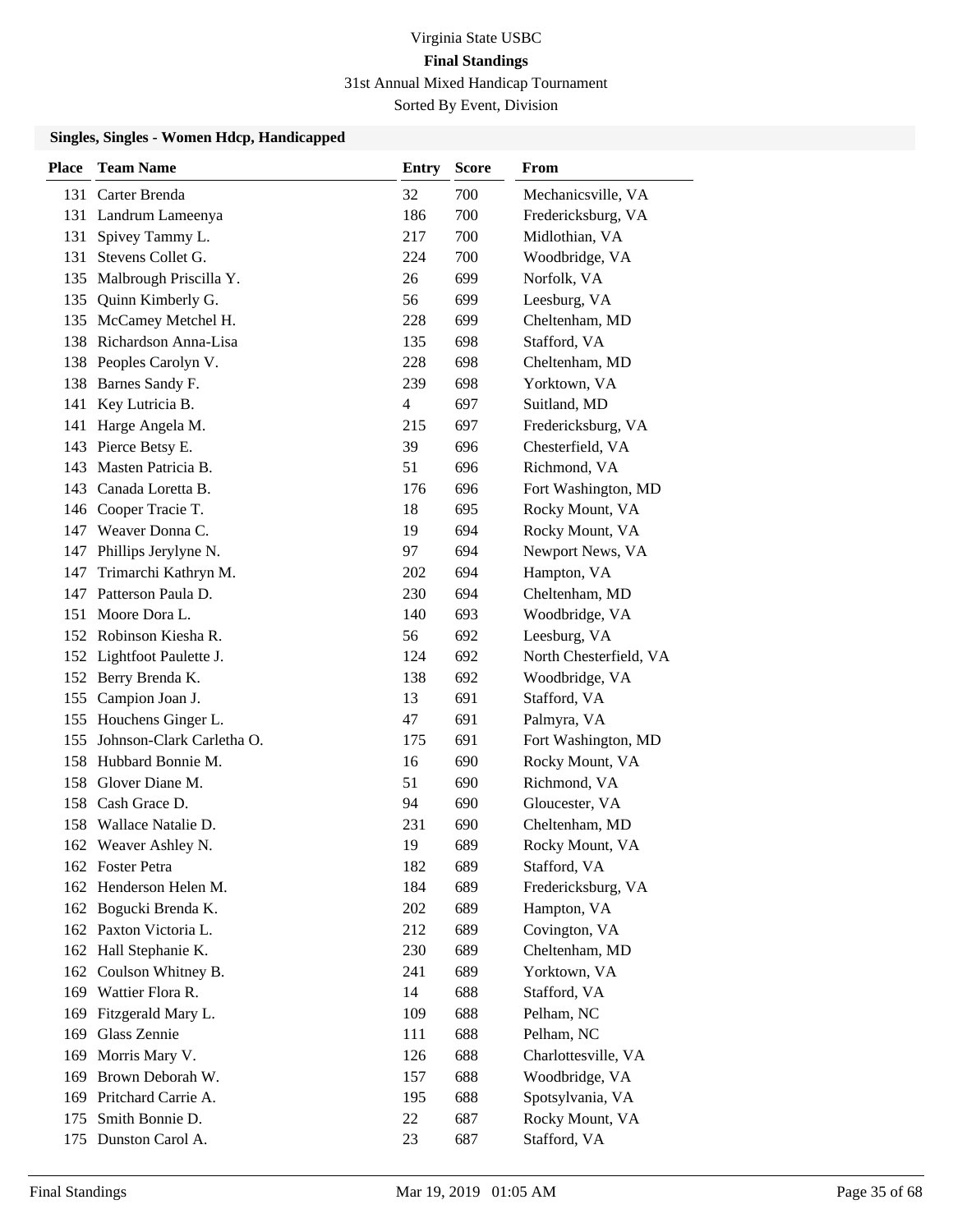Sorted By Event, Division

| <b>Place</b> | <b>Team Name</b>            | <b>Entry</b>   | <b>Score</b> | From                |
|--------------|-----------------------------|----------------|--------------|---------------------|
| 175          | Jordan Sara A.              | 50             | 687          | Richmond, VA        |
| 175          | Hairston Rosa L.            | 110            | 687          | Pelham, NC          |
| 175          | Gaddis Colette G.           | 243            | 687          | Yorktown, VA        |
| 180          | Ellis Michelle L.           | 149            | 686          | Woodbridge, VA      |
| 181          | Poore Angelique P.          | 53             | 685          | Leesburg, VA        |
| 181          | Wallace Kimberly A.         | 98             | 685          | Stafford, VA        |
| 181          | Wade Cindy P.               | 104            | 685          | Portsmouth, VA      |
| 181          | Murphy Wanda B.             | 116            | 685          | Pelham, NC          |
| 181          | Richerson Sheila S.         | 123            | 685          | Richmond, VA        |
| 186          | Cline Elisa P.              | 75             | 684          | Virginia Beach, VA  |
|              | 186 Huff Mikki D.           | 79             | 684          | Christiansburg, VA  |
| 186          | Garnett Vickie N.           | 89             | 684          | Ruther Glen, VA     |
| 189          | Gerling Denise R.           | 68             | 683          | Leesburg, VA        |
| 189          | Dixon Sonya D.              | 141            | 683          | Woodbridge, VA      |
| 189          | Simmons Lenida J.           | 188            | 683          | Greensboro, NC      |
|              | 192 Hollins Michelle R.     | 7              | 682          | Suitland, MD        |
|              | 192 Clark Angel S.          | 41             | 682          | Washington, DC      |
|              | 192 Drake Brigitte E.       | 95             | 682          | Kilmarnock, VA      |
|              | 192 Robertson Denise M.     | 146            | 682          | Woodbridge, VA      |
|              | 196 Williams Lavangelene A. | 52             | 681          | Fredericksburg, VA  |
|              | 196 Pryor Isabelle R.       | 71             | 681          | Fredericksburg, VA  |
|              | 196 Surfer Shelley          | 76             | 681          | Fredericksburg, VA  |
|              | 196 Green Cynthia L.        | 91             | 681          | Mechanicsville, VA  |
|              | 196 Waller Joyce A.         | 110            | 681          | Pelham, NC          |
|              | 196 Colbert-Box Sandra M.   | 172            | 681          | Fort Washington, MD |
|              | 196 Brown Lori A.           | 179            | 681          | Winchester, VA      |
|              | 196 Anderson Veronica W.    | 199            | 681          | Lynchburg, VA       |
|              | 196 Jones Marvis L.         | 222            | 681          | Woodbridge, VA      |
|              | 205 Pettaway Joanne M.      | 12             | 680          | Suitland, MD        |
| 205          | Chichester-Lanier Adrienne  | 45             | 680          | Washington, DC      |
| 205          | Yeatts Nancy S.             | 52             | 680          | Fredericksburg, VA  |
| 205          | McCaskill Deidra R.         | 131            | 680          | Mineral, VA         |
|              | 209 Scott Helene B.         | 55             | 679          | Leesburg, VA        |
| 209          | Mitchem Billie S.           | 120            | 679          | Mineral, VA         |
|              | 209 Dorsey Sylvia E.        | 185            | 679          | Stafford, VA        |
| 209          | Ryan Terry M.               | 201            | 679          | Spotsylvania, VA    |
|              | 213 Woodie Mahalia          | 105            | 678          | Bremo Bluff, VA     |
| 213          | Hogue Sylvia A.             | 156            | 678          | Woodbridge, VA      |
| 213          | Ducre Martha E.             | 161            | 678          | Fort Washington, MD |
| 216          | Wynn Jane B.                | 29             | 677          | Mechanicsville, VA  |
|              | 216 Brubaker Renee L.       | 129            | 677          | Seaford, VA         |
| 216          | Goode Denita D.             | 154            | 677          | Woodbridge, VA      |
|              | 219 Alford Yvonne M.        | $\overline{c}$ | 676          | Suitland, MD        |
| 219          | Johnson Corlitta R.         | $\,8\,$        | 676          | Suitland, MD        |
| 219          | James Beth H.               | 27             | 676          | Ivor, VA            |
| 219          | Nolte Jane H.               | 34             | 676          | Mechanicsville, VA  |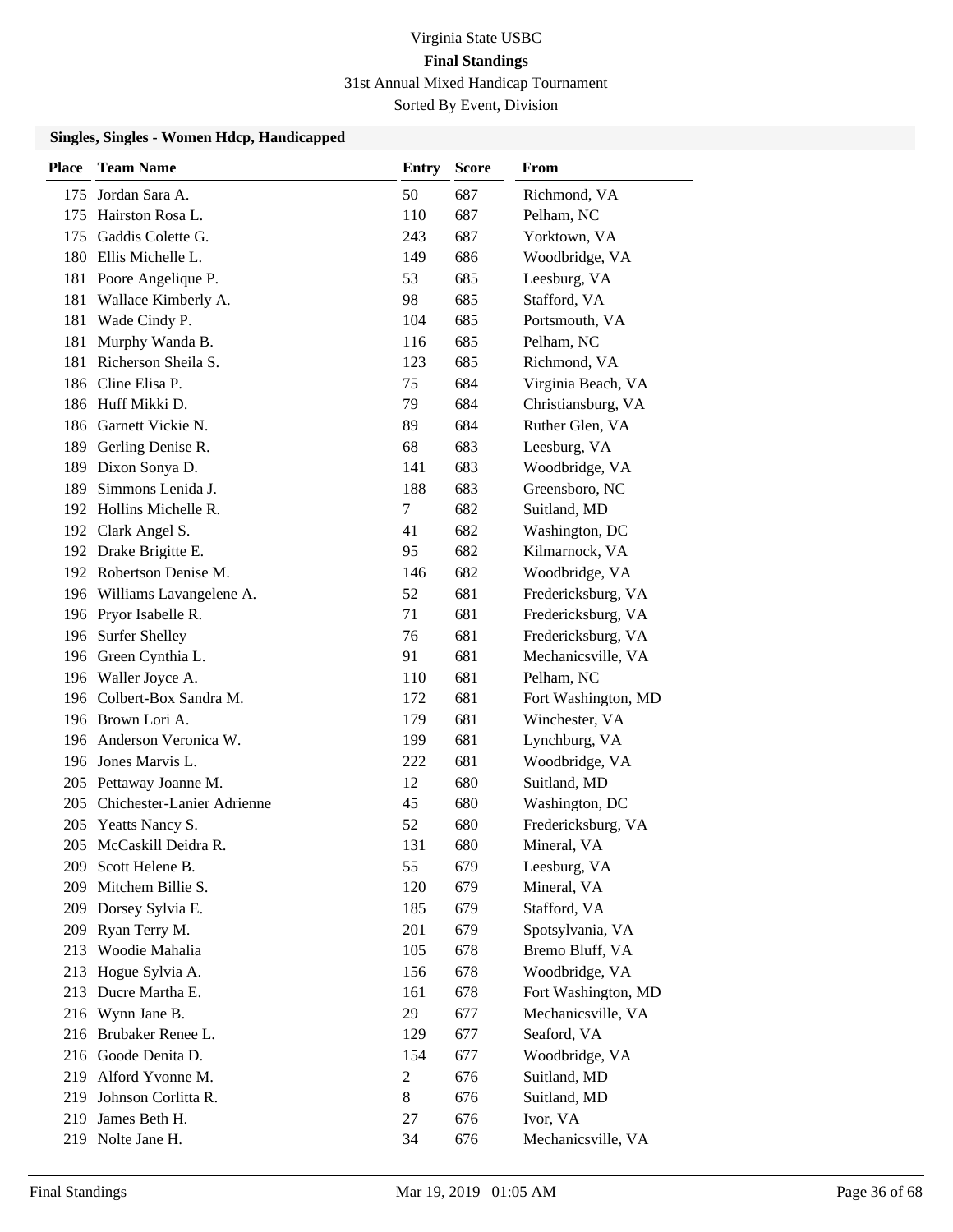| <b>Place</b> | <b>Team Name</b>                 | Entry | <b>Score</b> | From                 |
|--------------|----------------------------------|-------|--------------|----------------------|
|              | 223 O'Shea Jeannie               | 223   | 675          | Woodbridge, VA       |
|              | 224 Little Tracey C.             | 69    | 674          | Leesburg, VA         |
|              | 224 Faulknier Donna M.           | 88    | 674          | Barboursville, VA    |
|              | 224 Burns Maxine W.              | 106   | 674          | Pelham, NC           |
|              | 224 Bernard Nance M.             | 146   | 674          | Woodbridge, VA       |
|              | 224 Hale Angela                  | 160   | 674          | Fort Washington, MD  |
| 229          | Toliver Lucinda A.               | 11    | 673          | Suitland, MD         |
| 229          | Maclin Doris G.                  | 122   | 673          | Petersburg, VA       |
| 229          | Silas Denise I.                  | 163   | 673          | Fort Washington, MD  |
| 229          | Stewart Mary M.                  | 189   | 673          | Roanoke, VA          |
|              | 233 Fisher Jennifer M.           | 28    | 672          | Crimora, VA          |
|              | 233 Dean Brittany M.             | 44    | 672          | Washington, DC       |
| 233          | Gray Crystal M.                  | 63    | 672          | Leesburg, VA         |
| 233          | Hensley Kimberly J.              | 88    | 672          | Barboursville, VA    |
| 233          | Schoefield Patricia              | 116   | 672          | Pelham, NC           |
| 233          | Grenell Kay R.                   | 127   | 672          | Midlothian, VA       |
| 233          | Mitchell Tina                    | 192   | 672          | Princeton, WV        |
| 233          | Blankenship Christy M.           | 193   | 672          | N. Prince George, VA |
| 241          | Montgomery Veronica D.           | 136   | 671          | Woodbridge, VA       |
| 241          | Corporal Karen A.                | 137   | 671          | Woodbridge, VA       |
|              | 241 Brown Glenda B.              | 138   | 671          | Woodbridge, VA       |
|              | 241 Greene Evelyn C.             | 204   | 671          | Laurel, MD           |
|              | 241 Warlitner Tarie A.           | 212   | 671          | Covington, VA        |
|              | 246 Lee Lana M.                  | 85    | 670          | Richmond, VA         |
|              | 246 Howard Lori N.               | 160   | 670          | Fort Washington, MD  |
| 248          | Jaco Patricia A.                 | 71    | 669          | Fredericksburg, VA   |
|              | 249 Leffler E. Marie             | 201   | 668          | Spotsylvania, VA     |
|              | 250 Stocks Lisa                  | 58    | 667          | Leesburg, VA         |
|              | 250 Baldwin Melody G.            | 128   | 667          | Midlothian, VA       |
|              | 250 Prince Sherry J.             | 156   | 667          | Woodbridge, VA       |
| 253          | Stewart Teresa S.                | 28    | 666          | Crimora, VA          |
|              | 253 Rice Dana W.                 | 101   | 666          | Crystal Hill, VA     |
|              | 253 McGuire Linda L.             | 153   | 666          | Woodbridge, VA       |
|              | 256 Goode Kathleen B.            | 144   | 665          | Woodbridge, VA       |
|              | 256 Swann Ann                    | 164   | 665          | Fort Washington, MD  |
|              | 256 Sheetz Laurie A.             | 241   | 665          | Yorktown, VA         |
|              | 259 Parker-Cunningham Wilhemenia | 33    | 664          | Mechanicsville, VA   |
|              | 259 Riley Kerry K.               | 68    | 664          | Leesburg, VA         |
| 259          | Peterson Essie M.                | 166   | 664          | Fort Washington, MD  |
| 259          | Blakey Sondra A.                 | 203   | 664          | Mitchellville, MD    |
| 263          | Corbin Michelle                  | 61    | 663          | Leesburg, VA         |
|              | 263 Ketch Lana J.                | 92    | 663          | Gloucester, VA       |
|              | 263 Williams Loraine D.          | 111   | 663          | Pelham, NC           |
|              | 263 Bell Tiffany A.              | 130   | 663          | Fredericksburg, VA   |
| 263          | Campbell Dorothy S.              | 173   | 663          | Fort Washington, MD  |
|              | 263 Adams Elenora T.             | 174   | 663          | Fort Washington, MD  |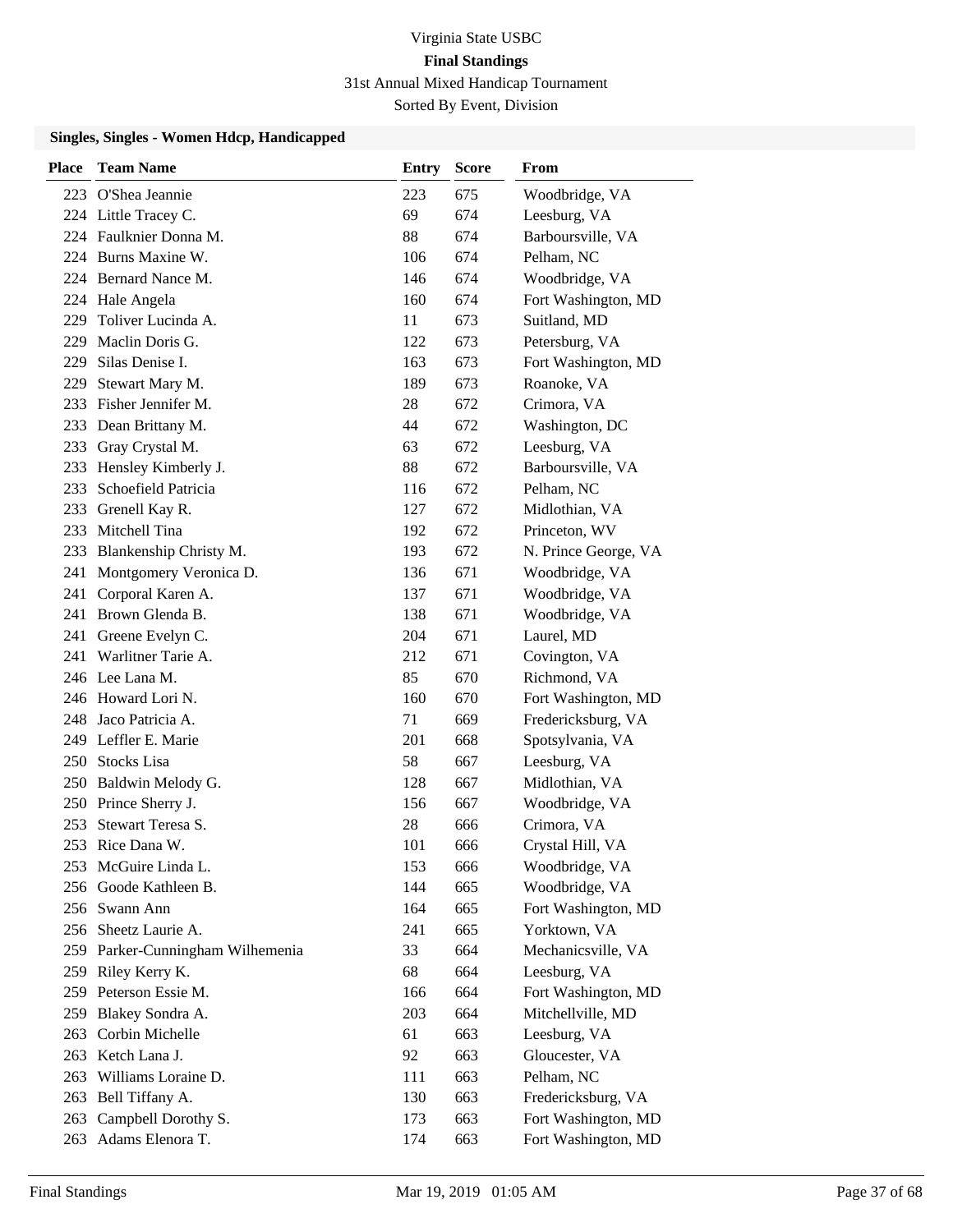| <b>Place</b> | <b>Team Name</b>            | Entry          | <b>Score</b> | From                 |
|--------------|-----------------------------|----------------|--------------|----------------------|
| 269          | Thornburg Dawn C.           | 1              | 662          | Cross Junction, VA   |
| 269          | Jackson-Marshall Agatha V.  | 31             | 662          | Mechanicsville, VA   |
|              | 269 Long Monique M.         | 151            | 662          | Woodbridge, VA       |
|              | 269 Crews Anne E.           | 176            | 662          | Fort Washington, MD  |
| 273          | White Teresa L.             | 93             | 660          | Gloucester, VA       |
| 274          | Craig Rozinia E.            | 3              | 659          | Suitland, MD         |
| 274          | Bowling Angela F.           | 57             | 659          | Leesburg, VA         |
|              | 274 Cochran Judy A.         | 99             | 659          | Boydton, VA          |
|              | 274 Flemming Lorna A.       | 139            | 659          | Woodbridge, VA       |
| 274          | Thomas Robbie K.            | 193            | 659          | N. Prince George, VA |
| 274          | Kulp Beth G.                | 208            | 659          | Locust Grove, VA     |
| 280          | Rast Teresa A.              | 217            | 658          | Midlothian, VA       |
| 281          | Seifert Gina H.             | 76             | 657          | Fredericksburg, VA   |
| 281          | Nicholas Denise L.          | 103            | 657          | Portsmouth, VA       |
|              | 281 Osborne Cindy A.        | 104            | 657          | Portsmouth, VA       |
| 281          | Banicky Melany A.           | 134            | 657          | Aulander, NC         |
| 285          | Lomax Marie B.              | 175            | 656          | Fort Washington, MD  |
| 285          | Nuss Laura A.               | 223            | 656          | Woodbridge, VA       |
|              | 287 Cobb Pong S.            | 38             | 655          | Fredericksburg, VA   |
| 288          | Shiflett Christine R.       | 39             | 654          | Chesterfield, VA     |
| 288          | Kitts Jeno D.               | 77             | 654          | Rustburg, VA         |
| 288          | Habron Jacqueline L.        | 132            | 654          | Mineral, VA          |
| 291          | Hodges Connie T.            | 17             | 653          | Rocky Mount, VA      |
| 291          | Bell Monica K.              | 65             | 653          | Leesburg, VA         |
| 291          | Tinsley Martessa D.         | 159            | 653          | Woodbridge, VA       |
| 291          | James Barbara A.            | 165            | 653          | Fort Washington, MD  |
| 291          | Gift Peggy A.               | 195            | 653          | Spotsylvania, VA     |
| 291          | Adams Jacqueline D.         | 219            | 653          | SPOTSYLVANIA, VA     |
| 297          | Mitchell Shirley E.         | 67             | 652          | Leesburg, VA         |
| 297          | Turner Doreen D.            | 67             | 652          | Leesburg, VA         |
|              | 299 Corum Chunsim (Tina) C. | 86             | 651          | Stafford, VA         |
|              | 299 Pigg Mackenzie G.       | 233            | 651          | Monroe, VA           |
|              | 301 Harden Ursula A.        | $\overline{4}$ | 650          | Suitland, MD         |
| 301          | Perry Iris M.               | 63             | 650          | Leesburg, VA         |
| 301          | Ryhanych Gloria A.          | 80             | 650          | Virginia Beach, VA   |
| 301          | Waldeck Wendy P.            | 91             | 650          | Mechanicsville, VA   |
| 301          | Bellinger Vivian J.         | 185            | 650          | Stafford, VA         |
|              | 306 Holton Pamela G.        | 5              | 649          | Suitland, MD         |
|              | 306 Bryant-Dowdy Deborah    | 77             | 649          | Rustburg, VA         |
|              | 306 Hilliard Brenda G.      | 121            | 649          | Highland Springs, VA |
| 306          | Chappell Joylene L.         | 129            | 649          | Seaford, VA          |
|              | 306 Waters Janice M.        | 205            | 649          | Brandywine, MD       |
|              | 306 Mc Connell Nichele M.   | 237            | 649          | Gwynn Oak, MD        |
|              | 312 Sirbaugh Rosie L.       | $\mathbf{1}$   | 648          | Cross Junction, VA   |
| 312          | Shumaker Stephanie L.       | 50             | 648          | Richmond, VA         |
|              | 312 Mayer Diane S.          | 93             | 648          | Gloucester, VA       |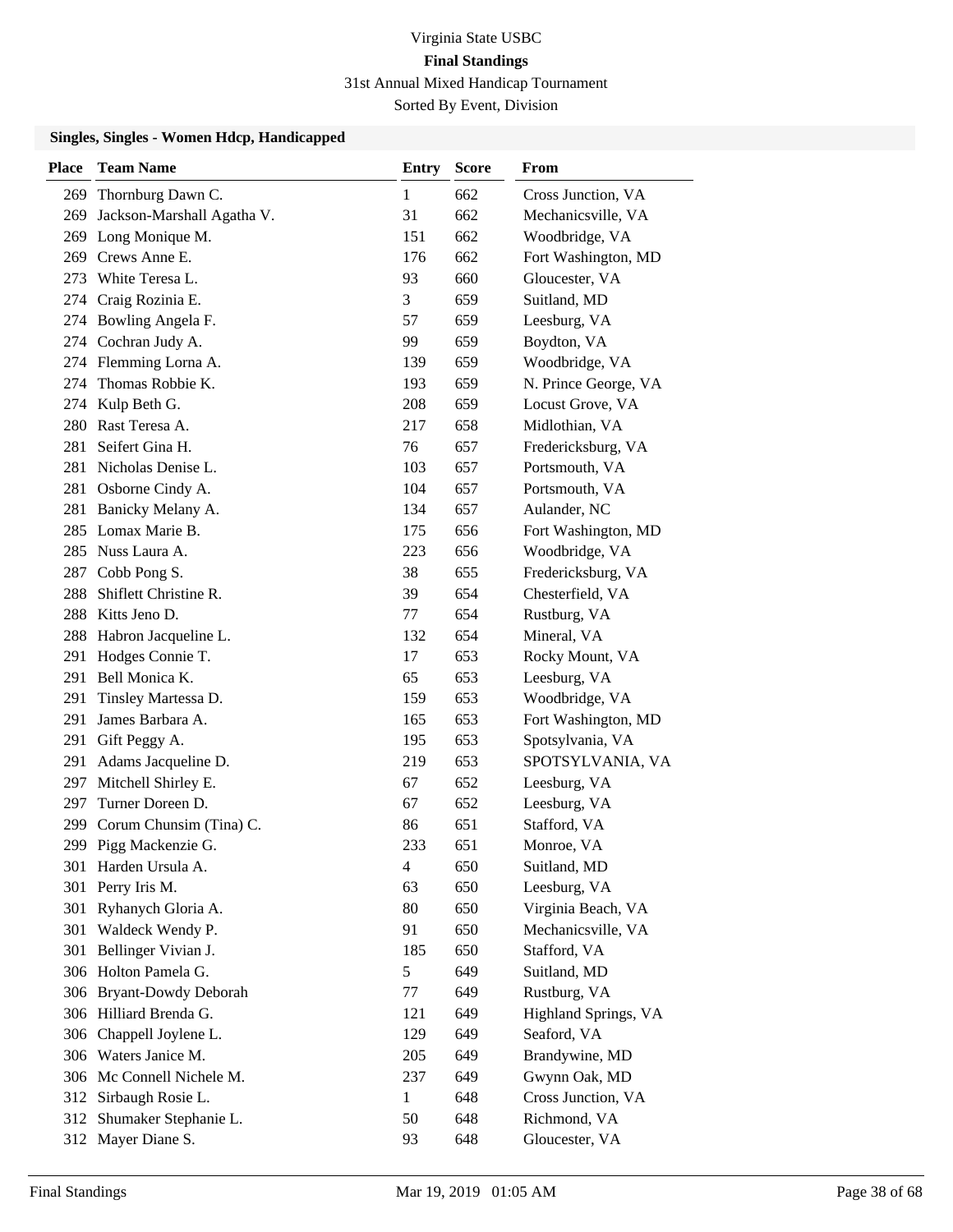| <b>Place</b> | <b>Team Name</b>            | <b>Entry</b>   | <b>Score</b> | From                |
|--------------|-----------------------------|----------------|--------------|---------------------|
|              | 312 Thomas Gina M.          | 148            | 648          | Woodbridge, VA      |
|              | 312 Morse-Slaughter Keah R. | 226            | 648          | Richmond, VA        |
| 317          | Williams Shanell            | 62             | 647          | Leesburg, VA        |
| 317          | Fitzgerald Velma J.         | 115            | 647          | Pelham, NC          |
| 317          | Discioscia Sara R.          | 238            | 647          | Yorktown, VA        |
| 320          | Allen Linda M.              | 66             | 646          | Leesburg, VA        |
| 320          | Glazier Rebecca L.          | 94             | 646          | Gloucester, VA      |
| 320          | Hughes Sue F.               | 210            | 646          | South Boston, VA    |
| 323          | Vance Leti                  | 78             | 645          | Rustburg, VA        |
| 323          | Ambrose Patsy D.            | 102            | 645          | Portsmouth, VA      |
| 323          | Roark Holly R.              | 192            | 645          | Princeton, WV       |
|              | 326 Watson Regina L.        | 59             | 644          | Leesburg, VA        |
| 326          | Smith Judy L.               | 66             | 644          | Leesburg, VA        |
| 328          | Hodges Judy C.              | 16             | 643          | Rocky Mount, VA     |
| 328          | McDonald Eugenia A.         | 49             | 643          | Washington, DC      |
| 328          | Johnston Tina A.            | 200            | 643          | Lynchburg, VA       |
| 331          | Landon Marilyn C.           | 5              | 642          | Suitland, MD        |
| 331          | <b>Grenell Rachel</b>       | 114            | 642          | Pelham, NC          |
|              | 331 Poole Gladys A.         | 114            | 642          | Pelham, NC          |
| 331          | Dowell Ramona               | 214            | 642          | Richmond, VA        |
| 335          | Colbert Stephanie D.        | 62             | 641          | Leesburg, VA        |
| 335          | Williams Linda K.           | 133            | 641          | Mineral, VA         |
|              | 335 Beck Margo L.           | 218            | 641          | Sandston, VA        |
| 335          | Wingers Wendy S.            | 220            | 641          | Woodbridge, VA      |
| 335          | Tate Anne C.                | 239            | 641          | Yorktown, VA        |
| 340          | Pezzella Anna M.            | 25             | 640          | Virginia Beach, VA  |
|              | 340 Hazel Cristita C.       | 131            | 640          | Mineral, VA         |
| 340          | Edwards Thelma E.           | 206            | 640          | Upper Marlboro, MD  |
| 343          | Gorham Lottie C.            | 15             | 639          | Fredericksburg, VA  |
| 343          | Phillips Jessica L.         | 18             | 639          | Rocky Mount, VA     |
|              | 345 Nelson Shirley A.       | $\mathfrak{2}$ | 638          | Suitland, MD        |
|              | 345 Battle Captoria         | 8              | 638          | Suitland, MD        |
|              | 345 Watkins Monica D.       | 60             | 638          | Leesburg, VA        |
| 345          | White Tabitha L.            | 96             | 638          | Gloucester, VA      |
|              | 345 Rudder Michaela A.      | 155            | 638          | Woodbridge, VA      |
| 345          | Carrington Adrienne F.      | 194            | 638          | Fredericksburg, VA  |
| 345          | <b>Sanders Sherry</b>       | 209            | 638          | Abingdon, VA        |
| 345          | Bell Trina-Renee M.         | 229            | 638          | Cheltenham, MD      |
| 353          | Clingman Corina J.          | 229            | 637          | Cheltenham, MD      |
| 353          | Cutshaw Christa M.          | 240            | 637          | Yorktown, VA        |
| 355          | Blackshear Anjanette D.     | 42             | 636          | Washington, DC      |
| 355          | Mason Kimberly D.           | 65             | 636          | Leesburg, VA        |
| 355          | Grenell Krista A.           | 115            | 636          | Pelham, NC          |
| 358          | Young Karen P.              | 21             | 635          | Rocky Mount, VA     |
| 358          | Johnson Vava D.             | 155            | 635          | Woodbridge, VA      |
| 358          | Clover Patricia O.          | 168            | 635          | Fort Washington, MD |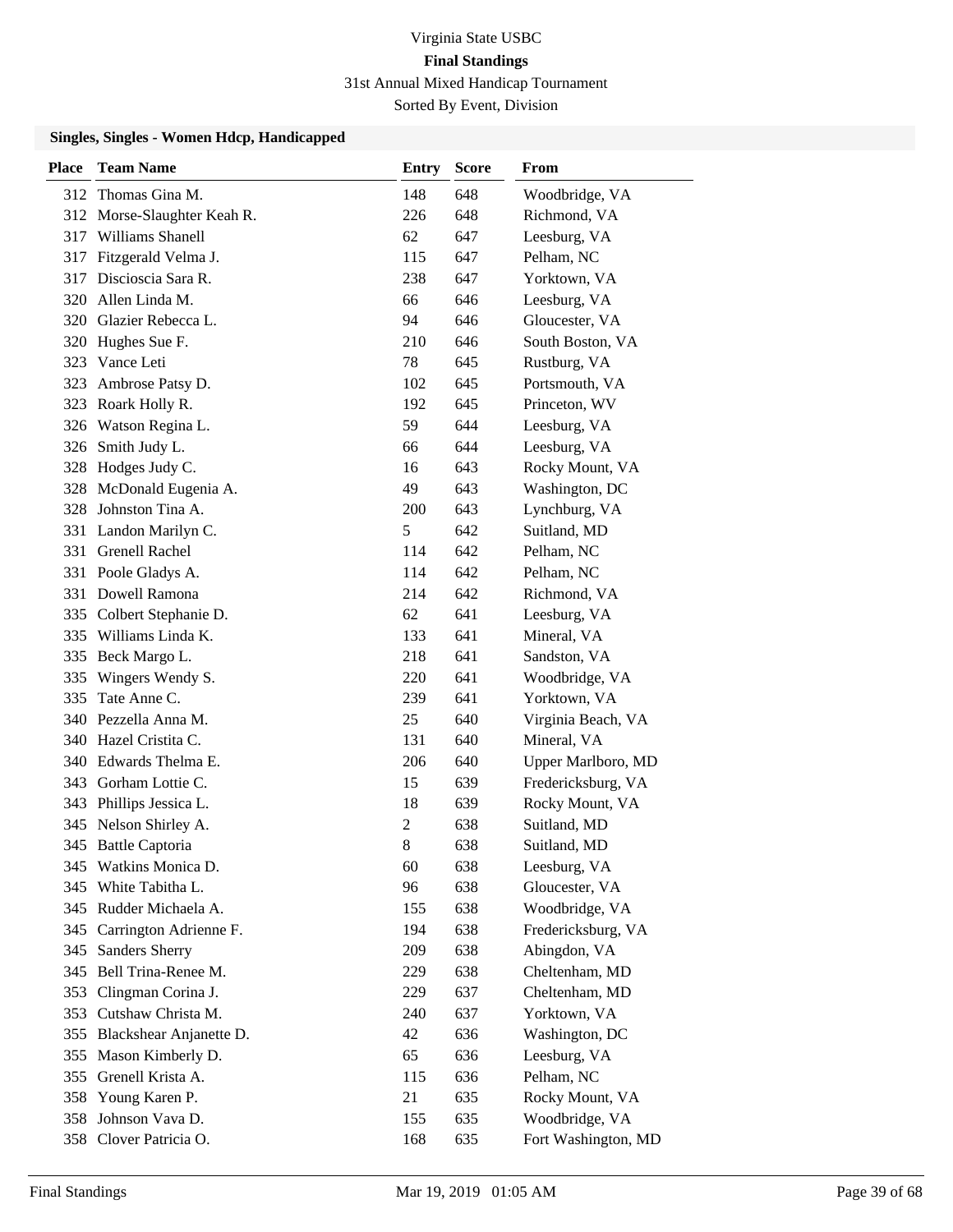| <b>Place</b> | <b>Team Name</b>          | <b>Entry</b> | <b>Score</b> | From                |
|--------------|---------------------------|--------------|--------------|---------------------|
| 361          | Granderson Samantha D.    | 43           | 634          | Washington, DC      |
| 361          | Walters Natalie L.        | 112          | 634          | Pelham, NC          |
| 363          | Russell Shellene D.       | 45           | 633          | Washington, DC      |
|              | 363 Levy Marian L.        | 123          | 633          | Richmond, VA        |
| 363          | Parsolano Stephanie M.    | 235          | 633          | Chesapeake, VA      |
| 366          | Jackson Cornell M.        | 95           | 632          | Kilmarnock, VA      |
| 366          | Coles Helen D.            | 112          | 632          | Pelham, NC          |
| 368          | Coleman Makeba A.         | 49           | 631          | Washington, DC      |
| 368          | Schettler Rosemarie       | 80           | 631          | Virginia Beach, VA  |
| 368          | Bossie Cathie M.          | 84           | 631          | Potomac Falls, VA   |
| 368          | Bethel Paulette J.        | 174          | 631          | Fort Washington, MD |
|              | 372 Cunningham Valerie L. | 32           | 630          | Mechanicsville, VA  |
| 372          | Edwards Denise Y.         | 44           | 630          | Washington, DC      |
| 374          | Morton Ollie K.           | 31           | 629          | Mechanicsville, VA  |
| 374          | White Kathryn L.          | 182          | 629          | Stafford, VA        |
| 376          | Tabor Lora E.             | 134          | 628          | Aulander, NC        |
| 376          | Jenkins Sherika N.        | 215          | 628          | Fredericksburg, VA  |
| 378          | Walker Tanya B.           | 29           | 627          | Mechanicsville, VA  |
| 378          | Hester Tonya M.           | 82           | 627          | Richmond, VA        |
| 378          | Blue Lois V.              | 100          | 627          | Boydton, VA         |
| 378          | Hogue Vanessa M.          | 154          | 627          | Woodbridge, VA      |
| 378          | Hatfield Tammy L.         | 219          | 627          | SPOTSYLVANIA, VA    |
| 378          | Anderson Noni N.          | 221          | 627          | Woodbridge, VA      |
| 384          | Kidd Patricia B.          | 78           | 626          | Rustburg, VA        |
| 384          | Smith Debra L.            | 232          | 626          | Cheltenham, MD      |
| 386          | Hackney Sandra M.         | 177          | 625          | Evington, VA        |
|              | 386 Rengers Vickie B.     | 218          | 625          | Sandston, VA        |
|              | 386 Brown Dawn E.         | 225          | 625          | Montross, VA        |
| 386          | Sharp Mabel G.            | 227          | 625          | Cheltenham, MD      |
| 390          | Callen Angela T.          | 42           | 624          | Washington, DC      |
| 390          | Watt Mary B.              | 107          | 624          | Pelham, NC          |
|              | 390 Glenn Latoya C.       | 145          | 624          | Woodbridge, VA      |
|              | 390 Harkless Dorcia N.    | 171          | 624          | Fort Washington, MD |
| 390          | Zirkle Laurie T.          | 190          | 624          | Roanoke, VA         |
| 395          | Yourse Casandra           | 108          | 622          | Pelham, NC          |
| 395          | Compton Kimberly J.       | 118          | 622          | Cedar Bluff, VA     |
|              | 395 Dey Terry J.          | 141          | 622          | Woodbridge, VA      |
| 395          | Bayless Claudia R.        | 184          | 622          | Fredericksburg, VA  |
| 395          | Martin Duchess E.         | 235          | 622          | Chesapeake, VA      |
| 400          | Gilbert Patricia E.       | 127          | 621          | Midlothian, VA      |
| 400          | Parker Ginnie             | 144          | 621          | Woodbridge, VA      |
| 402          | Fells Phyllis L.          | 57           | 620          | Leesburg, VA        |
| 403          | Thompson Frankie S.       | 53           | 619          | Leesburg, VA        |
| 403          | Gragg Karla K.            | 79           | 619          | Christiansburg, VA  |
| 405          | Hockaday Danielle D.      | 60           | 618          | Leesburg, VA        |
| 405          | McLane Laurie M.          | 74           | 618          | Lusby, MD           |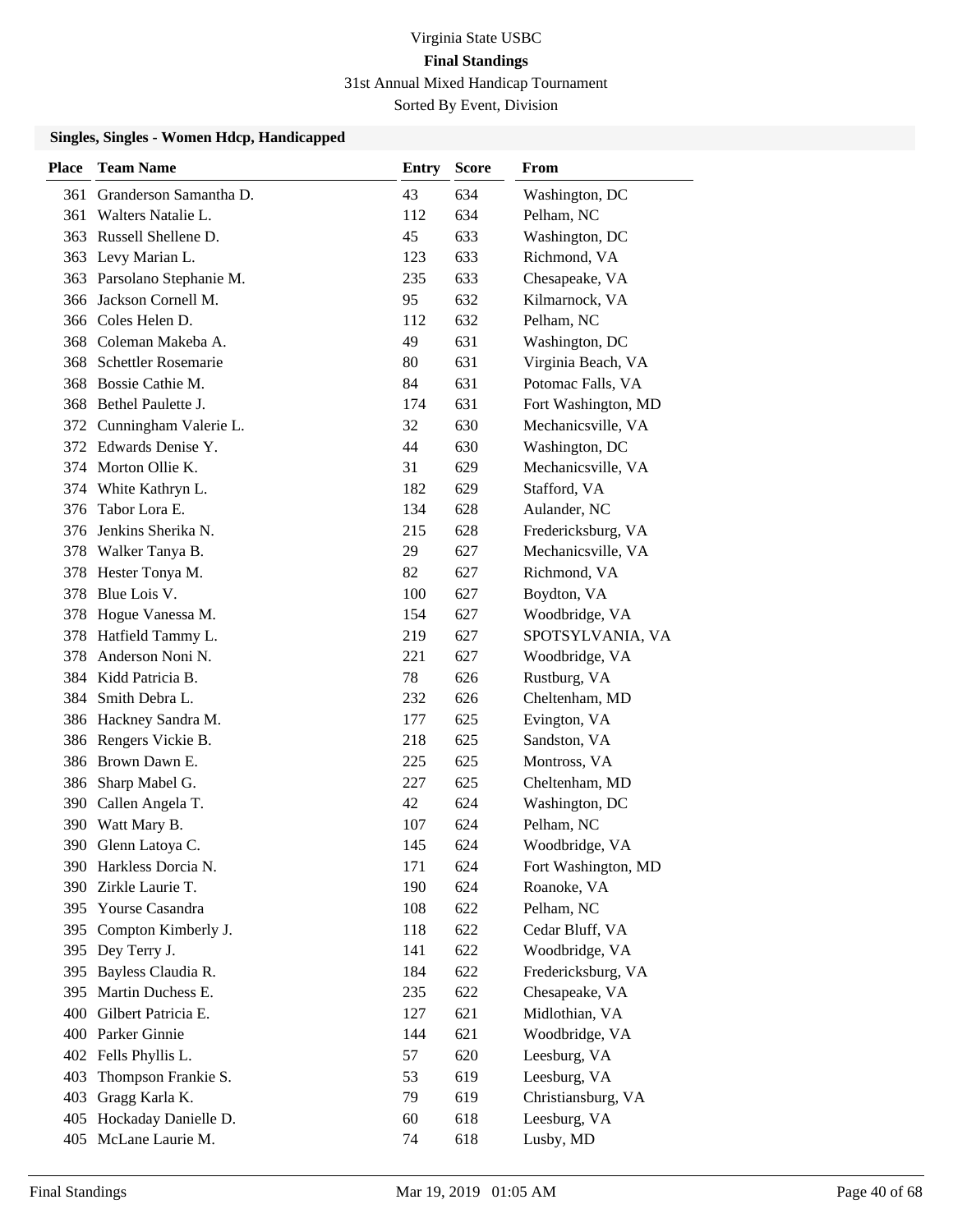| <b>Place</b> | <b>Team Name</b>          | <b>Entry</b> | <b>Score</b> | From                  |
|--------------|---------------------------|--------------|--------------|-----------------------|
|              | 405 Daniels Stephanie D.  | 150          | 618          | Woodbridge, VA        |
|              | 408 Parham Wanda P.       | 27           | 617          | Ivor, VA              |
|              | 408 Gutridge Melissa E.   | 139          | 617          | Woodbridge, VA        |
| 408          | Strowbridge April E.      | 179          | 617          | Winchester, VA        |
|              | 408 Harris Aquinittia D.  | 188          | 617          | Greensboro, NC        |
|              | 412 Richardson Megan M.   | 207          | 616          | Newport News, VA      |
|              | 412 Jenkins Sharon        | 213          | 616          | Fairmount Heights, MD |
|              | 414 Vaughters Alice F.    | 113          | 615          | Pelham, NC            |
| 414          | Taylor Doris S.           | 121          | 615          | Highland Springs, VA  |
|              | 416 Clay Kristan S.       | 14           | 614          | Stafford, VA          |
|              | 417 Moss Debbie V.        | 125          | 613          | Mechanicsville, VA    |
| 417          | James Patricia C.         | 167          | 613          | Fort Washington, MD   |
|              | 417 Rush Jacklyn P.       | 221          | 613          | Woodbridge, VA        |
|              | 420 Barrey Rose Ann       | 84           | 612          | Potomac Falls, VA     |
|              | 420 Wolfe Dawn M.         | 158          | 612          | Woodbridge, VA        |
|              | 422 Thomas Doris J.       | 169          | 611          | Fort Washington, MD   |
|              | 422 Curtis Janice E.      | 187          | 611          | Charles Town, WV      |
|              | 424 Boyters A. Nikki      | 97           | 610          | Newport News, VA      |
| 424          | Tate Algeria K.           | 173          | 610          | Fort Washington, MD   |
|              | 426 Kerzic Lorna E.       | 74           | 609          | Lusby, MD             |
|              | 426 Sandidge Dorothy G.   | 199          | 609          | Lynchburg, VA         |
|              | 428 Shaw-Wesby Crystal J. | 237          | 606          | Gwynn Oak, MD         |
|              | 429 Walker Lindsey H.     | 37           | 605          | Stanleytown, VA       |
| 429          | Jones Jillian M.          | 108          | 605          | Pelham, NC            |
| 429          | Baptiste Tracy C.         | 220          | 605          | Woodbridge, VA        |
|              | 432 Wilson Jacqueline A.  | 143          | 604          | Woodbridge, VA        |
|              | 433 Garneski Catherine A. | 48           | 603          | Stafford, VA          |
| 434          | Taylor-Jones Sandra E.    | 10           | 602          | Suitland, MD          |
|              | 435 Wade Barbara M.       | 30           | 600          | Mechanicsville, VA    |
|              | 436 Ashton Carolyn E.     | 54           | 599          | Leesburg, VA          |
| 437          | Tatum Lee                 | 118          | 598          | Cedar Bluff, VA       |
| 437          | Buck-Thompson Cynthia M.  | 157          | 598          | Woodbridge, VA        |
|              | 439 Lassiter Johnette L.  | 34           | 597          | Mechanicsville, VA    |
|              | 440 Webb Denise B.        | 81           | 594          | Richmond, VA          |
|              | 441 Huggins Suzanne P.    | 69           | 593          | Leesburg, VA          |
|              | 441 Ferrer Jessica L.     | 119          | 593          | Chesapeake, VA        |
| 441          | Bayes Vanessa A.          | 233          | 593          | Monroe, VA            |
|              | 444 Gunn Rosemary R.      | 113          | 592          | Pelham, NC            |
|              | 444 Williams Paula J.     | 147          | 592          | Woodbridge, VA        |
| 446          | Wiggins Susan E.          | 55           | 591          | Leesburg, VA          |
|              | 446 Daniel Melody A.      | 92           | 591          | Gloucester, VA        |
|              | 446 Morris Clarice        | 143          | 591          | Woodbridge, VA        |
|              | 446 Bonta Ruth M.         | 148          | 591          | Woodbridge, VA        |
|              | 450 Jones Veronica M.     | 145          | 588          | Woodbridge, VA        |
| 451          | Cooper Windy              | 240          | 587          | Yorktown, VA          |
|              | 452 Harbison Crystal R.   | 149          | 583          | Woodbridge, VA        |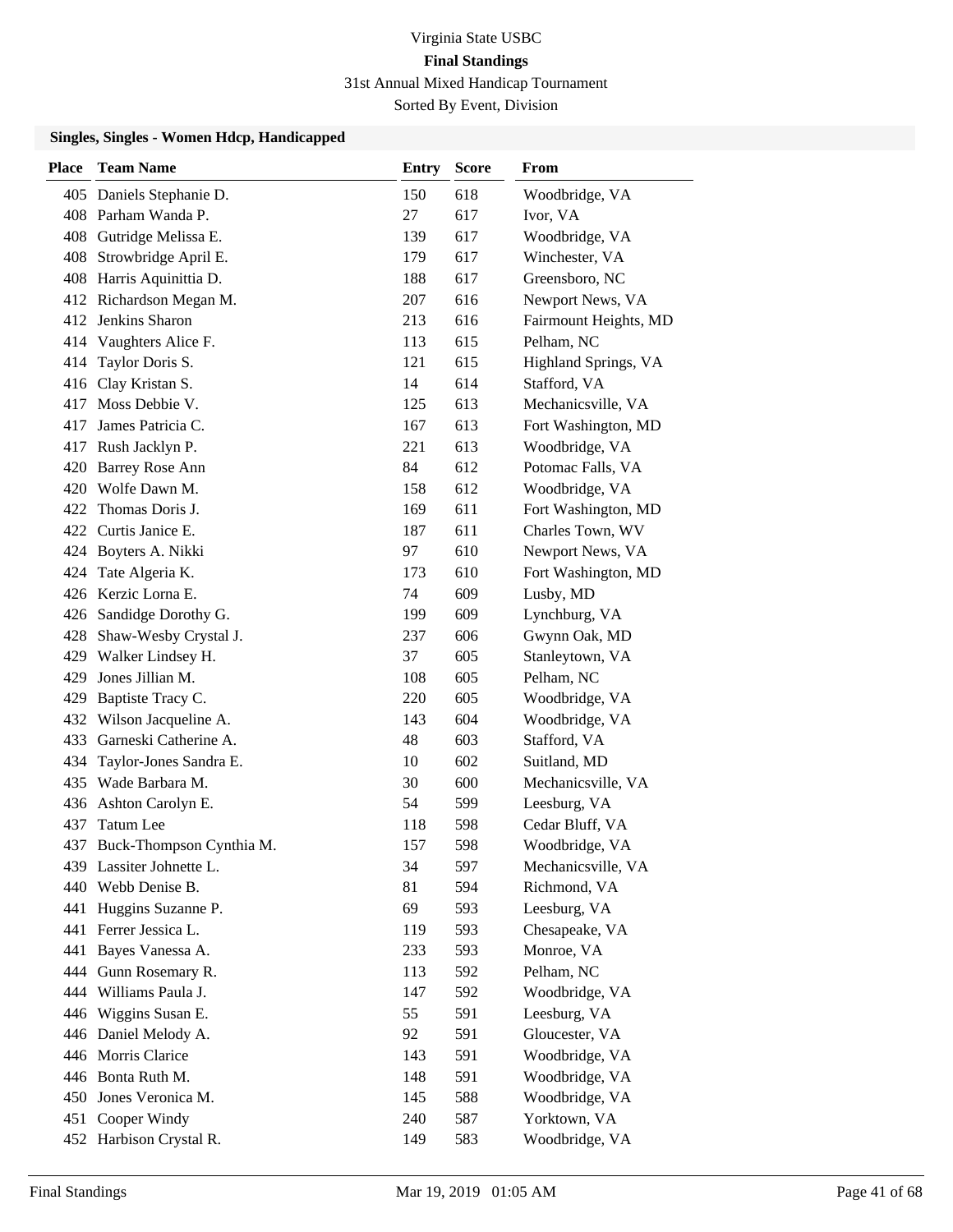### Sorted By Event, Division

### **Singles, Singles - Women Hdcp, Handicapped**

| <b>Place</b> | <b>Team Name</b>           | Entry | <b>Score</b> | <b>From</b>        |
|--------------|----------------------------|-------|--------------|--------------------|
| 453          | Rowlett Kristin L.         | 83    | 582          | Richmond, VA       |
|              | 454 Green Rebecca A.       | 33    | 579          | Mechanicsville, VA |
|              | 455 Merrill Amy E.         | 158   | 577          | Woodbridge, VA     |
| 456          | Walden Tammy A.            | 232   | 576          | Cheltenham, MD     |
| 457          | Wallace Hazel A.           | 159   | 574          | Woodbridge, VA     |
| 458          | Baez Rebecca L.            | 103   | 571          | Portsmouth, VA     |
|              | 458 Hickok Nicole I.       | 140   | 571          | Woodbridge, VA     |
| 460          | Whitehead Karen J.         | 43    | 568          | Washington, DC     |
| 461          | McNeil Sharon G.           | 142   | 565          | Woodbridge, VA     |
| 462          | Smith Pearl V.             | 206   | 562          | Upper Marlboro, MD |
| 463          | Vogt Elaine C.             | 119   | 555          | Chesapeake, VA     |
| 464          | Burress Jackie L.          | 222   | 549          | Woodbridge, VA     |
|              | 464 Jackson Jacquline P.   | 224   | 549          | Woodbridge, VA     |
|              | 466 Hock Sara A.           | 128   | 547          | Midlothian, VA     |
| 467          | Wilson Sonya M.            | 147   | 544          | Woodbridge, VA     |
| 468          | Fierro Carmen M.           | 48    | 538          | Stafford, VA       |
| 469          | Woolridge Philomena        | 151   | 534          | Woodbridge, VA     |
| 470          | Culbreth-Franklin Candi P. | 238   | 525          | Yorktown, VA       |
|              | 471 Dugan Willa A.         | 75    | 524          | Virginia Beach, VA |
| 472          | Hairston Ramona G.         | 136   | 518          | Woodbridge, VA     |

#### **Singles, Singles - Women Scratch, Scratch**

| <b>Team Name</b>           | Entry | <b>Score</b> | From               |
|----------------------------|-------|--------------|--------------------|
| Glass Arlea K.             | 64    | 692          | Leesburg, VA       |
| Tolson Adrienne N.         | 130   | 664          | Fredericksburg, VA |
| Pritchard Carrie A.        | 195   | 652          | Spotsylvania, VA   |
| Randolph Denise L.         | 178   | 651          | Alexandria, VA     |
| Sharp Andrea               | 135   | 650          | Stafford, VA       |
| Bell Tiffany A.            | 130   | 648          | Fredericksburg, VA |
| Franklin Terri A.          | 178   | 646          | Alexandria, VA     |
| Spivey Tammy L.            | 217   | 640          | Midlothian, VA     |
| Reynolds Chelsea L.        | 47    | 639          | Palmyra, VA        |
| Chichester-Lanier Adrienne | 45    | 638          | Washington, DC     |
| Banicky Melany A.          | 134   | 633          | Aulander, NC       |
| Richardson Anna-Lisa       | 135   | 632          | Stafford, VA       |
| Ferguson Kimberly A.       | 183   | 629          | Fredericksbur, VA  |
| Glazier Rebecca L.         | 94    | 613          | Gloucester, VA     |
| Glenn Latoya C.            | 145   | 606          | Woodbridge, VA     |
| Discioscia Sara R.         | 238   | 605          | Yorktown, VA       |
| Stevens Collet G.          | 224   | 598          | Woodbridge, VA     |
| Sullivan Lydia K.          | 183   | 597          | Fredericksbur, VA  |
| Huff Mikki D.              | 79    | 588          | Christiansburg, VA |
| Rengers Vickie B.          | 218   | 586          | Sandston, VA       |
| Edwards Denise Y.          | 44    | 582          | Washington, DC     |
| Shaw-Wesby Crystal J.      | 237   | 582          | Gwynn Oak, MD      |
| Dean Brittany M.           | 44    | 579          | Washington, DC     |
| Smith-Perry Tanje M.       | 100   | 579          | Boydton, VA        |
|                            |       |              |                    |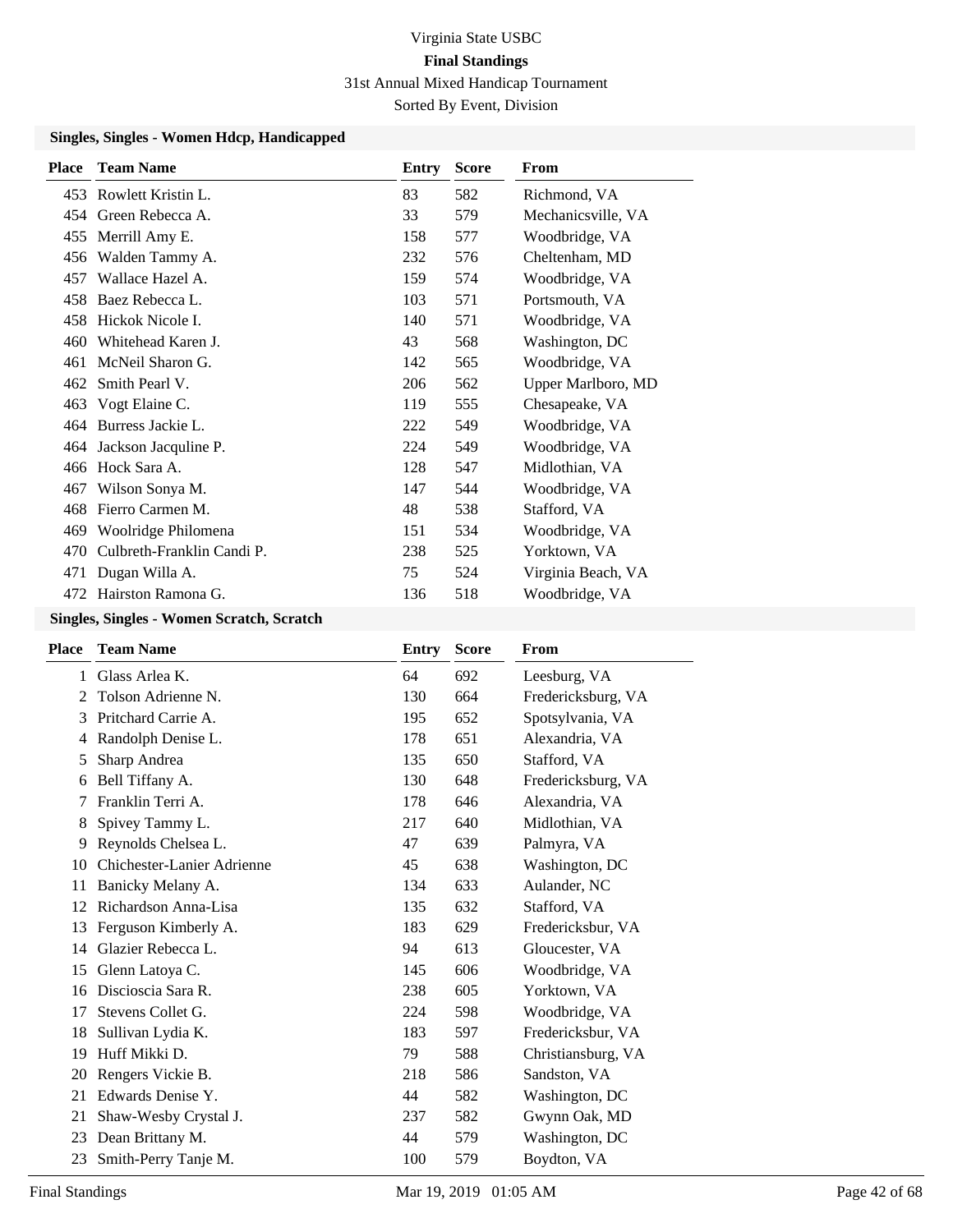#### **Singles, Singles - Women Scratch, Scratch**

| <b>Place</b> | <b>Team Name</b>           | <b>Entry</b> | <b>Score</b> | From             |
|--------------|----------------------------|--------------|--------------|------------------|
| 25           | Houchens Ginger L.         | 47           | 577          | Palmyra, VA      |
| 26           | Goode Kathleen B.          | 144          | 575          | Woodbridge, VA   |
| 27           | Key Lutricia B.            | 4            | 574          | Suitland, MD     |
| 27           | Mc Connell Nichele M.      | 237          | 574          | Gwynn Oak, MD    |
| 29           | Phillips Jerylyne N.       | 97           | 565          | Newport News, VA |
| 30           | Parsolano Stephanie M.     | 235          | 561          | Chesapeake, VA   |
|              | 31 Rast Teresa A.          | 217          | 559          | Midlothian, VA   |
|              | 32 Hatfield Tammy L.       | 219          | 555          | SPOTSYLVANIA, VA |
| 33           | Paxton Victoria L.         | 212          | 554          | Covington, VA    |
|              | 34 Perry Jolita D.         | 153          | 553          | Woodbridge, VA   |
| 35           | Clark Angel S.             | 41           | 550          | Washington, DC   |
|              | 36 Bonta Ruth M.           | 148          | 543          | Woodbridge, VA   |
| 37           | Johnston Tina A.           | 200          | 532          | Lynchburg, VA    |
|              | 38 Zirkle Laurie T.        | 190          | 528          | Roanoke, VA      |
|              | 39 Russell Shellene D.     | 45           | 525          | Washington, DC   |
| 39           | McLane Laurie M.           | 74           | 525          | Lusby, MD        |
| 41           | Strowbridge April E.       | 179          | 524          | Winchester, VA   |
|              | 42 Blackshear Anjanette D. | 42           | 519          | Washington, DC   |
| 43           | McDonald Eugenia A.        | 49           | 517          | Washington, DC   |
| 43           | Tabor Lora E.              | 134          | 517          | Aulander, NC     |
| 45           | Culbreth-Franklin Candi P. | 238          | 513          | Yorktown, VA     |
|              | 46 Beck Margo L.           | 218          | 503          | Sandston, VA     |
| 47           | Granderson Samantha D.     | 43           | 502          | Washington, DC   |
|              | 48 Coleman Makeba A.       | 49           | 499          | Washington, DC   |
| 49           | Danley Nikki               | 41           | 496          | Washington, DC   |
| 50           | Whitehead Karen J.         | 43           | 487          | Washington, DC   |
| 51           | McGuire Linda L.           | 153          | 480          | Woodbridge, VA   |
|              | 52 Baez Rebecca L.         | 103          | 478          | Portsmouth, VA   |
| 53           | Callen Angela T.           | 42           | 477          | Washington, DC   |
|              | 54 Hickok Nicole I.        | 140          | 466          | Woodbridge, VA   |
| 55           | Douglas Juliet H.          | 9            | 465          | Suitland, MD     |
|              | 56 Prince Sherry J.        | 156          | 460          | Woodbridge, VA   |
| 57           | Boyters A. Nikki           | 97           | 457          | Newport News, VA |
| 58           | Jackson Jacquline P.       | 224          | 453          | Woodbridge, VA   |
| 59           | Johnson Corlitta R.        | 8            | 442          | Suitland, MD     |
| 59           | Wilson Jacqueline A.       | 143          | 442          | Woodbridge, VA   |
| 61           | Dodson Toeke'Shea A.       | 9            | 437          | Suitland, MD     |
| 62           | Martin Duchess E.          | 235          | 430          | Chesapeake, VA   |
| 63           | Jones Veronica M.          | 145          | 411          | Woodbridge, VA   |
| 64           | <b>Battle Captoria</b>     | 8            | 404          | Suitland, MD     |
| 65           | Hairston Ramona G.         | 136          | 392          | Woodbridge, VA   |
|              | 66 Ellis Michelle L.       | 149          | 368          | Woodbridge, VA   |

| <b>Place – Team Name</b> | <b>Entry Score</b> | <b>From</b>                  |
|--------------------------|--------------------|------------------------------|
| 1 Lightfoot Jaimie S.    |                    | 125 2.529 Mechanicsville, VA |
| 2 Holland O. Thomas      | 35                 | 2.522 Stafford, VA           |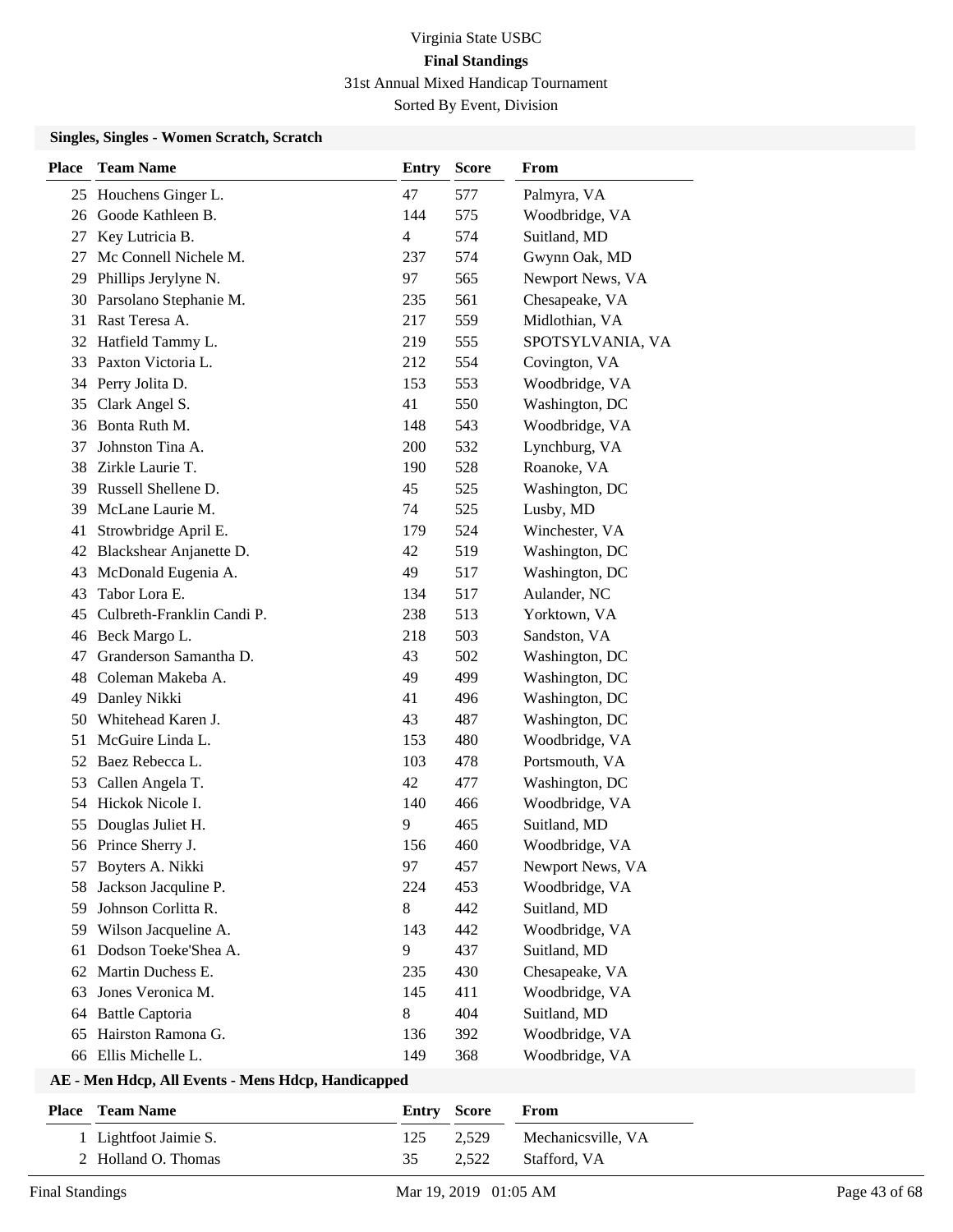Sorted By Event, Division

| <b>Place</b> | <b>Team Name</b>        | <b>Entry</b> | <b>Score</b> | <b>From</b>          |
|--------------|-------------------------|--------------|--------------|----------------------|
|              | 3 Boyd Eric M.          | 209          | 2,417        | Abingdon, VA         |
| 4            | <b>Foster Ronald</b>    | 182          | 2,396        | Stafford, VA         |
| 5            | Dempster Michael A.     | 127          | 2,377        | Midlothian, VA       |
| 6            | Bright Daniel E.        | 130          | 2,316        | Fredericksburg, VA   |
| 7            | Wolfe David E. Jr       | 158          | 2,313        | Woodbridge, VA       |
| 8            | Hawkins Carlos M.       | 205          | 2,304        | Brandywine, MD       |
| 9            | Pitt Milton R.          | 10           | 2,301        | Suitland, MD         |
| 10           | Grove Kevin L.          | 79           | 2,294        | Christiansburg, VA   |
| 11           | Washington Wesley L.    | 184          | 2,288        | Fredericksburg, VA   |
| 12           | Bolden Karl T.          | 36           | 2,283        | Palmyra, VA          |
| 13           | Turner George M.        | 198          | 2,282        | Barboursville, VA    |
| 14           | Randich Robert J.       | 52           | 2,271        | Fredericksburg, VA   |
| 15           | Lee James D. Jr         | 217          | 2,266        | Midlothian, VA       |
| 16           | Dye Cleve III           | 207          | 2,265        | Newport News, VA     |
| 17           | Lee John B. Jr          | 85           | 2,261        | Richmond, VA         |
| 18           | Cole Brian A. Sr        | 142          | 2,259        | Woodbridge, VA       |
| 19           | <b>Belew Jayson</b>     | 207          | 2,257        | Newport News, VA     |
| 20           | Manuel Troy F.          | 77           | 2,249        | Rustburg, VA         |
| 21           | Hollins James A.        | 7            | 2,247        | Suitland, MD         |
| 21           | Hall Sterling W. Jr     | 170          | 2,247        | Fort Washington, MD  |
| 23           | Butler Robert W.        | 160          | 2,245        | Fort Washington, MD  |
| 24           | Atkinson James A. Jr    | 241          | 2,244        | Yorktown, VA         |
|              | 25 Blankenship Brian E. | 18           | 2,234        | Rocky Mount, VA      |
| 26           | Bryant Jeremiah R.      | 37           | 2,232        | Stanleytown, VA      |
| 26           | Lanier Jeffery A.       | 45           | 2,232        | Washington, DC       |
| 28           | Brede Thomas R.         | 51           | 2,230        | Richmond, VA         |
| 29           | Whitted Michael C.      | 206          | 2,225        | Upper Marlboro, MD   |
| 30           | Antoszewski Michael     | 180          | 2,218        | Barboursville, VA    |
| 31           | Dye Brian H.            | 215          | 2,213        | Fredericksburg, VA   |
| 32           | Thomas Chris A.         | 116          | 2,212        | Pelham, NC           |
| 33           | Garrison Wade E.        | 201          | 2,210        | Spotsylvania, VA     |
|              | 34 Daniels Ronald A.    | 120          | 2,203        | Mineral, VA          |
|              | 35 Cash Rickey D.       | 6            | 2,202        | Suitland, MD         |
| 36           | Holmes Lee A. Jr        | 178          | 2,199        | Alexandria, VA       |
| 37           | Hale Gary "Tyke"        | 87           | 2,198        | Forest, VA           |
| 38           | Barry Ronald R.         | 22           | 2,197        | Rocky Mount, VA      |
| 39           | Howerton Trevor D.      | 121          | 2,195        | Highland Springs, VA |
| 40           | Whitley Kenneth W.      | 13           | 2,194        | Stafford, VA         |
| 40           | Estep Roger L.          | 72           | 2,194        | Woodstock, VA        |
| 42           | <b>Stone Michael</b>    | 6            | 2,191        | Suitland, MD         |
| 43           | Turner Kervin B.        | 39           | 2,190        | Chesterfield, VA     |
| 44           | Davis Warren L. Jr      | 172          | 2,189        | Fort Washington, MD  |
| 45           | Silver Bernard Sr       | 31           | 2,188        | Mechanicsville, VA   |
| 46           | Cox Douglas R.          | 35           | 2,187        | Stafford, VA         |
| 46           | Knox David M.           | 54           | 2,187        | Leesburg, VA         |
| 46           | Garnett John F. Sr      | 89           | 2,187        | Ruther Glen, VA      |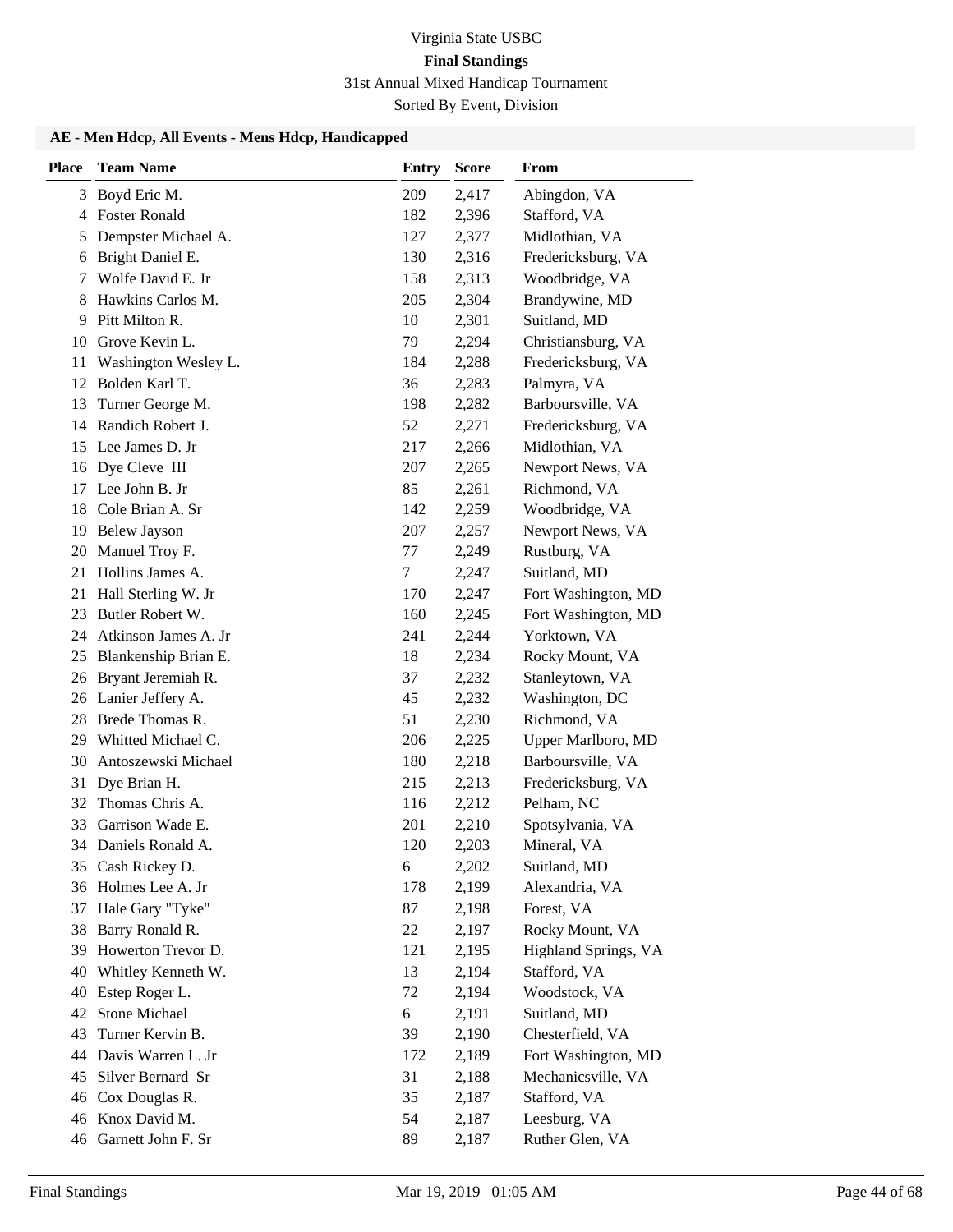Sorted By Event, Division

| 46 Marcus Skyler M. Sr<br>226<br>Richmond, VA<br>2,187<br>Debus Howard J.<br>Stafford, VA<br>216<br>2,182<br>50<br>Robertson James P.<br>Rocky Mount, VA<br>51<br>20<br>2,179<br>Lusby, MD<br>52<br>McLane Thomas A.<br>2,178<br>74<br>Keys Kevin J.<br>10<br>2,171<br>Suitland, MD<br>53<br>54 Gillespie Darell J.<br>142<br>2,166<br>Woodbridge, VA<br>Meyers Justin C.<br>242<br>Yorktown, VA<br>55<br>2,164<br>Gould King J.<br>Rocky Mount, VA<br>2,163<br>56<br>16<br>Veney Andre<br>61<br>2,162<br>Leesburg, VA<br>57<br>Downey Roy J. III<br>Leesburg, VA<br>66<br>2,162<br>57<br>Jordan Philander Y.<br>Mineral, VA<br>59<br>2,160<br>131<br>Grimes Chris R.<br>Woodbridge, VA<br>59<br>149<br>2,160<br>Hock William R.<br>Midlothian, VA<br>2,159<br>61<br>128<br>Blanton Jon D.<br>Stafford, VA<br>135<br>2,158<br>62<br>Pittman Steven C.<br>185<br>Stafford, VA<br>63<br>2,157<br>Trice Carlton L.<br>122<br>2,154<br>Petersburg, VA<br>64<br>Bridgett Tim M.<br>219<br>2,153<br>SPOTSYLVANIA, VA<br>65<br>Woodson Benjamin L. Sr<br>Leesburg, VA<br>69<br>2,151<br>66<br>Wilson Donald W.<br>Mechanicsville, VA<br>2,150<br>34<br>67<br>Walker Arthur W.<br>Woodbridge, VA<br>2,150<br>67<br>223<br>Wattier Curtis A.<br>Stafford, VA<br>2,144<br>69<br>14<br>Simmons Donavan D.<br>188<br>2,141<br>Greensboro, NC<br>70<br>Tate Ira T. Jr<br>238<br>2,141<br>Yorktown, VA<br>70<br>Marshall Howard H.<br>72<br>237<br>2,138<br>Gwynn Oak, MD<br>Vogt Chuck W. II<br>2,136<br>Chesapeake, VA<br>73<br>119<br>Smith Alex C.<br>74<br>49<br>Washington, DC<br>2,135<br>Heath James R.<br>75<br>2,133<br>Woodbridge, VA<br>137<br>Hogue Rikky S.<br>Rocky Mount, VA<br>18<br>2,131<br>76<br>Paxton Matthew R.<br>212<br>Covington, VA<br>77<br>2,130<br>Coleman Ponce D.<br>Fort Washington, MD<br>78<br>165<br>2,127<br>Robinson David D. Jr<br>11<br>Suitland, MD<br>79<br>2,125<br>80 Papaleo Anthony V.<br>211<br>2,124<br>Chesterfield, VA<br>233<br>2,124<br>Monroe, VA<br>80 Bayes Vincent L.<br>82 Roy Kevin A.<br>204<br>Laurel, MD<br>2,120<br>Knox Thomas J.<br>54<br>Leesburg, VA<br>2,118<br>83<br>Smith Linwood F.<br>Fredericksburg, VA<br>83<br>70<br>2,118<br>McGregor Ronald A.<br>Upper Marlboro, MD<br>206<br>2,118<br>83<br>Walker Shawn M.<br>8<br>2,117<br>Suitland, MD<br>86<br>Kelly Joseph G.<br>46<br>2,116<br>Fredericksburg, VA<br>87<br>Riley Harvey R.<br>2,116<br>Roanoke, VA<br>87<br>190<br>Sheffler Tim P.<br>89<br>241<br>2,114<br>Yorktown, VA<br>Robertson Jose O.<br>98<br>Stafford, VA<br>2,113<br>90<br>Brown Jonathan M.<br>101<br>2,113<br>Crystal Hill, VA<br>90<br>Staton Lee A.<br>180<br>2,113<br>Barboursville, VA<br>90<br>Murphy Richard W.<br>Stafford, VA<br>90<br>216<br>2,113<br>94 Weaver Robert D.<br>19<br>2,110<br>Rocky Mount, VA | <b>Place</b> | <b>Team Name</b> | <b>Entry</b> | <b>Score</b> | From |
|---------------------------------------------------------------------------------------------------------------------------------------------------------------------------------------------------------------------------------------------------------------------------------------------------------------------------------------------------------------------------------------------------------------------------------------------------------------------------------------------------------------------------------------------------------------------------------------------------------------------------------------------------------------------------------------------------------------------------------------------------------------------------------------------------------------------------------------------------------------------------------------------------------------------------------------------------------------------------------------------------------------------------------------------------------------------------------------------------------------------------------------------------------------------------------------------------------------------------------------------------------------------------------------------------------------------------------------------------------------------------------------------------------------------------------------------------------------------------------------------------------------------------------------------------------------------------------------------------------------------------------------------------------------------------------------------------------------------------------------------------------------------------------------------------------------------------------------------------------------------------------------------------------------------------------------------------------------------------------------------------------------------------------------------------------------------------------------------------------------------------------------------------------------------------------------------------------------------------------------------------------------------------------------------------------------------------------------------------------------------------------------------------------------------------------------------------------------------------------------------------------------------------------------------------------------------------------------------------------------------------------------------------------------------------------------------------------------------------------------------------------------------------------------------------------|--------------|------------------|--------------|--------------|------|
|                                                                                                                                                                                                                                                                                                                                                                                                                                                                                                                                                                                                                                                                                                                                                                                                                                                                                                                                                                                                                                                                                                                                                                                                                                                                                                                                                                                                                                                                                                                                                                                                                                                                                                                                                                                                                                                                                                                                                                                                                                                                                                                                                                                                                                                                                                                                                                                                                                                                                                                                                                                                                                                                                                                                                                                                         |              |                  |              |              |      |
|                                                                                                                                                                                                                                                                                                                                                                                                                                                                                                                                                                                                                                                                                                                                                                                                                                                                                                                                                                                                                                                                                                                                                                                                                                                                                                                                                                                                                                                                                                                                                                                                                                                                                                                                                                                                                                                                                                                                                                                                                                                                                                                                                                                                                                                                                                                                                                                                                                                                                                                                                                                                                                                                                                                                                                                                         |              |                  |              |              |      |
|                                                                                                                                                                                                                                                                                                                                                                                                                                                                                                                                                                                                                                                                                                                                                                                                                                                                                                                                                                                                                                                                                                                                                                                                                                                                                                                                                                                                                                                                                                                                                                                                                                                                                                                                                                                                                                                                                                                                                                                                                                                                                                                                                                                                                                                                                                                                                                                                                                                                                                                                                                                                                                                                                                                                                                                                         |              |                  |              |              |      |
|                                                                                                                                                                                                                                                                                                                                                                                                                                                                                                                                                                                                                                                                                                                                                                                                                                                                                                                                                                                                                                                                                                                                                                                                                                                                                                                                                                                                                                                                                                                                                                                                                                                                                                                                                                                                                                                                                                                                                                                                                                                                                                                                                                                                                                                                                                                                                                                                                                                                                                                                                                                                                                                                                                                                                                                                         |              |                  |              |              |      |
|                                                                                                                                                                                                                                                                                                                                                                                                                                                                                                                                                                                                                                                                                                                                                                                                                                                                                                                                                                                                                                                                                                                                                                                                                                                                                                                                                                                                                                                                                                                                                                                                                                                                                                                                                                                                                                                                                                                                                                                                                                                                                                                                                                                                                                                                                                                                                                                                                                                                                                                                                                                                                                                                                                                                                                                                         |              |                  |              |              |      |
|                                                                                                                                                                                                                                                                                                                                                                                                                                                                                                                                                                                                                                                                                                                                                                                                                                                                                                                                                                                                                                                                                                                                                                                                                                                                                                                                                                                                                                                                                                                                                                                                                                                                                                                                                                                                                                                                                                                                                                                                                                                                                                                                                                                                                                                                                                                                                                                                                                                                                                                                                                                                                                                                                                                                                                                                         |              |                  |              |              |      |
|                                                                                                                                                                                                                                                                                                                                                                                                                                                                                                                                                                                                                                                                                                                                                                                                                                                                                                                                                                                                                                                                                                                                                                                                                                                                                                                                                                                                                                                                                                                                                                                                                                                                                                                                                                                                                                                                                                                                                                                                                                                                                                                                                                                                                                                                                                                                                                                                                                                                                                                                                                                                                                                                                                                                                                                                         |              |                  |              |              |      |
|                                                                                                                                                                                                                                                                                                                                                                                                                                                                                                                                                                                                                                                                                                                                                                                                                                                                                                                                                                                                                                                                                                                                                                                                                                                                                                                                                                                                                                                                                                                                                                                                                                                                                                                                                                                                                                                                                                                                                                                                                                                                                                                                                                                                                                                                                                                                                                                                                                                                                                                                                                                                                                                                                                                                                                                                         |              |                  |              |              |      |
|                                                                                                                                                                                                                                                                                                                                                                                                                                                                                                                                                                                                                                                                                                                                                                                                                                                                                                                                                                                                                                                                                                                                                                                                                                                                                                                                                                                                                                                                                                                                                                                                                                                                                                                                                                                                                                                                                                                                                                                                                                                                                                                                                                                                                                                                                                                                                                                                                                                                                                                                                                                                                                                                                                                                                                                                         |              |                  |              |              |      |
|                                                                                                                                                                                                                                                                                                                                                                                                                                                                                                                                                                                                                                                                                                                                                                                                                                                                                                                                                                                                                                                                                                                                                                                                                                                                                                                                                                                                                                                                                                                                                                                                                                                                                                                                                                                                                                                                                                                                                                                                                                                                                                                                                                                                                                                                                                                                                                                                                                                                                                                                                                                                                                                                                                                                                                                                         |              |                  |              |              |      |
|                                                                                                                                                                                                                                                                                                                                                                                                                                                                                                                                                                                                                                                                                                                                                                                                                                                                                                                                                                                                                                                                                                                                                                                                                                                                                                                                                                                                                                                                                                                                                                                                                                                                                                                                                                                                                                                                                                                                                                                                                                                                                                                                                                                                                                                                                                                                                                                                                                                                                                                                                                                                                                                                                                                                                                                                         |              |                  |              |              |      |
|                                                                                                                                                                                                                                                                                                                                                                                                                                                                                                                                                                                                                                                                                                                                                                                                                                                                                                                                                                                                                                                                                                                                                                                                                                                                                                                                                                                                                                                                                                                                                                                                                                                                                                                                                                                                                                                                                                                                                                                                                                                                                                                                                                                                                                                                                                                                                                                                                                                                                                                                                                                                                                                                                                                                                                                                         |              |                  |              |              |      |
|                                                                                                                                                                                                                                                                                                                                                                                                                                                                                                                                                                                                                                                                                                                                                                                                                                                                                                                                                                                                                                                                                                                                                                                                                                                                                                                                                                                                                                                                                                                                                                                                                                                                                                                                                                                                                                                                                                                                                                                                                                                                                                                                                                                                                                                                                                                                                                                                                                                                                                                                                                                                                                                                                                                                                                                                         |              |                  |              |              |      |
|                                                                                                                                                                                                                                                                                                                                                                                                                                                                                                                                                                                                                                                                                                                                                                                                                                                                                                                                                                                                                                                                                                                                                                                                                                                                                                                                                                                                                                                                                                                                                                                                                                                                                                                                                                                                                                                                                                                                                                                                                                                                                                                                                                                                                                                                                                                                                                                                                                                                                                                                                                                                                                                                                                                                                                                                         |              |                  |              |              |      |
|                                                                                                                                                                                                                                                                                                                                                                                                                                                                                                                                                                                                                                                                                                                                                                                                                                                                                                                                                                                                                                                                                                                                                                                                                                                                                                                                                                                                                                                                                                                                                                                                                                                                                                                                                                                                                                                                                                                                                                                                                                                                                                                                                                                                                                                                                                                                                                                                                                                                                                                                                                                                                                                                                                                                                                                                         |              |                  |              |              |      |
|                                                                                                                                                                                                                                                                                                                                                                                                                                                                                                                                                                                                                                                                                                                                                                                                                                                                                                                                                                                                                                                                                                                                                                                                                                                                                                                                                                                                                                                                                                                                                                                                                                                                                                                                                                                                                                                                                                                                                                                                                                                                                                                                                                                                                                                                                                                                                                                                                                                                                                                                                                                                                                                                                                                                                                                                         |              |                  |              |              |      |
|                                                                                                                                                                                                                                                                                                                                                                                                                                                                                                                                                                                                                                                                                                                                                                                                                                                                                                                                                                                                                                                                                                                                                                                                                                                                                                                                                                                                                                                                                                                                                                                                                                                                                                                                                                                                                                                                                                                                                                                                                                                                                                                                                                                                                                                                                                                                                                                                                                                                                                                                                                                                                                                                                                                                                                                                         |              |                  |              |              |      |
|                                                                                                                                                                                                                                                                                                                                                                                                                                                                                                                                                                                                                                                                                                                                                                                                                                                                                                                                                                                                                                                                                                                                                                                                                                                                                                                                                                                                                                                                                                                                                                                                                                                                                                                                                                                                                                                                                                                                                                                                                                                                                                                                                                                                                                                                                                                                                                                                                                                                                                                                                                                                                                                                                                                                                                                                         |              |                  |              |              |      |
|                                                                                                                                                                                                                                                                                                                                                                                                                                                                                                                                                                                                                                                                                                                                                                                                                                                                                                                                                                                                                                                                                                                                                                                                                                                                                                                                                                                                                                                                                                                                                                                                                                                                                                                                                                                                                                                                                                                                                                                                                                                                                                                                                                                                                                                                                                                                                                                                                                                                                                                                                                                                                                                                                                                                                                                                         |              |                  |              |              |      |
|                                                                                                                                                                                                                                                                                                                                                                                                                                                                                                                                                                                                                                                                                                                                                                                                                                                                                                                                                                                                                                                                                                                                                                                                                                                                                                                                                                                                                                                                                                                                                                                                                                                                                                                                                                                                                                                                                                                                                                                                                                                                                                                                                                                                                                                                                                                                                                                                                                                                                                                                                                                                                                                                                                                                                                                                         |              |                  |              |              |      |
|                                                                                                                                                                                                                                                                                                                                                                                                                                                                                                                                                                                                                                                                                                                                                                                                                                                                                                                                                                                                                                                                                                                                                                                                                                                                                                                                                                                                                                                                                                                                                                                                                                                                                                                                                                                                                                                                                                                                                                                                                                                                                                                                                                                                                                                                                                                                                                                                                                                                                                                                                                                                                                                                                                                                                                                                         |              |                  |              |              |      |
|                                                                                                                                                                                                                                                                                                                                                                                                                                                                                                                                                                                                                                                                                                                                                                                                                                                                                                                                                                                                                                                                                                                                                                                                                                                                                                                                                                                                                                                                                                                                                                                                                                                                                                                                                                                                                                                                                                                                                                                                                                                                                                                                                                                                                                                                                                                                                                                                                                                                                                                                                                                                                                                                                                                                                                                                         |              |                  |              |              |      |
|                                                                                                                                                                                                                                                                                                                                                                                                                                                                                                                                                                                                                                                                                                                                                                                                                                                                                                                                                                                                                                                                                                                                                                                                                                                                                                                                                                                                                                                                                                                                                                                                                                                                                                                                                                                                                                                                                                                                                                                                                                                                                                                                                                                                                                                                                                                                                                                                                                                                                                                                                                                                                                                                                                                                                                                                         |              |                  |              |              |      |
|                                                                                                                                                                                                                                                                                                                                                                                                                                                                                                                                                                                                                                                                                                                                                                                                                                                                                                                                                                                                                                                                                                                                                                                                                                                                                                                                                                                                                                                                                                                                                                                                                                                                                                                                                                                                                                                                                                                                                                                                                                                                                                                                                                                                                                                                                                                                                                                                                                                                                                                                                                                                                                                                                                                                                                                                         |              |                  |              |              |      |
|                                                                                                                                                                                                                                                                                                                                                                                                                                                                                                                                                                                                                                                                                                                                                                                                                                                                                                                                                                                                                                                                                                                                                                                                                                                                                                                                                                                                                                                                                                                                                                                                                                                                                                                                                                                                                                                                                                                                                                                                                                                                                                                                                                                                                                                                                                                                                                                                                                                                                                                                                                                                                                                                                                                                                                                                         |              |                  |              |              |      |
|                                                                                                                                                                                                                                                                                                                                                                                                                                                                                                                                                                                                                                                                                                                                                                                                                                                                                                                                                                                                                                                                                                                                                                                                                                                                                                                                                                                                                                                                                                                                                                                                                                                                                                                                                                                                                                                                                                                                                                                                                                                                                                                                                                                                                                                                                                                                                                                                                                                                                                                                                                                                                                                                                                                                                                                                         |              |                  |              |              |      |
|                                                                                                                                                                                                                                                                                                                                                                                                                                                                                                                                                                                                                                                                                                                                                                                                                                                                                                                                                                                                                                                                                                                                                                                                                                                                                                                                                                                                                                                                                                                                                                                                                                                                                                                                                                                                                                                                                                                                                                                                                                                                                                                                                                                                                                                                                                                                                                                                                                                                                                                                                                                                                                                                                                                                                                                                         |              |                  |              |              |      |
|                                                                                                                                                                                                                                                                                                                                                                                                                                                                                                                                                                                                                                                                                                                                                                                                                                                                                                                                                                                                                                                                                                                                                                                                                                                                                                                                                                                                                                                                                                                                                                                                                                                                                                                                                                                                                                                                                                                                                                                                                                                                                                                                                                                                                                                                                                                                                                                                                                                                                                                                                                                                                                                                                                                                                                                                         |              |                  |              |              |      |
|                                                                                                                                                                                                                                                                                                                                                                                                                                                                                                                                                                                                                                                                                                                                                                                                                                                                                                                                                                                                                                                                                                                                                                                                                                                                                                                                                                                                                                                                                                                                                                                                                                                                                                                                                                                                                                                                                                                                                                                                                                                                                                                                                                                                                                                                                                                                                                                                                                                                                                                                                                                                                                                                                                                                                                                                         |              |                  |              |              |      |
|                                                                                                                                                                                                                                                                                                                                                                                                                                                                                                                                                                                                                                                                                                                                                                                                                                                                                                                                                                                                                                                                                                                                                                                                                                                                                                                                                                                                                                                                                                                                                                                                                                                                                                                                                                                                                                                                                                                                                                                                                                                                                                                                                                                                                                                                                                                                                                                                                                                                                                                                                                                                                                                                                                                                                                                                         |              |                  |              |              |      |
|                                                                                                                                                                                                                                                                                                                                                                                                                                                                                                                                                                                                                                                                                                                                                                                                                                                                                                                                                                                                                                                                                                                                                                                                                                                                                                                                                                                                                                                                                                                                                                                                                                                                                                                                                                                                                                                                                                                                                                                                                                                                                                                                                                                                                                                                                                                                                                                                                                                                                                                                                                                                                                                                                                                                                                                                         |              |                  |              |              |      |
|                                                                                                                                                                                                                                                                                                                                                                                                                                                                                                                                                                                                                                                                                                                                                                                                                                                                                                                                                                                                                                                                                                                                                                                                                                                                                                                                                                                                                                                                                                                                                                                                                                                                                                                                                                                                                                                                                                                                                                                                                                                                                                                                                                                                                                                                                                                                                                                                                                                                                                                                                                                                                                                                                                                                                                                                         |              |                  |              |              |      |
|                                                                                                                                                                                                                                                                                                                                                                                                                                                                                                                                                                                                                                                                                                                                                                                                                                                                                                                                                                                                                                                                                                                                                                                                                                                                                                                                                                                                                                                                                                                                                                                                                                                                                                                                                                                                                                                                                                                                                                                                                                                                                                                                                                                                                                                                                                                                                                                                                                                                                                                                                                                                                                                                                                                                                                                                         |              |                  |              |              |      |
|                                                                                                                                                                                                                                                                                                                                                                                                                                                                                                                                                                                                                                                                                                                                                                                                                                                                                                                                                                                                                                                                                                                                                                                                                                                                                                                                                                                                                                                                                                                                                                                                                                                                                                                                                                                                                                                                                                                                                                                                                                                                                                                                                                                                                                                                                                                                                                                                                                                                                                                                                                                                                                                                                                                                                                                                         |              |                  |              |              |      |
|                                                                                                                                                                                                                                                                                                                                                                                                                                                                                                                                                                                                                                                                                                                                                                                                                                                                                                                                                                                                                                                                                                                                                                                                                                                                                                                                                                                                                                                                                                                                                                                                                                                                                                                                                                                                                                                                                                                                                                                                                                                                                                                                                                                                                                                                                                                                                                                                                                                                                                                                                                                                                                                                                                                                                                                                         |              |                  |              |              |      |
|                                                                                                                                                                                                                                                                                                                                                                                                                                                                                                                                                                                                                                                                                                                                                                                                                                                                                                                                                                                                                                                                                                                                                                                                                                                                                                                                                                                                                                                                                                                                                                                                                                                                                                                                                                                                                                                                                                                                                                                                                                                                                                                                                                                                                                                                                                                                                                                                                                                                                                                                                                                                                                                                                                                                                                                                         |              |                  |              |              |      |
|                                                                                                                                                                                                                                                                                                                                                                                                                                                                                                                                                                                                                                                                                                                                                                                                                                                                                                                                                                                                                                                                                                                                                                                                                                                                                                                                                                                                                                                                                                                                                                                                                                                                                                                                                                                                                                                                                                                                                                                                                                                                                                                                                                                                                                                                                                                                                                                                                                                                                                                                                                                                                                                                                                                                                                                                         |              |                  |              |              |      |
|                                                                                                                                                                                                                                                                                                                                                                                                                                                                                                                                                                                                                                                                                                                                                                                                                                                                                                                                                                                                                                                                                                                                                                                                                                                                                                                                                                                                                                                                                                                                                                                                                                                                                                                                                                                                                                                                                                                                                                                                                                                                                                                                                                                                                                                                                                                                                                                                                                                                                                                                                                                                                                                                                                                                                                                                         |              |                  |              |              |      |
|                                                                                                                                                                                                                                                                                                                                                                                                                                                                                                                                                                                                                                                                                                                                                                                                                                                                                                                                                                                                                                                                                                                                                                                                                                                                                                                                                                                                                                                                                                                                                                                                                                                                                                                                                                                                                                                                                                                                                                                                                                                                                                                                                                                                                                                                                                                                                                                                                                                                                                                                                                                                                                                                                                                                                                                                         |              |                  |              |              |      |
|                                                                                                                                                                                                                                                                                                                                                                                                                                                                                                                                                                                                                                                                                                                                                                                                                                                                                                                                                                                                                                                                                                                                                                                                                                                                                                                                                                                                                                                                                                                                                                                                                                                                                                                                                                                                                                                                                                                                                                                                                                                                                                                                                                                                                                                                                                                                                                                                                                                                                                                                                                                                                                                                                                                                                                                                         |              |                  |              |              |      |
|                                                                                                                                                                                                                                                                                                                                                                                                                                                                                                                                                                                                                                                                                                                                                                                                                                                                                                                                                                                                                                                                                                                                                                                                                                                                                                                                                                                                                                                                                                                                                                                                                                                                                                                                                                                                                                                                                                                                                                                                                                                                                                                                                                                                                                                                                                                                                                                                                                                                                                                                                                                                                                                                                                                                                                                                         |              |                  |              |              |      |
|                                                                                                                                                                                                                                                                                                                                                                                                                                                                                                                                                                                                                                                                                                                                                                                                                                                                                                                                                                                                                                                                                                                                                                                                                                                                                                                                                                                                                                                                                                                                                                                                                                                                                                                                                                                                                                                                                                                                                                                                                                                                                                                                                                                                                                                                                                                                                                                                                                                                                                                                                                                                                                                                                                                                                                                                         |              |                  |              |              |      |
|                                                                                                                                                                                                                                                                                                                                                                                                                                                                                                                                                                                                                                                                                                                                                                                                                                                                                                                                                                                                                                                                                                                                                                                                                                                                                                                                                                                                                                                                                                                                                                                                                                                                                                                                                                                                                                                                                                                                                                                                                                                                                                                                                                                                                                                                                                                                                                                                                                                                                                                                                                                                                                                                                                                                                                                                         |              |                  |              |              |      |
|                                                                                                                                                                                                                                                                                                                                                                                                                                                                                                                                                                                                                                                                                                                                                                                                                                                                                                                                                                                                                                                                                                                                                                                                                                                                                                                                                                                                                                                                                                                                                                                                                                                                                                                                                                                                                                                                                                                                                                                                                                                                                                                                                                                                                                                                                                                                                                                                                                                                                                                                                                                                                                                                                                                                                                                                         |              |                  |              |              |      |
|                                                                                                                                                                                                                                                                                                                                                                                                                                                                                                                                                                                                                                                                                                                                                                                                                                                                                                                                                                                                                                                                                                                                                                                                                                                                                                                                                                                                                                                                                                                                                                                                                                                                                                                                                                                                                                                                                                                                                                                                                                                                                                                                                                                                                                                                                                                                                                                                                                                                                                                                                                                                                                                                                                                                                                                                         |              |                  |              |              |      |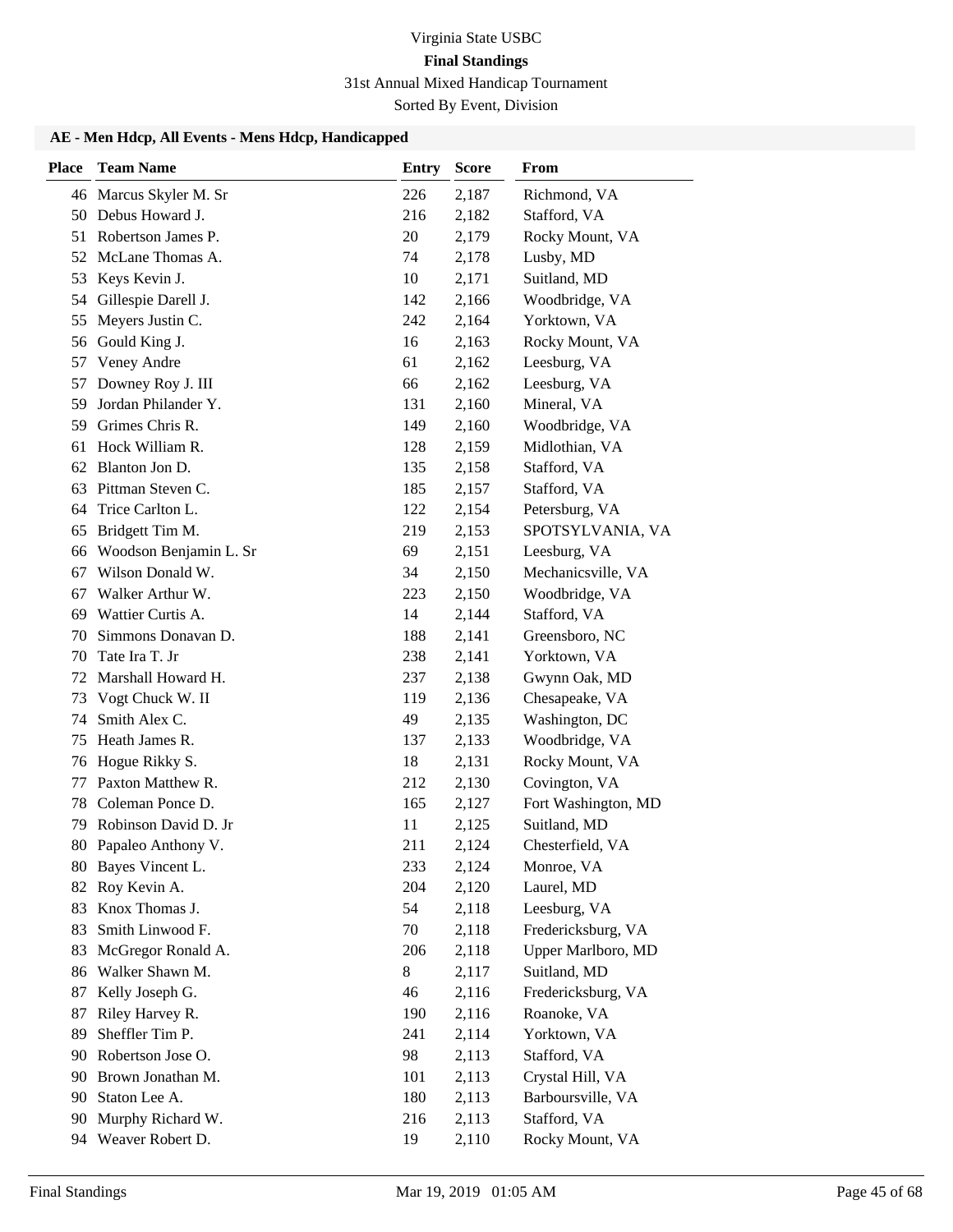Sorted By Event, Division

| <b>Place</b> | <b>Team Name</b>        | Entry          | Score | From                  |
|--------------|-------------------------|----------------|-------|-----------------------|
| 94           | Jaco Richard E.         | 71             | 2,110 | Fredericksburg, VA    |
|              | 96 Sweet Marlon         | $\overline{4}$ | 2,109 | Suitland, MD          |
| 96           | Talley Milton R.        | 160            | 2,109 | Fort Washington, MD   |
| 98           | Ahlgrim Keith A.        | 217            | 2,108 | Midlothian, VA        |
| 99           | Sharp Robert T.         | 227            | 2,107 | Cheltenham, MD        |
| 100          | Austin Ralph O.         | 46             | 2,106 | Fredericksburg, VA    |
|              | 100 Burns Lawrence R.   | 106            | 2,106 | Pelham, NC            |
|              | 100 Glover Anthony Jr   | 150            | 2,106 | Woodbridge, VA        |
| 103          | Williams Jerome H. Sr   | 7              | 2,105 | Suitland, MD          |
| 103          | Tunstall William H.     | 30             | 2,105 | Mechanicsville, VA    |
| 103          | Thompson Donald W.      | 157            | 2,105 | Woodbridge, VA        |
| 103          | Patterson Erick R.      | 230            | 2,105 | Cheltenham, MD        |
|              | 107 Lawrence Robert Jr  | 138            | 2,103 | Woodbridge, VA        |
|              | 107 White Larry R.      | 182            | 2,103 | Stafford, VA          |
| 109          | Haberkorn Joe P.        | 209            | 2,102 | Abingdon, VA          |
| 110          | Alford Joseph S.        | $\overline{c}$ | 2,101 | Suitland, MD          |
|              | 110 Rogers James Jr     | 75             | 2,101 | Virginia Beach, VA    |
|              | 112 Melvin Floyd J. Jr  | 90             | 2,100 | Chester, VA           |
| 113          | Johnson Robert T.       | 8              | 2,099 | Suitland, MD          |
| 113          | Wingfield Danny W. Sr   | 87             | 2,099 | Forest, VA            |
| 113          | Guy Jonathan R.         | 96             | 2,099 | Gloucester, VA        |
|              | 116 Calderon Jose' Jr   | 149            | 2,098 | Woodbridge, VA        |
| 117          | Waldeck John E.         | 91             | 2,097 | Mechanicsville, VA    |
| 117          | Hall Will J. Sr         | 231            | 2,097 | Cheltenham, MD        |
| 119          | Allen Anthony B.        | 57             | 2,096 | Leesburg, VA          |
| 119          | Wolfe James M.          | 183            | 2,096 | Fredericksbur, VA     |
| 121          | Wynn David L.           | 29             | 2,095 | Mechanicsville, VA    |
| 122          | <b>Stephens Russell</b> | 112            | 2,094 | Pelham, NC            |
| 122          | Thompson Frank A.       | 131            | 2,094 | Mineral, VA           |
| 124          | <b>Bradley Scott J.</b> | 79             | 2,093 | Christiansburg, VA    |
|              | 124 Wilkerson Antwan L. | 122            | 2,093 | Petersburg, VA        |
|              | 126 Taylor Damien       | $\overline{c}$ | 2,092 | Suitland, MD          |
|              | 127 Patterson Nathaniel | 221            | 2,090 | Woodbridge, VA        |
|              | 128 Anderson Douglas J. | 117            | 2,088 | Pelham, NC            |
|              | 128 Lomax Robert J. Jr  | 213            | 2,088 | Fairmount Heights, MD |
| 130          | Street Ronald D.        | 39             | 2,087 | Chesterfield, VA      |
| 131          | Bennett James E.        | 99             | 2,085 | Boydton, VA           |
| 132          | Shifflett Edgar L.      | 126            | 2,083 | Charlottesville, VA   |
|              | 133 Lawrence Brandon J. | 138            | 2,082 | Woodbridge, VA        |
| 134          | Taylor Kevin B.         | 3              | 2,081 | Suitland, MD          |
| 135          | <b>Adams Terry</b>      | 200            | 2,080 | Lynchburg, VA         |
| 136          | Sirbaugh Saunie D.      | $\mathbf{1}$   | 2,078 | Cross Junction, VA    |
| 137          | Hylton Benjamin T.      | 19             | 2,076 | Rocky Mount, VA       |
| 138          | Blankenship Mike T.     | 21             | 2,074 | Rocky Mount, VA       |
|              | 138 Brice Leslie L.     | 36             | 2,074 | Palmyra, VA           |
|              | 140 Hart Jason B.       | 76             | 2,073 | Fredericksburg, VA    |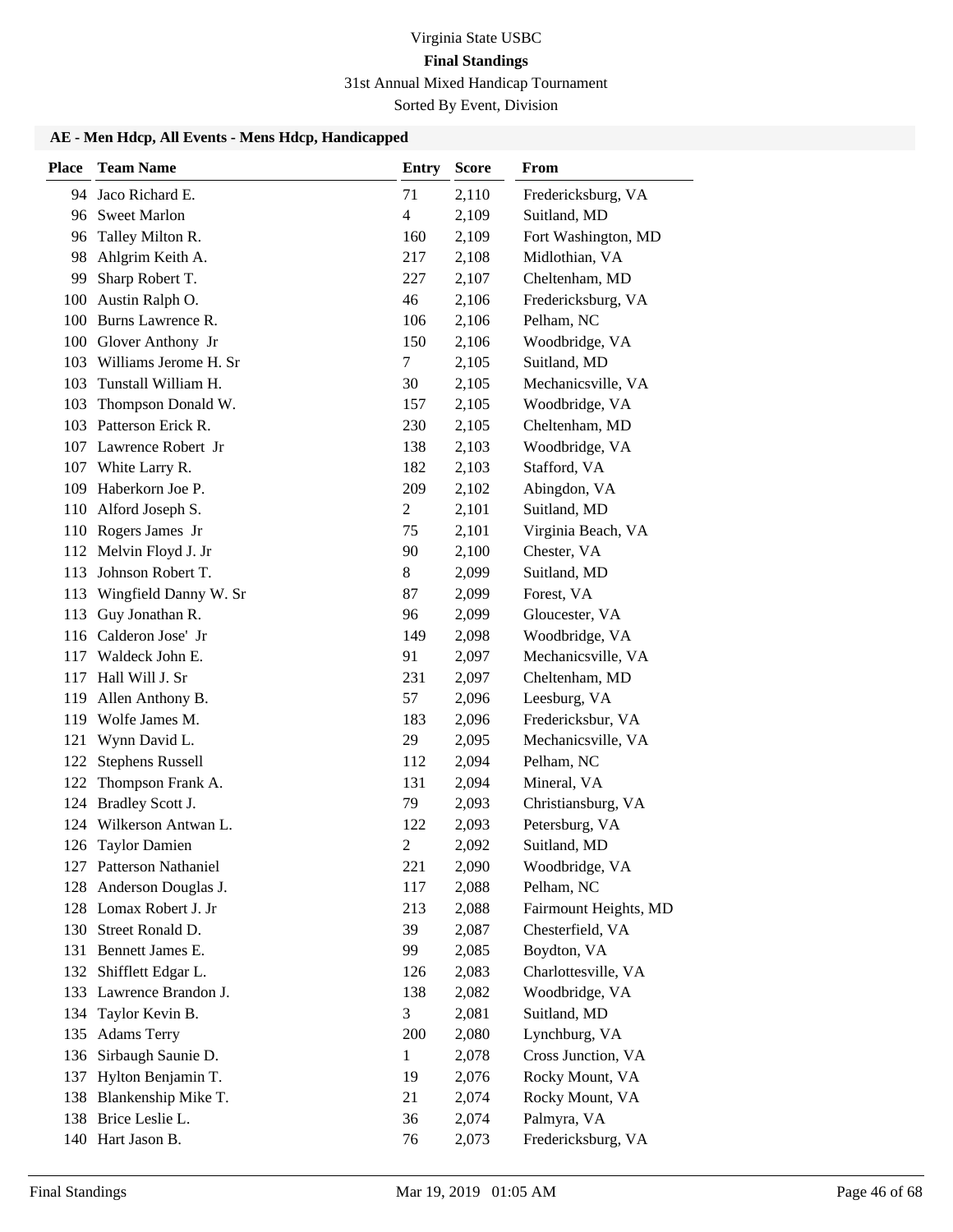Sorted By Event, Division

| <b>Place</b> | <b>Team Name</b>           | <b>Entry</b> | <b>Score</b> | From                  |
|--------------|----------------------------|--------------|--------------|-----------------------|
|              | 140 Cannady Kwame          | 237          | 2,073        | Gwynn Oak, MD         |
|              | 142 Graves Willie H. Jr    | 203          | 2,071        | Mitchellville, MD     |
| 143          | Stocks Michael R.          | 58           | 2,069        | Leesburg, VA          |
| 143          | Stone Larry W.             | 115          | 2,069        | Pelham, NC            |
|              | 145 Dodd Robert M. Jr      | 111          | 2,068        | Pelham, NC            |
|              | 145 Dalton Steven W.       | 218          | 2,068        | Sandston, VA          |
| 147          | Sherman Charles E.         | 9            | 2,067        | Suitland, MD          |
| 147          | McLean Johnie L. Sr        | 156          | 2,067        | Woodbridge, VA        |
| 147          | Dugas Christopher J.       | 58           | 2,067        | Leesburg, VA          |
| 150          | Green Frank L. Sr          | 123          | 2,066        | Richmond, VA          |
|              | 150 Price Damon O.         | 146          | 2,066        | Woodbridge, VA        |
| 152          | Hodges Frank G.            | 17           | 2,064        | Rocky Mount, VA       |
|              | 152 Robertson Ryron M.     | 117          | 2,064        | Pelham, NC            |
|              | 152 Rivers Andris          | 125          | 2,064        | Mechanicsville, VA    |
|              | 155 Lewellen Joshua M.     | 96           | 2,063        | Gloucester, VA        |
|              | 155 Fox Curt D.            | 129          | 2,063        | Seaford, VA           |
| 155          | Stewart Deloid M.          | 163          | 2,063        | Fort Washington, MD   |
| 158          | Kulp Ricky L.              | 208          | 2,062        | Locust Grove, VA      |
|              | 159 Ellerbee Carvon R.     | 143          | 2,061        | Woodbridge, VA        |
| 160          | Marshall Eugene L. II      | 164          | 2,060        | Fort Washington, MD   |
|              | 160 Preston Joe L.         | 191          | 2,060        | Roanoke, VA           |
|              | 162 Woodson Benjamin A. Jr | 69           | 2,059        | Leesburg, VA          |
| 163          | Marshall Robert W.         | 31           | 2,058        | Mechanicsville, VA    |
|              | 164 Dalton Jamie D.        | 219          | 2,057        | SPOTSYLVANIA, VA      |
| 165          | Martin Harry A.            | 55           | 2,055        | Leesburg, VA          |
| 165          | Robinson Bernard A.        | 143          | 2,055        | Woodbridge, VA        |
| 165          | Zirkle Marvin R.           | 190          | 2,055        | Roanoke, VA           |
| 168          | Buskey Kevin J.            | 40           | 2,054        | Chester, VA           |
| 168          | Carter Ivey L.             | 110          | 2,054        | Pelham, NC            |
| 168          | Chandler Bellfield         | 112          | 2,054        | Pelham, NC            |
| 171          | Harlow Michael "Alan"      | 47           | 2,053        | Palmyra, VA           |
| 171          | Charite Gilbert            | 59           | 2,053        | Leesburg, VA          |
|              | 173 Emerson Robert W.      | 44           | 2,052        | Washington, DC        |
| 173          | Stewart Alex R.            | 129          | 2,052        | Seaford, VA           |
|              | 175 Kerzic Joseph M.       | 74           | 2,051        | Lusby, MD             |
| 176          | Campbell Bryan K.          | 78           | 2,050        | Rustburg, VA          |
|              | 176 Waller Harry J.        | 114          | 2,050        | Pelham, NC            |
|              | 178 Pezzella Tony J.       | 25           | 2,049        | Virginia Beach, VA    |
| 178          | Massie Brian D.            | 213          | 2,049        | Fairmount Heights, MD |
| 180          | Johnson Mandrell G. I      | 65           | 2,047        | Leesburg, VA          |
| 181          | Jackson Stevie S.          | 56           | 2,046        | Leesburg, VA          |
| 181          | Bethel Dale W.             | 174          | 2,046        | Fort Washington, MD   |
| 181          | Hackney Frank W. Jr        | 177          | 2,046        | Evington, VA          |
| 181          | Drakes Luis A.             | 204          | 2,046        | Laurel, MD            |
| 185          | Magill Joe R.              | 16           | 2,044        | Rocky Mount, VA       |
| 185          | White Timothy L.           | 93           | 2,044        | Gloucester, VA        |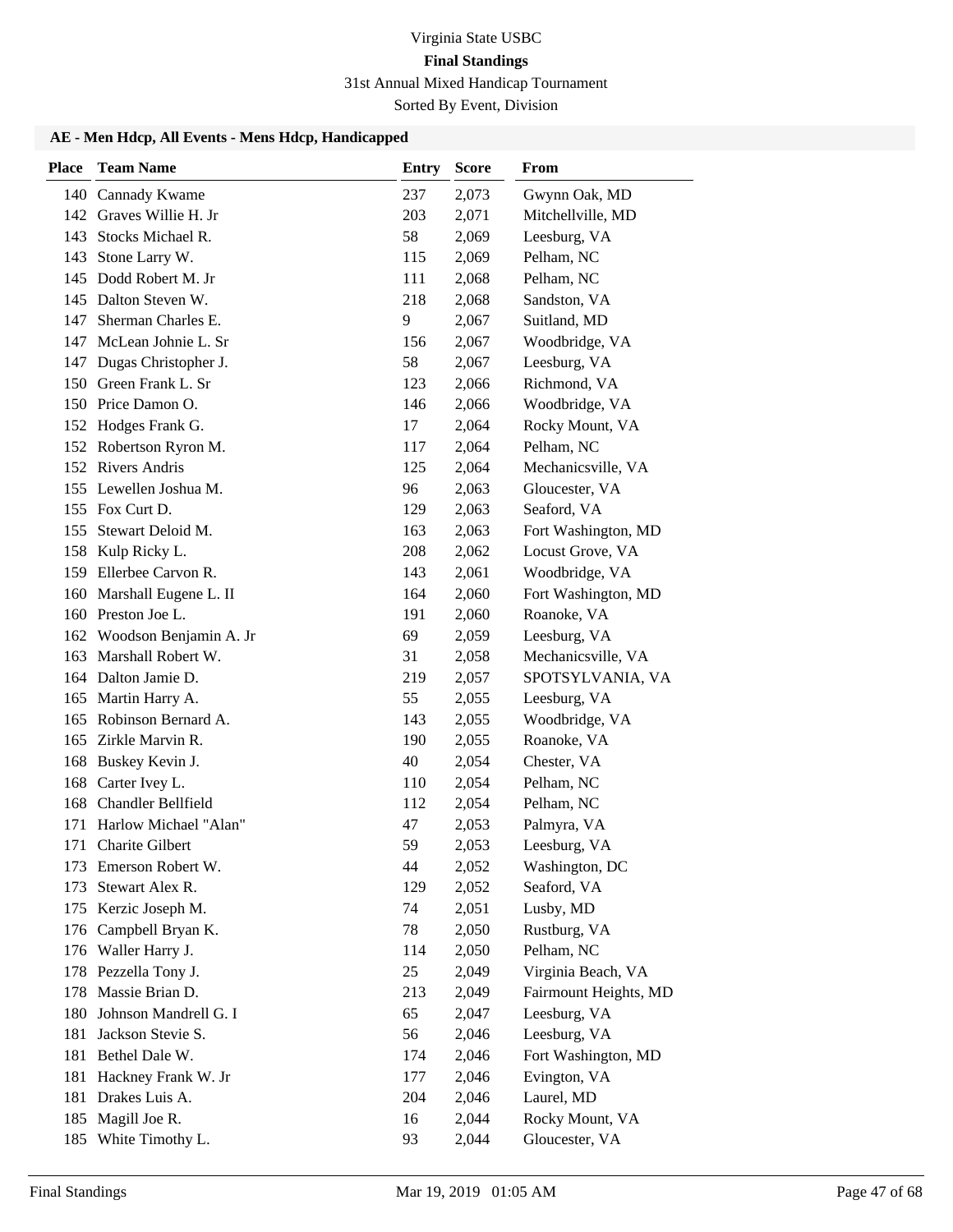Sorted By Event, Division

| <b>Place</b> | <b>Team Name</b>           | <b>Entry</b> | <b>Score</b> | From                 |
|--------------|----------------------------|--------------|--------------|----------------------|
|              | 185 Hawkins John C.        | 205          | 2,044        | Brandywine, MD       |
| 188          | Brown Terrance M.          | 63           | 2,043        | Leesburg, VA         |
|              | 188 Rudy Tyrus R.          | 171          | 2,043        | Fort Washington, MD  |
| 190          | Gerling Steve D.           | 68           | 2,041        | Leesburg, VA         |
| 190          | Tabor Michael D.           | 134          | 2,041        | Aulander, NC         |
|              | 192 Coles Darren A.        | 63           | 2,040        | Leesburg, VA         |
|              | 193 Jones Larry J.         | 23           | 2,039        | Stafford, VA         |
| 193          | Starzec Robert J.          | 95           | 2,039        | Kilmarnock, VA       |
|              | 193 Rizzo Michael A.       | 98           | 2,039        | Stafford, VA         |
| 193          | Swayze Richard B.          | 102          | 2,039        | Portsmouth, VA       |
| 193          | <b>Terry James</b>         | 114          | 2,039        | Pelham, NC           |
| 198          | Jones Jason A.             | 23           | 2,038        | Stafford, VA         |
|              | 198 Nebe David A.          | 50           | 2,038        | Richmond, VA         |
|              | 198 Lemon Mark             | 61           | 2,038        | Leesburg, VA         |
|              | 201 Potter Lowell A.       | 17           | 2,037        | Rocky Mount, VA      |
|              | 201 Roath Larry D.         | 24           | 2,037        | Fredericksburg, VA   |
|              | 203 Lewis Robert J.        | 162          | 2,036        | Fort Washington, MD  |
|              | 204 Cash Casey N.          | 28           | 2,035        | Crimora, VA          |
|              | 205 Glenn Richard R.       | 145          | 2,032        | Woodbridge, VA       |
|              | 205 Franklin Thomas A.     | 178          | 2,032        | Alexandria, VA       |
|              | 207 Crawford C. Brantley   | 25           | 2,030        | Virginia Beach, VA   |
|              | 207 Campbell Robert L.     | 77           | 2,030        | Rustburg, VA         |
|              | 207 Blankenship Hershel    | 193          | 2,030        | N. Prince George, VA |
|              | 210 Huie Christopher L.    | 127          | 2,029        | Midlothian, VA       |
|              | 211 Brewer Maurice E.      | 38           | 2,027        | Fredericksburg, VA   |
| 211          | Huggins Sammuel L.         | 53           | 2,027        | Leesburg, VA         |
| 213          | Clark Danny T.             | 5            | 2,026        | Suitland, MD         |
| 213          | Bell Marcus E.             | 130          | 2,026        | Fredericksburg, VA   |
|              | 215 Durant Samuel L. Jr    | 42           | 2,025        | Washington, DC       |
|              | 216 Corum Douglas E.       | 86           | 2,024        | Stafford, VA         |
|              | 216 Myers James H.         | 108          | 2,024        | Pelham, NC           |
|              | 216 Broadney Robert L. III | 242          | 2,024        | Yorktown, VA         |
|              | 219 Johnson Grover L. III  | 103          | 2,022        | Portsmouth, VA       |
|              | 220 Porter Frank Jr        | 83           | 2,020        | Richmond, VA         |
|              | 220 Pringle Victor W.      | 168          | 2,020        | Fort Washington, MD  |
|              | 220 Box Martinez D.        | 172          | 2,020        | Fort Washington, MD  |
|              | 220 Brownie Robert A.      | 211          | 2,020        | Chesterfield, VA     |
|              | 224 James Clarence E.      | 32           | 2,019        | Mechanicsville, VA   |
|              | 224 Pilgram Harold         | 199          | 2,019        | Lynchburg, VA        |
| 226          | Watson Edgar L. Jr         | 15           | 2,015        | Fredericksburg, VA   |
| 226          | Johnson Roy H. Jr          | 167          | 2,015        | Fort Washington, MD  |
| 228          | Southward Steve L.         | 84           | 2,014        | Potomac Falls, VA    |
| 229          | Smith Melvin Jr            | 230          | 2,012        | Cheltenham, MD       |
| 230          | Strowbridge Nathan H.      | 179          | 2,011        | Winchester, VA       |
| 231          | Garneski Eric L.           | 48           | 2,010        | Stafford, VA         |
| 231          | Baptiste Alfred W.         | 152          | 2,010        | Woodbridge, VA       |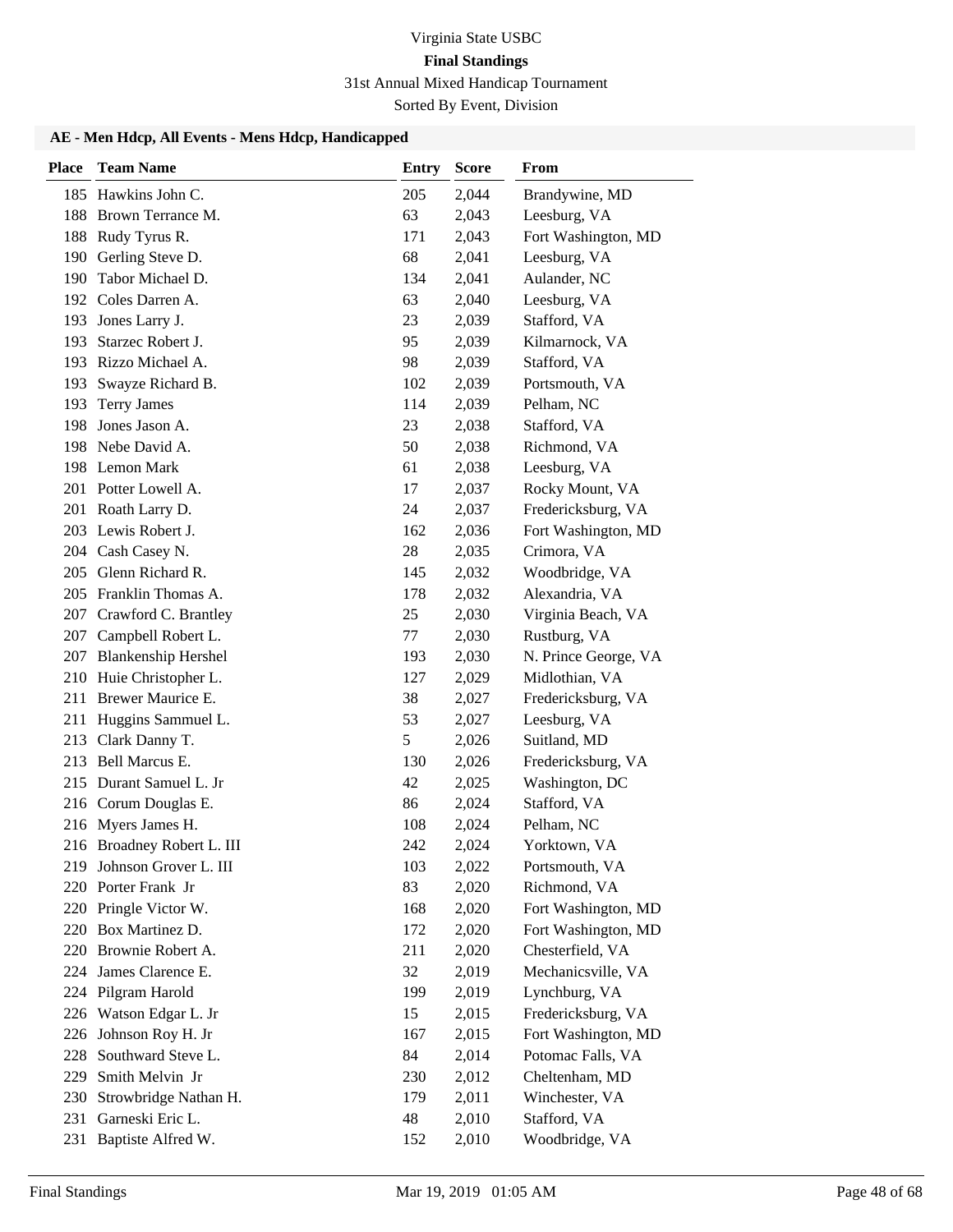# Virginia State USBC **Final Standings**

31st Annual Mixed Handicap Tournament

Sorted By Event, Division

| <b>Place</b> | <b>Team Name</b>                              | Entry      | <b>Score</b>   | <b>From</b>                        |
|--------------|-----------------------------------------------|------------|----------------|------------------------------------|
| 233          | <b>Malbrough Ignatius</b>                     | 26         | 2,009          | Norfolk, VA                        |
| 233          | Shuttleworth Clyde (Ed) E.                    | 99         | 2,009          | Boydton, VA                        |
| 233          | <b>Taylor Bernard</b>                         | 203        | 2,009          | Mitchellville, MD                  |
| 236          | Jones Paul M.                                 | 107        | 2,008          | Pelham, NC                         |
|              | 236 Chaffin Thomas K.                         | 120        | 2,008          | Mineral, VA                        |
|              | 238 Key Harry M.                              | 88         | 2,007          | Barboursville, VA                  |
|              | 238 Hill Sentell D.                           | 124        | 2,007          | North Chesterfield, VA             |
|              | 240 Russell Jeffrey M.                        | 45         | 2,005          | Washington, DC                     |
| 240          | Mallory Harry L.                              | 64         | 2,005          | Leesburg, VA                       |
|              | 240 Knode Paul A.                             | 90         | 2,005          | Chester, VA                        |
|              | 243 Garrison Wade E. Jr                       | 201        | 2,004          | Spotsylvania, VA                   |
|              | 243 Connor Auvelio M.                         | 215        | 2,004          | Fredericksburg, VA                 |
|              | 245 Williams Robert E.                        | 110        | 2,003          | Pelham, NC                         |
|              | 245 Wilkerson Michael A. Jr                   | 226        | 2,003          | Richmond, VA                       |
| 247          | Hill Ray E. Jr                                | 33         | 2,002          | Mechanicsville, VA                 |
| 247          | Harkless C Bruce                              | 171        | 2,002          | Fort Washington, MD                |
| 247          | <b>Johnston Mike</b>                          | 200        | 2,002          | Lynchburg, VA                      |
|              | 250 Moore Lee                                 | 34         | 2,001          | Mechanicsville, VA                 |
| 250          | <b>Stubbs Warren</b>                          | 144        | 2,001          | Woodbridge, VA                     |
| 252          | Boyters Ricky L.                              | 97         | 2,000          | Newport News, VA                   |
| 253          | Marshall Keith L.                             | 43         | 1,999          | Washington, DC                     |
|              | 253 Townes Joe Jr                             | 154        | 1,999          | Woodbridge, VA                     |
| 253          | Webster John A. Jr                            | 173        | 1,999          | Fort Washington, MD                |
|              | 256 Fetner Patrick L.                         | 76         | 1,997          | Fredericksburg, VA                 |
|              | 256 Maynard Andre A.                          | 102        | 1,997          | Portsmouth, VA                     |
|              | 258 Cutshaw William R.                        | 240        | 1,996          | Yorktown, VA                       |
| 259          | Murphy James C.                               | 235        | 1,995          | Chesapeake, VA                     |
| 260          | Trimarchi Donald P.                           | 202        | 1,994          | Hampton, VA                        |
| 261          | Britton Mark D.                               | 14         | 1,993          | Stafford, VA                       |
| 261          | Bowling Jay F.                                | 24         | 1,993          | Fredericksburg, VA                 |
|              | 263 Kidd Scottie R.                           | 78         | 1,992          | Rustburg, VA                       |
|              | 264 Jordan Willie H.                          | 32         | 1,991          | Mechanicsville, VA                 |
|              | 264 Turner Leonard E.                         | 150        | 1,991          | Woodbridge, VA                     |
|              | 266 Chavis Tommy L.                           | 33         | 1,989          | Mechanicsville, VA                 |
|              | 266 Tate Ira T. Sr                            | 239        | 1,989          | Yorktown, VA                       |
| 268          | Moore Troy M.                                 | 3          | 1,988          | Suitland, MD                       |
| 269          | Pritchard Kenneth E.                          | 195        | 1,987          | Spotsylvania, VA                   |
| 270          | Somerville Joseph S. III                      | 168        | 1,986          | Fort Washington, MD                |
| 271          | Phillips Bobby K. Jr<br>Shuler Paul E. Sr     | 15         | 1,985          | Fredericksburg, VA                 |
| 272          |                                               | 11         | 1,984          | Suitland, MD                       |
| 273          | Hazlewood Frank V. III<br>Williams Charles M. | 83<br>92   | 1,983          | Richmond, VA                       |
| 273<br>273   | Moreland Keith                                |            | 1,983          | Gloucester, VA                     |
|              | 276 Moreland Kent                             | 105<br>105 | 1,983<br>1,982 | Bremo Bluff, VA<br>Bremo Bluff, VA |
|              | 276 Matthews David H. Sr                      | 38         | 1,982          | Fredericksburg, VA                 |
|              | 278 Einhorn James D. Jr                       | 183        | 1,980          | Fredericksbur, VA                  |
|              |                                               |            |                |                                    |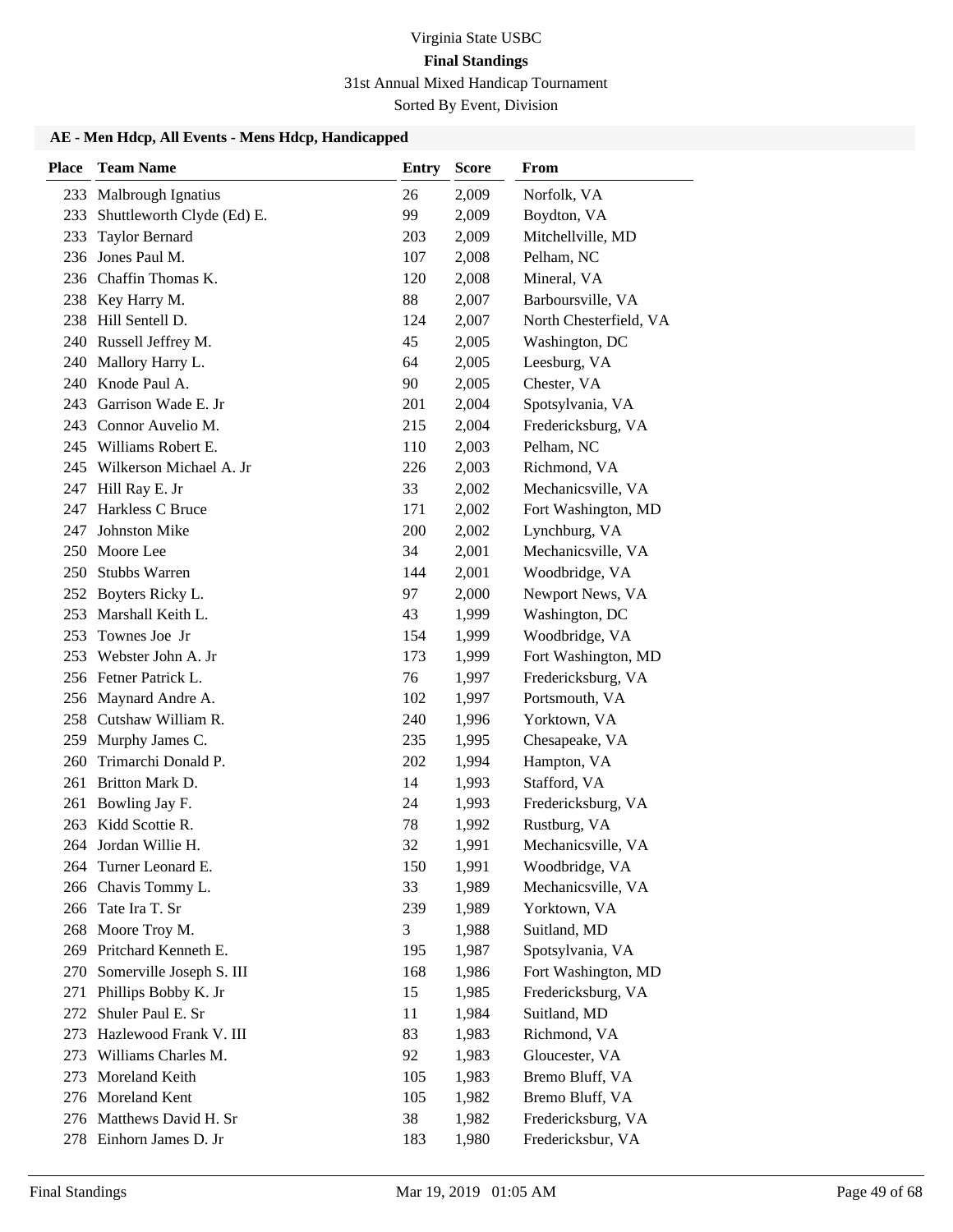Sorted By Event, Division

| <b>Place</b> | <b>Team Name</b>                          | <b>Entry</b> | <b>Score</b> | From                   |
|--------------|-------------------------------------------|--------------|--------------|------------------------|
|              | 278 Curtis William R.                     | 187          | 1,980        | Charles Town, WV       |
| 278          | Adams Harry W. Jr                         | 115          | 1,980        | Pelham, NC             |
| 281          | Wingfield L Wayne                         | 21           | 1,979        | Rocky Mount, VA        |
| 282          | Glasgow Alan E.                           | 27           | 1,978        | Ivor, VA               |
| 283          | <b>Smith Stanley</b>                      | 109          | 1,977        | Pelham, NC             |
| 284          | Thomas Norman "Pic" L.                    | 193          | 1,976        | N. Prince George, VA   |
|              | 285 Ritter Terry L.                       | 72           | 1,974        | Woodstock, VA          |
| 286          | Sims Edward L. Jr                         | 62           | 1,973        | Leesburg, VA           |
| 286          | Ward Keith L.                             | 65           | 1,973        | Leesburg, VA           |
| 288          | Welcher William A.                        | 189          | 1,972        | Roanoke, VA            |
| 289          | Baldwin Thomas A.                         | 128          | 1,970        | Midlothian, VA         |
| 290          | Skaggs Harry A.                           | 26           | 1,969        | Norfolk, VA            |
| 290          | Waddell Gary L.                           | 104          | 1,969        | Portsmouth, VA         |
|              | 290 Pifer Mark A.                         | 212          | 1,969        | Covington, VA          |
|              | 293 Brown Michael H.                      | 57           | 1,968        | Leesburg, VA           |
| 294          | Smith Glenton S.                          | 60           | 1,967        | Leesburg, VA           |
| 295          | Minnick John A. Jr                        | 243          | 1,966        | Yorktown, VA           |
|              | 296 Kamara Abass                          | 124          | 1,965        | North Chesterfield, VA |
|              | 296 Livingston Bernard                    | 181          | 1,965        | Stafford, VA           |
|              | 298 Walden Richard D. II                  | 232          | 1,964        | Cheltenham, MD         |
| 299          | Shoemaker Larry W.                        | 89           | 1,963        | Ruther Glen, VA        |
| 299          | <b>Mack Naymon</b>                        | 191          | 1,963        | Roanoke, VA            |
|              | 301 Heard John D.                         | 181          | 1,961        | Stafford, VA           |
|              | 302 Bynum William L.                      | 80           | 1,959        | Virginia Beach, VA     |
|              | 302 Stevens Everton(Fab) E.               | 224          | 1,959        | Woodbridge, VA         |
|              | 304 Barnette Jerry K.                     | 41           | 1,958        | Washington, DC         |
|              | 305 Elliott Christopher J.                | 62           | 1,956        | Leesburg, VA           |
| 306          | Anderson Derek L.                         | 154          | 1,954        | Woodbridge, VA         |
| 307          | Thompson Ronald D.                        | 27           | 1,952        | Ivor, VA               |
| 308          | Jones Robert A.                           | 30           | 1,951        | Mechanicsville, VA     |
|              | 309 Willis Charles C.                     | 12           | 1,950        | Suitland, MD           |
| 309          | Glass Bernard R.                          | 64           | 1,950        | Leesburg, VA           |
|              | 311 Gibson Richard E.                     | 161          | 1,949        | Fort Washington, MD    |
| 311          | Daniels James F.                          | 151          | 1,949        | Woodbridge, VA         |
|              | 313 Durrer Richard W.                     | 198          | 1,948        | Barboursville, VA      |
|              | 314 Matthews Larryl A.                    | 44           | 1,947        | Washington, DC         |
| 314          | Garnett Leon D.                           | 82           | 1,947        | Richmond, VA           |
|              | 314 Rogers Winters C.                     | 167          | 1,947        | Fort Washington, MD    |
| 317          | Kendrick Donald W.                        | 37           | 1,946        | Stanleytown, VA        |
| 318          | Clark Artavius C. Sr                      | 175          | 1,945        | Fort Washington, MD    |
| 319          | Glover Carl T. Sr                         | 51           | 1,943        | Richmond, VA           |
| 320          | Adkins David A.                           | 22           | 1,942        | Rocky Mount, VA        |
| 320          | Slade Clyde L. Jr                         | 133          | 1,942        | Mineral, VA            |
| 320          | Duff Nelson K. Jr<br>323 Bolosan Chris L. | 141          | 1,942        | Woodbridge, VA         |
|              |                                           | 97           | 1,940        | Newport News, VA       |
| 324          | Cogswell William T.                       | 68           | 1,938        | Leesburg, VA           |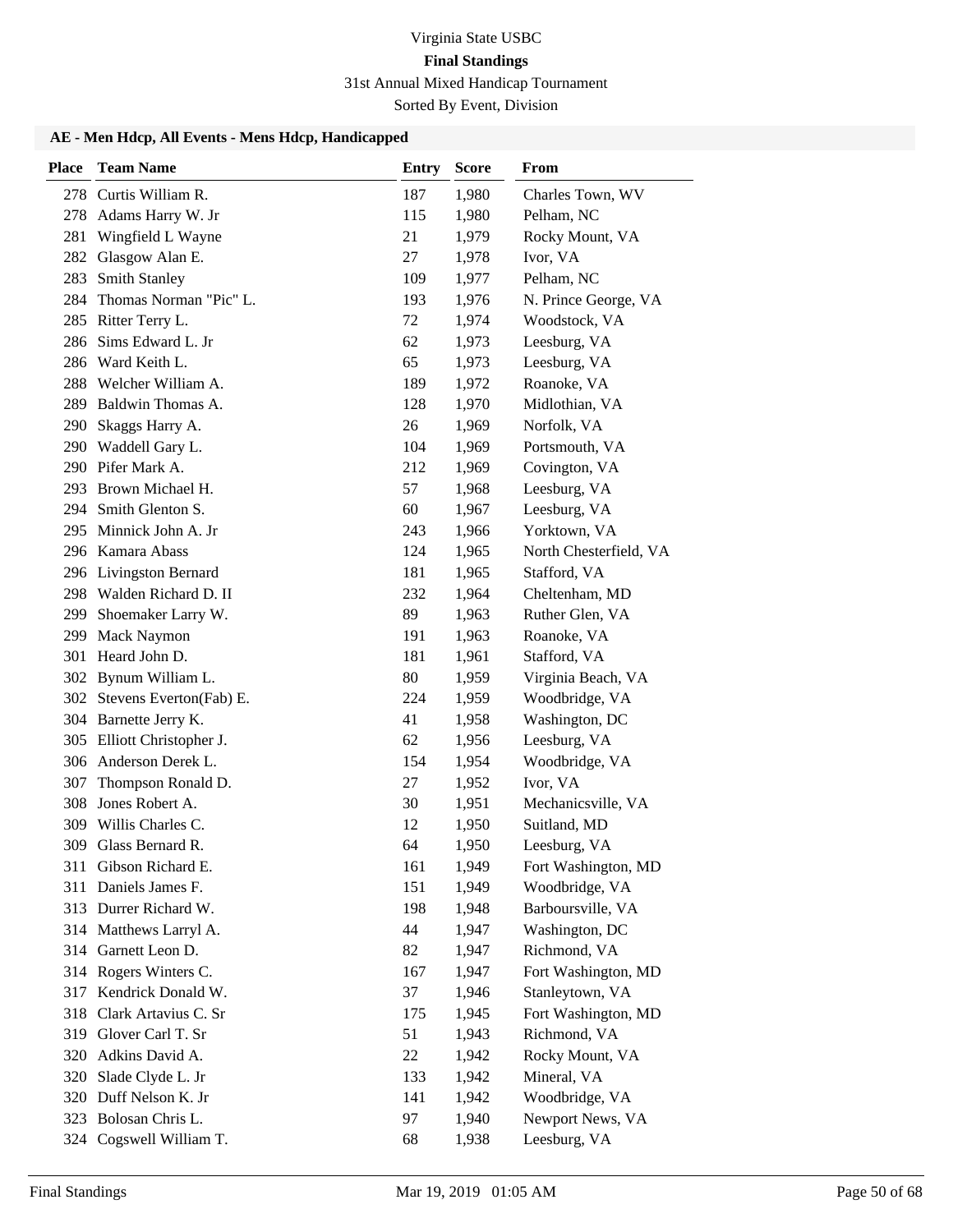Sorted By Event, Division

| <b>Place</b> | <b>Team Name</b>          | <b>Entry</b> | <b>Score</b> | From                |
|--------------|---------------------------|--------------|--------------|---------------------|
| 325          | Smith Carey O. Sr         | 232          | 1,937        | Cheltenham, MD      |
| 326          | <b>Curtis Timothy</b>     | 187          | 1,936        | Charles Town, WV    |
| 327          | Thorpe Junior A.          | 174          | 1,934        | Fort Washington, MD |
| 328          | Butler Aaron M.           | 188          | 1,932        | Greensboro, NC      |
| 329          | <b>Kalnins Mark</b>       | 126          | 1,931        | Charlottesville, VA |
| 330          | Blackwell Rex A.          | 107          | 1,929        | Pelham, NC          |
| 331          | Williams Ricky T. Jr      | 49           | 1,928        | Washington, DC      |
| 331          | Allen Henry H. Jr         | 165          | 1,928        | Fort Washington, MD |
| 333          | McDonald Jason            | 132          | 1,927        | Mineral, VA         |
| 333          | Jackson Andrew E.         | 224          | 1,927        | Woodbridge, VA      |
| 335          | Williams Glenn            | 13           | 1,926        | Stafford, VA        |
| 335          | Banicky John D.           | 134          | 1,926        | Aulander, NC        |
| 337          | Wright Tommy A.           | 228          | 1,925        | Cheltenham, MD      |
| 338          | Perry Carl L.             | 100          | 1,924        | Boydton, VA         |
| 338          | Bogucki Richard M.        | 202          | 1,924        | Hampton, VA         |
| 338          | Head Alan T.              | 227          | 1,924        | Cheltenham, MD      |
| 338          | Ahner Ashby F.            | 243          | 1,924        | Yorktown, VA        |
|              | 342 Linkous Glenn S.      | 104          | 1,923        | Portsmouth, VA      |
|              | 342 Fletcher John         | 158          | 1,923        | Woodbridge, VA      |
|              | 342 Anderson David R.     | 210          | 1,923        | South Boston, VA    |
| 345          | Jones Edward T. Sr        | 162          | 1,922        | Fort Washington, MD |
|              | 346 Moore Mark D.         | 88           | 1,920        | Barboursville, VA   |
| 347          | Blackwell Darryl F.       | 106          | 1,917        | Pelham, NC          |
|              | 348 Perron Matt W.        | 73           | 1,916        | Woodstock, VA       |
| 348          | Martin Warren A.          | 235          | 1,916        | Chesapeake, VA      |
| 350          | Bellinger Thomas J.       | 185          | 1,915        | Stafford, VA        |
| 351          | Neal Thomas H.            | 231          | 1,914        | Cheltenham, MD      |
|              | 352 Kyle Marvin S.        | 166          | 1,913        | Fort Washington, MD |
| 353          | Orcutt Philip M.          | 82           | 1,912        | Richmond, VA        |
| 353          | McAdams Bobby J.          | 176          | 1,912        | Fort Washington, MD |
| 355          | Strickland Wilson D. Jr   | 100          | 1,911        | Boydton, VA         |
| 355          | Jones Brian M.            | 155          | 1,911        | Woodbridge, VA      |
|              | 355 Carter Henry P. III   | 159          | 1,911        | Woodbridge, VA      |
| 355          | Jackson Roland M.         | 184          | 1,911        | Fredericksburg, VA  |
| 359          | Alexander James C. Jr     | 176          | 1,910        | Fort Washington, MD |
| 359          | Craig Robbie M.           | 233          | 1,910        | Monroe, VA          |
| 361          | Reynolds Wesley J. II     | 147          | 1,909        | Woodbridge, VA      |
| 362          | Glover Alfed L.           | 109          | 1,908        | Pelham, NC          |
| 362          | Thomas Lawrence W.        | 169          | 1,908        | Fort Washington, MD |
|              | 364 Holland Bill W.       | 81           | 1,907        | Richmond, VA        |
|              | 364 James Henry T.        | 116          | 1,907        | Pelham, NC          |
|              | 366 Richardson Russell J. | 20           | 1,906        | Rocky Mount, VA     |
|              | 367 Poore Carl E. III     | 53           | 1,905        | Leesburg, VA        |
|              | 368 Baker Darren C.       | 135          | 1,903        | Stafford, VA        |
| 368          | Sackey-Rush William       | 152          | 1,903        | Woodbridge, VA      |
|              | 370 Franks Jim M.         | 47           | 1,900        | Palmyra, VA         |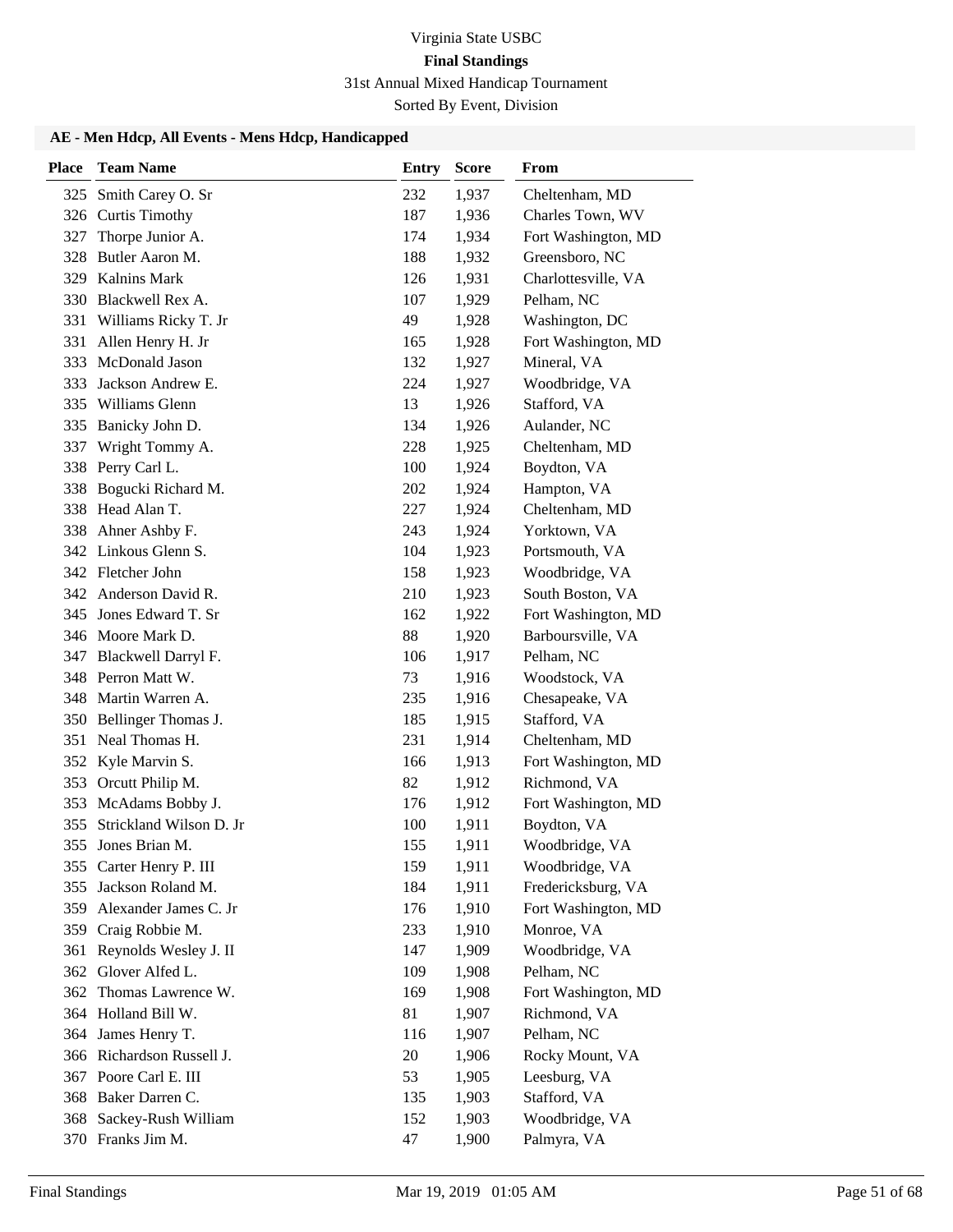Sorted By Event, Division

| <b>Place</b> | <b>Team Name</b>        | <b>Entry</b> | <b>Score</b> | From                |
|--------------|-------------------------|--------------|--------------|---------------------|
| 370          | Smith Mitchell P. Sr    | 161          | 1,900        | Fort Washington, MD |
| 372          | Simms Marvin V. Sr      | 67           | 1,899        | Leesburg, VA        |
| 373          | Fillis John R. Sr       | 71           | 1,897        | Fredericksburg, VA  |
| 374          | Gant Robert L. III      | 59           | 1,896        | Leesburg, VA        |
| 375          | Furr Gregory J. Jr      | 42           | 1,894        | Washington, DC      |
| 376          | Hogue Cecil C.          | 156          | 1,893        | Woodbridge, VA      |
| 377          | Valentin Leon           | 119          | 1,891        | Chesapeake, VA      |
| 378          | Isley Artie N.          | 81           | 1,889        | Richmond, VA        |
| 379          | Thomas Kenneth L.       | 55           | 1,887        | Leesburg, VA        |
| 379          | Ragland Joseph B.       | 139          | 1,887        | Woodbridge, VA      |
| 381          | Pritchard Jason K.      | 195          | 1,885        | Spotsylvania, VA    |
| 382          | Mcgee Kirk S.           | 85           | 1,884        | Richmond, VA        |
| 383          | Curtis Stafford J. Sr   | 113          | 1,883        | Pelham, NC          |
| 383          | Jenkins Elbert J.       | 169          | 1,883        | Fort Washington, MD |
| 385          | Franklin Brian P.       | 238          | 1,882        | Yorktown, VA        |
| 386          | Cash Benjamin L.        | 93           | 1,880        | Gloucester, VA      |
| 387          | Gutridge Johnny C. Jr   | 139          | 1,878        | Woodbridge, VA      |
| 388          | Garnett Chet A.         | 75           | 1,876        | Virginia Beach, VA  |
| 389          | Flanagan Michael R.     | 84           | 1,874        | Potomac Falls, VA   |
| 389          | Anderson Russell A.     | 94           | 1,874        | Gloucester, VA      |
| 389          | Vaughn Harry L.         | 141          | 1,874        | Woodbridge, VA      |
| 389          | Sandidge Robert L.      | 199          | 1,874        | Lynchburg, VA       |
| 393          | Woodruff Paul T.        | 218          | 1,873        | Sandston, VA        |
|              | 394 Foster Arthur L.    | 136          | 1,872        | Woodbridge, VA      |
| 395          | Matthews Lowell A.      | 43           | 1,869        | Washington, DC      |
|              | 396 Poe David C. Jr     | 170          | 1,868        | Fort Washington, MD |
| 397          | Douglas Frederick H. Jr | 67           | 1,864        | Leesburg, VA        |
| 397          | Webb Mark A.            | 240          | 1,864        | Yorktown, VA        |
| 399          | Pollard William A.      | 92           | 1,863        | Gloucester, VA      |
| 399          | <b>Brown Jimmy</b>      | 101          | 1,863        | Crystal Hill, VA    |
| 401          | Hall Kevin L.           | 133          | 1,860        | Mineral, VA         |
| 401          | Anderson Abraham        | 95           | 1,860        | Kilmarnock, VA      |
|              | 403 Bernardo Angelo L.  | 132          | 1,859        | Mineral, VA         |
| 403          | Clingman Frederick I.   | 229          | 1,859        | Cheltenham, MD      |
|              | 405 Mosser Robert L.    | 148          | 1,858        | Woodbridge, VA      |
| 406          | Nash Mark D.            | 177          | 1,855        | Evington, VA        |
| 407          | Hughes Jimmie C.        | 210          | 1,854        | South Boston, VA    |
| 408          | Geiger James F.         | 166          | 1,851        | Fort Washington, MD |
| 409          | Williams Willie J.      | 40           | 1,850        | Chester, VA         |
| 410          | Shumaker David P.       | 50           | 1,849        | Richmond, VA        |
| 410          | Young Steven M.         | 52           | 1,849        | Fredericksburg, VA  |
|              | 412 Hendrick John C. Jr | 48           | 1,846        | Stafford, VA        |
| 412          | Carter Hermon           | 136          | 1,846        | Woodbridge, VA      |
| 414          | Kilpatrick Douglas A.   | 41           | 1,844        | Washington, DC      |
|              | 415 Fowler Clarence J.  | 159          | 1,843        | Woodbridge, VA      |
|              | 416 Snoddy Mark E.      | 140          | 1,842        | Woodbridge, VA      |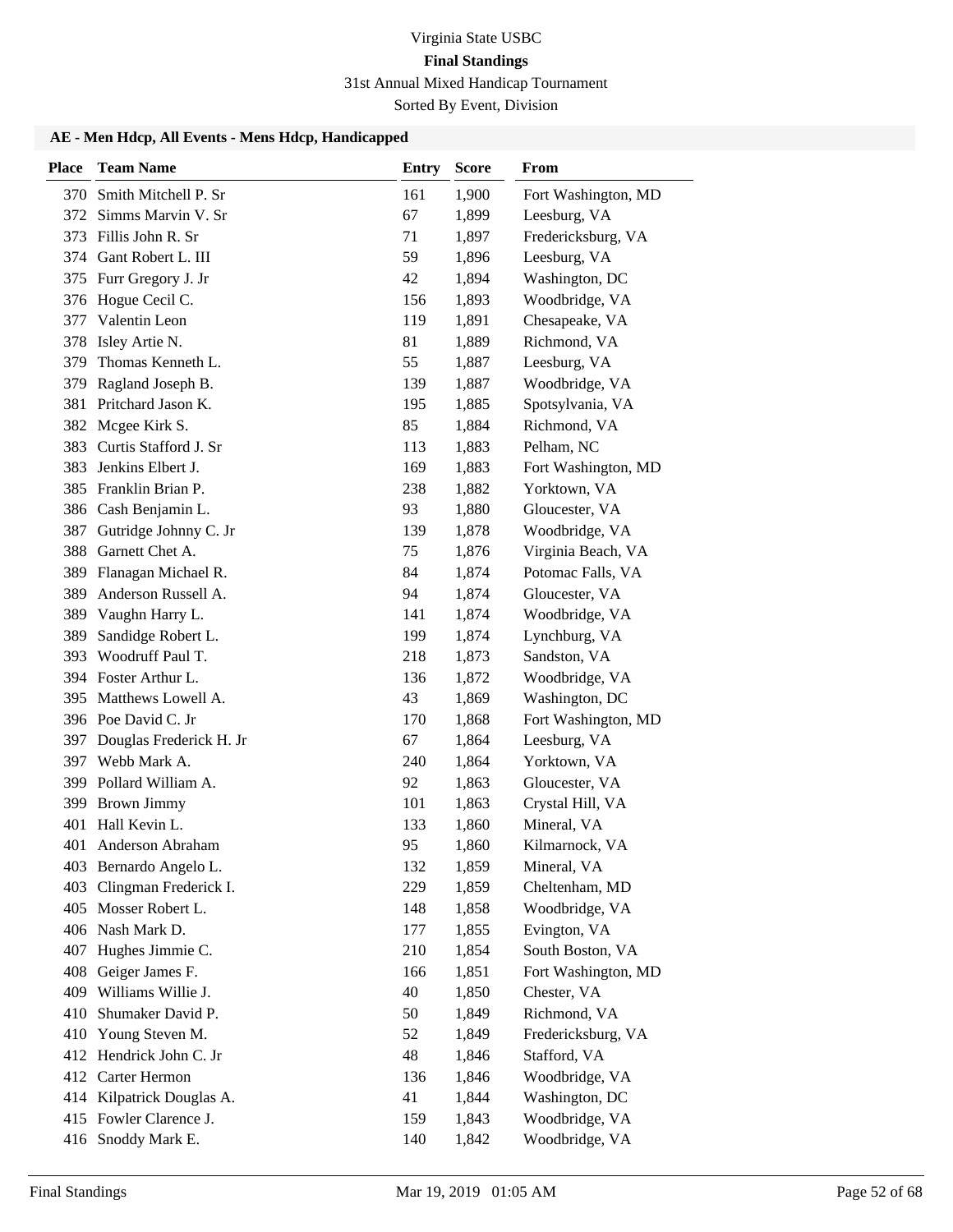Sorted By Event, Division

| <b>Place</b> | <b>Team Name</b>            | <b>Entry</b>   | <b>Score</b> | From                 |
|--------------|-----------------------------|----------------|--------------|----------------------|
|              | 416 McKinnie LeVail R. II   | 220            | 1,842        | Woodbridge, VA       |
|              | 418 Wilson Johnny M.        | 147            | 1,841        | Woodbridge, VA       |
|              | 419 Perry Nelson J.         | 153            | 1,840        | Woodbridge, VA       |
|              | 420 Latney Samuel L.        | 173            | 1,839        | Fort Washington, MD  |
| 421          | Ampy Kendall R.             | 123            | 1,838        | Richmond, VA         |
|              | 422 Noel James T.           | 145            | 1,836        | Woodbridge, VA       |
| 423          | Vaden Michael W.            | 113            | 1,835        | Pelham, NC           |
| 424          | Skiba Joseph T. IV          | 66             | 1,834        | Leesburg, VA         |
| 425          | Stephens Alexander          | 148            | 1,833        | Woodbridge, VA       |
|              | 426 Holton Rodney           | 5              | 1,832        | Suitland, MD         |
|              | 427 Rittenour Julian A.     | 73             | 1,831        | Woodstock, VA        |
| 428          | James Mark N.               | 163            | 1,830        | Fort Washington, MD  |
|              | 429 Welcher Roy A.          | 189            | 1,829        | Roanoke, VA          |
|              | 430 Williams Daniel         | 103            | 1,820        | Portsmouth, VA       |
| 431          | Thomas Warren A.            | 220            | 1,815        | Woodbridge, VA       |
|              | 432 Eiland Michael A.       | 1              | 1,813        | Cross Junction, VA   |
| 433          | Key Cedric I.               | $\overline{4}$ | 1,808        | Suitland, MD         |
| 433          | Wright Devin D.             | 60             | 1,808        | Leesburg, VA         |
|              | 435 Ellinger James S.       | 28             | 1,806        | Crimora, VA          |
| 436          | Yourse Corey L.             | 108            | 1,805        | Pelham, NC           |
|              | 437 Freeman Willie F.       | 175            | 1,802        | Fort Washington, MD  |
|              | 438 Maclin Larry D.         | 121            | 1,800        | Highland Springs, VA |
|              | 439 Owens James H.          | 239            | 1,799        | Yorktown, VA         |
|              | 440 Basnight Harry E.       | 153            | 1,793        | Woodbridge, VA       |
| 441          | Douglas Walt A.             | 9              | 1,782        | Suitland, MD         |
|              | 442 Robinson Kiven J. Sr    | 229            | 1,780        | Cheltenham, MD       |
|              | 443 Woolridge Hugh H. Jr    | 151            | 1,776        | Woodbridge, VA       |
| 444          | Owens Brian K.              | 56             | 1,775        | Leesburg, VA         |
|              | 444 O'Shea John D. III      | 223            | 1,775        | Woodbridge, VA       |
|              | 446 Cash Brandon S.         | 94             | 1,772        | Gloucester, VA       |
|              | 447 Foushee Charles Steve   | 208            | 1,768        | Locust Grove, VA     |
|              | 448 Pollock James E.        | 228            | 1,766        | Cheltenham, MD       |
|              | 449 Coley Edward L.         | 29             | 1,764        | Mechanicsville, VA   |
|              | 450 Reynolds Steve          | 155            | 1,760        | Woodbridge, VA       |
| 451          | Smith Frederick D.          | 146            | 1,747        | Woodbridge, VA       |
|              | 452 Haley Randolph          | 111            | 1,744        | Pelham, NC           |
|              | 453 Brown Gregory A.        | 157            | 1,714        | Woodbridge, VA       |
| 454          | Burress Plaxico W.          | 222            | 1,709        | Woodbridge, VA       |
|              | 455 Sneed Waver L.          | 144            | 1,692        | Woodbridge, VA       |
| 456          | Thomas Willie               | 140            | 1,686        | Woodbridge, VA       |
|              | 457 Walter Brian K.         | 179            | 1,658        | Winchester, VA       |
|              | 458 Christmas Garland L. Sr | 164            | 1,617        | Fort Washington, MD  |
|              | 459 Parker Terrence A.      | 137            | 1,614        | Woodbridge, VA       |
|              | 460 Garnett Robert J.       | 80             | 1,611        | Virginia Beach, VA   |
| 461          | Gorman Bojo J.              | 91             | 1,410        | Mechanicsville, VA   |
|              | 462 Williams Eric O.        | 70             | 719          | Fredericksburg, VA   |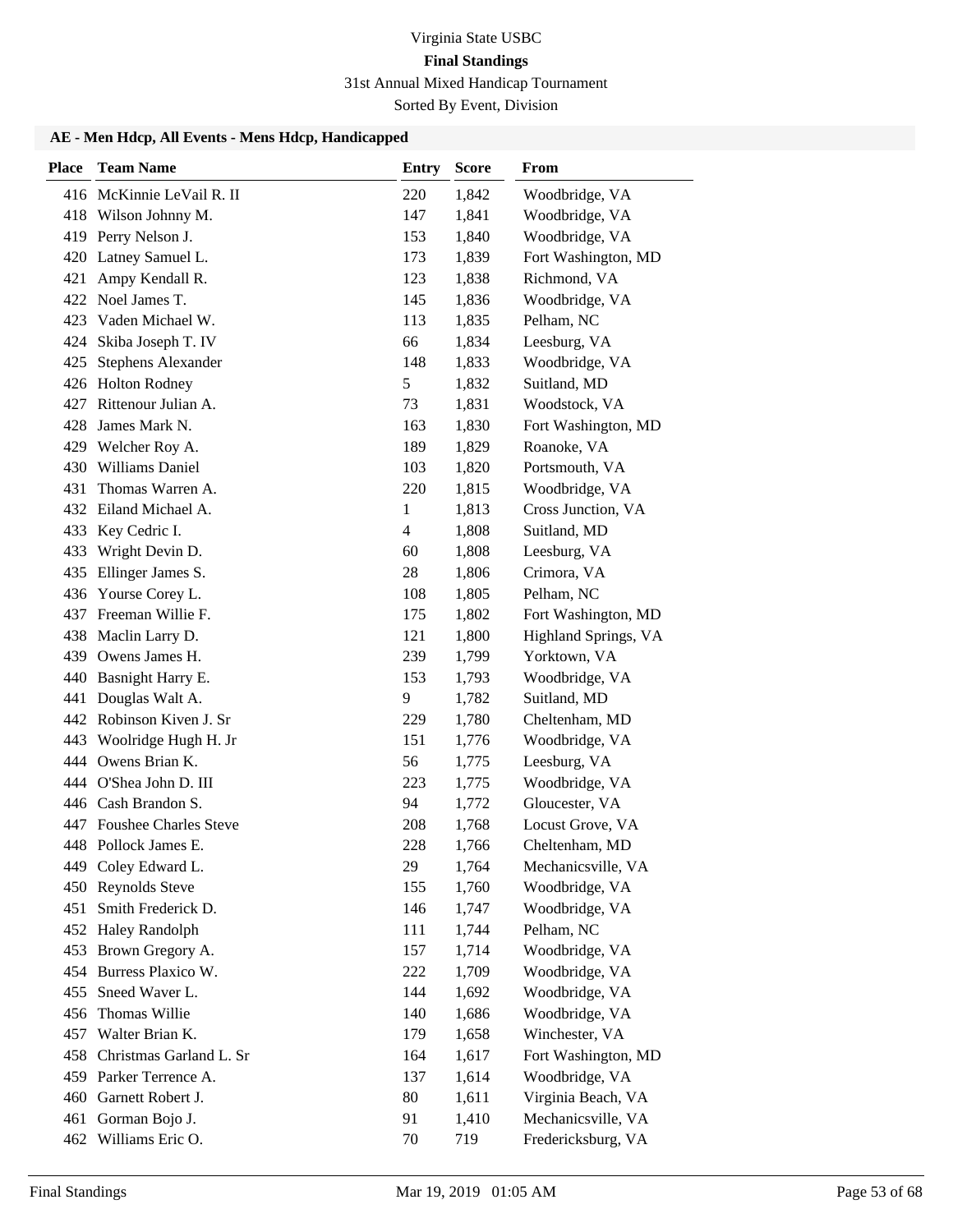Sorted By Event, Division

### **AE - Men Scratch, All Events - Men Scratch, Scratch**

| <b>Place</b>   | <b>Team Name</b>        | <b>Entry</b> | <b>Score</b> | <b>From</b>        |
|----------------|-------------------------|--------------|--------------|--------------------|
| 1              | Bright Daniel E.        | 130          | 2,181        | Fredericksburg, VA |
| $\overline{2}$ | McLane Thomas A.        | 74           | 2,178        | Lusby, MD          |
| 3              | Grove Kevin L.          | 79           | 2,177        | Christiansburg, VA |
| 4              | Marshall Howard H.      | 237          | 2,138        | Gwynn Oak, MD      |
| 5              | Turner George M.        | 198          | 2,120        | Barboursville, VA  |
| 6              | Paxton Matthew R.       | 212          | 2,094        | Covington, VA      |
| 7              | Bryant Jeremiah R.      | 37           | 2,088        | Stanleytown, VA    |
| 8              | Calderon Jose' Jr       | 149          | 2,062        | Woodbridge, VA     |
| 9              | Stocks Michael R.       | 58           | 2,060        | Leesburg, VA       |
| 10             | Dalton Jamie D.         | 219          | 2,039        | SPOTSYLVANIA, VA   |
| 11             | Holmes Lee A. Jr        | 178          | 2,037        | Alexandria, VA     |
| 12             | Harlow Michael "Alan"   | 47           | 2,035        | Palmyra, VA        |
| 13             | Emerson Robert W.       | 44           | 2,034        | Washington, DC     |
| 14             | Tate Ira T. Jr          | 238          | 2,033        | Yorktown, VA       |
| 15             | Glenn Richard R.        | 145          | 2,032        | Woodbridge, VA     |
| 16             | Bell Marcus E.          | 130          | 2,026        | Fredericksburg, VA |
| 17             | Wolfe James M.          | 183          | 2,024        | Fredericksbur, VA  |
| 18             | Hall Will J. Sr         | 231          | 2,007        | Cheltenham, MD     |
| 19             | Boyters Ricky L.        | 97           | 2,000        | Newport News, VA   |
| 20             | Ahlgrim Keith A.        | 217          | 1,982        | Midlothian, VA     |
| 21             | Einhorn James D. Jr     | 183          | 1,980        | Fredericksbur, VA  |
| 22             | Lee James D. Jr         | 217          | 1,978        | Midlothian, VA     |
| 23             | Vogt Chuck W. II        | 119          | 1,974        | Chesapeake, VA     |
| 24             | Cannady Kwame           | 237          | 1,965        | Gwynn Oak, MD      |
| 25             | Cole Brian A. Sr        | 142          | 1,962        | Woodbridge, VA     |
| 26             | Campbell Bryan K.       | 78           | 1,960        | Rustburg, VA       |
| 26             | Dalton Steven W.        | 218          | 1,960        | Sandston, VA       |
| 28             | Riley Harvey R.         | 190          | 1,954        | Roanoke, VA        |
| 29             | Blanton Jon D.          | 135          | 1,951        | Stafford, VA       |
| 30             | Durrer Richard W.       | 198          | 1,948        | Barboursville, VA  |
| 31             | <b>Sweet Marlon</b>     | 4            | 1,947        | Suitland, MD       |
| 32             | Duff Nelson K. Jr       | 141          | 1,942        | Woodbridge, VA     |
|                | 33 Bolosan Chris L.     | 97           | 1,940        | Newport News, VA   |
| 34             | Walker Arthur W.        | 223          | 1,925        | Woodbridge, VA     |
| 35             | Wilkerson Michael A. Jr | 226          | 1,922        | Richmond, VA       |
| 36             | Wingfield Danny W. Sr   | 87           | 1,919        | Forest, VA         |
| 37             | Blankenship Mike T.     | 21           | 1,912        | Rocky Mount, VA    |
| 38             | Hale Gary "Tyke"        | 87           | 1,910        | Forest, VA         |
| 39             | Price Damon O.          | 146          | 1,904        | Woodbridge, VA     |
| 40             | Baker Darren C.         | 135          | 1,903        | Stafford, VA       |
| 41             | Lanier Jeffery A.       | 45           | 1,899        | Washington, DC     |
| 41             | Bayes Vincent L.        | 233          | 1,899        | Monroe, VA         |
| 43             | Fillis John R. Sr       | 71           | 1,897        | Fredericksburg, VA |
| 44             | Craig Robbie M.         | 233          | 1,892        | Monroe, VA         |
| 45             | Franklin Thomas A.      | 178          | 1,888        | Alexandria, VA     |
|                | 46 Pritchard Jason K.   | 195          | 1,885        | Spotsylvania, VA   |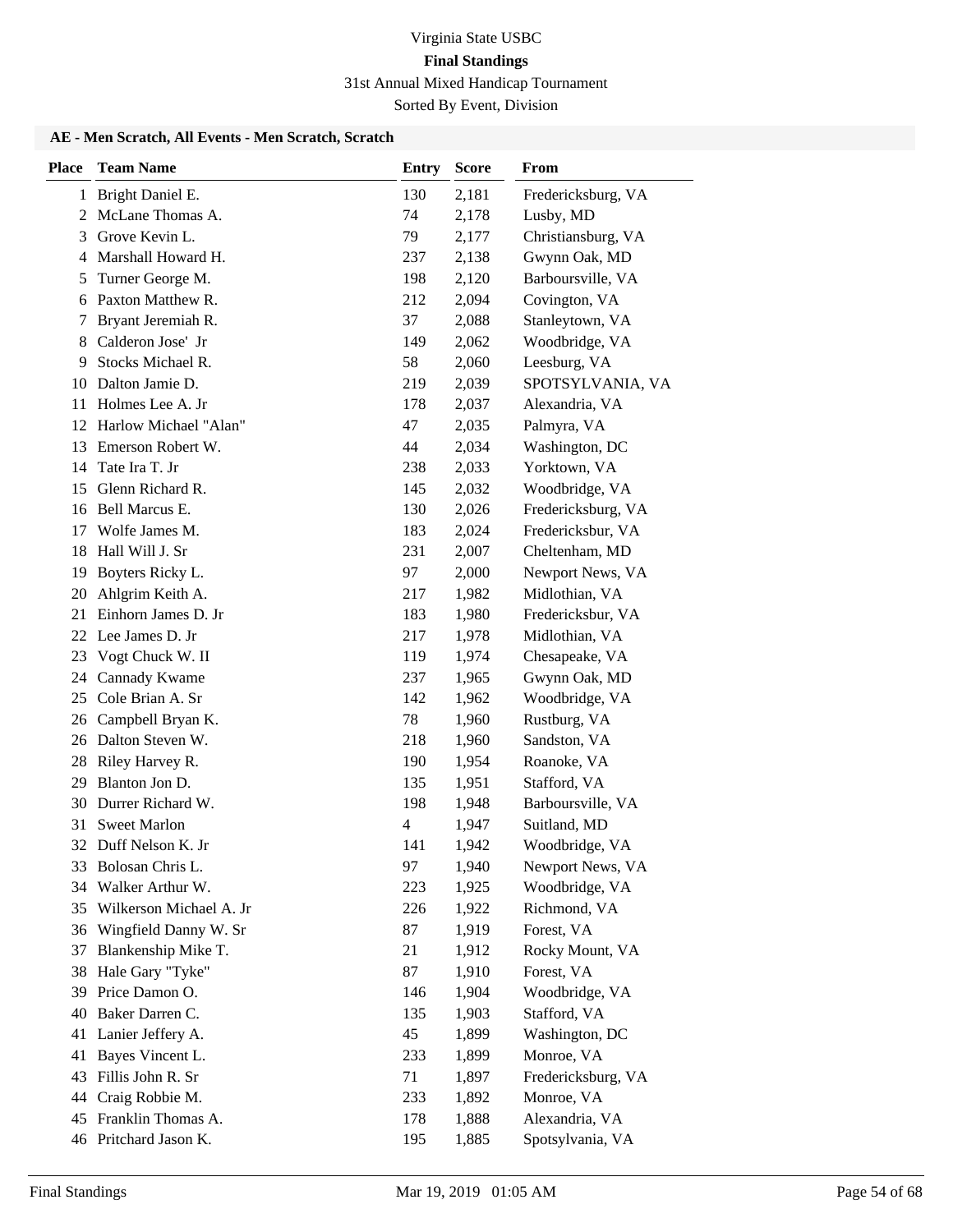Sorted By Event, Division

### **AE - Men Scratch, All Events - Men Scratch, Scratch**

| <b>Place</b> | <b>Team Name</b>                      | <b>Entry</b> | <b>Score</b>   | <b>From</b>                      |
|--------------|---------------------------------------|--------------|----------------|----------------------------------|
|              | 47 Franklin Brian P.                  | 238          | 1,882          | Yorktown, VA                     |
| 48           | Anderson Russell A.                   | 94           | 1,874          | Gloucester, VA                   |
| 49           | Corum Douglas E.                      | 86           | 1,871          | Stafford, VA                     |
| 50           | Pritchard Kenneth E.                  | 195          | 1,870          | Spotsylvania, VA                 |
| 51           | Matthews Larryl A.                    | 44           | 1,866          | Washington, DC                   |
| 52           | Franks Jim M.                         | 47           | 1,855          | Palmyra, VA                      |
| 53           | Fletcher John                         | 158          | 1,842          | Woodbridge, VA                   |
| 54           | Bridgett Tim M.                       | 219          | 1,838          | SPOTSYLVANIA, VA                 |
| 55           | Campbell Robert L.                    | 77           | 1,832          | Rustburg, VA                     |
| 56           | Cash Benjamin L.                      | 93           | 1,826          | Gloucester, VA                   |
| 57           | Bradley Scott J.                      | 79           | 1,823          | Christiansburg, VA               |
| 57           | Roy Kevin A.                          | 204          | 1,823          | Laurel, MD                       |
| 59           | Mosser Robert L.                      | 148          | 1,822          | Woodbridge, VA                   |
| 60           | Valentin Leon                         | 119          | 1,819          | Chesapeake, VA                   |
| 60           | Anderson Derek L.                     | 154          | 1,819          | Woodbridge, VA                   |
| 60           | Woodruff Paul T.                      | 218          | 1,819          | Sandston, VA                     |
| 63           | Tabor Michael D.                      | 134          | 1,816          | Aulander, NC                     |
| 64           | Gillespie Darell J.                   | 142          | 1,815          | Woodbridge, VA                   |
| 65           | Baptiste Alfred W.                    | 152          | 1,812          | Woodbridge, VA                   |
| 66           | Marshall Keith L.                     | 43           | 1,810          | Washington, DC                   |
| 67           | Smith Alex C.                         | 49           | 1,802          | Washington, DC                   |
| 68           | Heard John D.                         | 181          | 1,799          | Stafford, VA                     |
| 69           | Sherman Charles E.                    | 9            | 1,797          | Suitland, MD                     |
| 69           | Ellinger James S.                     | 28           | 1,797          | Crimora, VA                      |
| 71           | Simmons Donavan D.                    | 188          | 1,790          | Greensboro, NC                   |
| 72           | Johnson Robert T.                     | 8            | 1,784          | Suitland, MD                     |
| 73           | Kerzic Joseph M.                      | 74           | 1,781          | Lusby, MD                        |
| 74           | Strowbridge Nathan H.                 | 179          | 1,777          | Winchester, VA                   |
| 75           | Grimes Chris R.                       | 149          | 1,773          | Woodbridge, VA                   |
| 76           | Cash Brandon S.                       | 94           | 1,772          | Gloucester, VA                   |
| 77           | Rizzo Michael A.                      | 98           | 1,769          | Stafford, VA                     |
| 78           | Orcutt Philip M.                      | 82           | 1,768          | Richmond, VA                     |
|              | 79 Ellerbee Carvon R.                 | 143          | 1,764          | Woodbridge, VA                   |
| 80           | Matthews Lowell A.<br>Butler Aaron M. | 43           | 1,761          | Washington, DC                   |
| 80           | Murphy James C.                       | 188<br>235   | 1,761          | Greensboro, NC<br>Chesapeake, VA |
| 80<br>83     | Reynolds Steve                        | 155          | 1,761<br>1,760 | Woodbridge, VA                   |
| 84           | Hodges Frank G.                       | 17           | 1,758          | Rocky Mount, VA                  |
| 84           | Drakes Luis A.                        | 204          | 1,758          | Laurel, MD                       |
| 86           | Russell Jeffrey M.                    | 45           | 1,753          | Washington, DC                   |
| 87           | Walker Shawn M.                       | 8            | 1,748          | Suitland, MD                     |
| 88           | Smith Carey O. Sr                     | 232          | 1,739          | Cheltenham, MD                   |
| 89           | Head Alan T.                          | 227          | 1,735          | Cheltenham, MD                   |
| 90           | Smith Melvin Jr                       | 230          | 1,733          | Cheltenham, MD                   |
| 91           | Buskey Kevin J.                       | 40           | 1,721          | Chester, VA                      |
| 91           | Walden Richard D. II                  | 232          | 1,721          | Cheltenham, MD                   |
|              |                                       |              |                |                                  |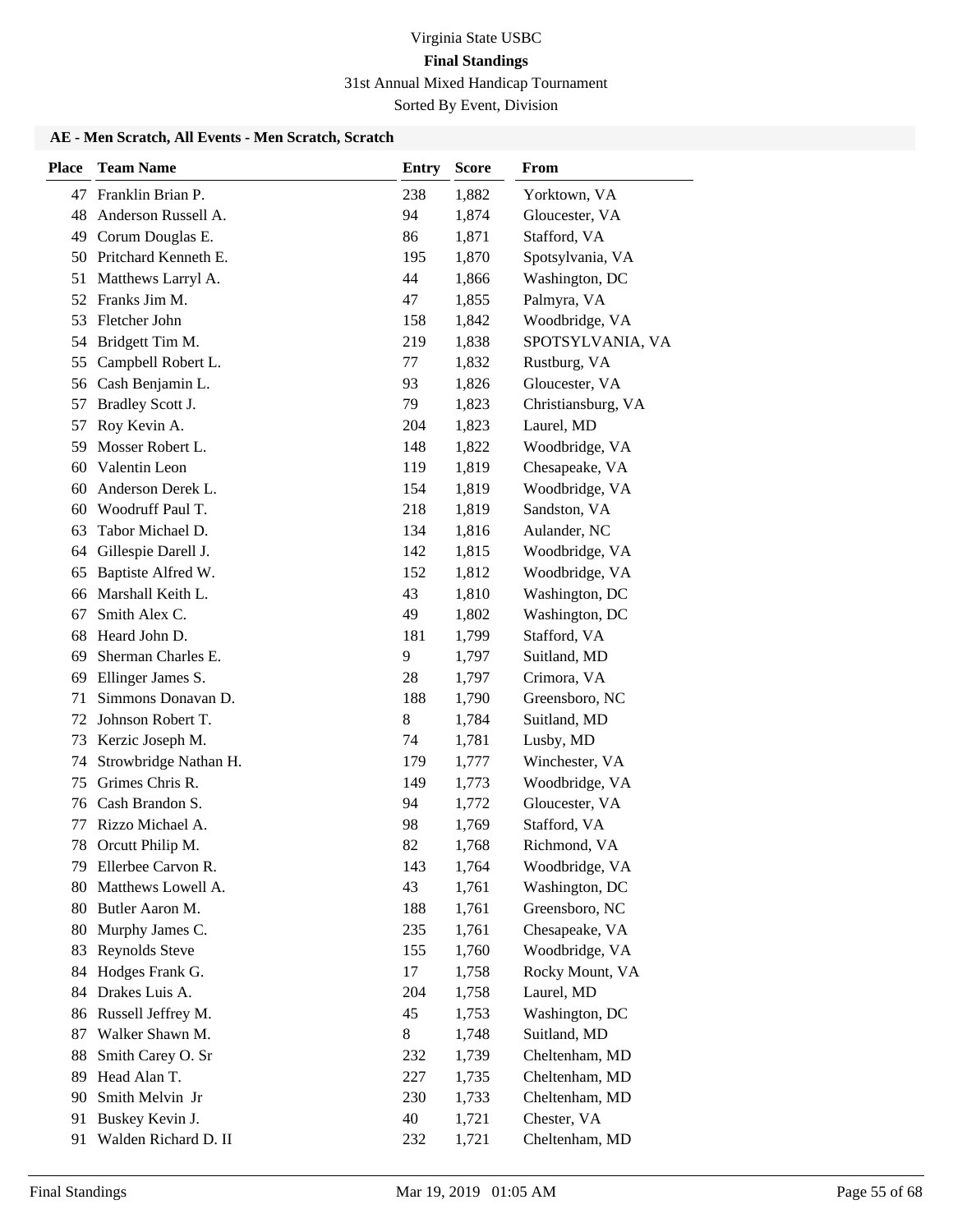Sorted By Event, Division

### **AE - Men Scratch, All Events - Men Scratch, Scratch**

| <b>Place</b> | <b>Team Name</b>          | <b>Entry</b> | <b>Score</b> | <b>From</b>     |
|--------------|---------------------------|--------------|--------------|-----------------|
|              | 93 Banicky John D.        | 134          | 1,719        | Aulander, NC    |
| 94           | Martin Warren A.          | 235          | 1,718        | Chesapeake, VA  |
| 95           | Stevens Everton(Fab) E.   | 224          | 1,716        | Woodbridge, VA  |
| 96           | Zirkle Marvin R.          | 190          | 1,695        | Roanoke, VA     |
| 97           | Robinson Kiven J. Sr      | 229          | 1,690        | Cheltenham, MD  |
| 98           | McLean Johnie L. Sr       | 156          | 1,662        | Woodbridge, VA  |
| 99           | Noel James T.             | 145          | 1,656        | Woodbridge, VA  |
| 100          | Furr Gregory J. Jr        | 42           | 1,651        | Washington, DC  |
| 100          | Perry Nelson J.           | 153          | 1,651        | Woodbridge, VA  |
| 102          | Jackson Andrew E.         | 224          | 1,648        | Woodbridge, VA  |
| 103          | Durant Samuel L. Jr       | 42           | 1,647        | Washington, DC  |
| 104          | Douglas Walt A.           | 9            | 1,629        | Suitland, MD    |
| 105          | Sneed Waver L.            | 144          | 1,611        | Woodbridge, VA  |
| 106          | Snoddy Mark E.            | 140          | 1,608        | Woodbridge, VA  |
| 107          | Williams Ricky T. Jr      | 49           | 1,595        | Washington, DC  |
| 108          | Clingman Frederick I.     | 229          | 1,589        | Cheltenham, MD  |
|              | 109 Kendrick Donald W.    | 37           | 1,586        | Stanleytown, VA |
| 109          | O'Shea John D. III        | 223          | 1,586        | Woodbridge, VA  |
| 111          | Pollock James E.          | 228          | 1,568        | Cheltenham, MD  |
|              | 112 Kilpatrick Douglas A. | 41           | 1,565        | Washington, DC  |
| 113          | Barnette Jerry K.         | 41           | 1,562        | Washington, DC  |
| 114          | Sackey-Rush William       | 152          | 1,561        | Woodbridge, VA  |
| 115          | Basnight Harry E.         | 153          | 1,550        | Woodbridge, VA  |
| 115          | Walter Brian K.           | 179          | 1,550        | Winchester, VA  |
| 117          | Smith Frederick D.        | 146          | 1,540        | Woodbridge, VA  |
| 118          | Perry Carl L.             | 100          | 1,510        | Boydton, VA     |
| 119          | Williams Willie J.        | 40           | 1,508        | Chester, VA     |
| 120          | <b>Holton Rodney</b>      | 5            | 1,472        | Suitland, MD    |
|              | 121 Parker Terrence A.    | 137          | 1,470        | Woodbridge, VA  |

| <b>Place</b> | <b>Team Name</b>      | Entry | <b>Score</b> | From              |
|--------------|-----------------------|-------|--------------|-------------------|
|              | Wilkerson Kimberly    | 117   | 2,445        | Pelham, NC        |
| 2            | Wilson Christy L.     | 211   | 2,306        | Chesterfield, VA  |
| 3            | Wingfield Donna K.    | 87    | 2,285        | Forest, VA        |
| 4            | Spencer Gail H.       | 37    | 2,277        | Stanleytown, VA   |
| 5            | Henningsen Deberia K. | 35    | 2,276        | Stafford, VA      |
| 6            | Sharp Andrea          | 135   | 2,264        | Stafford, VA      |
| 7            | Agee Lisa C.          | 3     | 2,263        | Suitland, MD      |
| 8            | Streater Lynette E.   | 90    | 2,261        | Chester, VA       |
| 9            | Brown Stephanie C.    | 101   | 2,260        | Crystal Hill, VA  |
| 10           | Dailey Sarah H.       | 180   | 2,253        | Barboursville, VA |
| 11           | Dodson Toeke'Shea A.  | 9     | 2,249        | Suitland, MD      |
| 12           | Franklin Terri A.     | 178   | 2,239        | Alexandria, VA    |
|              | 13 Knode Angie        | 90    | 2,232        | Chester, VA       |
|              | 14 Ray Anne S.        | 242   | 2,229        | Yorktown, VA      |
| 15           | Brubaker Renee L.     | 129   | 2,228        | Seaford, VA       |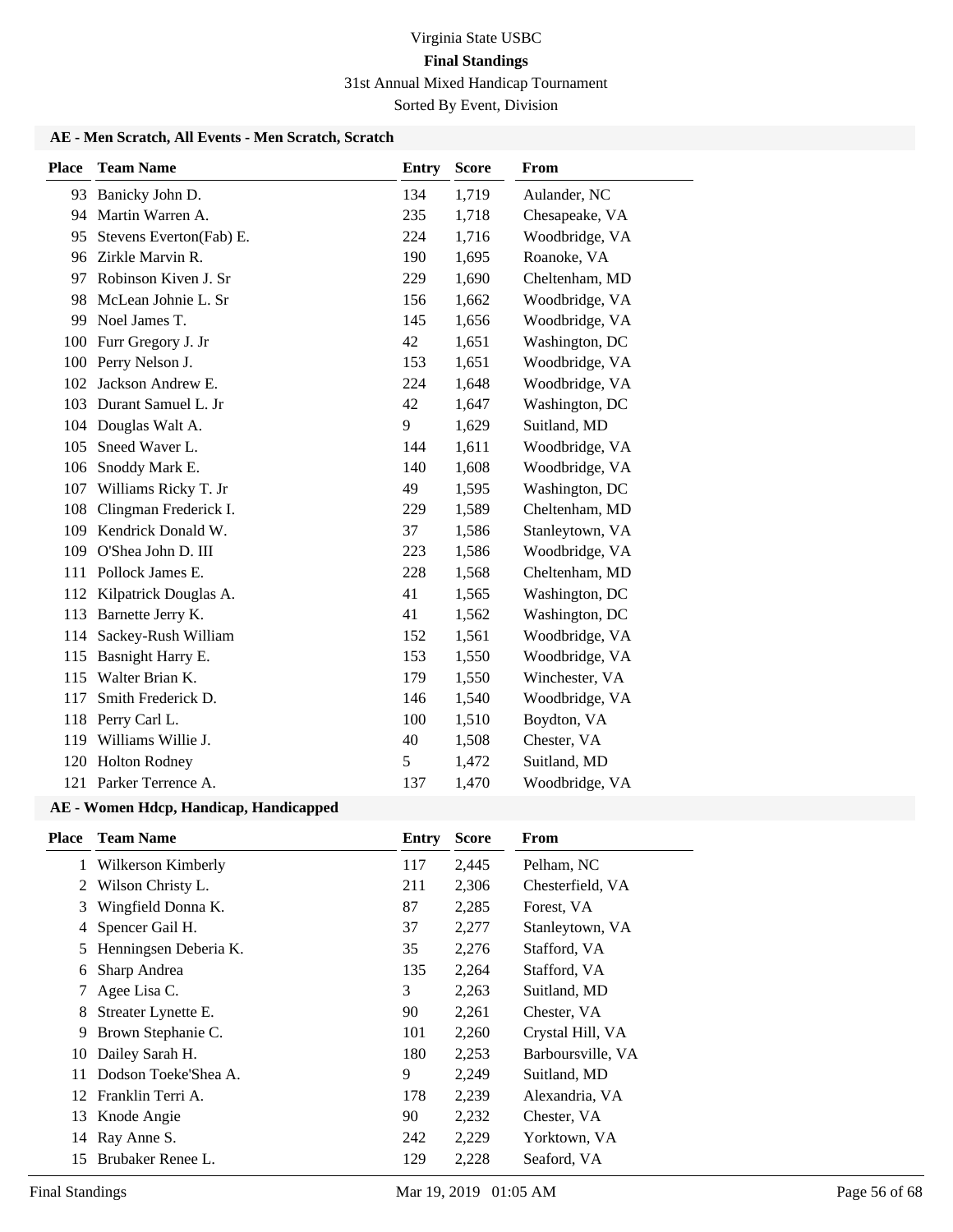| <b>Place</b> | <b>Team Name</b>        | <b>Entry</b> | <b>Score</b> | From                   |
|--------------|-------------------------|--------------|--------------|------------------------|
|              | 16 Small Sheila L.      | 162          | 2,227        | Fort Washington, MD    |
| 17           | Preston Sheree D.       | 20           | 2,224        | Rocky Mount, VA        |
| 18           | Lomax Cynthia A.        | 213          | 2,222        | Fairmount Heights, MD  |
|              | 19 Grenell Rachel       | 114          | 2,219        | Pelham, NC             |
| 20           | Brice Tina Y.           | 36           | 2,216        | Palmyra, VA            |
| 21           | Roath Peggy W.          | 24           | 2,215        | Fredericksburg, VA     |
| 22           | Watson Josie F.         | 15           | 2,213        | Fredericksburg, VA     |
| 23           | Douglas Juliet H.       | 9            | 2,209        | Suitland, MD           |
| 24           | Evans Anitra M.         | 205          | 2,205        | Brandywine, MD         |
| 25           | Tomlinson Nancy L.      | 83           | 2,196        | Richmond, VA           |
| 26           | Toney Charlotte A.      | 36           | 2,195        | Palmyra, VA            |
| 27           | Brown-Jenkins Audry B.  | 169          | 2,191        | Fort Washington, MD    |
| 28           | Williams Andrea C.      | 105          | 2,188        | Bremo Bluff, VA        |
| 29           | Harrison Lorraine B.    | 11           | 2,187        | Suitland, MD           |
| 30           | Blackwell Chenise C.    | 106          | 2,185        | Pelham, NC             |
| 31           | Glass Arlea K.          | 64           | 2,183        | Leesburg, VA           |
| 31           | Woodfolk Julia K.       | 132          | 2,183        | Mineral, VA            |
| 33           | Robinson Gwen J.        | 124          | 2,182        | North Chesterfield, VA |
| 34           | Hubbard Bonnie M.       | 16           | 2,181        | Rocky Mount, VA        |
| 34           | Tolson Adrienne N.      | 130          | 2,181        | Fredericksburg, VA     |
| 36           | Brock Lois D.           | 107          | 2,180        | Pelham, NC             |
| 37           | Christmas Clorodet L.   | 164          | 2,176        | Fort Washington, MD    |
| 38           | Kloft Deborah L.        | 21           | 2,175        | Rocky Mount, VA        |
| 39           | Rogers Connie B.        | 17           | 2,172        | Rocky Mount, VA        |
| 40           | Maclin Doris G.         | 122          | 2,170        | Petersburg, VA         |
| 40           | Adams Jacqueline D.     | 219          | 2,170        | SPOTSYLVANIA, VA       |
|              | 42 Perron Amanda M.     | 73           | 2,167        | Woodstock, VA          |
| 43           | Henderson Helen M.      | 184          | 2,165        | Fredericksburg, VA     |
| 44           | Lightfoot Mia L.        | 125          | 2,164        | Mechanicsville, VA     |
| 45           | Jackson Nancy W.        | 208          | 2,162        | Locust Grove, VA       |
| 46           | Harden Ursula A.        | 4            | 2,161        | Suitland, MD           |
|              | 46 Collick Angela D.    | 170          | 2,161        | Fort Washington, MD    |
| 48           | Anderson Veronica W.    | 199          | 2,159        | Lynchburg, VA          |
| 49           | Robinson Kiesha R.      | 56           | 2,158        | Leesburg, VA           |
| 50           | Davis-Durrer Miranda A. | 198          | 2,155        | Barboursville, VA      |
|              | 51 Gerling Denise R.    | 68           | 2,153        | Leesburg, VA           |
| 51           | Wade Cindy P.           | 104          | 2,153        | Portsmouth, VA         |
| 51           | Journiette Cassandra L. | 191          | 2,153        | Roanoke, VA            |
| 54           | Reynolds Chelsea L.     | 47           | 2,152        | Palmyra, VA            |
| 54           | Myers Elainea R.        | 231          | 2,152        | Cheltenham, MD         |
| 56           | Williams Maythis A.     | 7            | 2,151        | Suitland, MD           |
| 57           | Anderson Stephanie M.   | 117          | 2,150        | Pelham, NC             |
| 58           | Waller Joyce A.         | 110          | 2,149        | Pelham, NC             |
| 58           | Malloy Selma J.         | 137          | 2,149        | Woodbridge, VA         |
| 58           | Murphy Laurianne H.     | 216          | 2,149        | Stafford, VA           |
| 61           | Craig Rozinia E.        | 3            | 2,148        | Suitland, MD           |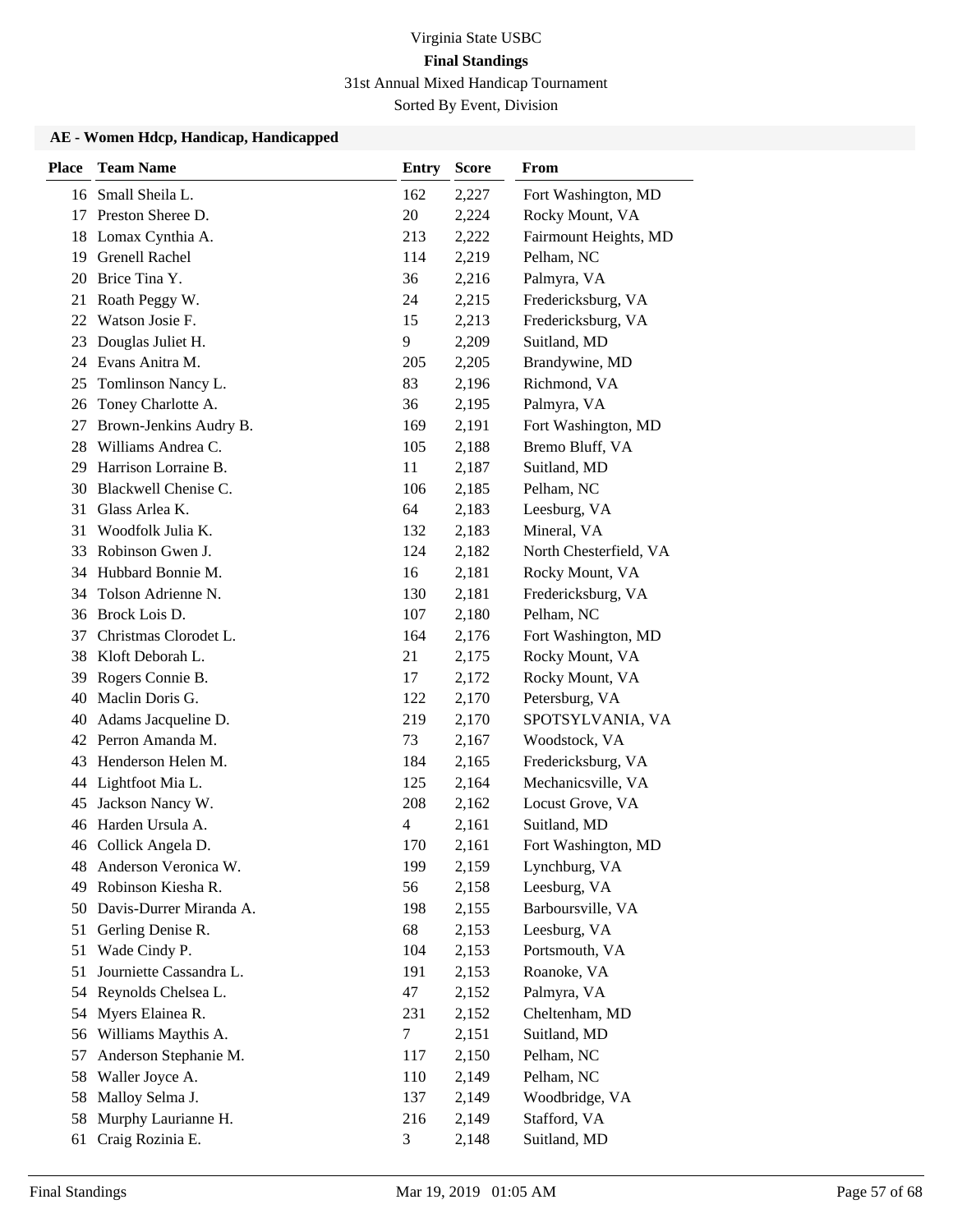| <b>Place</b> | <b>Team Name</b>             | <b>Entry</b> | <b>Score</b> | From                 |
|--------------|------------------------------|--------------|--------------|----------------------|
| 61           | Shoemaker Deborah A.         | 89           | 2,148        | Ruther Glen, VA      |
| 63           | Alford Yvonne M.             | 2            | 2,147        | Suitland, MD         |
| 64           | Richardson Kaye              | 20           | 2,146        | Rocky Mount, VA      |
| 65           | Poindexter-Greene Daneyta L. | 226          | 2,144        | Richmond, VA         |
| 66           | Ballard Rosa M.              | 40           | 2,142        | Chester, VA          |
| 67           | Swayze Mandi T.              | 102          | 2,139        | Portsmouth, VA       |
| 67           | Carter Deborah W.            | 210          | 2,139        | South Boston, VA     |
| 69           | Kadar Linda                  | 24           | 2,138        | Fredericksburg, VA   |
| 70           | Randolph Denise L.           | 178          | 2,137        | Alexandria, VA       |
| 71           | Houchens Ginger L.           | 47           | 2,136        | Palmyra, VA          |
| 71           | Shumaker Stephanie L.        | 50           | 2,136        | Richmond, VA         |
| 73           | Williams Shanell             | 62           | 2,135        | Leesburg, VA         |
| 73           | Long Lillie Ann C.           | 200          | 2,135        | Lynchburg, VA        |
| 75           | Davis Judith E.              | 172          | 2,134        | Fort Washington, MD  |
| 76           | Brown Carolyn A.             | 12           | 2,133        | Suitland, MD         |
| 76           | Tate Amanda C.               | 242          | 2,133        | Yorktown, VA         |
| 78           | Livingston La'Tonia M.       | 181          | 2,132        | Stafford, VA         |
| 79           | Thomas Dale K.               | 22           | 2,129        | Rocky Mount, VA      |
| 79           | Andrews Wanda C.             | 120          | 2,129        | Mineral, VA          |
| 81           | Jackson-Marshall Agatha V.   | 31           | 2,128        | Mechanicsville, VA   |
| 81           | Bracy Gayle A.               | 46           | 2,128        | Fredericksburg, VA   |
| 81           | Keyes Gail A.                | 58           | 2,128        | Leesburg, VA         |
| 81           | Allen Suprena E.             | 165          | 2,128        | Fort Washington, MD  |
| 81           | Debus Susan N.               | 216          | 2,128        | Stafford, VA         |
| 86           | Goode Denita D.              | 154          | 2,127        | Woodbridge, VA       |
|              | 86 Leffler E. Marie          | 201          | 2,127        | Spotsylvania, VA     |
| 88           | Gaddis Colette G.            | 243          | 2,126        | Yorktown, VA         |
| 89           | Whitmire Juanita             | 171          | 2,123        | Fort Washington, MD  |
| 89           | Ferguson Kimberly A.         | 183          | 2,123        | Fredericksbur, VA    |
| 91           | Jackson Angela N.            | 40           | 2,122        | Chester, VA          |
| 92           | <b>Brown Reverne</b>         | 70           | 2,121        | Fredericksburg, VA   |
|              | 92 Greene Nannie N.          | 189          | 2,121        | Roanoke, VA          |
|              | 94 Blankenship Christy M.    | 193          | 2,120        | N. Prince George, VA |
| 95           | Hollins Michelle R.          | 7            | 2,118        | Suitland, MD         |
| 95           | Russell Soledad U.           | 13           | 2,118        | Stafford, VA         |
| 97           | Jones Adele S.               | 23           | 2,116        | Stafford, VA         |
| 97           | Green Cynthia L.             | 91           | 2,116        | Mechanicsville, VA   |
| 97           | Kyle Nettie M.               | 166          | 2,116        | Fort Washington, MD  |
| 97           | O'Shea Jeannie               | 223          | 2,116        | Woodbridge, VA       |
| 101          | Richardson Megan M.          | 207          | 2,115        | Newport News, VA     |
| 102          | Dunston Carol A.             | 23           | 2,111        | Stafford, VA         |
|              | 102 Bogucki Brenda K.        | 202          | 2,111        | Hampton, VA          |
| 104          | Skaggs L. Jean               | 26           | 2,110        | Norfolk, VA          |
|              | 104 Corbin Michelle          | 61           | 2,110        | Leesburg, VA         |
|              | 106 Surfer Shelley           | 76           | 2,109        | Fredericksburg, VA   |
|              | 107 Davis Melody W.          | 99           | 2,107        | Boydton, VA          |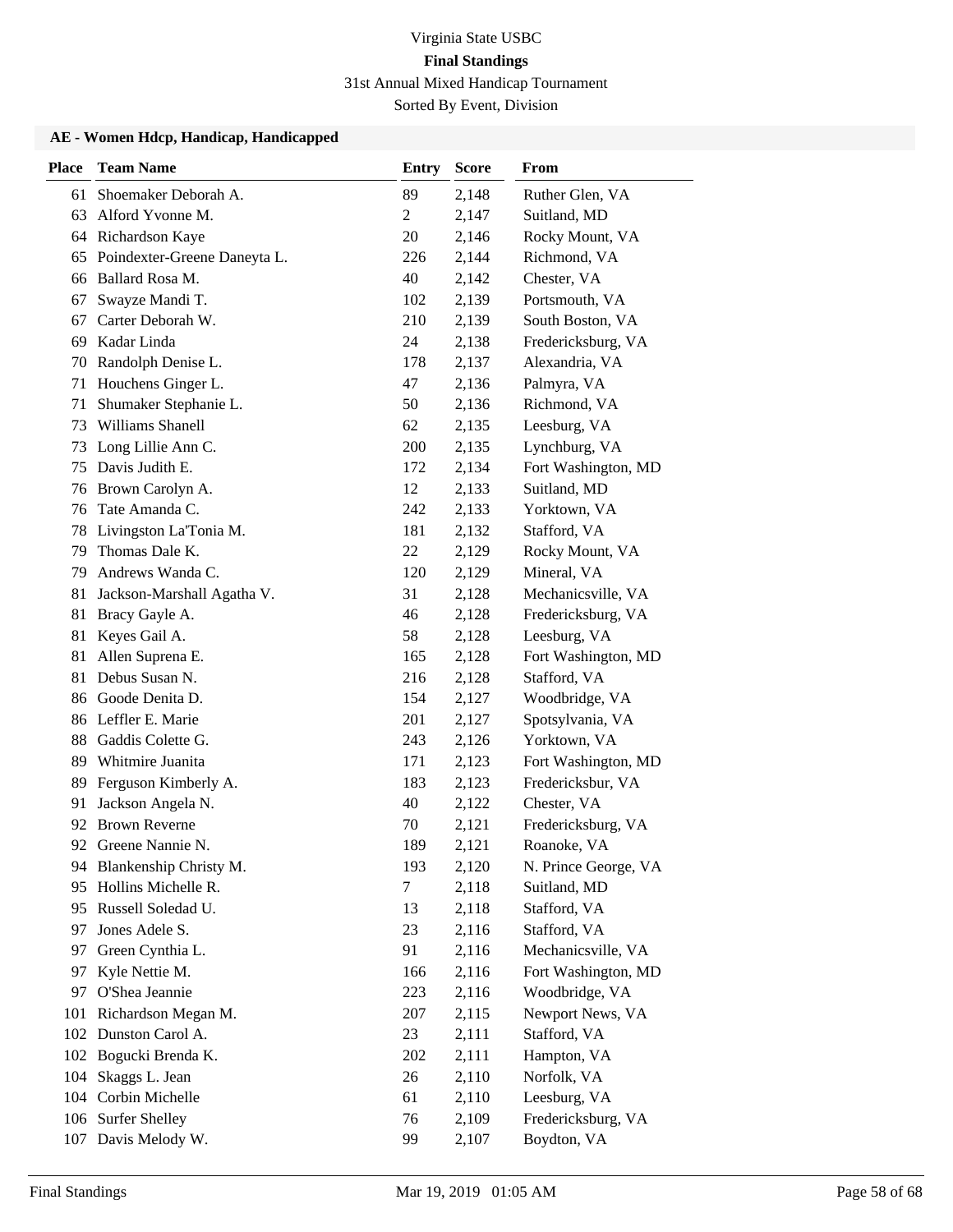| <b>Place</b> | <b>Team Name</b>              | <b>Entry</b> | <b>Score</b> | From                 |
|--------------|-------------------------------|--------------|--------------|----------------------|
| 108          | Glover Diane M.               | 51           | 2,106        | Richmond, VA         |
| 108          | Williams Lavangelene A.       | 52           | 2,106        | Fredericksburg, VA   |
|              | 110 Levy Marian L.            | 123          | 2,105        | Richmond, VA         |
| 111          | Quinn Kimberly G.             | 56           | 2,104        | Leesburg, VA         |
| 111          | Rogers Rita R.                | 163          | 2,104        | Fort Washington, MD  |
| 113          | Wattier Flora R.              | 14           | 2,102        | Stafford, VA         |
| 113          | Mitchell Shirley E.           | 67           | 2,102        | Leesburg, VA         |
| 113          | McCaskill Deidra R.           | 131          | 2,102        | Mineral, VA          |
|              | 116 Via Jennifer N.           | 180          | 2,101        | Barboursville, VA    |
|              | 116 Hall Stephanie K.         | 230          | 2,101        | Cheltenham, MD       |
| 118          | Carter Brenda                 | 32           | 2,100        | Mechanicsville, VA   |
|              | 119 Poole Carolyn S.          | 122          | 2,098        | Petersburg, VA       |
| 119          | Reid Manna T.                 | 162          | 2,098        | Fort Washington, MD  |
| 121          | Silas Denise I.               | 163          | 2,096        | Fort Washington, MD  |
|              | 122 Osborne Cindy A.          | 104          | 2,095        | Portsmouth, VA       |
| 123          | Tinsley Martessa D.           | 159          | 2,094        | Woodbridge, VA       |
| 123          | Thomas Deborah H.             | 6            | 2,094        | Suitland, MD         |
| 125          | Reid Arkeatha O.              | 10           | 2,092        | Suitland, MD         |
| 125          | Jordan Sara A.                | 50           | 2,092        | Richmond, VA         |
|              | 125 Richerson Sheila S.       | 123          | 2,092        | Richmond, VA         |
| 128          | Moore Sharon Y.               | 70           | 2,089        | Fredericksburg, VA   |
| 128          | Bossie Cathie M.              | 84           | 2,089        | Potomac Falls, VA    |
|              | 130 Pryor Isabelle R.         | 71           | 2,088        | Fredericksburg, VA   |
|              | 130 Estep Denise B.           | 72           | 2,088        | Woodstock, VA        |
| 130          | Trimarchi Kathryn M.          | 202          | 2,088        | Hampton, VA          |
| 133          | Smith Bonnie D.               | 22           | 2,085        | Rocky Mount, VA      |
| 134          | Crews Anne E.                 | 176          | 2,084        | Fort Washington, MD  |
|              | 135 Bindas Kali R.            | 59           | 2,083        | Leesburg, VA         |
|              | 135 Parsolano Stephanie M.    | 235          | 2,083        | Chesapeake, VA       |
|              | 137 Hill Portia M.            | 191          | 2,082        | Roanoke, VA          |
| 138          | Stewart Teresa S.             | 28           | 2,081        | Crimora, VA          |
| 138          | Thomas Robbie K.              | 193          | 2,081        | N. Prince George, VA |
|              | 140 Berry Brenda K.           | 138          | 2,080        | Woodbridge, VA       |
| 140          | Jackson Jacquline P.          | 224          | 2,080        | Woodbridge, VA       |
|              | 142 Huff Mikki D.             | 79           | 2,079        | Christiansburg, VA   |
|              | 142 Seawright Latonya J.      | 181          | 2,079        | Stafford, VA         |
|              | 142 Poe Angela F.             | 170          | 2,079        | Fort Washington, MD  |
|              | 145 Hale Phyllis H.           | 87           | 2,078        | Forest, VA           |
| 146          | Schlosser Christine Corrin N. | 211          | 2,077        | Chesterfield, VA     |
| 147          | White Kathryn L.              | 182          | 2,076        | Stafford, VA         |
| 148          | Stone Wandra E.               | 6            | 2,075        | Suitland, MD         |
|              | 148 Pettaway Joanne M.        | 12           | 2,075        | Suitland, MD         |
| 150          | Williams Loraine D.           | 111          | 2,073        | Pelham, NC           |
|              | 150 Zirkle Laurie T.          | 190          | 2,073        | Roanoke, VA          |
|              | 152 Waldeck Wendy P.          | 91           | 2,072        | Mechanicsville, VA   |
|              | 152 Cavicchi Kathy            | 207          | 2,072        | Newport News, VA     |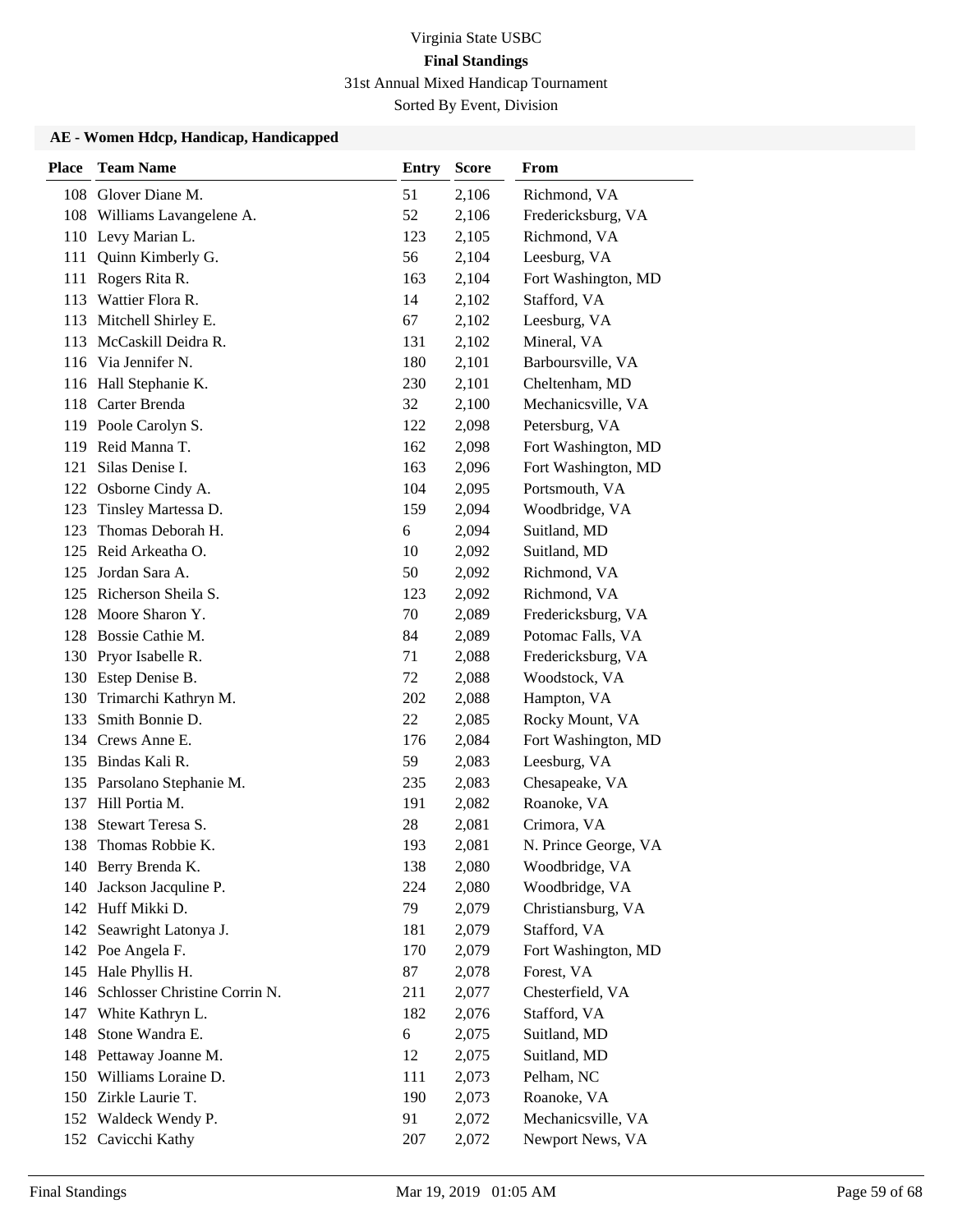| <b>Place</b> | <b>Team Name</b>          | <b>Entry</b>   | <b>Score</b> | From                   |
|--------------|---------------------------|----------------|--------------|------------------------|
|              | 154 Lightfoot Paulette J. | 124            | 2,071        | North Chesterfield, VA |
|              | 155 Woodie Mahalia        | 105            | 2,069        | Bremo Bluff, VA        |
|              | 155 Ellis Michelle L.     | 149            | 2,069        | Woodbridge, VA         |
|              | 155 Barnes Sandy F.       | 239            | 2,069        | Yorktown, VA           |
|              | 158 Nolte Jane H.         | 34             | 2,068        | Mechanicsville, VA     |
|              | 158 Garnett Vickie N.     | 89             | 2,068        | Ruther Glen, VA        |
|              | 158 Morton Ollie K.       | 31             | 2,068        | Mechanicsville, VA     |
| 161          | Masten Patricia B.        | 51             | 2,067        | Richmond, VA           |
| 161          | Wingers Wendy S.          | 150            | 2,067        | Woodbridge, VA         |
| 161          | Edwards Thelma E.         | 206            | 2,067        | Upper Marlboro, MD     |
| 164          | Smith-Perry Tanje M.      | 100            | 2,064        | Boydton, VA            |
| 165          | Cooper Tracie T.          | 18             | 2,063        | Rocky Mount, VA        |
| 166          | Jones Barbara L.          | 38             | 2,061        | Fredericksburg, VA     |
|              | 166 Clark Angel S.        | 41             | 2,061        | Washington, DC         |
|              | 166 White Tabitha L.      | 96             | 2,061        | Gloucester, VA         |
| 169          | Malbrough Priscilla Y.    | 26             | 2,060        | Norfolk, VA            |
| 169          | Wynn Jane B.              | 29             | 2,060        | Mechanicsville, VA     |
| 169          | Bryant-Dowdy Deborah      | 77             | 2,060        | Rustburg, VA           |
|              | 172 Ketch Lana J.         | 92             | 2,058        | Gloucester, VA         |
| 172          | Pigg Mackenzie G.         | 233            | 2,058        | Monroe, VA             |
|              | 174 Lewellen Hannah H.    | 96             | 2,057        | Gloucester, VA         |
| 175          | Crawford Donna M.         | 25             | 2,055        | Virginia Beach, VA     |
| 176          | Curtis Kellie D.          | 187            | 2,054        | Charles Town, WV       |
|              | 176 Warlitner Tarie A.    | 212            | 2,054        | Covington, VA          |
| 178          | Shifflett Peggy R.        | 126            | 2,052        | Charlottesville, VA    |
| 178          | Simpson Kimberly          | 167            | 2,052        | Fort Washington, MD    |
| 180          | Fitzgerald Velma J.       | 115            | 2,051        | Pelham, NC             |
| 180          | Tate Anne C.              | 239            | 2,051        | Yorktown, VA           |
|              | 182 Barrey Rose Ann       | 84             | 2,050        | Potomac Falls, VA      |
| 183          | Perrin Edith A.           | 82             | 2,049        | Richmond, VA           |
| 183          | Colbert-Box Sandra M.     | 172            | 2,049        | Fort Washington, MD    |
|              | 185 Young Karen P.        | 21             | 2,048        | Rocky Mount, VA        |
|              | 185 Brown Deborah W.      | 157            | 2,048        | Woodbridge, VA         |
| 187          | Coulson Whitney B.        | 241            | 2,047        | Yorktown, VA           |
| 188          | Vance Leti                | 78             | 2,046        | Rustburg, VA           |
| 189          | Nelson Shirley A.         | $\overline{c}$ | 2,045        | Suitland, MD           |
| 189          | Key Lutricia B.           | $\overline{4}$ | 2,045        | Suitland, MD           |
| 189          | Moore Dora L.             | 140            | 2,045        | Woodbridge, VA         |
| 192          | Cobb Pong S.              | 38             | 2,044        | Fredericksburg, VA     |
|              | 192 Reid Jessica D.       | 203            | 2,044        | Mitchellville, MD      |
| 194          | Jaco Patricia A.          | 71             | 2,042        | Fredericksburg, VA     |
| 195          | Glazier Rebecca L.        | 94             | 2,041        | Gloucester, VA         |
| 195          | Fitzgerald Mary L.        | 109            | 2,041        | Pelham, NC             |
| 195          | McCamey Metchel H.        | 228            | 2,041        | Cheltenham, MD         |
| 198          | Murphy Wanda B.           | 116            | 2,040        | Pelham, NC             |
|              | 198 Dorsey Sylvia E.      | 185            | 2,040        | Stafford, VA           |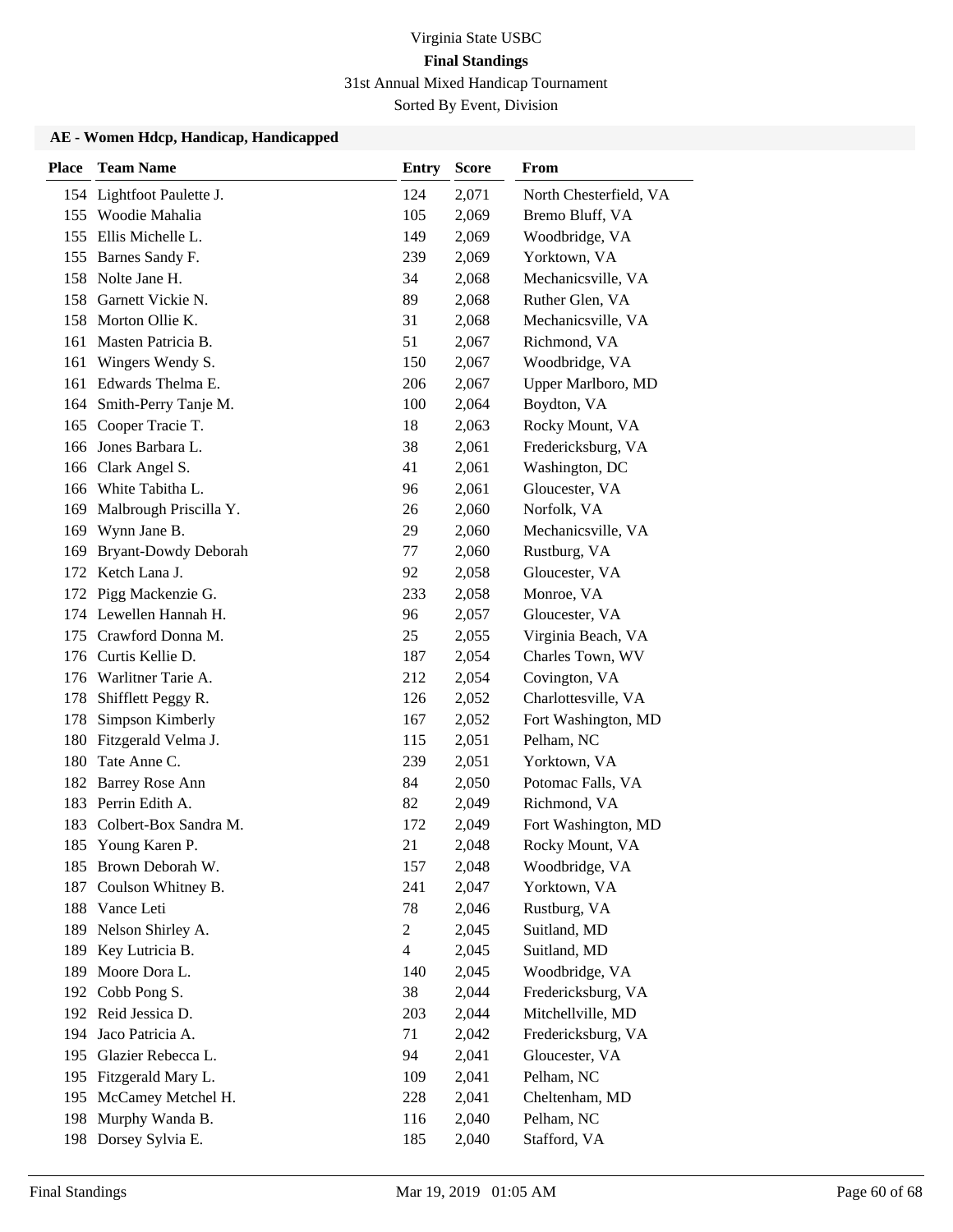| <b>Place</b> | <b>Team Name</b>             | <b>Entry</b> | <b>Score</b> | From                 |
|--------------|------------------------------|--------------|--------------|----------------------|
|              | 200 McNear Erica L.          | 109          | 2,039        | Pelham, NC           |
| 200 -        | Simmons Lenida J.            | 188          | 2,039        | Greensboro, NC       |
|              | 202 Rice Dana W.             | 101          | 2,038        | Crystal Hill, VA     |
|              | 202 Brown Glenda B.          | 138          | 2,038        | Woodbridge, VA       |
|              | 202 Stewart Mary M.          | 189          | 2,038        | Roanoke, VA          |
| 202          | Hughes Sue F.                | 210          | 2,038        | South Boston, VA     |
|              | 206 Cunningham Valerie L.    | 32           | 2,037        | Mechanicsville, VA   |
| 206          | Thomas Gina M.               | 148          | 2,037        | Woodbridge, VA       |
|              | 206 Bass-Campbell Dawn N.    | 243          | 2,037        | Yorktown, VA         |
|              | 209 Parham Wanda P.          | 27           | 2,036        | Ivor, VA             |
| 209          | Clover Patricia O.           | 168          | 2,036        | Fort Washington, MD  |
| 211          | Hilliard Brenda G.           | 121          | 2,035        | Highland Springs, VA |
|              | 211 Peoples Carolyn V.       | 228          | 2,035        | Cheltenham, MD       |
| 213          | Gorham Lottie C.             | 15           | 2,033        | Fredericksburg, VA   |
| 213          | Brown Lori A.                | 179          | 2,033        | Winchester, VA       |
|              | 215 Holland Linda M.         | 35           | 2,032        | Stafford, VA         |
|              | 215 Campbell Dorothy S.      | 173          | 2,032        | Fort Washington, MD  |
|              | 215 Wallace Natalie D.       | 231          | 2,032        | Cheltenham, MD       |
| 218          | Schoefield Patricia          | 116          | 2,031        | Pelham, NC           |
| 219          | Jenkins Sherika N.           | 215          | 2,030        | Fredericksburg, VA   |
| 220          | Baldwin Melody G.            | 128          | 2,029        | Midlothian, VA       |
| 220          | Stevens Collet G.            | 224          | 2,029        | Woodbridge, VA       |
| 222          | Schettler Rosemarie          | 80           | 2,028        | Virginia Beach, VA   |
| 223          | Mayer Diane S.               | 93           | 2,027        | Gloucester, VA       |
|              | 224 Bentley Emily D.         | 54           | 2,026        | Leesburg, VA         |
| 224          | Mitchem Billie S.            | 120          | 2,026        | Mineral, VA          |
| 226          | Tucker Michelle D.           | 227          | 2,025        | Cheltenham, MD       |
| 227          | Woodson Bridget L.           | 64           | 2,024        | Leesburg, VA         |
| 228          | Patterson Paula D.           | 230          | 2,023        | Cheltenham, MD       |
| 229          | Campion Joan J.              | 13           | 2,022        | Stafford, VA         |
| 229          | Peterson Mary L.             | 161          | 2,022        | Fort Washington, MD  |
| 231          | Thomas Vanessa N.            | 73           | 2,021        | Woodstock, VA        |
|              | 232 Weaver Donna C.          | 19           | 2,019        | Rocky Mount, VA      |
| 232          | Parker-Cunningham Wilhemenia | 33           | 2,019        | Mechanicsville, VA   |
| 234          | White Teresa L.              | 93           | 2,017        | Gloucester, VA       |
|              | 234 Montgomery Veronica D.   | 136          | 2,017        | Woodbridge, VA       |
|              | 234 Howard Nancy             | 177          | 2,017        | Evington, VA         |
| 234          | Sullivan Lydia K.            | 183          | 2,017        | Fredericksbur, VA    |
| 238          | Treynor Victoria P.          | 190          | 2,016        | Roanoke, VA          |
| 238          | Cutshaw Christa M.           | 240          | 2,016        | Yorktown, VA         |
|              | 240 Hodges Judy C.           | 16           | 2,015        | Rocky Mount, VA      |
| 240          | Hockaday Danielle D.         | 60           | 2,015        | Leesburg, VA         |
| 240          | Howell Katina L.             | 209          | 2,015        | Abingdon, VA         |
|              | 243 Perry Iris M.            | 63           | 2,014        | Leesburg, VA         |
|              | 243 Hensley Kimberly J.      | 88           | 2,014        | Barboursville, VA    |
|              | 245 Boyters A. Nikki         | 97           | 2,013        | Newport News, VA     |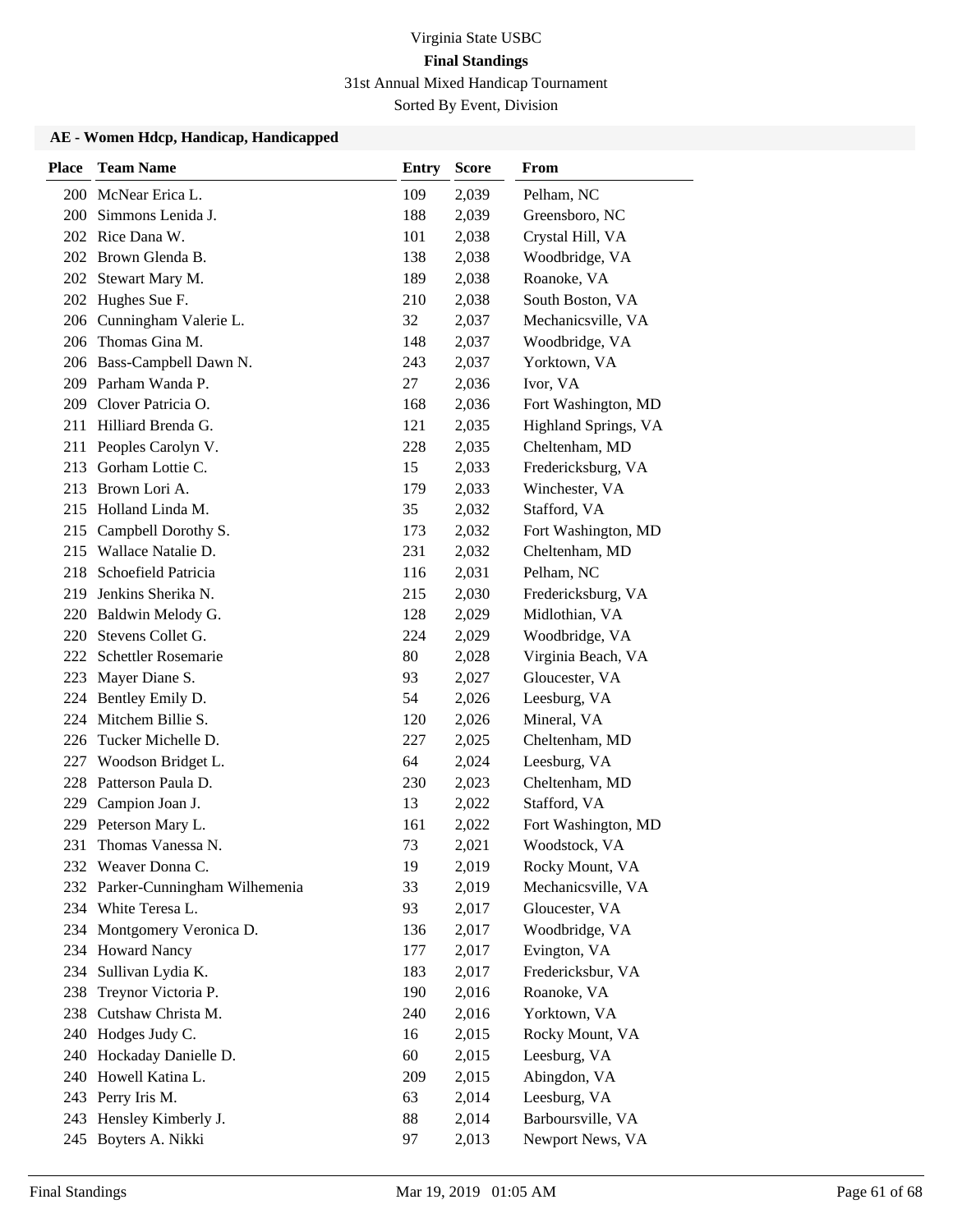| <b>Place</b> | <b>Team Name</b>            | <b>Entry</b> | <b>Score</b> | From                |
|--------------|-----------------------------|--------------|--------------|---------------------|
| 245          | Wallace Kimberly A.         | 98           | 2,013        | Stafford, VA        |
| 247          | Weaver Ashley N.            | 19           | 2,012        | Rocky Mount, VA     |
| 247          | Danley Nikki                | 41           | 2,012        | Washington, DC      |
| 247          | Spivey Tammy L.             | 217          | 2,012        | Midlothian, VA      |
| 250          | Wynn Ruth R.                | 98           | 2,010        | Stafford, VA        |
| 250          | Martin Duchess E.           | 235          | 2,010        | Chesapeake, VA      |
|              | 252 Blakey Sondra A.        | 203          | 2,009        | Mitchellville, MD   |
|              | 252 Canada Loretta B.       | 176          | 2,009        | Fort Washington, MD |
|              | 254 Landon Marilyn C.       | 5            | 2,008        | Suitland, MD        |
|              | 255 Drake Brigitte E.       | 95           | 2,007        | Kilmarnock, VA      |
| 255          | Perry Jolita D.             | 153          | 2,007        | Woodbridge, VA      |
|              | 255 Ryan Terry M.           | 201          | 2,007        | Spotsylvania, VA    |
| 255          | Anderson Noni N.            | 221          | 2,007        | Woodbridge, VA      |
| 255          | Adams Elenora T.            | 174          | 2,007        | Fort Washington, MD |
| 260          | Walker Tanya B.             | 29           | 2,004        | Mechanicsville, VA  |
|              | 261 Morse-Slaughter Keah R. | 226          | 2,003        | Richmond, VA        |
|              | 262 Flemming Lorna A.       | 139          | 2,002        | Woodbridge, VA      |
|              | 262 Williams Linda K.       | 133          | 2,002        | Mineral, VA         |
|              | 264 Hairston Rosa L.        | 110          | 2,001        | Pelham, NC          |
|              | 264 Jones Marvis L.         | 222          | 2,001        | Woodbridge, VA      |
|              | 266 Fisher Jennifer M.      | 28           | 2,000        | Crimora, VA         |
|              | 266 Fells Phyllis L.        | 57           | 2,000        | Leesburg, VA        |
| 268          | Glass Zennie                | 111          | 1,999        | Pelham, NC          |
|              | 269 Bernard Nance M.        | 146          | 1,998        | Woodbridge, VA      |
|              | 270 Hester Paris M.         | 81           | 1,997        | Richmond, VA        |
| 270          | Nicholas Denise L.          | 103          | 1,997        | Portsmouth, VA      |
| 272          | Ducre Martha E.             | 161          | 1,995        | Fort Washington, MD |
| 272          | Smith Debra L.              | 232          | 1,995        | Cheltenham, MD      |
| 274          | Phillips Jerylyne N.        | 97           | 1,994        | Newport News, VA    |
| 275          | Lanum Debora A.             | 46           | 1,991        | Fredericksburg, VA  |
| 275          | Ritter Lynette A.           | 72           | 1,991        | Woodstock, VA       |
|              | 275 Hogue Sylvia A.         | 156          | 1,991        | Woodbridge, VA      |
|              | 275 Nuss Laura A.           | 223          | 1,991        | Woodbridge, VA      |
| 279          | Robertson Denise M.         | 146          | 1,990        | Woodbridge, VA      |
| 279          | <b>Foster Petra</b>         | 182          | 1,990        | Stafford, VA        |
|              | 279 Waters Janice M.        | 205          | 1,990        | Brandywine, MD      |
| 279          | Sheetz Laurie A.            | 241          | 1,990        | Yorktown, VA        |
| 283          | Scott Helene B.             | 55           | 1,989        | Leesburg, VA        |
| 284          | Gift Peggy A.               | 195          | 1,988        | Spotsylvania, VA    |
| 285          | Sirbaugh Rosie L.           | 1            | 1,987        | Cross Junction, VA  |
| 285          | James Beth H.               | 27           | 1,987        | Ivor, VA            |
| 285          | Watkins Monica D.           | 60           | 1,987        | Leesburg, VA        |
| 288          | Lemon Jenny L.              | 61           | 1,986        | Leesburg, VA        |
| 288          | Turner Doreen D.            | 67           | 1,986        | Leesburg, VA        |
|              | 288 Dixon Sonya D.          | 141          | 1,986        | Woodbridge, VA      |
|              | 291 Bell Monica K.          | 65           | 1,984        | Leesburg, VA        |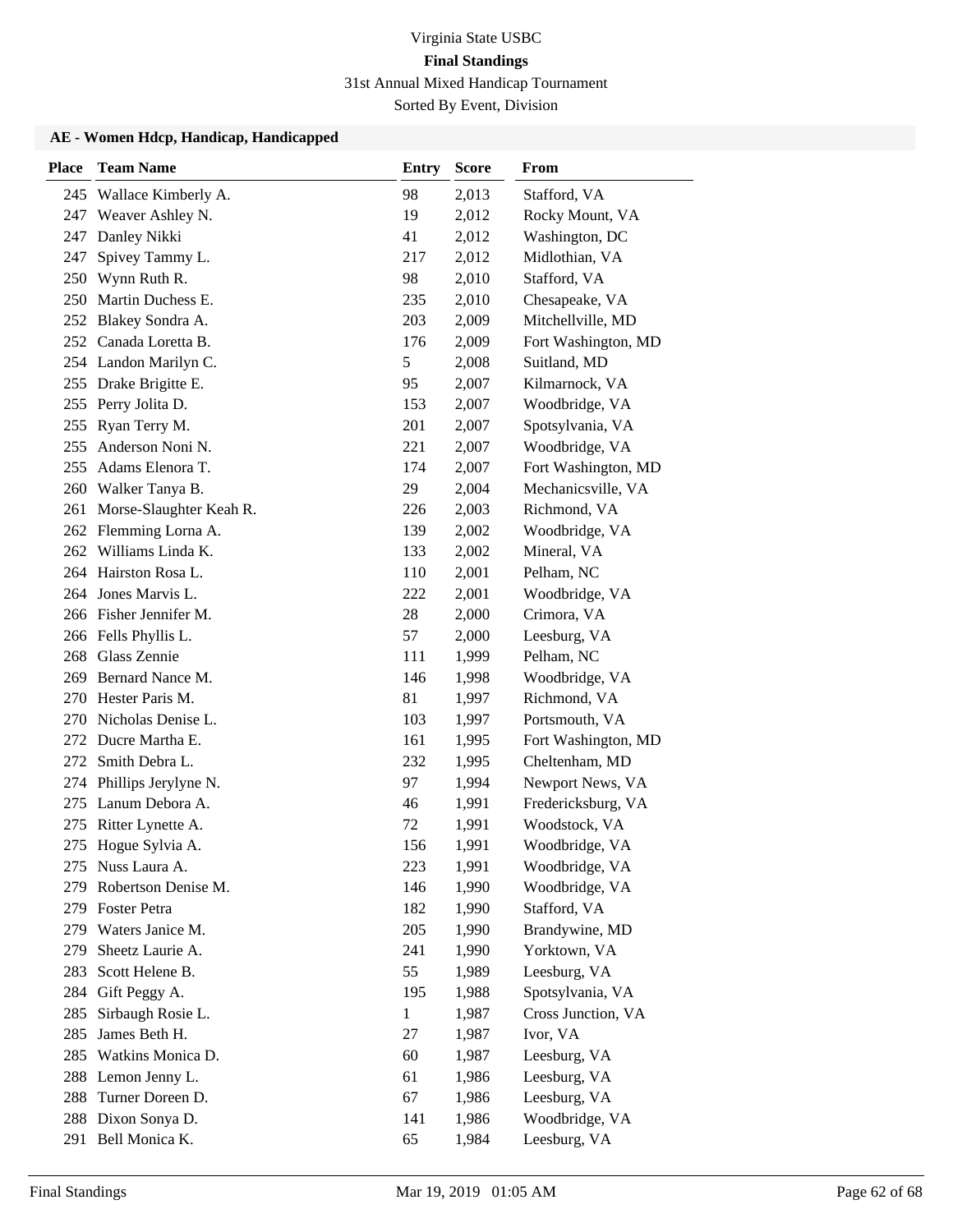| <b>Place</b> | <b>Team Name</b>              | <b>Entry</b>  | <b>Score</b> | From                |
|--------------|-------------------------------|---------------|--------------|---------------------|
| 291          | Dey Terry J.                  | 141           | 1,984        | Woodbridge, VA      |
| 291          | Howard Lori N.                | 160           | 1,984        | Fort Washington, MD |
| 294          | Shiflett Christine R.         | 39            | 1,983        | Chesterfield, VA    |
|              | 294 Rush Jacklyn P.           | 152           | 1,983        | Woodbridge, VA      |
|              | 296 Corum Chunsim (Tina) C.   | 86            | 1,981        | Stafford, VA        |
|              | 296 McGuire Linda L.          | 153           | 1,981        | Woodbridge, VA      |
|              | 296 Johnson-Clark Carletha O. | 175           | 1,981        | Fort Washington, MD |
|              | 299 Phillips Jessica L.       | 18            | 1,980        | Rocky Mount, VA     |
|              | 299 Poole Gladys A.           | 114           | 1,980        | Pelham, NC          |
| 299          | Harge Angela M.               | 215           | 1,980        | Fredericksburg, VA  |
| 299          | Shaw-Wesby Crystal J.         | 237           | 1,980        | Gwynn Oak, MD       |
| 303          | Thornburg Dawn C.             | $\mathbf{1}$  | 1,979        | Cross Junction, VA  |
| 303          | Allen Linda M.                | 66            | 1,979        | Leesburg, VA        |
| 303          | Murphy Penny K.               | 133           | 1,979        | Mineral, VA         |
|              | 306 Riley Kerry K.            | 68            | 1,978        | Leesburg, VA        |
|              | 306 Long Monique M.           | 151           | 1,978        | Woodbridge, VA      |
| 308          | Kulp Beth G.                  | 208           | 1,977        | Locust Grove, VA    |
| 309          | Peterson Essie M.             | 166           | 1,976        | Fort Washington, MD |
| 309          | <b>Battle Captoria</b>        | 8             | 1,976        | Suitland, MD        |
| 311          | Habron Jacqueline L.          | 132           | 1,975        | Mineral, VA         |
|              | 312 Robinson Brenda M.        | 30            | 1,974        | Mechanicsville, VA  |
|              | 312 Bethel Paulette J.        | 174           | 1,974        | Fort Washington, MD |
|              | 312 Bell Trina-Renee M.       | 229           | 1,974        | Cheltenham, MD      |
|              | 315 Farnor Christine J.       | 85            | 1,972        | Richmond, VA        |
| 315          | Lomax Marie B.                | 175           | 1,972        | Fort Washington, MD |
| 317          | Taylor-Jones Sandra E.        | 10            | 1,971        | Suitland, MD        |
| 317          | Ryhanych Gloria A.            | 80            | 1,971        | Virginia Beach, VA  |
| 319          | Toliver Lucinda A.            | 11            | 1,970        | Suitland, MD        |
| 320          | Holton Pamela G.              | $\mathfrak s$ | 1,969        | Suitland, MD        |
|              | 320 Daniels Stephanie D.      | 150           | 1,969        | Woodbridge, VA      |
|              | 322 Hodges Connie T.          | 17            | 1,968        | Rocky Mount, VA     |
|              | 322 Pierce Betsy E.           | 39            | 1,968        | Chesterfield, VA    |
|              | 322 Faulknier Donna M.        | 88            | 1,968        | Barboursville, VA   |
|              | 322 Rast Teresa A.            | 217           | 1,968        | Midlothian, VA      |
| 326          | Smith Judy L.                 | 66            | 1,967        | Leesburg, VA        |
|              | 326 Corporal Karen A.         | 137           | 1,967        | Woodbridge, VA      |
|              | 326 Stewart LaWanda R.        | 204           | 1,967        | Laurel, MD          |
| 329          | Goode Kathleen B.             | 144           | 1,966        | Woodbridge, VA      |
| 330          | Walker Lindsey H.             | 37            | 1,964        | Stanleytown, VA     |
|              | 330 Rowlett Kristin L.        | 83            | 1,964        | Richmond, VA        |
| 332          | Ambrose Patsy D.              | 102           | 1,962        | Portsmouth, VA      |
| 333          | Stocks Lisa                   | 58            | 1,959        | Leesburg, VA        |
| 333          | Coles Helen D.                | 112           | 1,959        | Pelham, NC          |
| 333          | Bellinger Vivian J.           | 185           | 1,959        | Stafford, VA        |
|              | 336 Gilbert Patricia E.       | 127           | 1,958        | Midlothian, VA      |
|              | 336 Blanken Vonnie J.         | 142           | 1,958        | Woodbridge, VA      |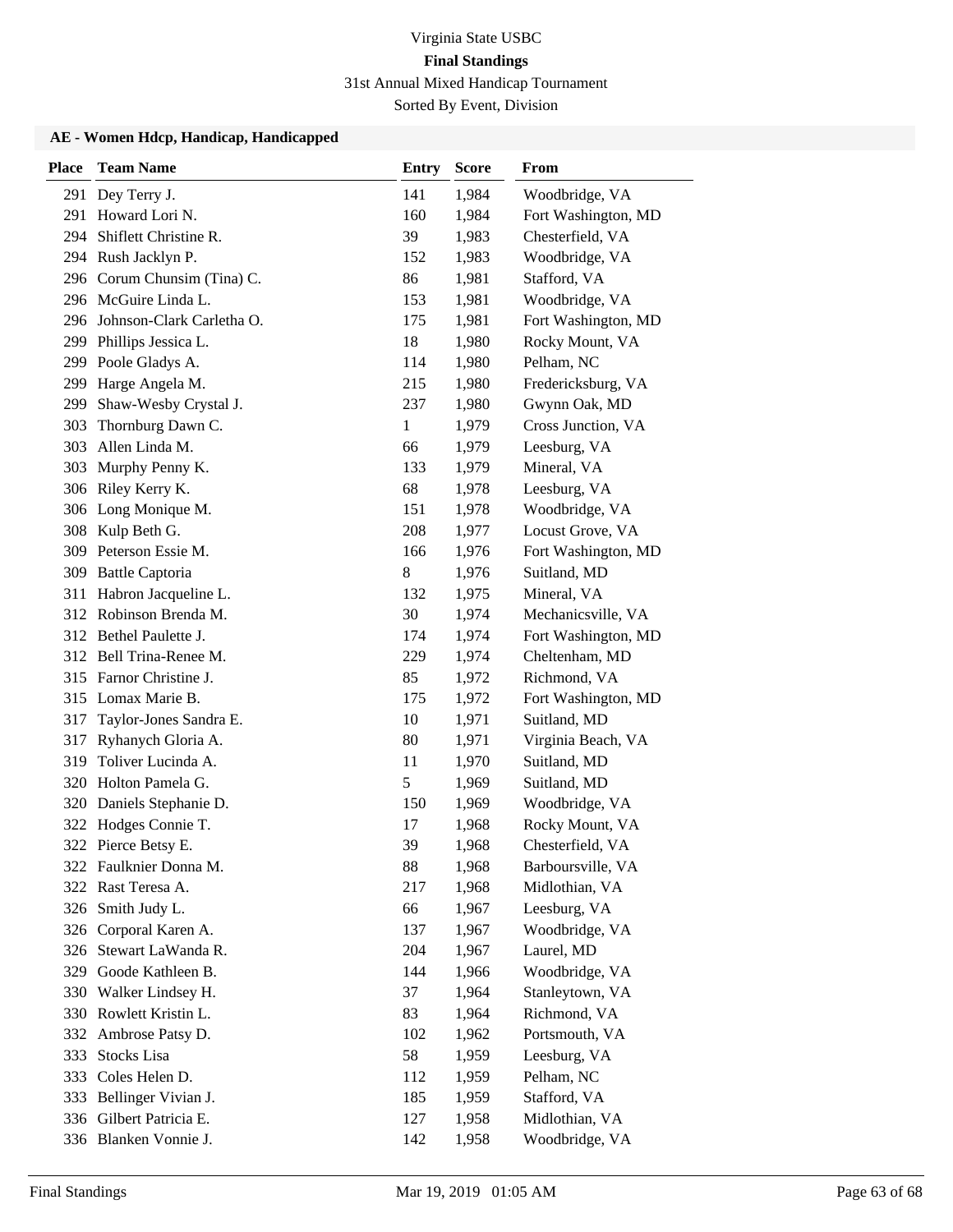| <b>Place</b> | <b>Team Name</b>               | <b>Entry</b> | <b>Score</b> | From                  |
|--------------|--------------------------------|--------------|--------------|-----------------------|
|              | 336 Baptiste Tracy C.          | 152          | 1,958        | Woodbridge, VA        |
| 339          | Grenell Krista A.              | 115          | 1,957        | Pelham, NC            |
| 340          | Cline Elisa P.                 | 75           | 1,956        | Virginia Beach, VA    |
|              | 340 Hale Angela                | 160          | 1,956        | Fort Washington, MD   |
|              | 340 Hatfield Tammy L.          | 219          | 1,956        | SPOTSYLVANIA, VA      |
|              | 343 Callen Angela T.           | 42           | 1,955        | Washington, DC        |
|              | 343 Bell Tiffany A.            | 130          | 1,955        | Fredericksburg, VA    |
|              | 345 Daniel Melody A.           | 92           | 1,954        | Gloucester, VA        |
| 345          | Jenkins Sharon                 | 213          | 1,954        | Fairmount Heights, MD |
| 347          | Curtis Janice E.               | 187          | 1,953        | Charles Town, WV      |
| 348          | James Barbara A.               | 165          | 1,952        | Fort Washington, MD   |
|              | 348 James Patricia C.          | 167          | 1,952        | Fort Washington, MD   |
|              | 350 McLane Laurie M.           | 74           | 1,951        | Lusby, MD             |
|              | 350 Prince Sherry J.           | 156          | 1,951        | Woodbridge, VA        |
|              | 352 Vaughters Alice F.         | 113          | 1,950        | Pelham, NC            |
| 352          | Sharp Mabel G.                 | 227          | 1,950        | Cheltenham, MD        |
|              | 354 Pezzella Anna M.           | 25           | 1,949        | Virginia Beach, VA    |
|              | 354 Poore Angelique P.         | 53           | 1,949        | Leesburg, VA          |
|              | 356 Strowbridge April E.       | 179          | 1,948        | Winchester, VA        |
|              | 356 Mc Connell Nichele M.      | 237          | 1,948        | Gwynn Oak, MD         |
|              | 358 Little Tracey C.           | 69           | 1,946        | Leesburg, VA          |
| 359          | Grenell Kay R.                 | 127          | 1,944        | Midlothian, VA        |
|              | 359 Hackney Sandra M.          | 177          | 1,944        | Evington, VA          |
| 361          | Taylor Doris S.                | 121          | 1,943        | Highland Springs, VA  |
| 361          | Richardson Anna-Lisa           | 135          | 1,943        | Stafford, VA          |
| 361          | Tate Algeria K.                | 173          | 1,943        | Fort Washington, MD   |
| 364          | Bowling Angela F.              | 57           | 1,941        | Leesburg, VA          |
|              | 364 Kidd Patricia B.           | 78           | 1,941        | Rustburg, VA          |
| 364          | Swann Ann                      | 164          | 1,941        | Fort Washington, MD   |
| 367          | Burns Maxine W.                | 106          | 1,940        | Pelham, NC            |
| 367          | Wade Barbara M.                | 30           | 1,940        | Mechanicsville, VA    |
|              | 369 Edwards Denise Y.          | 44           | 1,939        | Washington, DC        |
|              | 369 Harris Aquinittia D.       | 188          | 1,939        | Greensboro, NC        |
|              | 371 Moss Debbie V.             | 125          | 1,937        | Mechanicsville, VA    |
|              | 372 Russell Shellene D.        | 45           | 1,936        | Washington, DC        |
|              | 372 Bayless Claudia R.         | 184          | 1,936        | Fredericksburg, VA    |
|              | 372 Merrill Amy E.             | 158          | 1,936        | Woodbridge, VA        |
| 375          | Gragg Karla K.                 | 79           | 1,935        | Christiansburg, VA    |
| 375          | Rudder Michaela A.             | 155          | 1,935        | Woodbridge, VA        |
|              | 375 Beck Margo L.              | 218          | 1,935        | Sandston, VA          |
| 378          | Colbert Stephanie D.           | 62           | 1,933        | Leesburg, VA          |
|              | 378 Ferrer Jessica L.          | 119          | 1,933        | Chesapeake, VA        |
|              | 380 Baez Rebecca L.            | 103          | 1,932        | Portsmouth, VA        |
|              | 381 Chichester-Lanier Adrienne | 45           | 1,931        | Washington, DC        |
|              | 382 Hazel Cristita C.          | 131          | 1,929        | Mineral, VA           |
|              | 382 Pritchard Carrie A.        | 195          | 1,929        | Spotsylvania, VA      |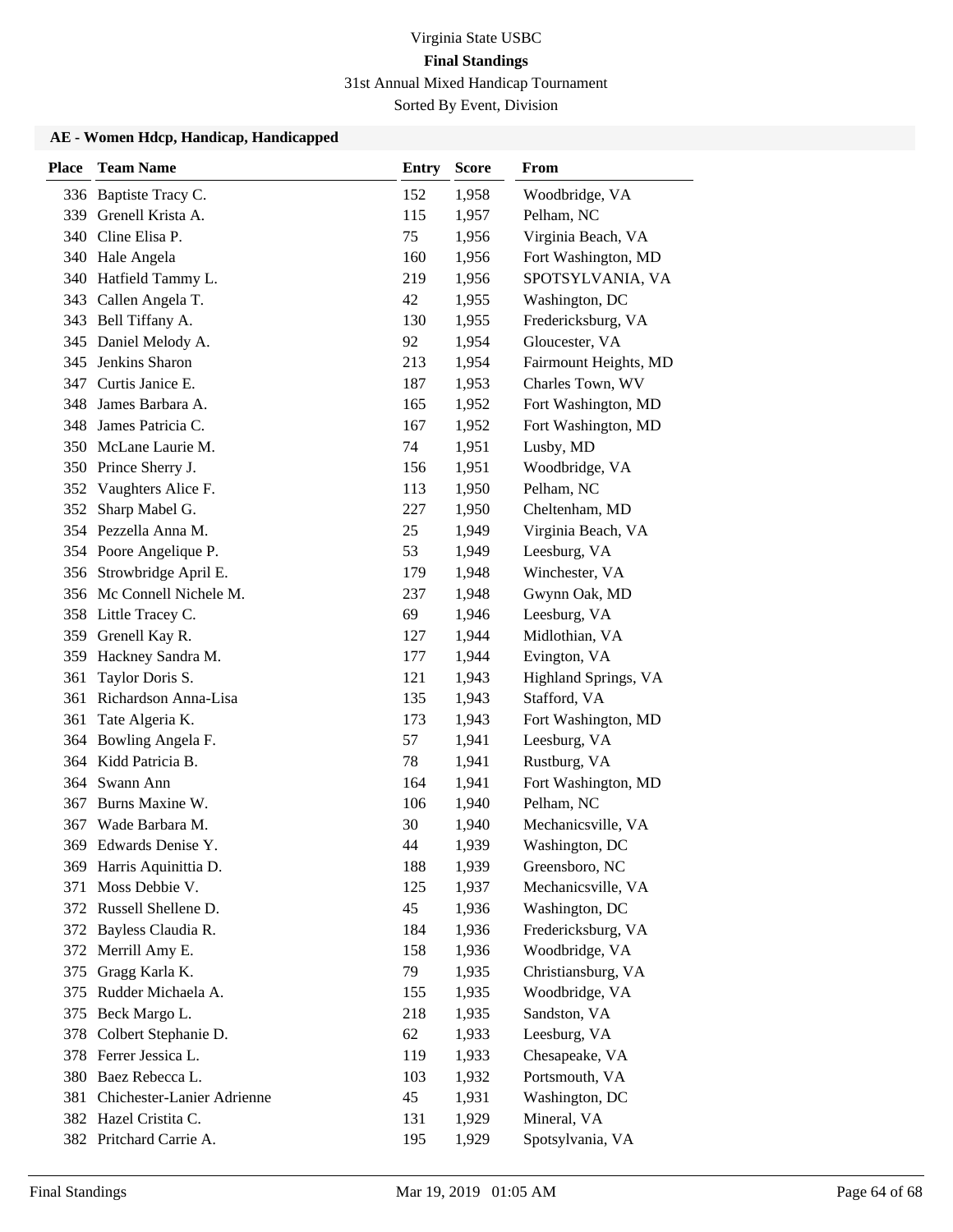| <b>Place</b> | <b>Team Name</b>            | <b>Entry</b> | <b>Score</b> | From                |
|--------------|-----------------------------|--------------|--------------|---------------------|
| 384          | Granderson Samantha D.      | 43           | 1,923        | Washington, DC      |
|              | 384 Yeatts Nancy S.         | 52           | 1,923        | Fredericksburg, VA  |
| 386          | Jackson Cornell M.          | 95           | 1,922        | Kilmarnock, VA      |
|              | 387 Lee Lana M.             | 85           | 1,921        | Richmond, VA        |
| 387          | Bayes Vanessa A.            | 233          | 1,921        | Monroe, VA          |
| 389          | Dean Brittany M.            | 44           | 1,919        | Washington, DC      |
| 390          | Seifert Gina H.             | 76           | 1,917        | Fredericksburg, VA  |
| 391          | Harkless Dorcia N.          | 171          | 1,915        | Fort Washington, MD |
|              | 392 Lassiter Johnette L.    | 34           | 1,914        | Mechanicsville, VA  |
| 392          | Gray Crystal M.             | 63           | 1,914        | Leesburg, VA        |
|              | 392 Blue Lois V.            | 100          | 1,914        | Boydton, VA         |
|              | 392 Wilson Sonya M.         | 147          | 1,914        | Woodbridge, VA      |
|              | 392 Paxton Victoria L.      | 212          | 1,914        | Covington, VA       |
| 397          | Garneski Catherine A.       | 48           | 1,913        | Stafford, VA        |
| 397          | <b>Morris Clarice</b>       | 143          | 1,913        | Woodbridge, VA      |
| 399          | Banicky Melany A.           | 134          | 1,910        | Aulander, NC        |
| 400          | Parker Ginnie               | 144          | 1,909        | Woodbridge, VA      |
| 401          | Green Rebecca A.            | 33           | 1,906        | Mechanicsville, VA  |
|              | 402 Blackshear Anjanette D. | 42           | 1,905        | Washington, DC      |
|              | 403 Webb Denise B.          | 81           | 1,901        | Richmond, VA        |
| 403          | Watt Mary B.                | 107          | 1,901        | Pelham, NC          |
| 405          | Cash Grace D.               | 94           | 1,900        | Gloucester, VA      |
| 405          | Thomas Doris J.             | 169          | 1,900        | Fort Washington, MD |
| 407          | McDonald Eugenia A.         | 49           | 1,898        | Washington, DC      |
| 408          | Coleman Makeba A.           | 49           | 1,895        | Washington, DC      |
| 409          | Hock Sara A.                | 128          | 1,894        | Midlothian, VA      |
| 409          | Jones Veronica M.           | 145          | 1,894        | Woodbridge, VA      |
| 411          | Tabor Lora E.               | 134          | 1,893        | Aulander, NC        |
| 412          | Sanders Sherry              | 209          | 1,892        | Abingdon, VA        |
| 413          | Buck-Thompson Cynthia M.    | 157          | 1,890        | Woodbridge, VA      |
| 414          | Hogue Vanessa M.            | 154          | 1,887        | Woodbridge, VA      |
|              | 415 Chappell Joylene L.     | 129          | 1,884        | Seaford, VA         |
|              | 416 Hester Tonya M.         | 82           | 1,882        | Richmond, VA        |
| 417          | Sandidge Dorothy G.         | 199          | 1,879        | Lynchburg, VA       |
| 418          | Glenn Latoya C.             | 145          | 1,874        | Woodbridge, VA      |
| 419          | Kitts Jeno D.               | 77           | 1,873        | Rustburg, VA        |
| 419          | Wolfe Dawn M.               | 158          | 1,873        | Woodbridge, VA      |
| 421          | Smith Pearl V.              | 206          | 1,871        | Upper Marlboro, MD  |
| 422          | Cooper Windy                | 240          | 1,870        | Yorktown, VA        |
| 423          | Walters Natalie L.          | 112          | 1,862        | Pelham, NC          |
| 424          | Mason Kimberly D.           | 65           | 1,859        | Leesburg, VA        |
| 424          | Clingman Corina J.          | 229          | 1,859        | Cheltenham, MD      |
| 426          | Vogt Elaine C.              | 119          | 1,858        | Chesapeake, VA      |
| 426          | Williams Paula J.           | 147          | 1,858        | Woodbridge, VA      |
| 428          | Gunn Rosemary R.            | 113          | 1,856        | Pelham, NC          |
|              | 429 Harbison Crystal R.     | 149          | 1,855        | Woodbridge, VA      |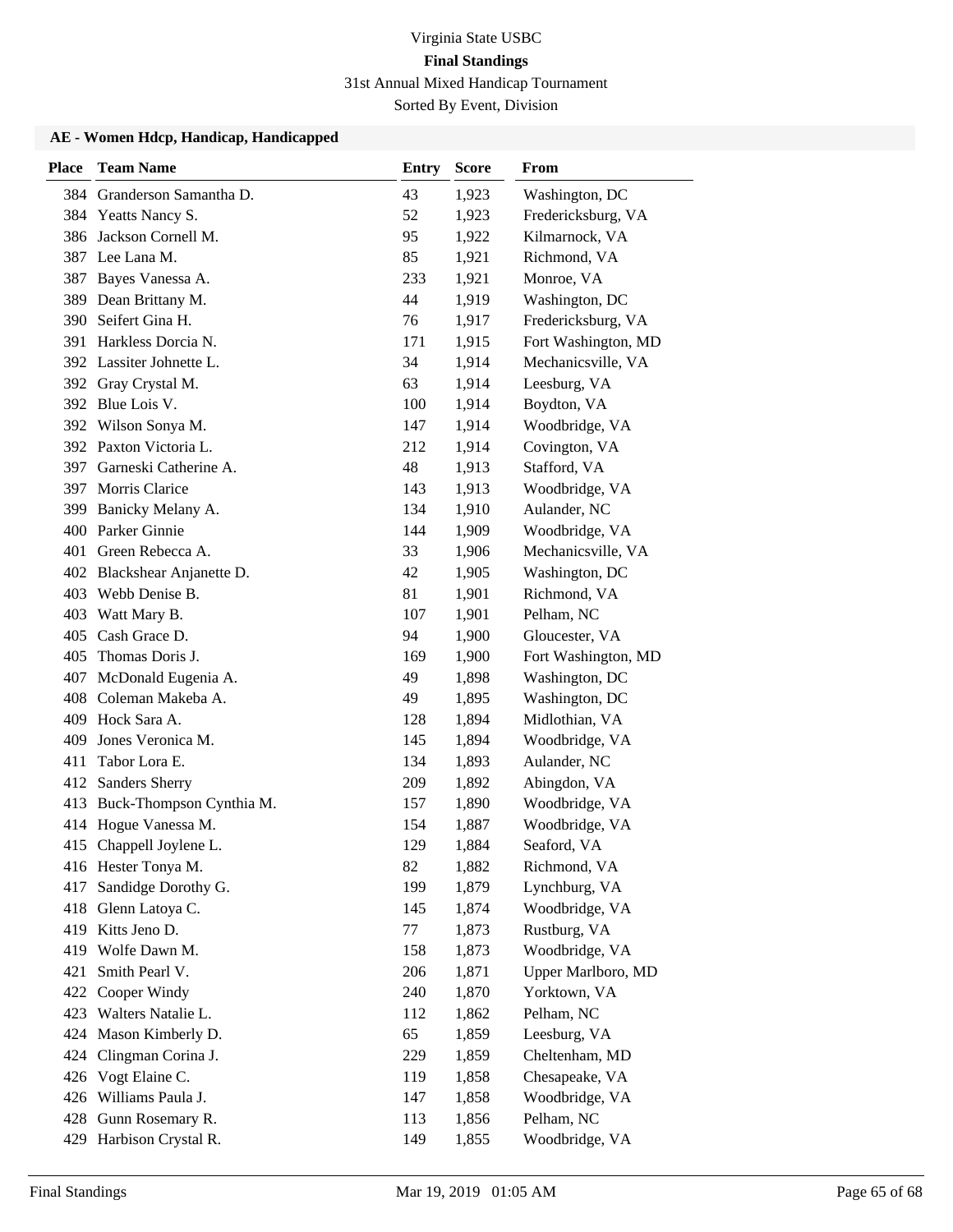#### **AE - Women Hdcp, Handicap, Handicapped**

| <b>Place</b> | <b>Team Name</b>           | <b>Entry</b> | <b>Score</b> | From                |
|--------------|----------------------------|--------------|--------------|---------------------|
| 430          | Huggins Suzanne P.         | 69           | 1,854        | Leesburg, VA        |
| 431          | Johnston Tina A.           | 200          | 1,852        | Lynchburg, VA       |
| 431          | Greene Evelyn C.           | 204          | 1,852        | Laurel, MD          |
| 433          | Thompson Frankie S.        | 53           | 1,848        | Leesburg, VA        |
| 433          | Johnson Vava D.            | 155          | 1,848        | Woodbridge, VA      |
| 435          | Whitehead Karen J.         | 43           | 1,843        | Washington, DC      |
| 436          | Ashton Carolyn E.          | 54           | 1,840        | Leesburg, VA        |
| 437          | Kerzic Lorna E.            | 74           | 1,836        | Lusby, MD           |
| 438          | Fierro Carmen M.           | 48           | 1,832        | Stafford, VA        |
| 439          | Wilson Jacqueline A.       | 143          | 1,829        | Woodbridge, VA      |
| 440          | Rengers Vickie B.          | 218          | 1,819        | Sandston, VA        |
| 441          | Yourse Casandra            | 108          | 1,814        | Pelham, NC          |
| 442          | Jones Jillian M.           | 108          | 1,813        | Pelham, NC          |
| 443          | Wallace Hazel A.           | 159          | 1,811        | Woodbridge, VA      |
|              | 444 Bonta Ruth M.          | 148          | 1,805        | Woodbridge, VA      |
| 445          | Gutridge Melissa E.        | 139          | 1,791        | Woodbridge, VA      |
|              | 446 Burress Jackie L.      | 222          | 1,789        | Woodbridge, VA      |
| 447          | Wiggins Susan E.           | 55           | 1,779        | Leesburg, VA        |
| 448          | Clay Kristan S.            | 14           | 1,754        | Stafford, VA        |
| 449          | Culbreth-Franklin Candi P. | 238          | 1,722        | Yorktown, VA        |
| 450          | Dugan Willa A.             | 75           | 1,721        | Virginia Beach, VA  |
| 451          | Hickok Nicole I.           | 140          | 1,720        | Woodbridge, VA      |
|              | 452 Discioscia Sara R.     | 238          | 1,699        | Yorktown, VA        |
| 453          | McNeil Sharon G.           | 142          | 1,693        | Woodbridge, VA      |
| 454          | Hairston Ramona G.         | 136          | 1,685        | Woodbridge, VA      |
| 455          | Woolridge Philomena        | 151          | 1,666        | Woodbridge, VA      |
| 456          | Walden Tammy A.            | 232          | 1,479        | Cheltenham, MD      |
| 457          | Watson Regina L.           | 59           | 1,240        | Leesburg, VA        |
| 458          | Wimmer Kathy M.            | 126          | 717          | Charlottesville, VA |
|              | 459 Davis Cleo A.          | 99           | 603          | Boydton, VA         |

#### **AE - Women Scratch, All Events - Women Scratch, Scratch**

| <b>Place</b> | <b>Team Name</b>        | <b>Entry</b> | <b>Score</b> | From               |
|--------------|-------------------------|--------------|--------------|--------------------|
| 1            | Sharp Andrea            | 135          | 1,985        | Stafford, VA       |
|              | Franklin Terri A.       | 178          | 1,960        | Alexandria, VA     |
| 3            | Glazier Rebecca L.      | 94           | 1,942        | Gloucester, VA     |
| 4            | Tolson Adrienne N.      | 130          | 1,929        | Fredericksburg, VA |
| 5            | Reynolds Chelsea L.     | 47           | 1,927        | Palmyra, VA        |
| 6            | Bell Tiffany A.         | 130          | 1,910        | Fredericksburg, VA |
| 7            | Shaw-Wesby Crystal J.   | 237          | 1,908        | Gwynn Oak, MD      |
| 8            | Randolph Denise L.      | 178          | 1,876        | Alexandria, VA     |
| 9            | Parsolano Stephanie M.  | 235          | 1,867        | Chesapeake, VA     |
| 10           | Bass-Campbell Dawn N.   | 243          | 1,839        | Yorktown, VA       |
| 11           | Banicky Melany A.       | 134          | 1,838        | Aulander, NC       |
|              | 12 Ferguson Kimberly A. | 183          | 1,835        | Fredericksbur, VA  |
|              | 13 Spivey Tammy L.      | 217          | 1,832        | Midlothian, VA     |
| 14           | Pritchard Carrie A.     | 195          | 1,821        | Spotsylvania, VA   |
|              |                         |              |              |                    |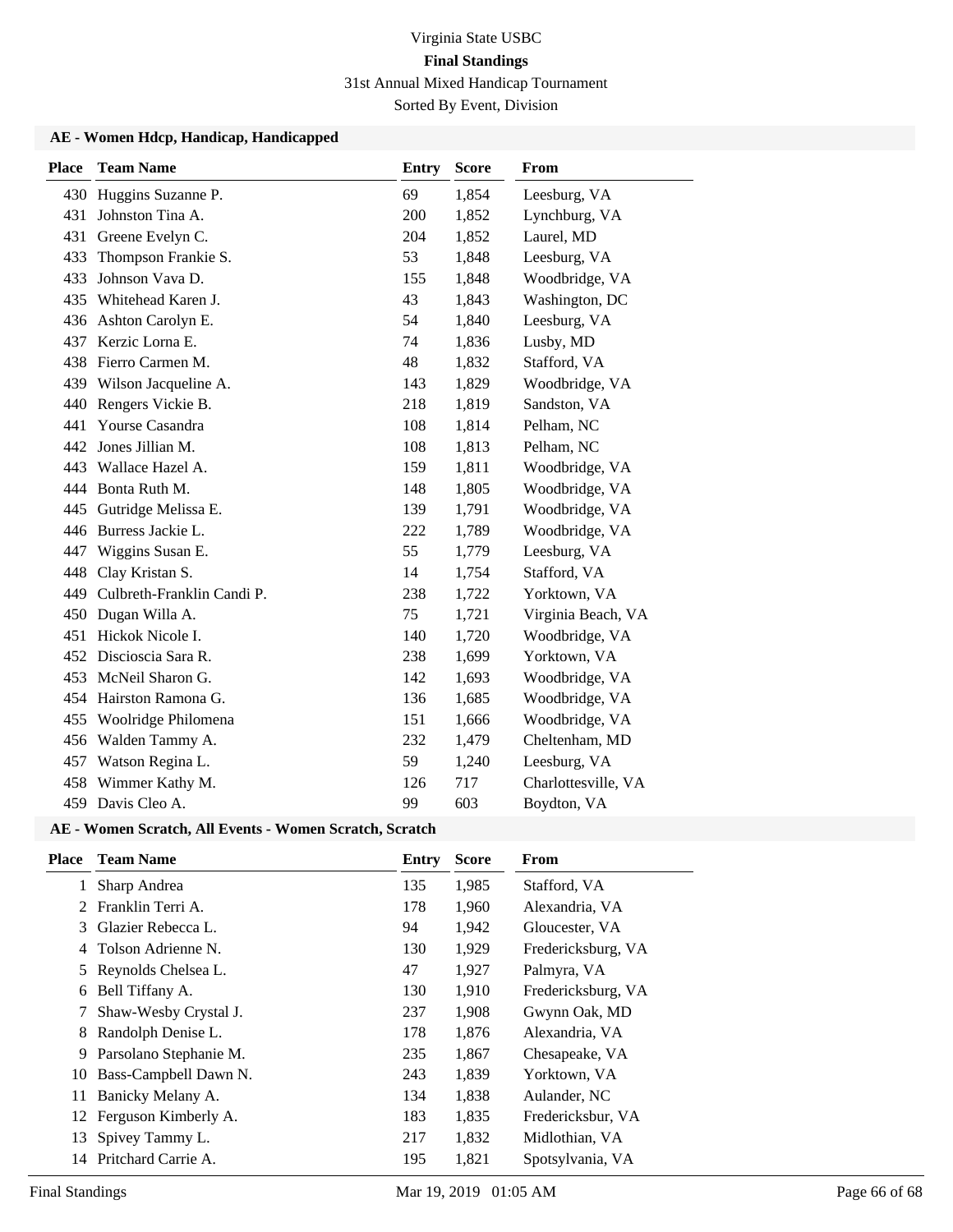Sorted By Event, Division

### **AE - Women Scratch, All Events - Women Scratch, Scratch**

| Glenn Latoya C.<br>145<br>1,820<br>Woodbridge, VA<br>15<br>Chichester-Lanier Adrienne<br>45<br>Washington, DC<br>16<br>1,805<br>Stanleytown, VA<br>Walker Lindsey H.<br>37<br>1,802<br>17<br>Edwards Denise Y.<br>Washington, DC<br>18<br>44<br>1,795<br>Houchens Ginger L.<br>47<br>Palmyra, VA<br>19<br>1,794<br>Jackson Jacquline P.<br>Woodbridge, VA<br>20<br>224<br>1,792<br>Huff Mikki D.<br>79<br>21<br>1,791<br>Christiansburg, VA<br>Zirkle Laurie T.<br>Roanoke, VA<br>22<br>190<br>1,785<br>Richardson Anna-Lisa<br>Stafford, VA<br>1,745<br>23<br>135<br>Baptiste Tracy C.<br>Woodbridge, VA<br>152<br>1,742<br>24<br>Hatfield Tammy L.<br>219<br>1,740<br>SPOTSYLVANIA, VA<br>25<br>Stevens Collet G.<br>Woodbridge, VA<br>26<br>224<br>1,723<br>Mc Connell Nichele M.<br>Gwynn Oak, MD<br>237<br>1,723<br>26<br>Rengers Vickie B.<br>Sandston, VA<br>28<br>218<br>1,702<br>Stewart LaWanda R.<br>204<br>Laurel, MD<br>29<br>1,697<br>Goode Kathleen B.<br>30<br>144<br>Woodbridge, VA<br>1,696<br>Stanleytown, VA<br>31<br>Spencer Gail H.<br>37<br>1,692<br>Culbreth-Franklin Candi P.<br>Yorktown, VA<br>32<br>238<br>1,686<br>Sullivan Lydia K.<br>Fredericksbur, VA<br>1,684<br>33<br>183<br>Key Lutricia B.<br>Suitland, MD<br>34<br>4<br>1,676<br>McLane Laurie M.<br>Lusby, MD<br>35<br>74<br>1,672<br>Rast Teresa A.<br>217<br>1,671<br>Midlothian, VA<br>36<br>Strowbridge April E.<br>179<br>Winchester, VA<br>37<br>1,669<br>Washington, DC<br>38<br>Clark Angel S.<br>41<br>1,665<br>Bonta Ruth M.<br>Woodbridge, VA<br>39<br>148<br>1,661<br>Washington, DC<br>40<br>Dean Brittany M.<br>44<br>1,640<br>Smith-Perry Tanje M.<br>Boydton, VA<br>41<br>100<br>1,614<br>Russell Shellene D.<br>Washington, DC<br>42<br>45<br>1,612<br>Phillips Jerylyne N.<br>Newport News, VA<br>97<br>43<br>1,607<br>Whitehead Karen J.<br>Washington, DC<br>43<br>44<br>1,600<br>Smith Debra L.<br>Cheltenham, MD<br>232<br>45<br>1,590<br>Discioscia Sara R.<br>238<br>1,573<br>46<br>Yorktown, VA<br>Tabor Lora E.<br>134<br>1,560<br>Aulander, NC<br>47<br>Blackshear Anjanette D.<br>42<br>1,554<br>Washington, DC<br>48<br>Boyters A. Nikki<br>97<br>Newport News, VA<br>1,554<br>48<br>Granderson Samantha D.<br>Washington, DC<br>50<br>43<br>1,527<br>Beck Margo L.<br>Sandston, VA<br>51<br>218<br>1,521<br>49<br>Washington, DC<br>52<br>McDonald Eugenia A.<br>1,520<br>Johnston Tina A.<br>200<br>Lynchburg, VA<br>53<br>1,519<br>Greene Evelyn C.<br>204<br>1,519<br>Laurel, MD<br>53<br>Sharp Mabel G.<br>Cheltenham, MD<br>55<br>227<br>1,518<br>Callen Angela T.<br>42<br>Washington, DC<br>1,514<br>56<br>Paxton Victoria L.<br>212<br>Covington, VA<br>1,509<br>57<br>Coleman Makeba A.<br>49<br>Washington, DC<br>58<br>1,499<br>Perry Jolita D.<br>Woodbridge, VA<br>153<br>59<br>1,485 | <b>Place</b> | <b>Team Name</b>  | <b>Entry</b> | <b>Score</b> | From         |
|-------------------------------------------------------------------------------------------------------------------------------------------------------------------------------------------------------------------------------------------------------------------------------------------------------------------------------------------------------------------------------------------------------------------------------------------------------------------------------------------------------------------------------------------------------------------------------------------------------------------------------------------------------------------------------------------------------------------------------------------------------------------------------------------------------------------------------------------------------------------------------------------------------------------------------------------------------------------------------------------------------------------------------------------------------------------------------------------------------------------------------------------------------------------------------------------------------------------------------------------------------------------------------------------------------------------------------------------------------------------------------------------------------------------------------------------------------------------------------------------------------------------------------------------------------------------------------------------------------------------------------------------------------------------------------------------------------------------------------------------------------------------------------------------------------------------------------------------------------------------------------------------------------------------------------------------------------------------------------------------------------------------------------------------------------------------------------------------------------------------------------------------------------------------------------------------------------------------------------------------------------------------------------------------------------------------------------------------------------------------------------------------------------------------------------------------------------------------------------------------------------------------------------------------------------------------------------------------------------------------------------------------------------------------------------------------------------------------------------------------------------------------------------------------------------------------------|--------------|-------------------|--------------|--------------|--------------|
|                                                                                                                                                                                                                                                                                                                                                                                                                                                                                                                                                                                                                                                                                                                                                                                                                                                                                                                                                                                                                                                                                                                                                                                                                                                                                                                                                                                                                                                                                                                                                                                                                                                                                                                                                                                                                                                                                                                                                                                                                                                                                                                                                                                                                                                                                                                                                                                                                                                                                                                                                                                                                                                                                                                                                                                                                         |              |                   |              |              |              |
|                                                                                                                                                                                                                                                                                                                                                                                                                                                                                                                                                                                                                                                                                                                                                                                                                                                                                                                                                                                                                                                                                                                                                                                                                                                                                                                                                                                                                                                                                                                                                                                                                                                                                                                                                                                                                                                                                                                                                                                                                                                                                                                                                                                                                                                                                                                                                                                                                                                                                                                                                                                                                                                                                                                                                                                                                         |              |                   |              |              |              |
|                                                                                                                                                                                                                                                                                                                                                                                                                                                                                                                                                                                                                                                                                                                                                                                                                                                                                                                                                                                                                                                                                                                                                                                                                                                                                                                                                                                                                                                                                                                                                                                                                                                                                                                                                                                                                                                                                                                                                                                                                                                                                                                                                                                                                                                                                                                                                                                                                                                                                                                                                                                                                                                                                                                                                                                                                         |              |                   |              |              |              |
|                                                                                                                                                                                                                                                                                                                                                                                                                                                                                                                                                                                                                                                                                                                                                                                                                                                                                                                                                                                                                                                                                                                                                                                                                                                                                                                                                                                                                                                                                                                                                                                                                                                                                                                                                                                                                                                                                                                                                                                                                                                                                                                                                                                                                                                                                                                                                                                                                                                                                                                                                                                                                                                                                                                                                                                                                         |              |                   |              |              |              |
|                                                                                                                                                                                                                                                                                                                                                                                                                                                                                                                                                                                                                                                                                                                                                                                                                                                                                                                                                                                                                                                                                                                                                                                                                                                                                                                                                                                                                                                                                                                                                                                                                                                                                                                                                                                                                                                                                                                                                                                                                                                                                                                                                                                                                                                                                                                                                                                                                                                                                                                                                                                                                                                                                                                                                                                                                         |              |                   |              |              |              |
|                                                                                                                                                                                                                                                                                                                                                                                                                                                                                                                                                                                                                                                                                                                                                                                                                                                                                                                                                                                                                                                                                                                                                                                                                                                                                                                                                                                                                                                                                                                                                                                                                                                                                                                                                                                                                                                                                                                                                                                                                                                                                                                                                                                                                                                                                                                                                                                                                                                                                                                                                                                                                                                                                                                                                                                                                         |              |                   |              |              |              |
|                                                                                                                                                                                                                                                                                                                                                                                                                                                                                                                                                                                                                                                                                                                                                                                                                                                                                                                                                                                                                                                                                                                                                                                                                                                                                                                                                                                                                                                                                                                                                                                                                                                                                                                                                                                                                                                                                                                                                                                                                                                                                                                                                                                                                                                                                                                                                                                                                                                                                                                                                                                                                                                                                                                                                                                                                         |              |                   |              |              |              |
|                                                                                                                                                                                                                                                                                                                                                                                                                                                                                                                                                                                                                                                                                                                                                                                                                                                                                                                                                                                                                                                                                                                                                                                                                                                                                                                                                                                                                                                                                                                                                                                                                                                                                                                                                                                                                                                                                                                                                                                                                                                                                                                                                                                                                                                                                                                                                                                                                                                                                                                                                                                                                                                                                                                                                                                                                         |              |                   |              |              |              |
|                                                                                                                                                                                                                                                                                                                                                                                                                                                                                                                                                                                                                                                                                                                                                                                                                                                                                                                                                                                                                                                                                                                                                                                                                                                                                                                                                                                                                                                                                                                                                                                                                                                                                                                                                                                                                                                                                                                                                                                                                                                                                                                                                                                                                                                                                                                                                                                                                                                                                                                                                                                                                                                                                                                                                                                                                         |              |                   |              |              |              |
|                                                                                                                                                                                                                                                                                                                                                                                                                                                                                                                                                                                                                                                                                                                                                                                                                                                                                                                                                                                                                                                                                                                                                                                                                                                                                                                                                                                                                                                                                                                                                                                                                                                                                                                                                                                                                                                                                                                                                                                                                                                                                                                                                                                                                                                                                                                                                                                                                                                                                                                                                                                                                                                                                                                                                                                                                         |              |                   |              |              |              |
|                                                                                                                                                                                                                                                                                                                                                                                                                                                                                                                                                                                                                                                                                                                                                                                                                                                                                                                                                                                                                                                                                                                                                                                                                                                                                                                                                                                                                                                                                                                                                                                                                                                                                                                                                                                                                                                                                                                                                                                                                                                                                                                                                                                                                                                                                                                                                                                                                                                                                                                                                                                                                                                                                                                                                                                                                         |              |                   |              |              |              |
|                                                                                                                                                                                                                                                                                                                                                                                                                                                                                                                                                                                                                                                                                                                                                                                                                                                                                                                                                                                                                                                                                                                                                                                                                                                                                                                                                                                                                                                                                                                                                                                                                                                                                                                                                                                                                                                                                                                                                                                                                                                                                                                                                                                                                                                                                                                                                                                                                                                                                                                                                                                                                                                                                                                                                                                                                         |              |                   |              |              |              |
|                                                                                                                                                                                                                                                                                                                                                                                                                                                                                                                                                                                                                                                                                                                                                                                                                                                                                                                                                                                                                                                                                                                                                                                                                                                                                                                                                                                                                                                                                                                                                                                                                                                                                                                                                                                                                                                                                                                                                                                                                                                                                                                                                                                                                                                                                                                                                                                                                                                                                                                                                                                                                                                                                                                                                                                                                         |              |                   |              |              |              |
|                                                                                                                                                                                                                                                                                                                                                                                                                                                                                                                                                                                                                                                                                                                                                                                                                                                                                                                                                                                                                                                                                                                                                                                                                                                                                                                                                                                                                                                                                                                                                                                                                                                                                                                                                                                                                                                                                                                                                                                                                                                                                                                                                                                                                                                                                                                                                                                                                                                                                                                                                                                                                                                                                                                                                                                                                         |              |                   |              |              |              |
|                                                                                                                                                                                                                                                                                                                                                                                                                                                                                                                                                                                                                                                                                                                                                                                                                                                                                                                                                                                                                                                                                                                                                                                                                                                                                                                                                                                                                                                                                                                                                                                                                                                                                                                                                                                                                                                                                                                                                                                                                                                                                                                                                                                                                                                                                                                                                                                                                                                                                                                                                                                                                                                                                                                                                                                                                         |              |                   |              |              |              |
|                                                                                                                                                                                                                                                                                                                                                                                                                                                                                                                                                                                                                                                                                                                                                                                                                                                                                                                                                                                                                                                                                                                                                                                                                                                                                                                                                                                                                                                                                                                                                                                                                                                                                                                                                                                                                                                                                                                                                                                                                                                                                                                                                                                                                                                                                                                                                                                                                                                                                                                                                                                                                                                                                                                                                                                                                         |              |                   |              |              |              |
|                                                                                                                                                                                                                                                                                                                                                                                                                                                                                                                                                                                                                                                                                                                                                                                                                                                                                                                                                                                                                                                                                                                                                                                                                                                                                                                                                                                                                                                                                                                                                                                                                                                                                                                                                                                                                                                                                                                                                                                                                                                                                                                                                                                                                                                                                                                                                                                                                                                                                                                                                                                                                                                                                                                                                                                                                         |              |                   |              |              |              |
|                                                                                                                                                                                                                                                                                                                                                                                                                                                                                                                                                                                                                                                                                                                                                                                                                                                                                                                                                                                                                                                                                                                                                                                                                                                                                                                                                                                                                                                                                                                                                                                                                                                                                                                                                                                                                                                                                                                                                                                                                                                                                                                                                                                                                                                                                                                                                                                                                                                                                                                                                                                                                                                                                                                                                                                                                         |              |                   |              |              |              |
|                                                                                                                                                                                                                                                                                                                                                                                                                                                                                                                                                                                                                                                                                                                                                                                                                                                                                                                                                                                                                                                                                                                                                                                                                                                                                                                                                                                                                                                                                                                                                                                                                                                                                                                                                                                                                                                                                                                                                                                                                                                                                                                                                                                                                                                                                                                                                                                                                                                                                                                                                                                                                                                                                                                                                                                                                         |              |                   |              |              |              |
|                                                                                                                                                                                                                                                                                                                                                                                                                                                                                                                                                                                                                                                                                                                                                                                                                                                                                                                                                                                                                                                                                                                                                                                                                                                                                                                                                                                                                                                                                                                                                                                                                                                                                                                                                                                                                                                                                                                                                                                                                                                                                                                                                                                                                                                                                                                                                                                                                                                                                                                                                                                                                                                                                                                                                                                                                         |              |                   |              |              |              |
|                                                                                                                                                                                                                                                                                                                                                                                                                                                                                                                                                                                                                                                                                                                                                                                                                                                                                                                                                                                                                                                                                                                                                                                                                                                                                                                                                                                                                                                                                                                                                                                                                                                                                                                                                                                                                                                                                                                                                                                                                                                                                                                                                                                                                                                                                                                                                                                                                                                                                                                                                                                                                                                                                                                                                                                                                         |              |                   |              |              |              |
|                                                                                                                                                                                                                                                                                                                                                                                                                                                                                                                                                                                                                                                                                                                                                                                                                                                                                                                                                                                                                                                                                                                                                                                                                                                                                                                                                                                                                                                                                                                                                                                                                                                                                                                                                                                                                                                                                                                                                                                                                                                                                                                                                                                                                                                                                                                                                                                                                                                                                                                                                                                                                                                                                                                                                                                                                         |              |                   |              |              |              |
|                                                                                                                                                                                                                                                                                                                                                                                                                                                                                                                                                                                                                                                                                                                                                                                                                                                                                                                                                                                                                                                                                                                                                                                                                                                                                                                                                                                                                                                                                                                                                                                                                                                                                                                                                                                                                                                                                                                                                                                                                                                                                                                                                                                                                                                                                                                                                                                                                                                                                                                                                                                                                                                                                                                                                                                                                         |              |                   |              |              |              |
|                                                                                                                                                                                                                                                                                                                                                                                                                                                                                                                                                                                                                                                                                                                                                                                                                                                                                                                                                                                                                                                                                                                                                                                                                                                                                                                                                                                                                                                                                                                                                                                                                                                                                                                                                                                                                                                                                                                                                                                                                                                                                                                                                                                                                                                                                                                                                                                                                                                                                                                                                                                                                                                                                                                                                                                                                         |              |                   |              |              |              |
|                                                                                                                                                                                                                                                                                                                                                                                                                                                                                                                                                                                                                                                                                                                                                                                                                                                                                                                                                                                                                                                                                                                                                                                                                                                                                                                                                                                                                                                                                                                                                                                                                                                                                                                                                                                                                                                                                                                                                                                                                                                                                                                                                                                                                                                                                                                                                                                                                                                                                                                                                                                                                                                                                                                                                                                                                         |              |                   |              |              |              |
|                                                                                                                                                                                                                                                                                                                                                                                                                                                                                                                                                                                                                                                                                                                                                                                                                                                                                                                                                                                                                                                                                                                                                                                                                                                                                                                                                                                                                                                                                                                                                                                                                                                                                                                                                                                                                                                                                                                                                                                                                                                                                                                                                                                                                                                                                                                                                                                                                                                                                                                                                                                                                                                                                                                                                                                                                         |              |                   |              |              |              |
|                                                                                                                                                                                                                                                                                                                                                                                                                                                                                                                                                                                                                                                                                                                                                                                                                                                                                                                                                                                                                                                                                                                                                                                                                                                                                                                                                                                                                                                                                                                                                                                                                                                                                                                                                                                                                                                                                                                                                                                                                                                                                                                                                                                                                                                                                                                                                                                                                                                                                                                                                                                                                                                                                                                                                                                                                         |              |                   |              |              |              |
|                                                                                                                                                                                                                                                                                                                                                                                                                                                                                                                                                                                                                                                                                                                                                                                                                                                                                                                                                                                                                                                                                                                                                                                                                                                                                                                                                                                                                                                                                                                                                                                                                                                                                                                                                                                                                                                                                                                                                                                                                                                                                                                                                                                                                                                                                                                                                                                                                                                                                                                                                                                                                                                                                                                                                                                                                         |              |                   |              |              |              |
|                                                                                                                                                                                                                                                                                                                                                                                                                                                                                                                                                                                                                                                                                                                                                                                                                                                                                                                                                                                                                                                                                                                                                                                                                                                                                                                                                                                                                                                                                                                                                                                                                                                                                                                                                                                                                                                                                                                                                                                                                                                                                                                                                                                                                                                                                                                                                                                                                                                                                                                                                                                                                                                                                                                                                                                                                         |              |                   |              |              |              |
|                                                                                                                                                                                                                                                                                                                                                                                                                                                                                                                                                                                                                                                                                                                                                                                                                                                                                                                                                                                                                                                                                                                                                                                                                                                                                                                                                                                                                                                                                                                                                                                                                                                                                                                                                                                                                                                                                                                                                                                                                                                                                                                                                                                                                                                                                                                                                                                                                                                                                                                                                                                                                                                                                                                                                                                                                         |              |                   |              |              |              |
|                                                                                                                                                                                                                                                                                                                                                                                                                                                                                                                                                                                                                                                                                                                                                                                                                                                                                                                                                                                                                                                                                                                                                                                                                                                                                                                                                                                                                                                                                                                                                                                                                                                                                                                                                                                                                                                                                                                                                                                                                                                                                                                                                                                                                                                                                                                                                                                                                                                                                                                                                                                                                                                                                                                                                                                                                         |              |                   |              |              |              |
|                                                                                                                                                                                                                                                                                                                                                                                                                                                                                                                                                                                                                                                                                                                                                                                                                                                                                                                                                                                                                                                                                                                                                                                                                                                                                                                                                                                                                                                                                                                                                                                                                                                                                                                                                                                                                                                                                                                                                                                                                                                                                                                                                                                                                                                                                                                                                                                                                                                                                                                                                                                                                                                                                                                                                                                                                         |              |                   |              |              |              |
|                                                                                                                                                                                                                                                                                                                                                                                                                                                                                                                                                                                                                                                                                                                                                                                                                                                                                                                                                                                                                                                                                                                                                                                                                                                                                                                                                                                                                                                                                                                                                                                                                                                                                                                                                                                                                                                                                                                                                                                                                                                                                                                                                                                                                                                                                                                                                                                                                                                                                                                                                                                                                                                                                                                                                                                                                         |              |                   |              |              |              |
|                                                                                                                                                                                                                                                                                                                                                                                                                                                                                                                                                                                                                                                                                                                                                                                                                                                                                                                                                                                                                                                                                                                                                                                                                                                                                                                                                                                                                                                                                                                                                                                                                                                                                                                                                                                                                                                                                                                                                                                                                                                                                                                                                                                                                                                                                                                                                                                                                                                                                                                                                                                                                                                                                                                                                                                                                         |              |                   |              |              |              |
|                                                                                                                                                                                                                                                                                                                                                                                                                                                                                                                                                                                                                                                                                                                                                                                                                                                                                                                                                                                                                                                                                                                                                                                                                                                                                                                                                                                                                                                                                                                                                                                                                                                                                                                                                                                                                                                                                                                                                                                                                                                                                                                                                                                                                                                                                                                                                                                                                                                                                                                                                                                                                                                                                                                                                                                                                         |              |                   |              |              |              |
|                                                                                                                                                                                                                                                                                                                                                                                                                                                                                                                                                                                                                                                                                                                                                                                                                                                                                                                                                                                                                                                                                                                                                                                                                                                                                                                                                                                                                                                                                                                                                                                                                                                                                                                                                                                                                                                                                                                                                                                                                                                                                                                                                                                                                                                                                                                                                                                                                                                                                                                                                                                                                                                                                                                                                                                                                         |              |                   |              |              |              |
|                                                                                                                                                                                                                                                                                                                                                                                                                                                                                                                                                                                                                                                                                                                                                                                                                                                                                                                                                                                                                                                                                                                                                                                                                                                                                                                                                                                                                                                                                                                                                                                                                                                                                                                                                                                                                                                                                                                                                                                                                                                                                                                                                                                                                                                                                                                                                                                                                                                                                                                                                                                                                                                                                                                                                                                                                         |              |                   |              |              |              |
|                                                                                                                                                                                                                                                                                                                                                                                                                                                                                                                                                                                                                                                                                                                                                                                                                                                                                                                                                                                                                                                                                                                                                                                                                                                                                                                                                                                                                                                                                                                                                                                                                                                                                                                                                                                                                                                                                                                                                                                                                                                                                                                                                                                                                                                                                                                                                                                                                                                                                                                                                                                                                                                                                                                                                                                                                         |              |                   |              |              |              |
|                                                                                                                                                                                                                                                                                                                                                                                                                                                                                                                                                                                                                                                                                                                                                                                                                                                                                                                                                                                                                                                                                                                                                                                                                                                                                                                                                                                                                                                                                                                                                                                                                                                                                                                                                                                                                                                                                                                                                                                                                                                                                                                                                                                                                                                                                                                                                                                                                                                                                                                                                                                                                                                                                                                                                                                                                         |              |                   |              |              |              |
|                                                                                                                                                                                                                                                                                                                                                                                                                                                                                                                                                                                                                                                                                                                                                                                                                                                                                                                                                                                                                                                                                                                                                                                                                                                                                                                                                                                                                                                                                                                                                                                                                                                                                                                                                                                                                                                                                                                                                                                                                                                                                                                                                                                                                                                                                                                                                                                                                                                                                                                                                                                                                                                                                                                                                                                                                         |              |                   |              |              |              |
|                                                                                                                                                                                                                                                                                                                                                                                                                                                                                                                                                                                                                                                                                                                                                                                                                                                                                                                                                                                                                                                                                                                                                                                                                                                                                                                                                                                                                                                                                                                                                                                                                                                                                                                                                                                                                                                                                                                                                                                                                                                                                                                                                                                                                                                                                                                                                                                                                                                                                                                                                                                                                                                                                                                                                                                                                         |              |                   |              |              |              |
|                                                                                                                                                                                                                                                                                                                                                                                                                                                                                                                                                                                                                                                                                                                                                                                                                                                                                                                                                                                                                                                                                                                                                                                                                                                                                                                                                                                                                                                                                                                                                                                                                                                                                                                                                                                                                                                                                                                                                                                                                                                                                                                                                                                                                                                                                                                                                                                                                                                                                                                                                                                                                                                                                                                                                                                                                         |              |                   |              |              |              |
|                                                                                                                                                                                                                                                                                                                                                                                                                                                                                                                                                                                                                                                                                                                                                                                                                                                                                                                                                                                                                                                                                                                                                                                                                                                                                                                                                                                                                                                                                                                                                                                                                                                                                                                                                                                                                                                                                                                                                                                                                                                                                                                                                                                                                                                                                                                                                                                                                                                                                                                                                                                                                                                                                                                                                                                                                         |              |                   |              |              |              |
|                                                                                                                                                                                                                                                                                                                                                                                                                                                                                                                                                                                                                                                                                                                                                                                                                                                                                                                                                                                                                                                                                                                                                                                                                                                                                                                                                                                                                                                                                                                                                                                                                                                                                                                                                                                                                                                                                                                                                                                                                                                                                                                                                                                                                                                                                                                                                                                                                                                                                                                                                                                                                                                                                                                                                                                                                         |              |                   |              |              |              |
|                                                                                                                                                                                                                                                                                                                                                                                                                                                                                                                                                                                                                                                                                                                                                                                                                                                                                                                                                                                                                                                                                                                                                                                                                                                                                                                                                                                                                                                                                                                                                                                                                                                                                                                                                                                                                                                                                                                                                                                                                                                                                                                                                                                                                                                                                                                                                                                                                                                                                                                                                                                                                                                                                                                                                                                                                         | 60           | Douglas Juliet H. | 9            | 1,435        | Suitland, MD |